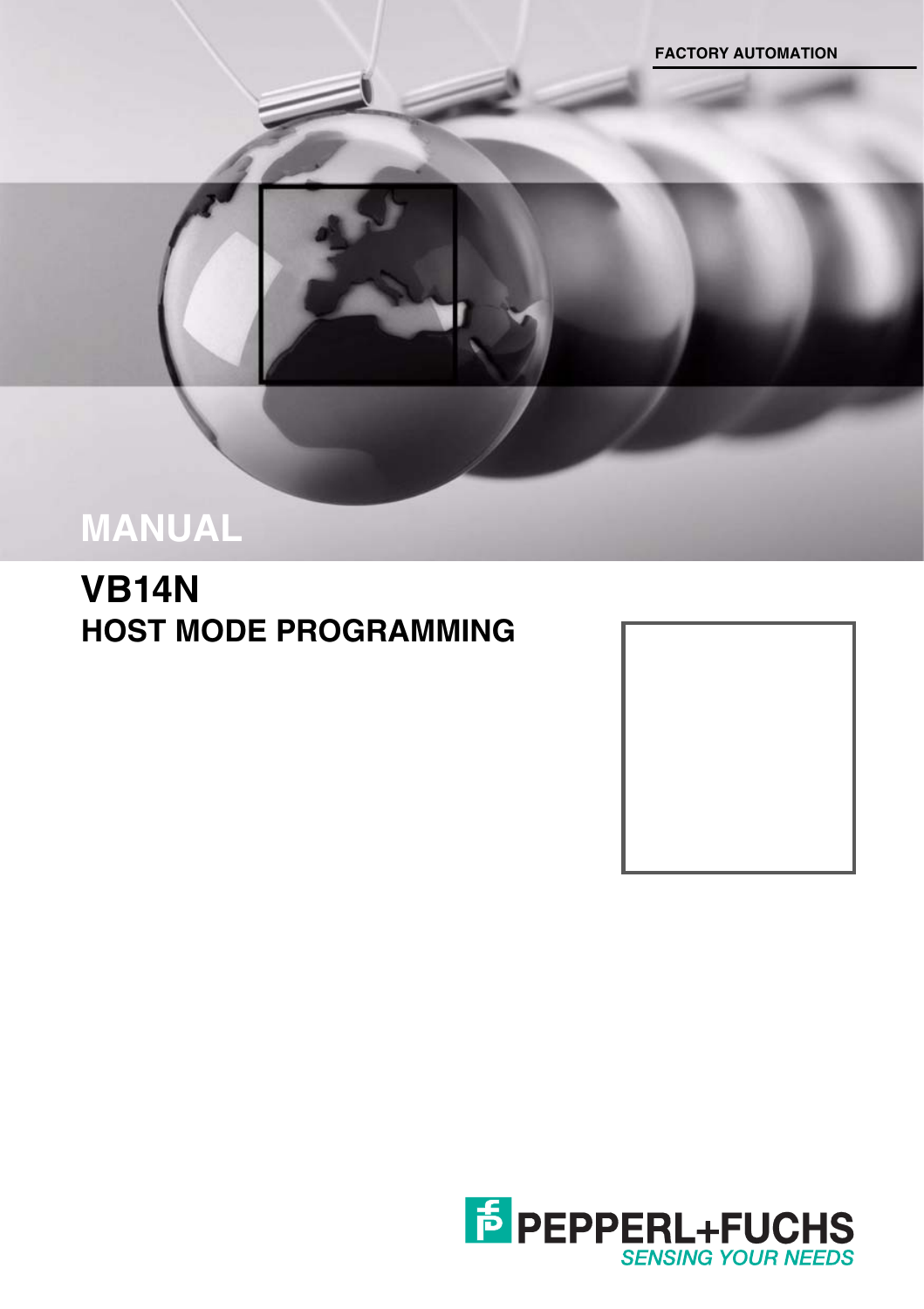### **CONTENTS**

| $\blacktriangleleft$ |  |
|----------------------|--|
| $\mathbf 2$          |  |
| 2.1                  |  |
| 2.2                  |  |
| 2.3                  |  |
| 3                    |  |
| 3.1                  |  |
| 3.2                  |  |
| 3.3                  |  |
| 3.4                  |  |
| 3.5                  |  |
| 3.6                  |  |
| 4                    |  |
| 41                   |  |
| 4.2                  |  |
| 4.3                  |  |
| 4.4                  |  |
| 4.5                  |  |
| 4.6                  |  |
| 4.7                  |  |
| 4.8                  |  |
| 4.9                  |  |
| 4.10                 |  |
| 4.11                 |  |
| 4.12                 |  |
| 5                    |  |
| 5.1                  |  |
| 5.2                  |  |
| 5.3                  |  |
| 5.4                  |  |

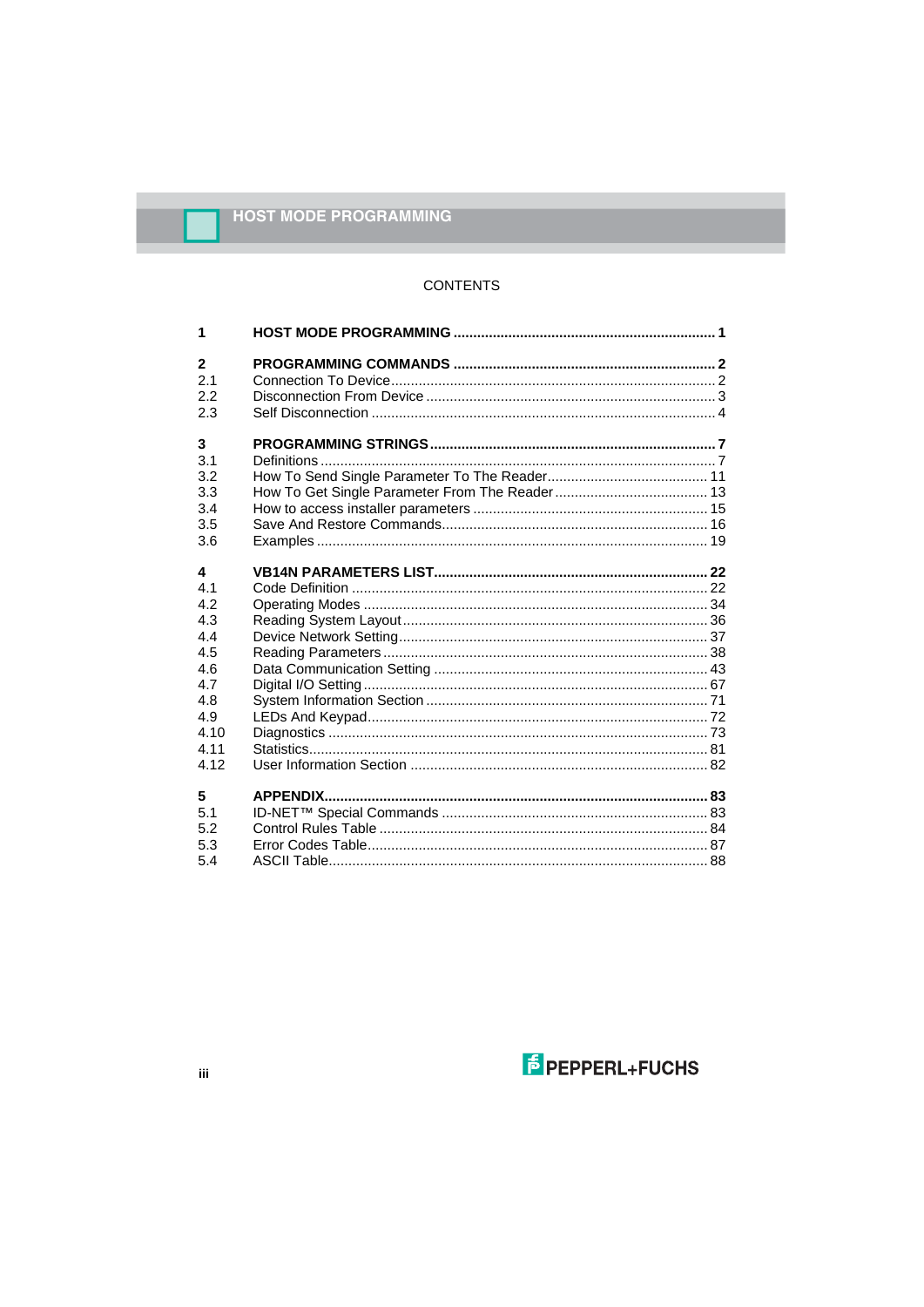# **1 HOST MODE PROGRAMMING**

An alternative method of programming the VB14N laser scanners is by sending programming strings.

These strings must be transmitted from the Host system to the device either on the auxiliary RS232 serial interface or on the main RS232/RS485 serial interface. This is called Host Mode Programming.

In order to send the programming strings, it is necessary to switch the reader into **Host Mode**.

Warning: Genius<sup>™</sup> must not be connected to the reader through the selected interface before entering in Host Control Mode.

#### **Serial Interfaces**

The programming commands and strings must be sent to the reader at the programmed baud rate of the selected interface (e.g. if the baud rate of the Auxiliary interface is programmed at 9600 bps the command must be sent at 9600 bps).

The selected communication channel must be programmed as follows:

- Data Bits: 8 Bits
- Parity: None
- Stop Bits: 1

Once the programming session has started on one of the interfaces, the other is disabled until programming is over.



*This manual refers to software release DL2K4KST\_004 or later.* 

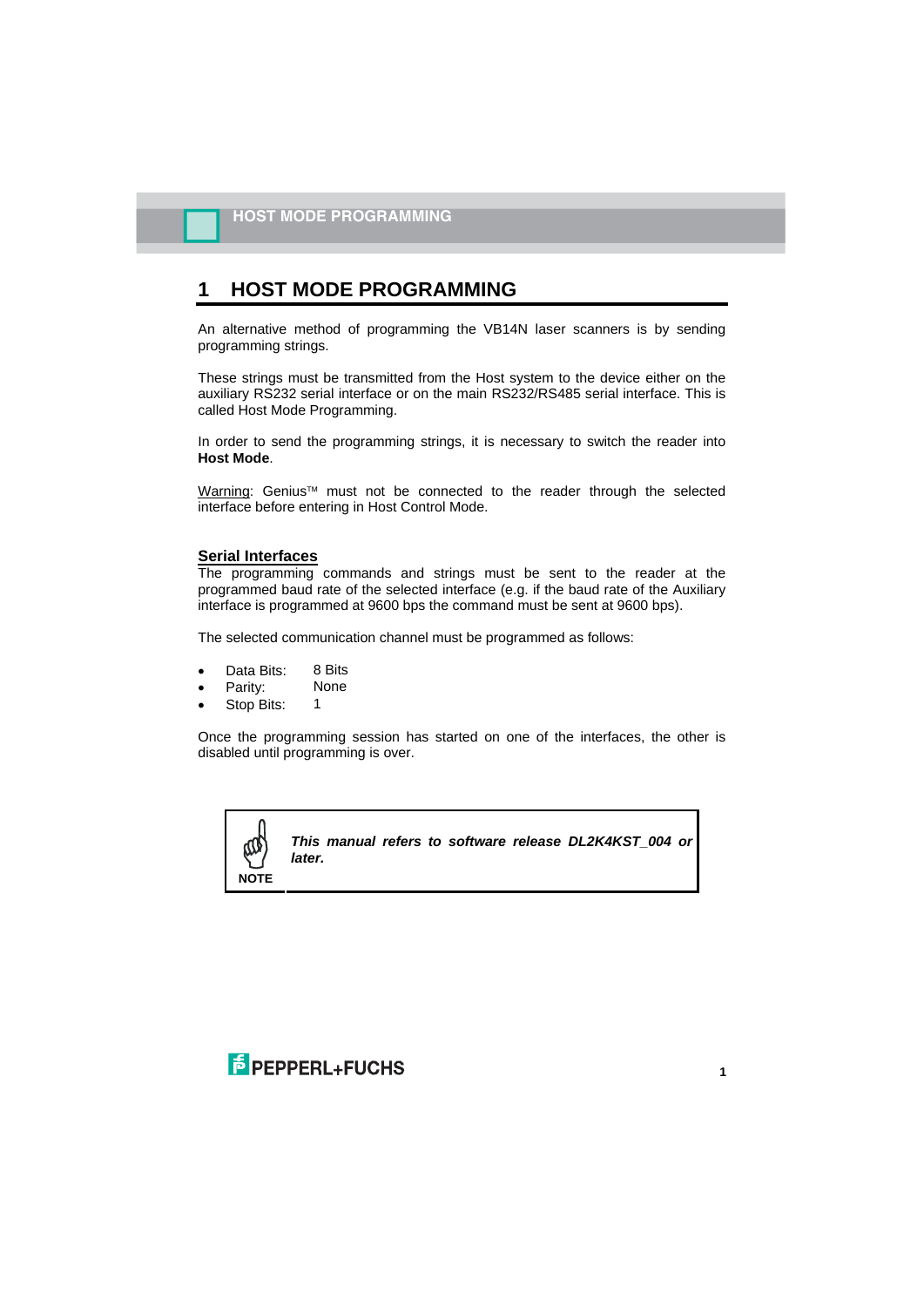## **2 PROGRAMMING COMMANDS**

### **2.1 CONNECTION TO DEVICE**

| <b>DESCRIPTION</b>                                                                                                                                                                                                                                     | <b>HOST COMMAND</b> | <b>REPLY MESSAGE</b>           |  |  |
|--------------------------------------------------------------------------------------------------------------------------------------------------------------------------------------------------------------------------------------------------------|---------------------|--------------------------------|--|--|
|                                                                                                                                                                                                                                                        |                     |                                |  |  |
| <b>Enter Host Mode</b>                                                                                                                                                                                                                                 | <esc> [ C</esc>     | <esc>H<cr><lf></lf></cr></esc> |  |  |
| After entering this command, the device responds with the first reply message and<br>then waits for the following command.<br>From now on device is in CONNECTED state. Normal data flow is inhibited until it<br>comes back to the <b>IDLE</b> state. |                     |                                |  |  |
| <b>Enter Terminal Mode</b>                                                                                                                                                                                                                             | $<$ ESC> 1 B        | $<$ ESC> R $<$ CR> $<$ LF>     |  |  |
| After entering this command, the device responds with the second reply message<br>and then waits for the following command in Terminal mode.                                                                                                           |                     |                                |  |  |
| $<$ ESC> c M $<$ B0 $_{H}$ > ADDR<br><esc> c <cr><lf><br/><b>Enter Programming Mode</b></lf></cr></esc>                                                                                                                                                |                     |                                |  |  |
| ADDR is a character indicating address of the device in an ID-NET™ Master/Slave<br>reading system layout<br>$ADDR = <30_{H} > + <$ Device Address> where:                                                                                              |                     |                                |  |  |
| <b>Device Address = 0:</b> Standalone device or Master ID-NET™ device<br><b>Device Address = 1 to 31:</b> Slave ID-NET™ device                                                                                                                         |                     |                                |  |  |
| This means:                                                                                                                                                                                                                                            |                     |                                |  |  |
| ADDR = $<$ 30 <sub>H</sub> >: Standalone device or Master ID-NET <sup>TM</sup> device<br>ADDR = $<$ 31H> to $<$ 4FH>: Slave ID-NET <sup>TM</sup> device<br>$\bullet$                                                                                   |                     |                                |  |  |
| After entering this command, the device responds with the third reply message and<br>then waits for one or more programming strings as shown in Chapter 3 and 4.                                                                                       |                     |                                |  |  |

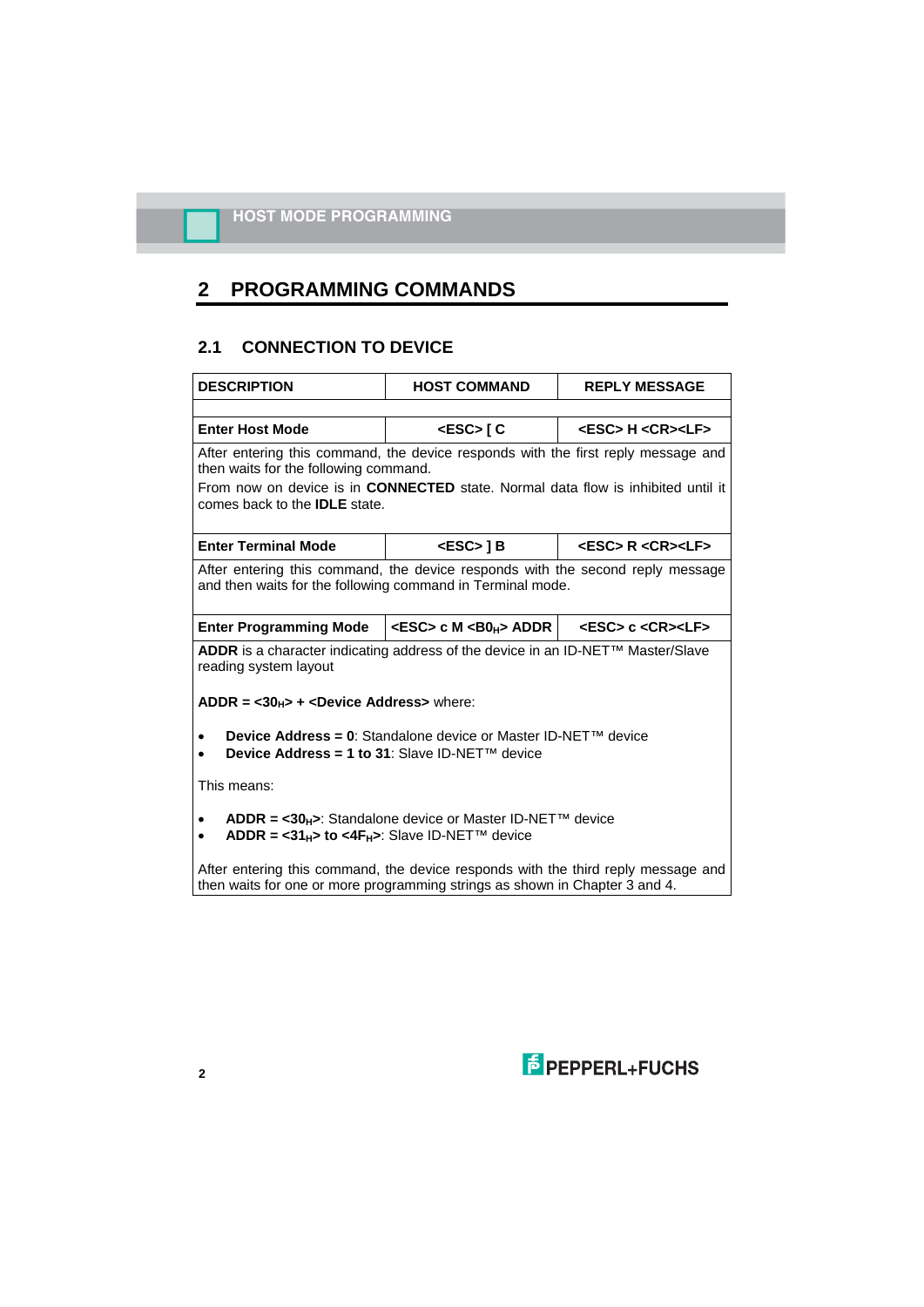### **2.2 DISCONNECTION FROM DEVICE**

| <b>DESCRIPTION</b>                                                                                                                                                     | <b>HOST COMMAND</b>                            | <b>REPLY MESSAGE</b>             |  |  |  |  |
|------------------------------------------------------------------------------------------------------------------------------------------------------------------------|------------------------------------------------|----------------------------------|--|--|--|--|
|                                                                                                                                                                        |                                                |                                  |  |  |  |  |
| <b>Exit Programming Mode</b>                                                                                                                                           | $\epsilon$ ESC> d M $\epsilon$ B0 $\mu$ > ADDR | <esc> d <cr><lf></lf></cr></esc> |  |  |  |  |
| Where <b>ADDR</b> is the address of the device in a ID-NET <sup>™</sup> Master/Slave layout. This<br>message must always be transmitted to exit from programming mode. |                                                |                                  |  |  |  |  |
| <b>Exit Terminal Mode</b><br><esc> K <cr><lf><br/><math>&lt;</math>ESC&gt; I A <math>&lt;</math>space&gt;</lf></cr></esc>                                              |                                                |                                  |  |  |  |  |
| This message must always be transmitted to exit from terminal mode.                                                                                                    |                                                |                                  |  |  |  |  |
| <b>Exit Host Mode</b>                                                                                                                                                  | <esc> X <cr><lf></lf></cr></esc>               |                                  |  |  |  |  |
| This message must always be transmitted to end the programming session.                                                                                                |                                                |                                  |  |  |  |  |
| From now on device is in <b>IDLE</b> state. Communication channel may be used for<br>normal data flow.                                                                 |                                                |                                  |  |  |  |  |

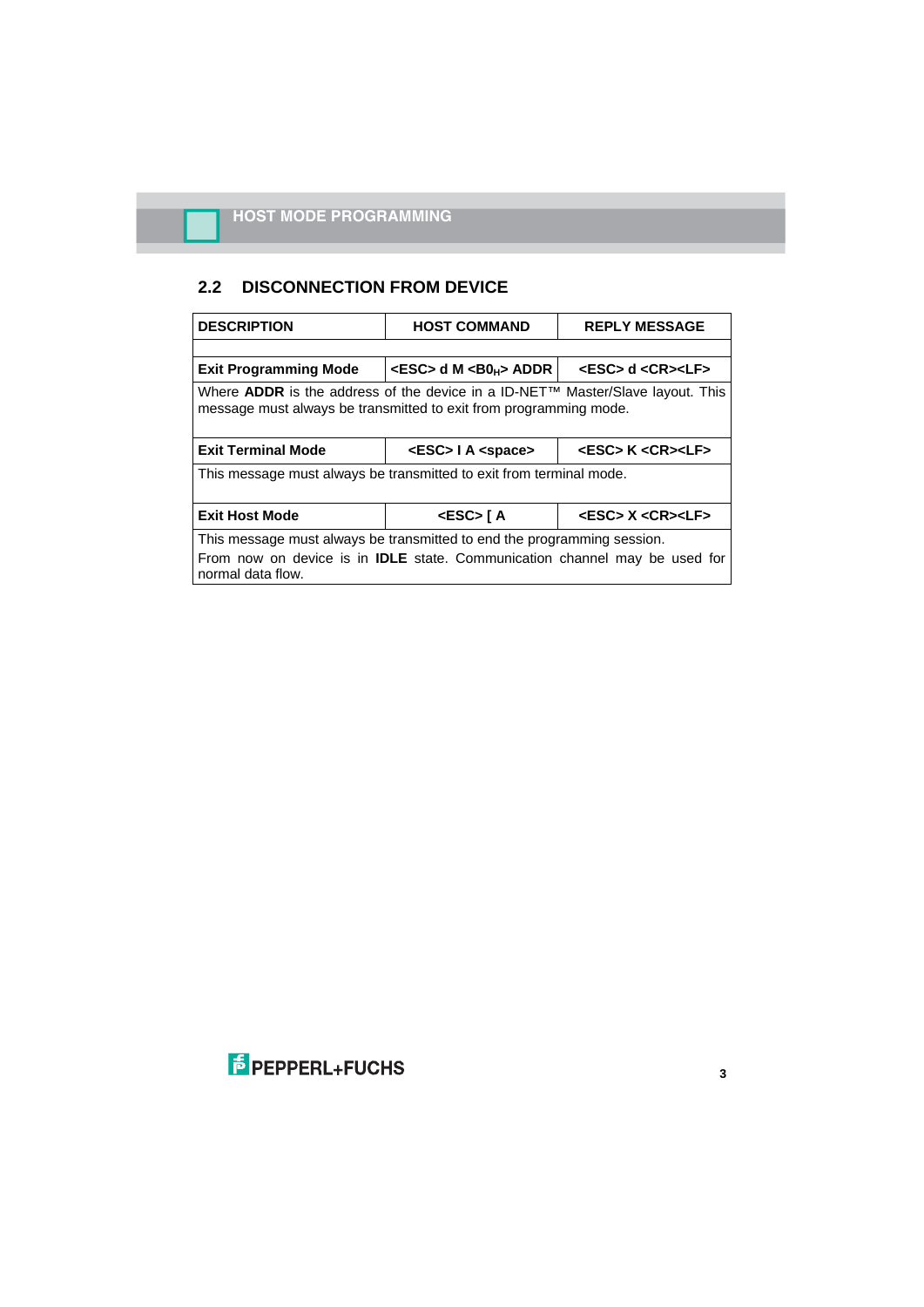### **2.3 SELF DISCONNECTION**

Specific situations exist so that the device is automatically disconnected from the Host and its **IDLE** state is reached again.

Once connected, following message could be sent:

| <b>DESCRIPTION</b>                                                    | <b>HOST REPLY</b> | <b>DEVICE MESSAGE</b> |  |  |  |
|-----------------------------------------------------------------------|-------------------|-----------------------|--|--|--|
|                                                                       |                   |                       |  |  |  |
| l Self Disconnection<br><esc> [ A<br/><math>\blacksquare</math></esc> |                   |                       |  |  |  |
| This message notifies a forced disconnection from the Host.           |                   |                       |  |  |  |

This message must always be managed by the Host program to check when the

device has gone back to the IDLE state.

Normally programming sequences do not involve this message except the occasions listed below:

#### 1. **Inactivity Timeout Expiration**

After the connection, no programming commands or programming strings are sent to the device (approximately 2 minutes as default).

#### 2. **Application Software Restart**

Particular commands may force a restart of the device like Data Storage commands (refer to the Paragraph 3.5). Self-Disconnection message is sent to notify that cases.

#### 3. **General Error Condition**

After the connection to the device, unexpected errors are notified by means of Self Disconnection message.

#### 4. **Protocol Error**

When Host sends wrong messages like unexpected escape sequences.

| <b>DESCRIPTION</b>                                                                                                                                                      | <b>HOST REPLY</b>                | <b>DEVICE MESSAGE</b> |  |  |
|-------------------------------------------------------------------------------------------------------------------------------------------------------------------------|----------------------------------|-----------------------|--|--|
|                                                                                                                                                                         |                                  |                       |  |  |
| <b>Self Disconnection</b>                                                                                                                                               | <esc> X <cr><lf></lf></cr></esc> | -                     |  |  |
| Host must confirm the disconnection event sending this message.<br>If not sent, after a timeout (about 300 ms as default) device goes back to the <b>IDLE</b><br>state. |                                  |                       |  |  |

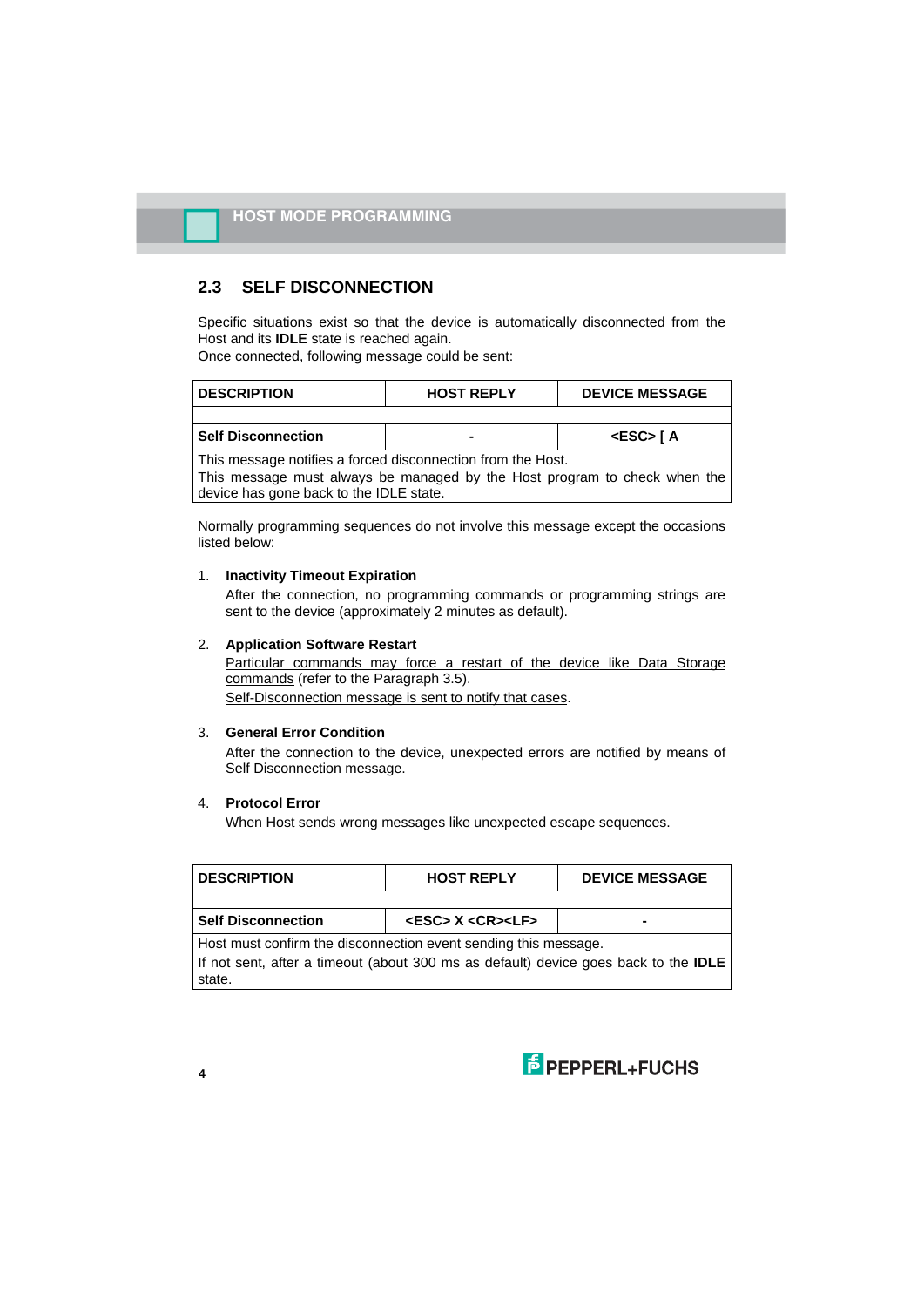

**Figure 1 - Connection to standalone device**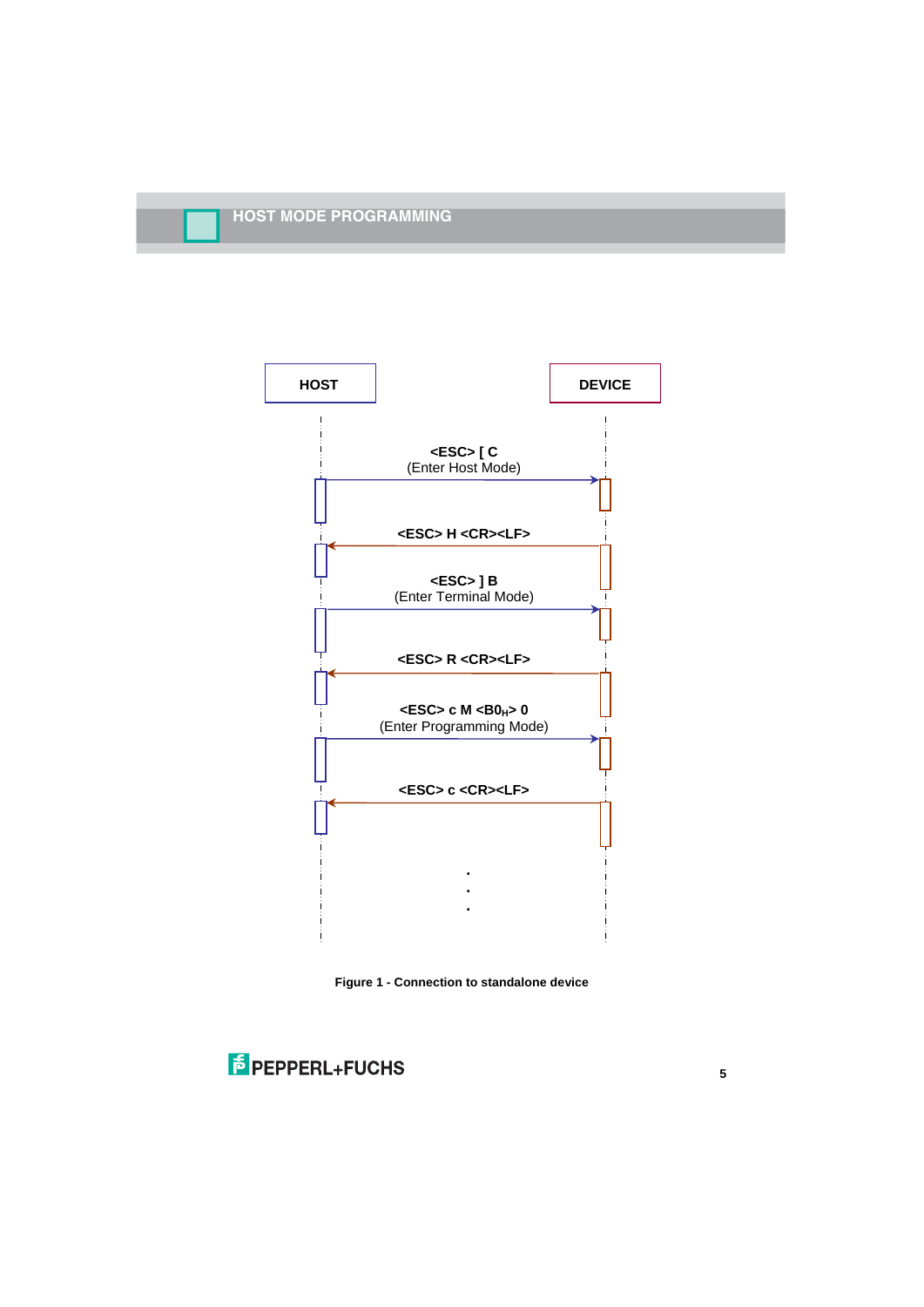

**Figure 2 - Disconnection from standalone device** 

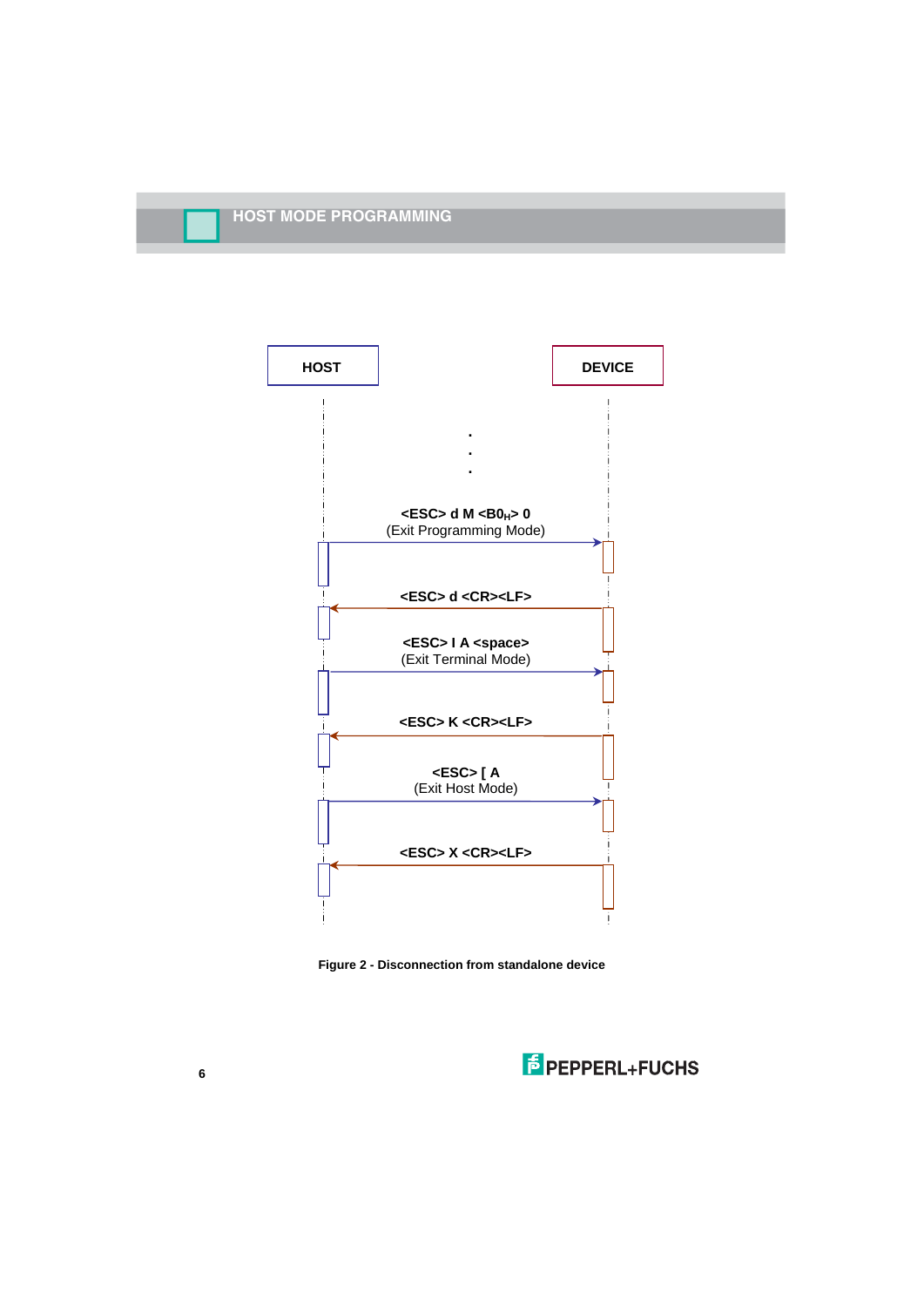# **3 PROGRAMMING STRINGS**

### **3.1 DEFINITIONS**

Common definitions for each parameter are:

#### **Path**

The complete parameter path must have the following format:

#### /**Folder1**[#**Depth1**]/**Folder2**[#**Depth2**]/ … /**FolderN**[#**DepthN**]/**Param**[#**DepthM**]

Where:

- **FolderX**: Folder Name
- [**#DepthX**]: Folder or Parameter Depth (not necessary if equal to 1)
- **Param**: Parameter Name

#### **Shortcut (SHC)**

The short description replacing the complete parameter path (that allows to implement shorter programming string) must have the following format:

#### **Shortcut** [#**Depth**]

Where:

- **Shortcut**: Short Parameter Description
- [#Depth]: Folder or Parameter Depth (not necessary if equal to 1)

#### **Depth (parameter depth)**

Depth of the parameter indicates if it is made up of a vector of values or a single value (e.g. *Code Symbology* parameter has depth > 1 since we have one *Code Symbology* value for each Code slot allowed; *Code Combination* parameter has  $depth = 1$ ).

Example:

Label: Code Symbology Path: /Codes/Code#3/Type Shortcut: 2#3

Allows selecting the code symbology requested for Code slot 3.

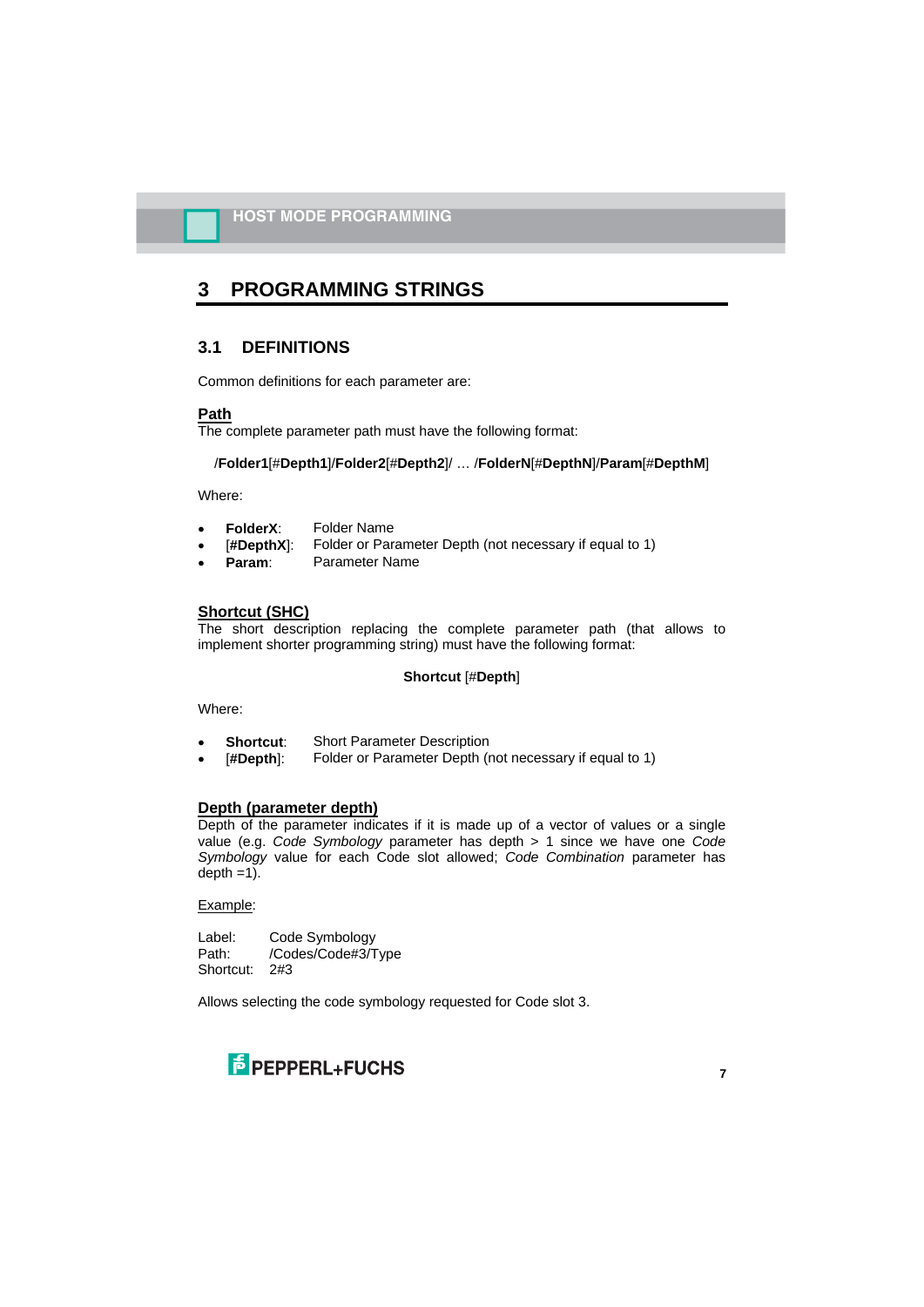#### **Type (Parameter Type)**

Parameter type is essential in order to decide the parameter **VALUE** format used in the programming strings. Types are:

- Type 0: Integer (Numeric)
- Type 1: Enumeration
- Type 2: String
- Type 3: Binary String
- Type 4: Floating Point

The other definitions change according to the parameter type

### **Integer (Type = 0)**

#### **Range**

Minimum and maximum values allowed for the parameter.

Example: Reading Phase *Timeout* parameter (OPERATING MODES folder).

| /Operating/ONLTimeOut |
|-----------------------|
| 79                    |
| O                     |
| Timeout (ms)          |
| 40 to 15.000          |
| 100                   |
|                       |

The sign can be omitted if the parameter value is not negative.

### **Enumeration (Type = 1)**

#### **Item List**

List of the values allowed for the parameter (i.e.  $0 =$  first entry of the list,  $1 =$  second entry of the list).

Example: *Operating Mode* parameter (OPERATING MODES folder).

Path: /Operating/Selection Shortcut: 31 Type: 1 Label: Operating Mode Selection

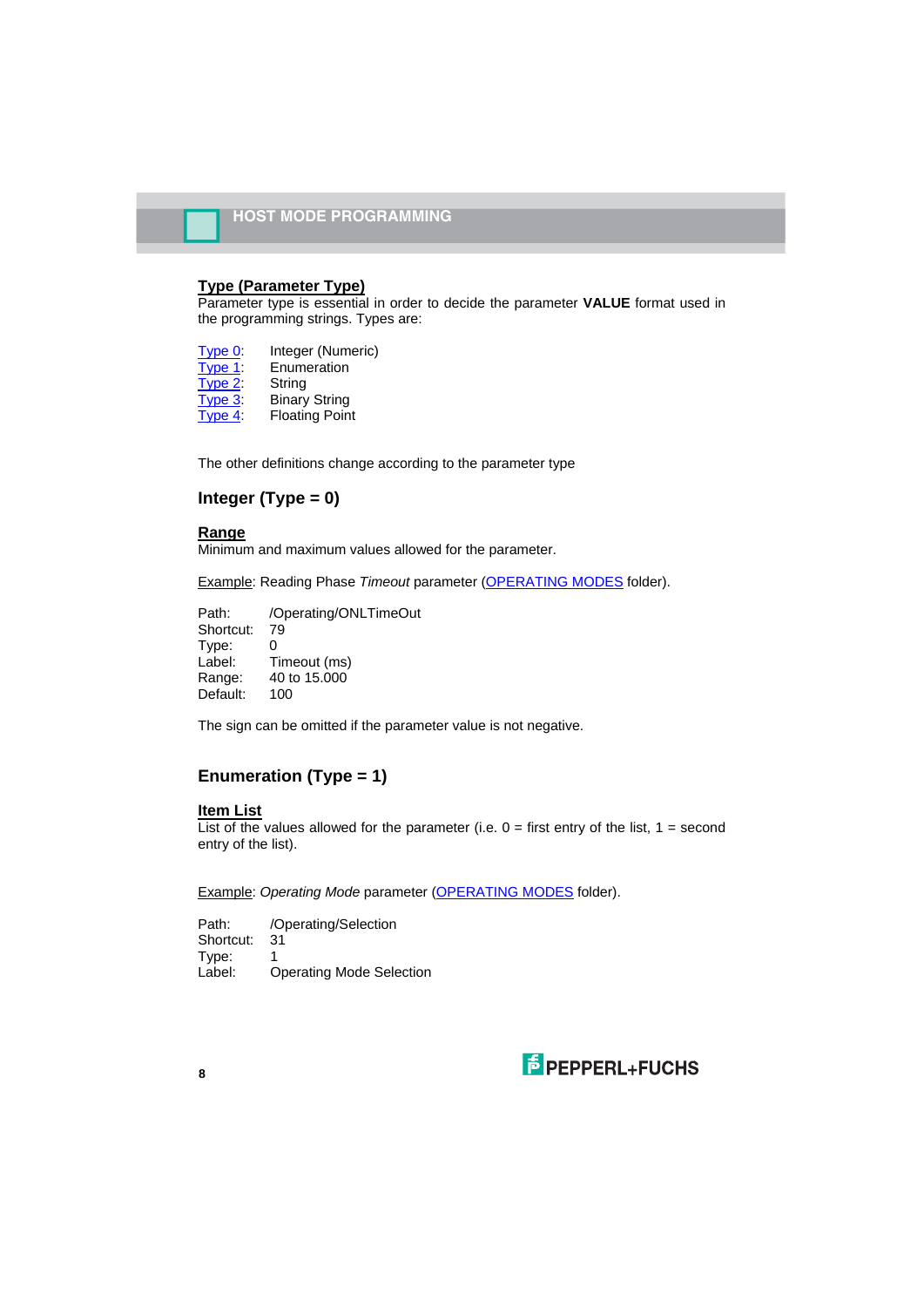Item List  $0 = On$  Line  $1 =$  Automatic  $3 = Test$  $4 =$  Continuous Default:  $0$  (Entry  $0 \rightarrow$  On Line)

### **String (Type = 2)**

#### **Length**

Minimum and maximum number of characters allowed for this parameter.

Example: *Device Name* parameter (USER INFORMATION SECTION folder).

| Path:     | /UserInfo/Name      |
|-----------|---------------------|
| Shortcut: | 522                 |
| Type:     | 2                   |
| Label:    | Device Name         |
| Length:   | 0 to 128            |
| Default:  | <b>Empty string</b> |

### **Binary String (Type = 3)**

The value of a Binary String parameter must have the following format:

```
NumChar<space>[Char1][Char2] … [CharK] … [CharN]
```
Where:

- **NumChar**: Number of Characters (DEC value)
- [**CharK**]: Character K (HEX value)

#### **Length**

List of the allowed values of the parameter

Example: *Header String* parameter (DATA FORMAT folder).

| Path:     | /Comms/OutForm/Standard/Header |
|-----------|--------------------------------|
| Shortcut: | 6                              |
| Type:     | 3                              |
| Label:    | <b>Header String</b>           |
| Length    | 0 to 128                       |
| Default:  | $<$ STX $>$                    |

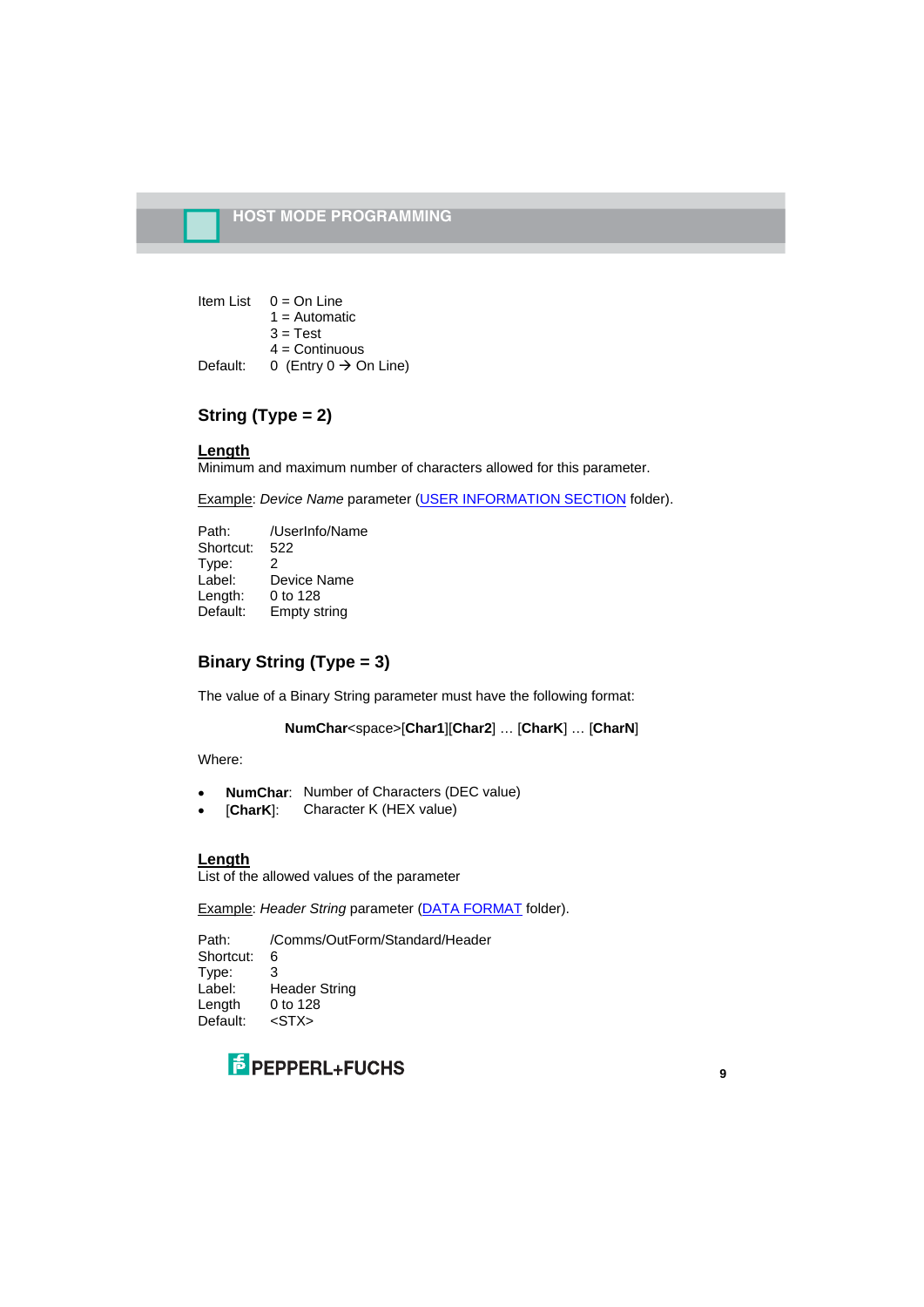### **Floating Point (Type = 4)**

The Floating Point parameter value has the following format:

#### **XXX.YYY**

#### **Range**

Minimum and maximum values allowed for the parameter. The sign can be omitted if the parameter value is not negative.

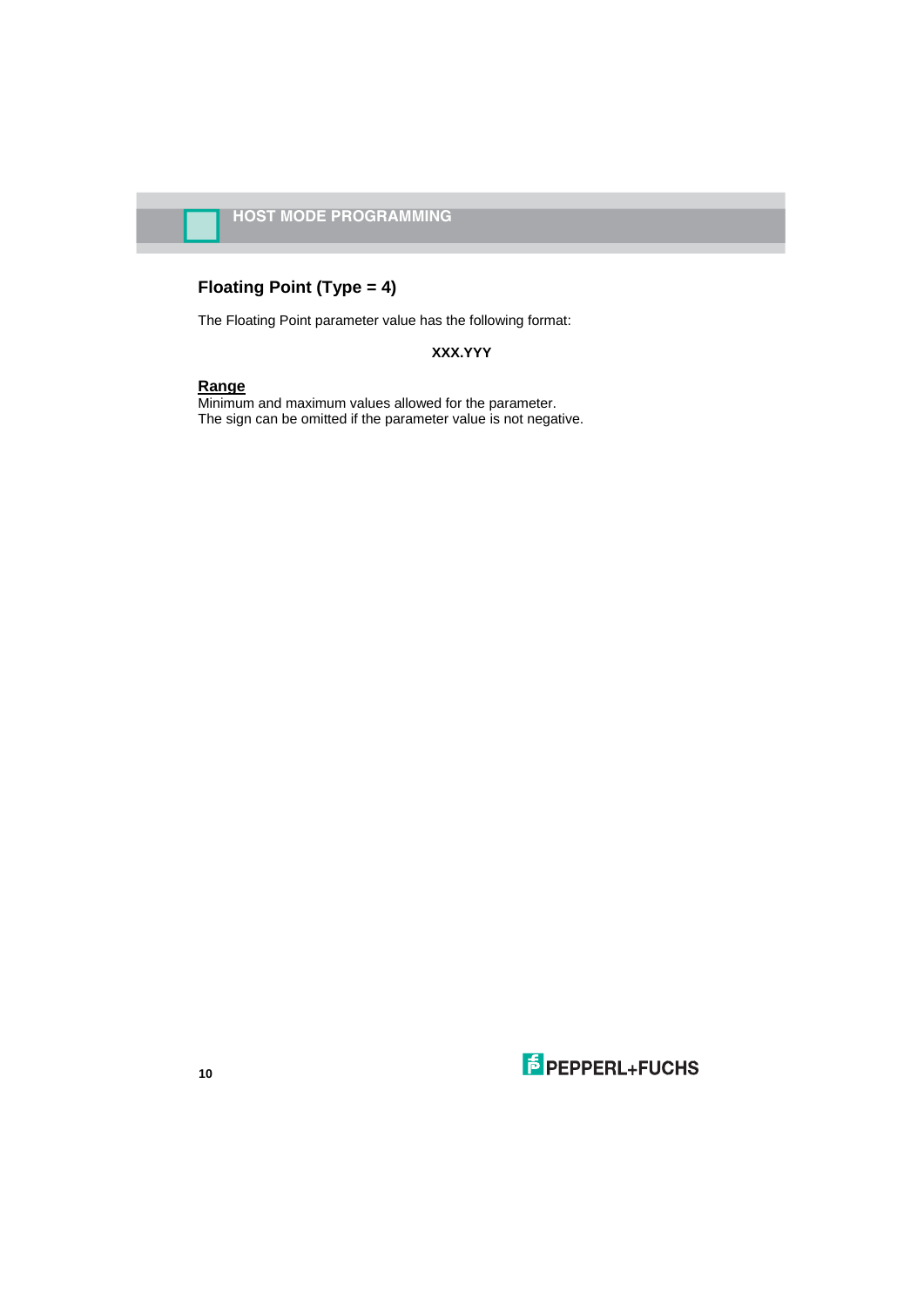### **3.2 HOW TO SEND SINGLE PARAMETER TO THE READER**



*To guarantee the complete compatibility with future software releases, It strongly suggests to use the shortcuts programming strings.* 

### **Using Complete Parameter Path**

The '**Set Parameter**' programming string must have the following format:

#### **SP**<space>**PATH**:**VALUE**<CR><LF>

Where:

- **SP**: 'Set Parameter' command
- **PATH**: Complete Parameter Path
- **VALUE**: Parameter Value

After entering this command, the device responds with the proper reply message and then waits for one or more programming strings.

If the programming is correct, the device updates the configuration and confirms with the following message:

#### **Y**<space>**VALUE**<CR><LF>

Where:

**VALUE**: Parameter Value

If programming contents are wrong (i.e. a typing error in the file) or due to a transmission error, the device replies with the following message and programming data will not be updated in this case:

#### **N**<space>**ERRCODE**<CR><LF>

Where:

**ERRCODE**: Error Code (signed DEC value)

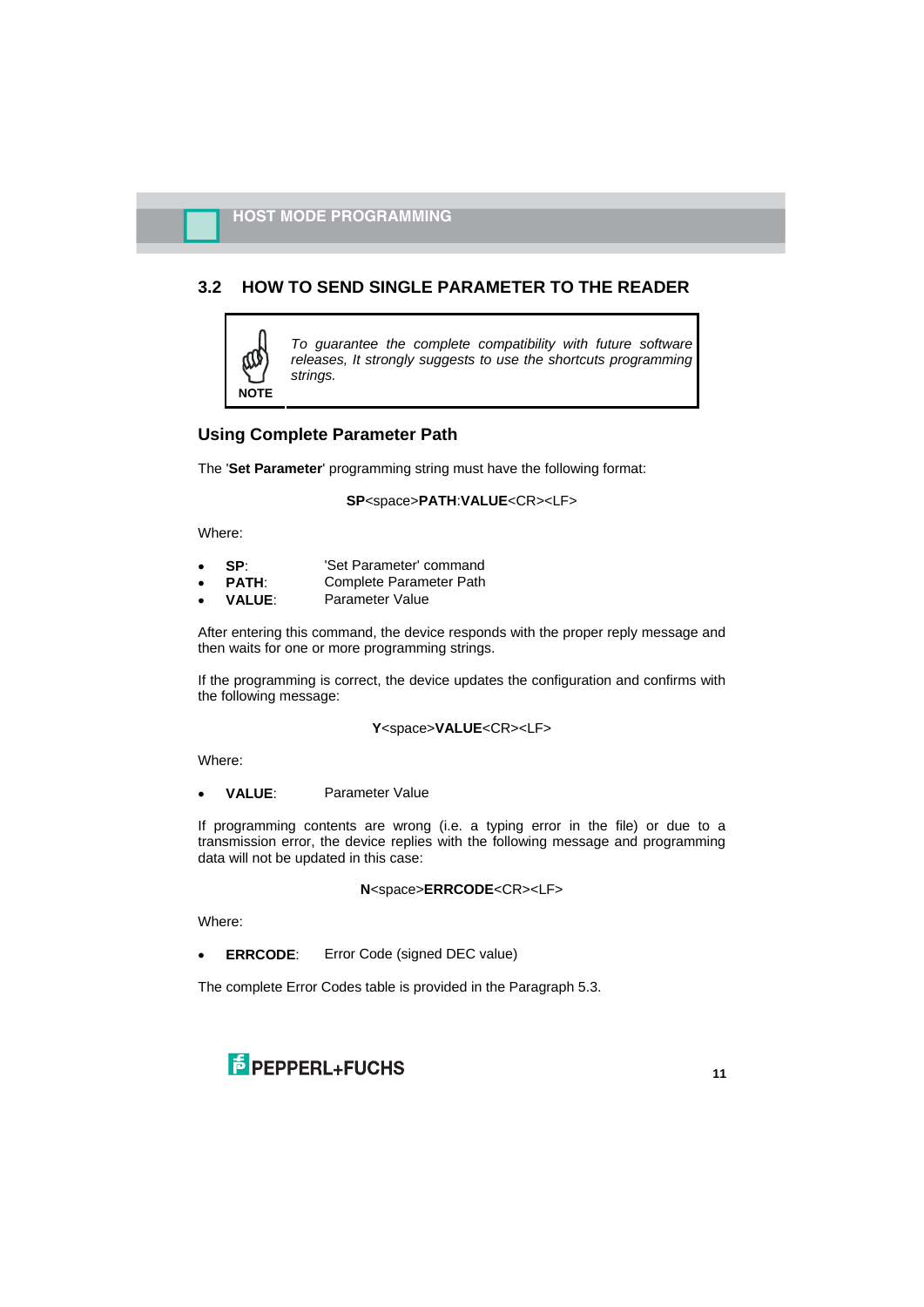### **Using Short Parameter Description (Shortcut)**

The '**Set Shortcut**' programming string (based on the short parameter description) must have the following format:

**SS**<space>**SHORTCUT**:**VALUE**<CR><LF>

Where:

- **SS**: 'Set Shortcut' command
- **SHORTCUT**: Short Parameter Description (SHC)
- **VALUE**: Parameter Value

After entering this command, the device responds with the proper reply message and then waits for one or more programming strings.

If the programming is correct, the device updates the configuration and confirms with the following message:

#### **Y**<space>**VALUE**<CR><LF>

Where:

**VALUE**: Parameter Value

If programming contents are wrong (i.e. a typing error in the file) or due to a transmission error, the device replies with the following message and programming data will not be updated in this case:

#### **N**<space>**ERRCODE**<CR><LF>

Where:

**ERRCODE**: Error Code (signed DEC value)

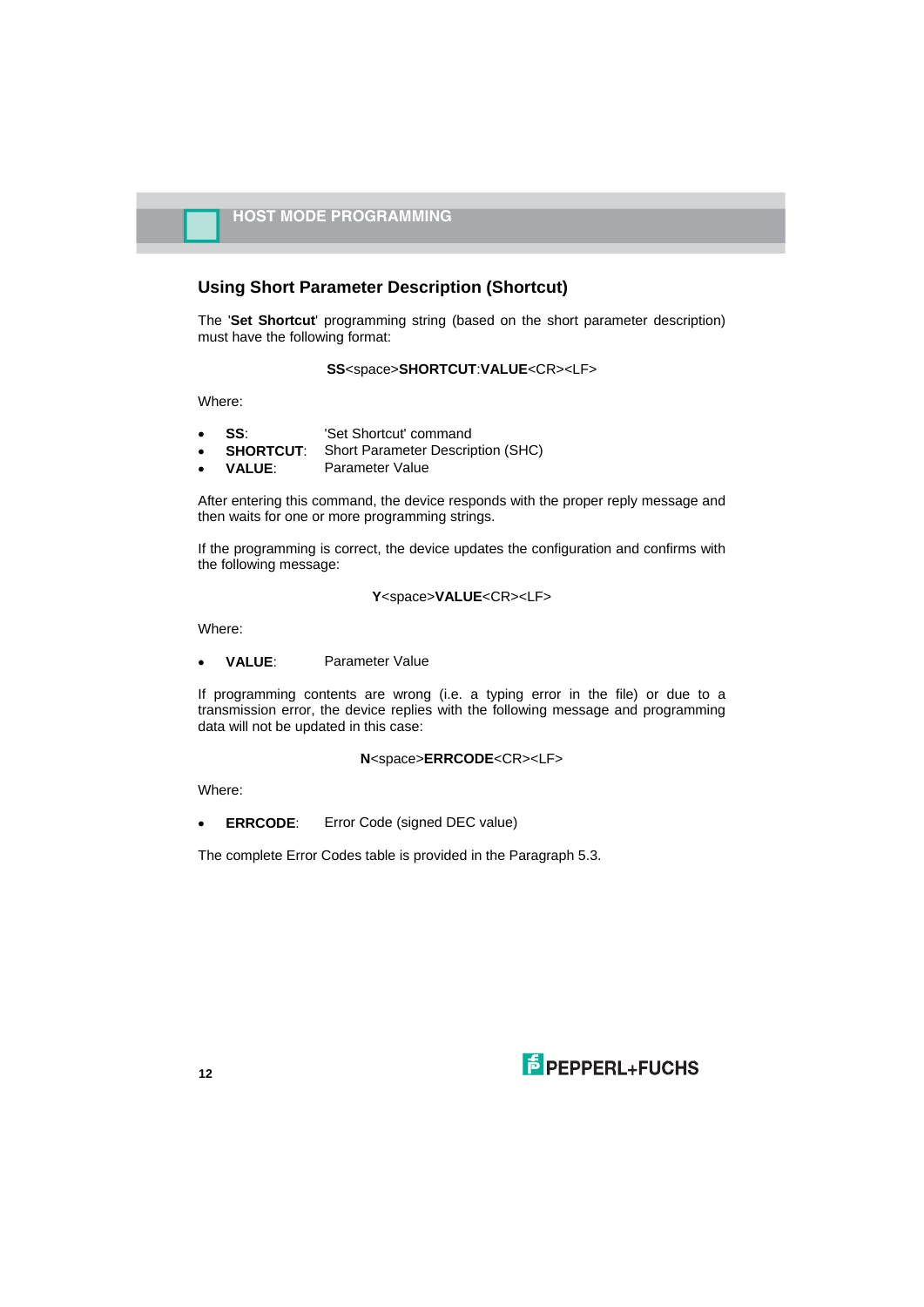### **3.3 HOW TO GET SINGLE PARAMETER FROM THE READER**



*To guarantee the complete compatibility with future software releases, It strongly suggests to use the shortcuts programming strings.* 

### **Using Complete Parameter Path**

The '**Get Parameter**' programming string must have the following format:

#### **GP**<space>**PATH**<CR><LF>

Where:

- **GP**: 'Get Parameter' command.
- **PATH**: Complete Parameter Path.

After entering this command, the device responds with the proper reply message and then waits for one or more programming strings.

If the programming is correct, the device updates the configuration and confirms with the following message:

#### **Y**<space>**VALUE**<CR><LF>

Where:

**VALUE**: Parameter Value.

If programming contents are wrong (i.e. a typing error in the file) or due to a transmission error, the device replies with the following message:

#### **N**<space>**ERRCODE**<CR><LF>

Where:

**ERRCODE**: Error Code (signed DEC value)

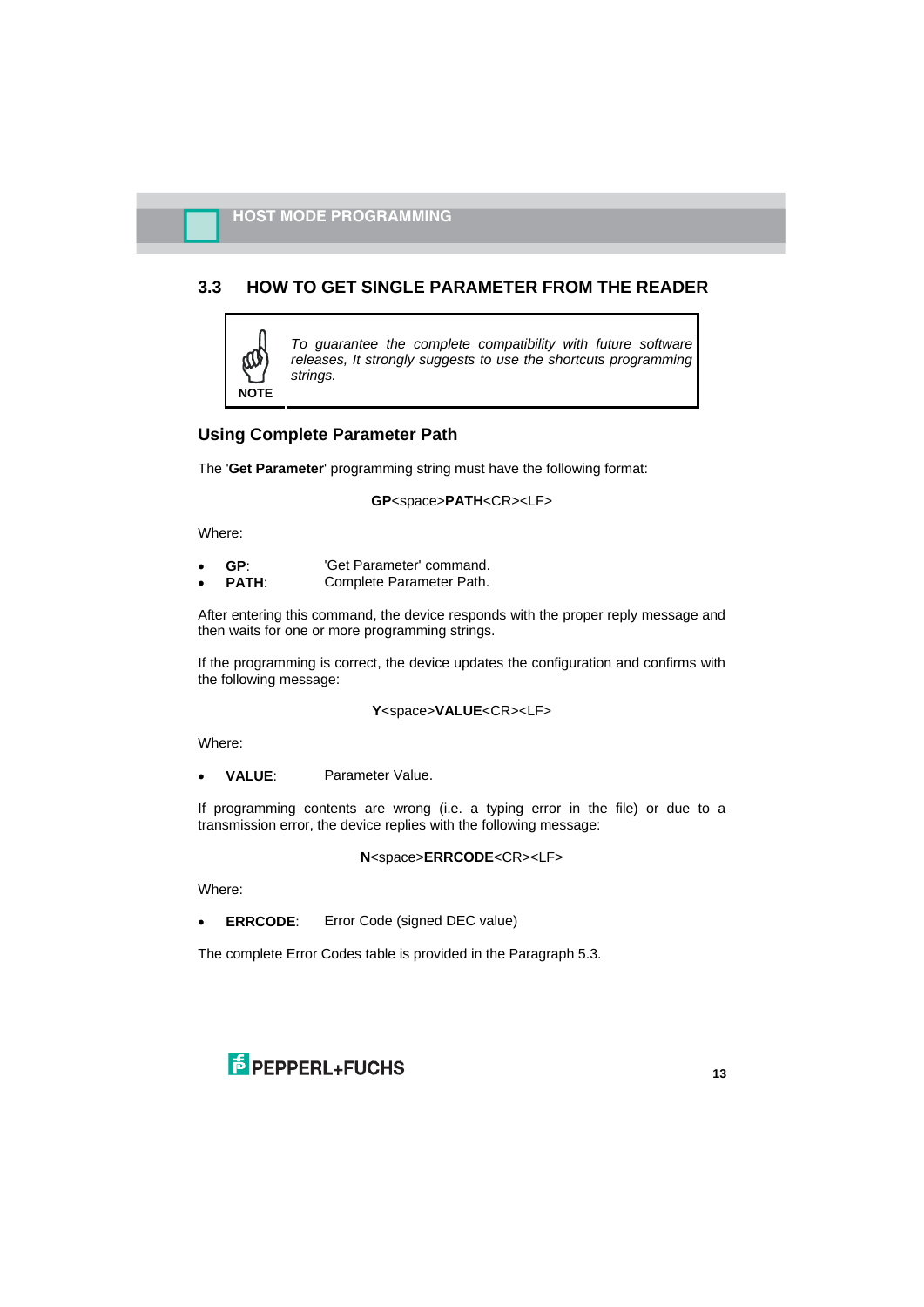### **Using Short Parameter Description (Shortcut)**

The '**Get Shortcut**' programming string (based on the short parameter description) must have the following format:

**GS**<space>**SHORTCUT**<CR><LF>

Where:

- **GS**: 'Get Shortcut' command.
- **SHORTCUT**: Short Parameter Description (SHC).

After entering this command, the device responds with the proper reply message and then waits for one or more programming strings.

If the programming is correct, the device updates the configuration and confirms with the following message:

#### **Y**<space>**VALUE**<CR><LF>

Where:

**VALUE**: Parameter Value.

If programming contents are wrong (i.e. a typing error in the file) or due to a transmission error, the device replies with the following message:

#### **N**<space>**ERRCODE**<CR><LF>

Where:

**ERRCODE**: Error Code (signed DEC value)

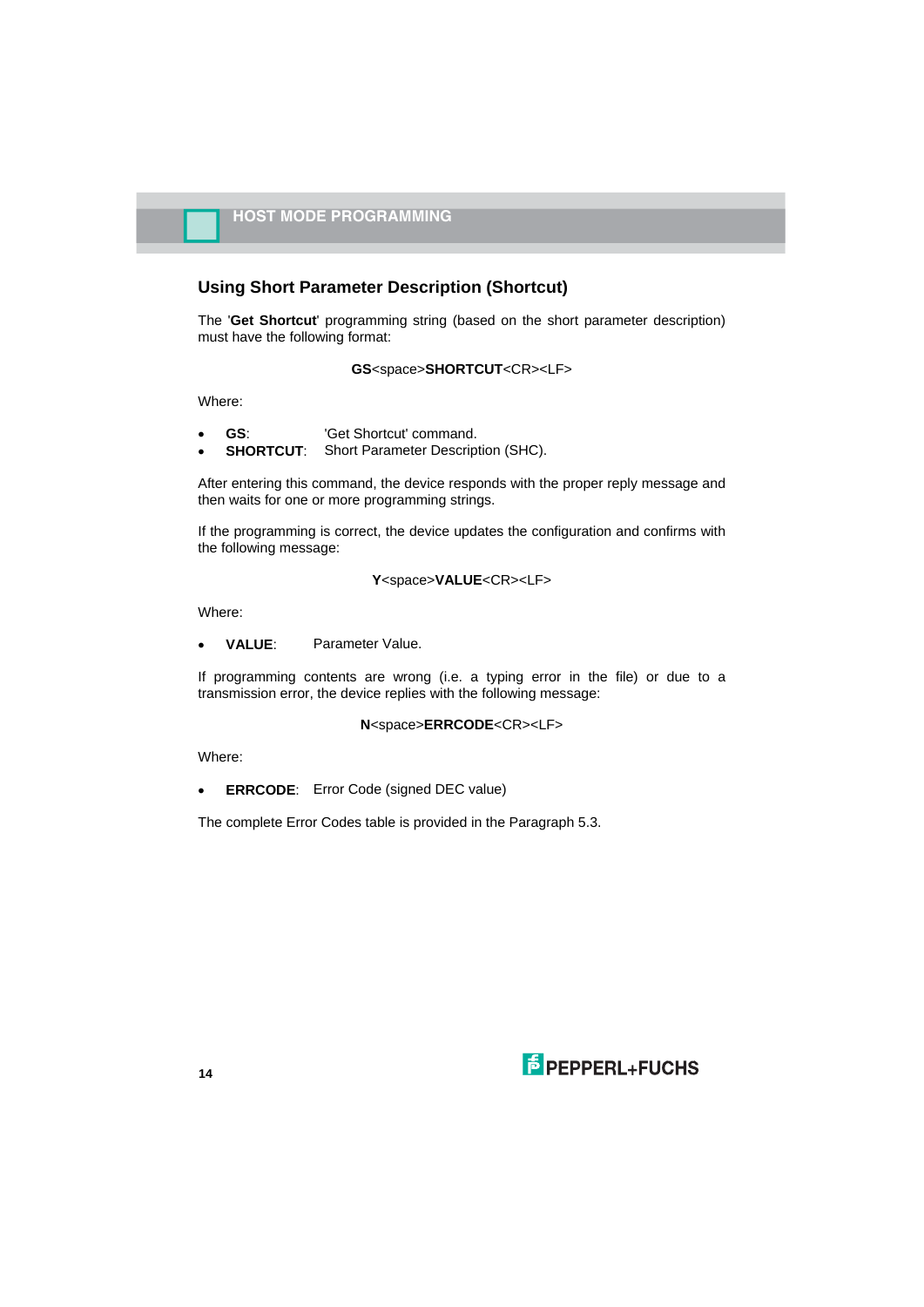### **3.4 HOW TO ACCESS INSTALLER PARAMETERS**

### **Set Right Parameter Description**

The '**Set Right**' programming string allows the user to access some particular parameters not available as standard user:

**SR**<space>**L**<space>**PASSWORD**<CR><LF>

Where:

- **SR:** 'Set Right' command
- **L**: Access Level Description
- **PASSWORD**: Password for the Level accessing

After entering this command, the device responds with the proper reply message and then waits for one or more programming strings.

If the programming is correct, the device updates the configuration and confirms with the following message:

#### **Y**<space>**L**<CR><LF>

If programming contents are wrong (i.e. a typing error in the file) or due to a transmission error, the device replies with the following message and programming data will not be updated in this case:

#### **N**<space>**ERRCODE**<CR><LF>

Where:

**ERRCODE**: Error Code (signed DEC value)

The complete Error Codes table is provided in the Paragraph 5.3.



*To set the INSTALLER use:* 

*SR<space>1<space>STHD<CR><LF>* 

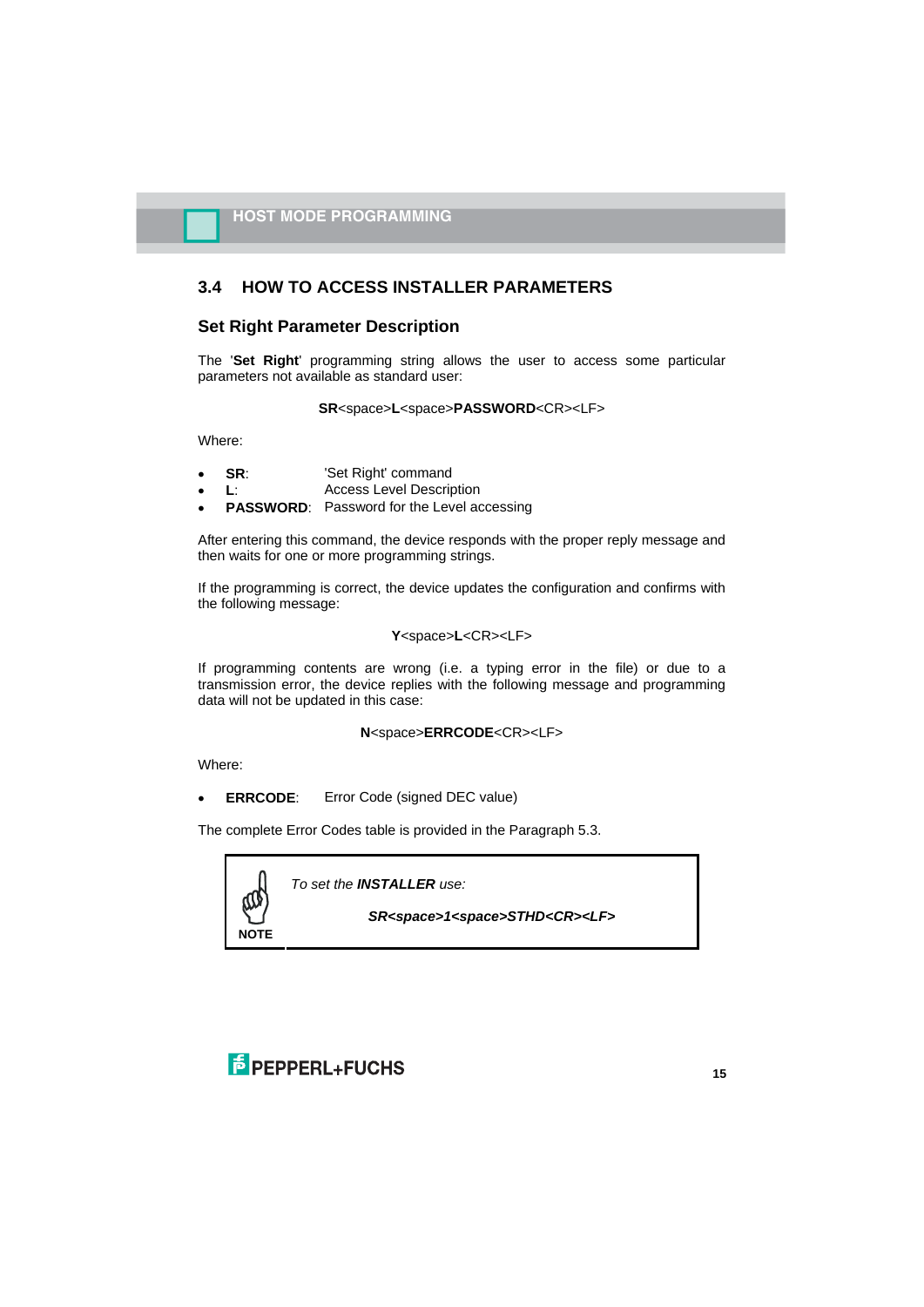### **3.5 SAVE AND RESTORE COMMANDS**

The '**Data Storage**' programming command must have the following format:

**E**<space>**MODE**<CR><LF>

Where:

- **E**: Data Storage command.
- **MODE**: Data Storage mode. The possible values are:

**V** = Storage in temporary (volatile) memory only.

**P** = Storage in temporary and permanent memory.

If the programming is correct, the device updates the configuration and confirms with the following message:

**Y**<space>**MODE**<CR><LF>

Where:

**MODE**: Data Storage mode.

#### **WARNING**

Restart of the device is now forced. If no disconnection commands are sent within a minimum timeout of 300 ms, device will transmit the Self Disconnection message (refer to the Paragraph 2.3)

If programming contents are wrong (i.e. a typing error in the file) or due to a transmission error, the device replies with the following message and programming data will not be updated in this case:

#### **N**<space>**ERRCODE**<CR><LF>

Where:

**ERRCODE**: Error Code (signed DEC value).

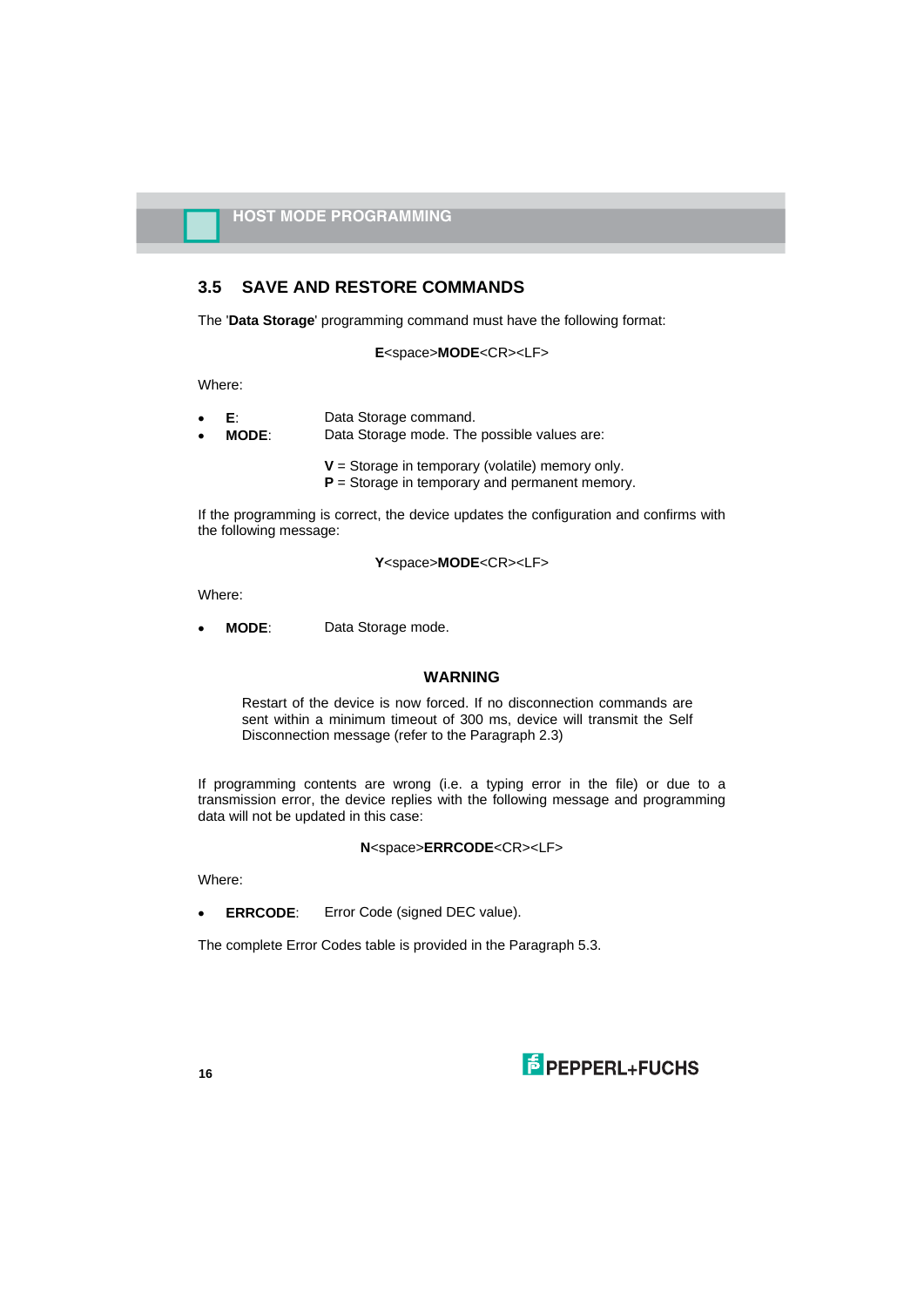The '**Restore Default Configuration**' programming command must have the following format:

#### **SD**<space>**DEFNUM**<CR><LF>

Where:

- **SD:** Restore Default configuration command
- **DEFNUM:** Default configuration number. The only possible value is currently:
	- **0** = Factory Default

After entering this command, the device responds with the proper reply message and then waits for one or more programming strings.

If the programming is correct, the device updates the configuration and confirms with the following message:

#### **Y**<space>**DEFNUM**<CR><LF>

Where:

**DEFNUM**: Default

If programming contents are wrong (i.e. a typing error in the file) or due to a transmission error, the device replies with the following message:

#### **N**<space>**ERRCODE**<CR><LF>

Where:

**ERRCODE**: Error Code (signed DEC value)

The complete Error Codes table is provided in the Paragraph 5.3.

#### **WARNING**

This programming command will be applied on all **Configuration** and **Environmental** parameters. Refer to the Genius<sup>™</sup> Help On Line of the selected device for further details.

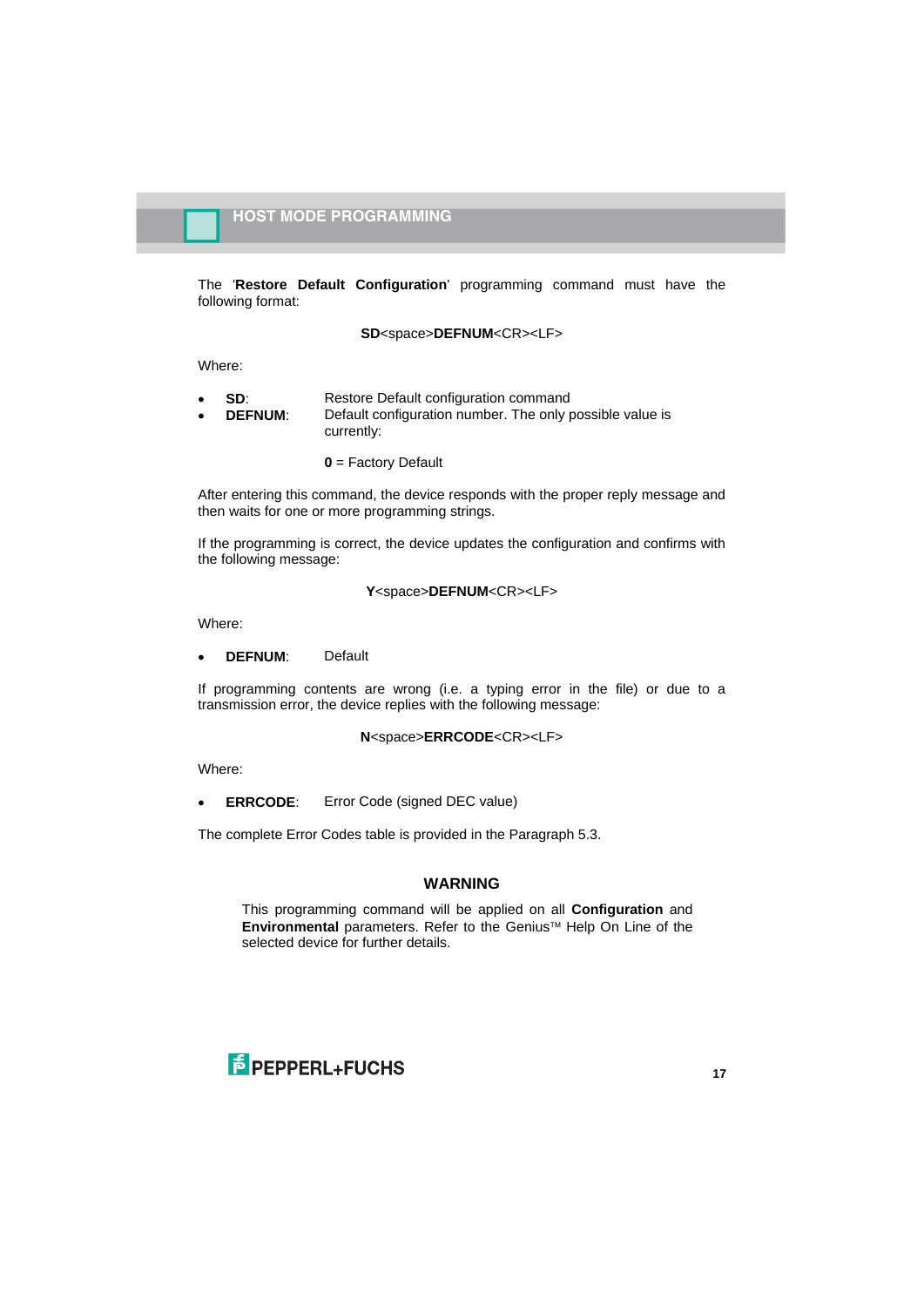

**Figure 3 - Two parameters programming session with data storage** 

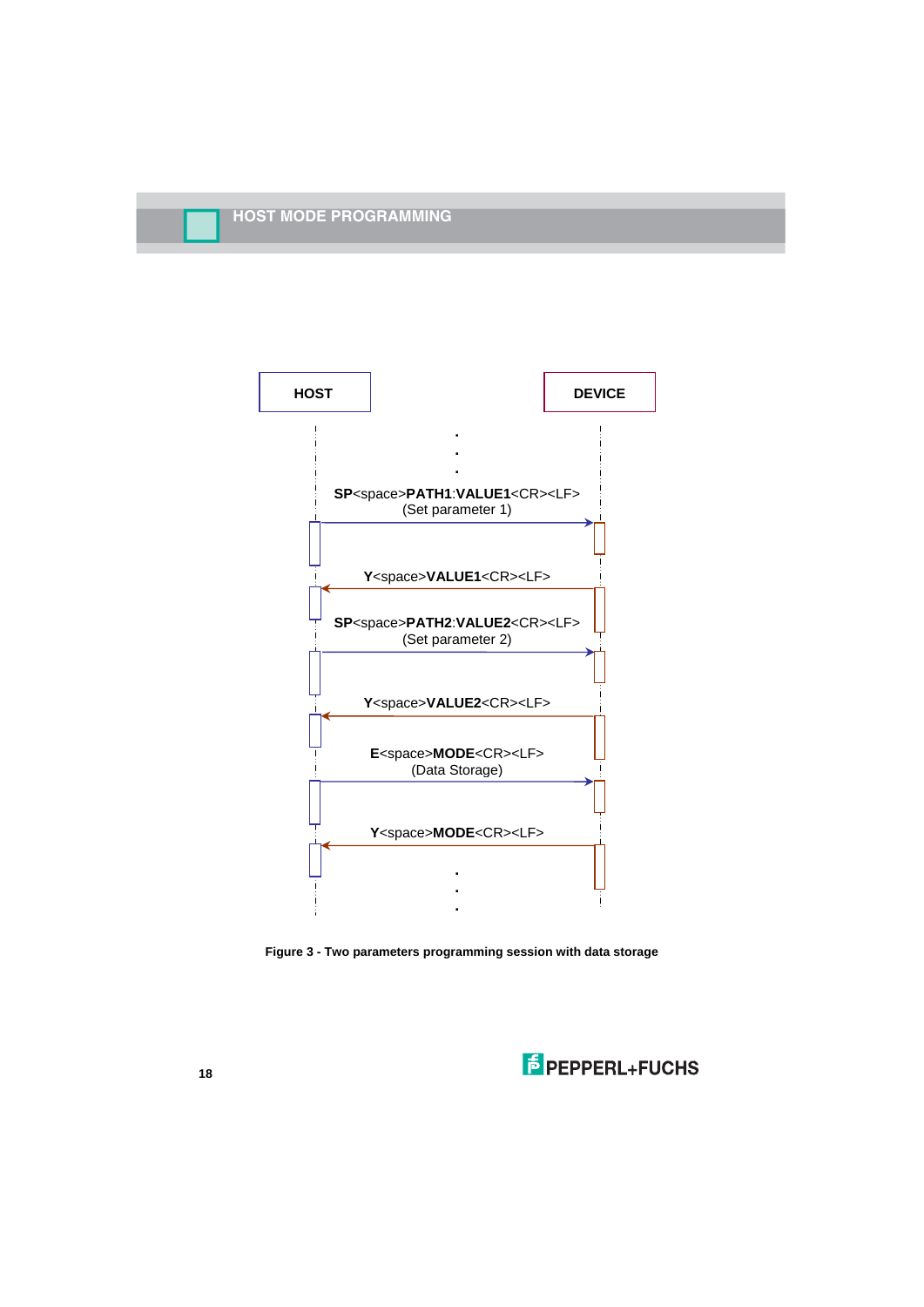### **3.6 EXAMPLES**

**- 1 -** 

Set *Minimum Label Length* parameter in CODE LABEL SETTING #2 folder:

Path: /Codes/Code#2/MinLength Shortcut: 3 Type: 0 (Integer) Range: 0 to 60 Value: 4

The 'Set Parameter' programming string is:

SP<space>/Codes/Code#2/MinLength:4<CR><LF>

The 'Set Shortcut' programming string is:

SS<space>3#2:4<CR><LF>

After entering the programming string, the reader responds with the message:

Y<space>4<CR><LF>

**- 2 -**  Set *Operating Mode Selection* parameter in OPERATING MODES folder:

Path: /Operating/Selection Shortcut: 31 Type: 1 (Enumeration) Item List:  $0 = On$  Line  $1 =$  Automatic  $3 = Test$  $4 =$  Continuous Value: 1 (Entry  $1 \rightarrow$  Automatic)

The 'Set Parameter' programming string is:

SP<space>/Operating/Selection:1<CR><LF>

The 'Set Shortcut' programming string is:

SS<space>31:1<CR><LF>

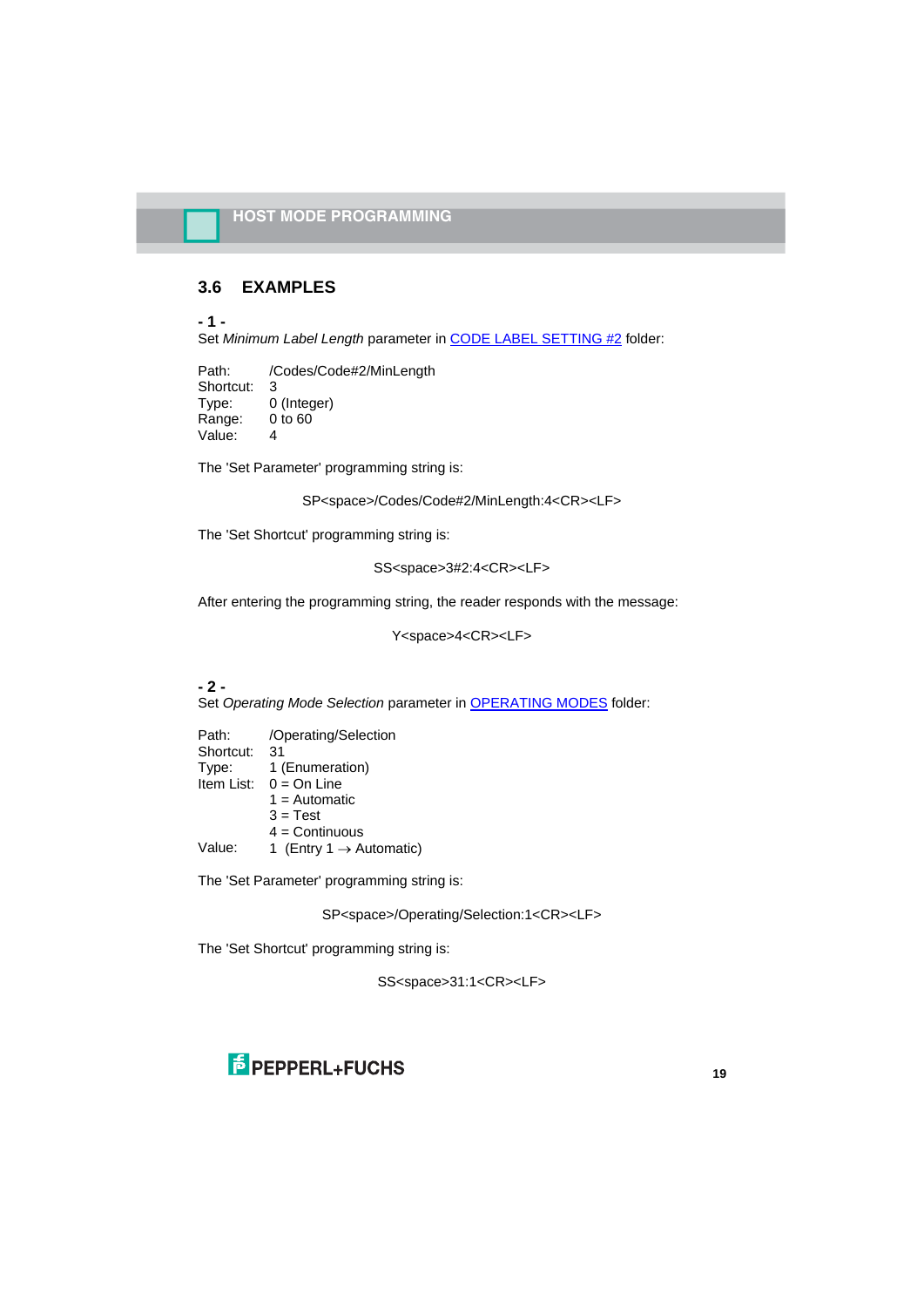After entering the programming string, the reader responds with the message:

Y<space>1<CR><LF>

**- 3 -** 

Set *Device Name* parameter in USER INFORMATION SECTION folder:

Path: /UserInfo/Name Shortcut: 522 Type: 2 (String) Length: 0 to 128 Value: 2KN\_FAMILY

The 'Set Parameter' programming string is:

SP<space>/UserInfo/Name:2KN\_FAMILY<CR><LF>

The 'Set Shortcut' programming string is:

SS<space>522:2KN\_FAMILY<CR><LF>

After entering the programming string the reader responds with the message:

Y<space>2KN\_FAMILY<CR><LF>

**- 4 -**

Set *Header String* parameter in DATA FORMAT folder:

Path: /Comms/OutForm/Standard/Header Shortcut: 6 Type: 3 (Binary String) Length 0 to 128 Default: HEADER (HEX value: 48H 45H 41H 44H 45H 52H)

The 'Set Parameter' programming string is:

SP<space>/Comms/OutForm/Standard/Header:6<space>484541444552<CR><LF>

The 'Set Shortcut' programming string is:

SS<space>6:6<space>484541444552<CR><LF>

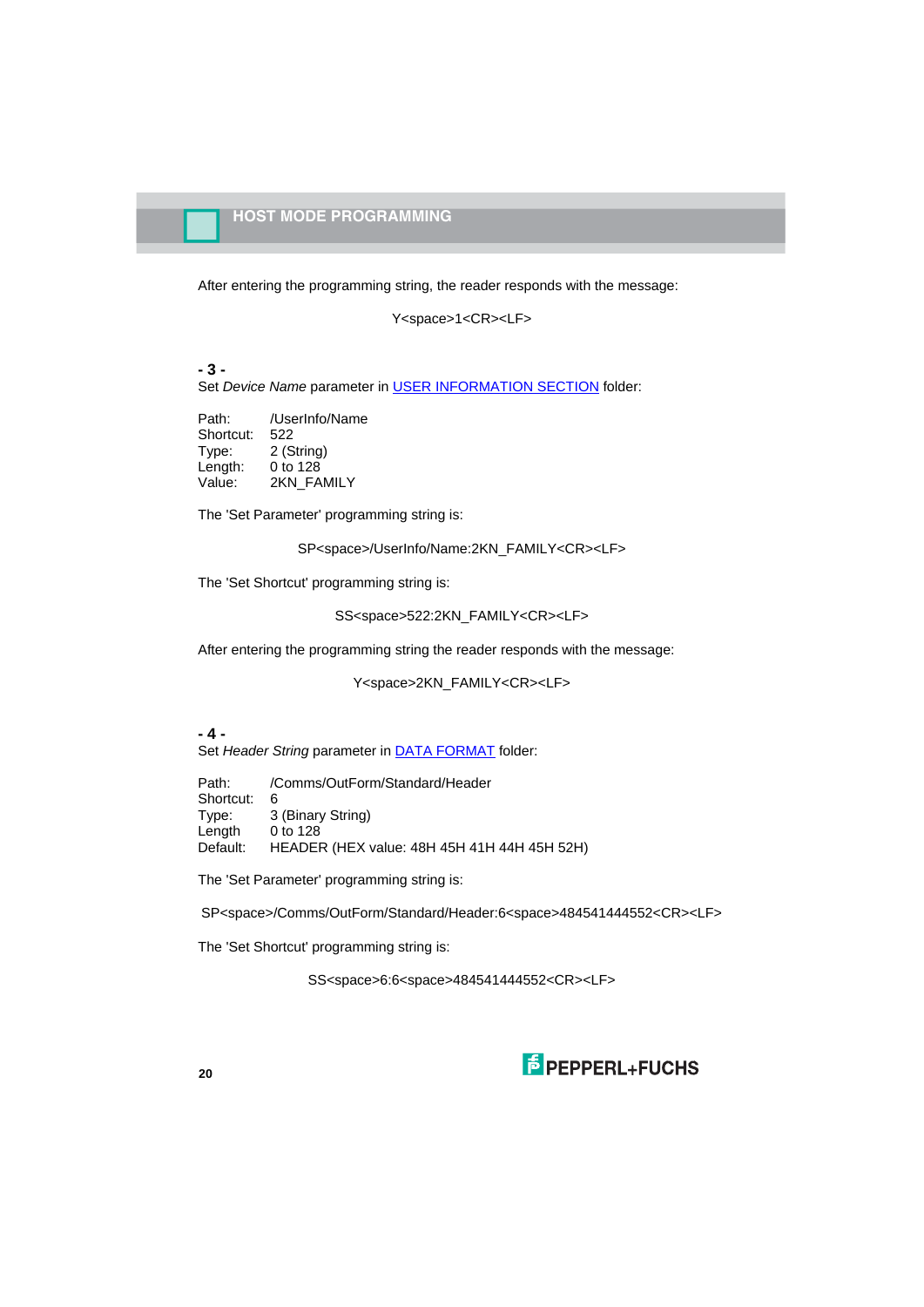After enter the programming string, the reader responds with the message:

Y<space>6<space> 484541444552<CR><LF>

#### **- 5 -**

Get value of Digital Output 2 *Activation Event* parameter in DIGITAL OUTPUT LINES SETTING folder:

| Path:          | /IO/Out/Out1/Active                    |
|----------------|----------------------------------------|
| Shortcut:      | 24                                     |
| Type:          | 1 (Enumeration)                        |
| Current value: | 2 (Entry 2 $\rightarrow$ Partial Read) |

The 'Get Parameter' programming string is:

GP<space>/IO/Out/Out1/Active<CR><LF>

The 'Get Shortcut' programming string is:

GS<space>24<CR><LF>

After entering the programming string, the reader responds with the message:

Y<space>2<CR><LF>

#### **- 6 -**

Get value of *No Read String* parameter in CODE DEFINITION folder:

| Path:          | /Codes/NoReadStr  |
|----------------|-------------------|
| Shortcut:      | я                 |
| Type:          | 3 (Binary String) |
| Current value: | Empty string      |

The 'Get Parameter' programming string is:

GP<space>/Codes/NoReadStr<CR><LF>

The 'Get Shortcut' programming string is:

GS<space>9<CR><LF>

After entering the programming string, the reader responds with the message:

Y<space>0<CR><LF>

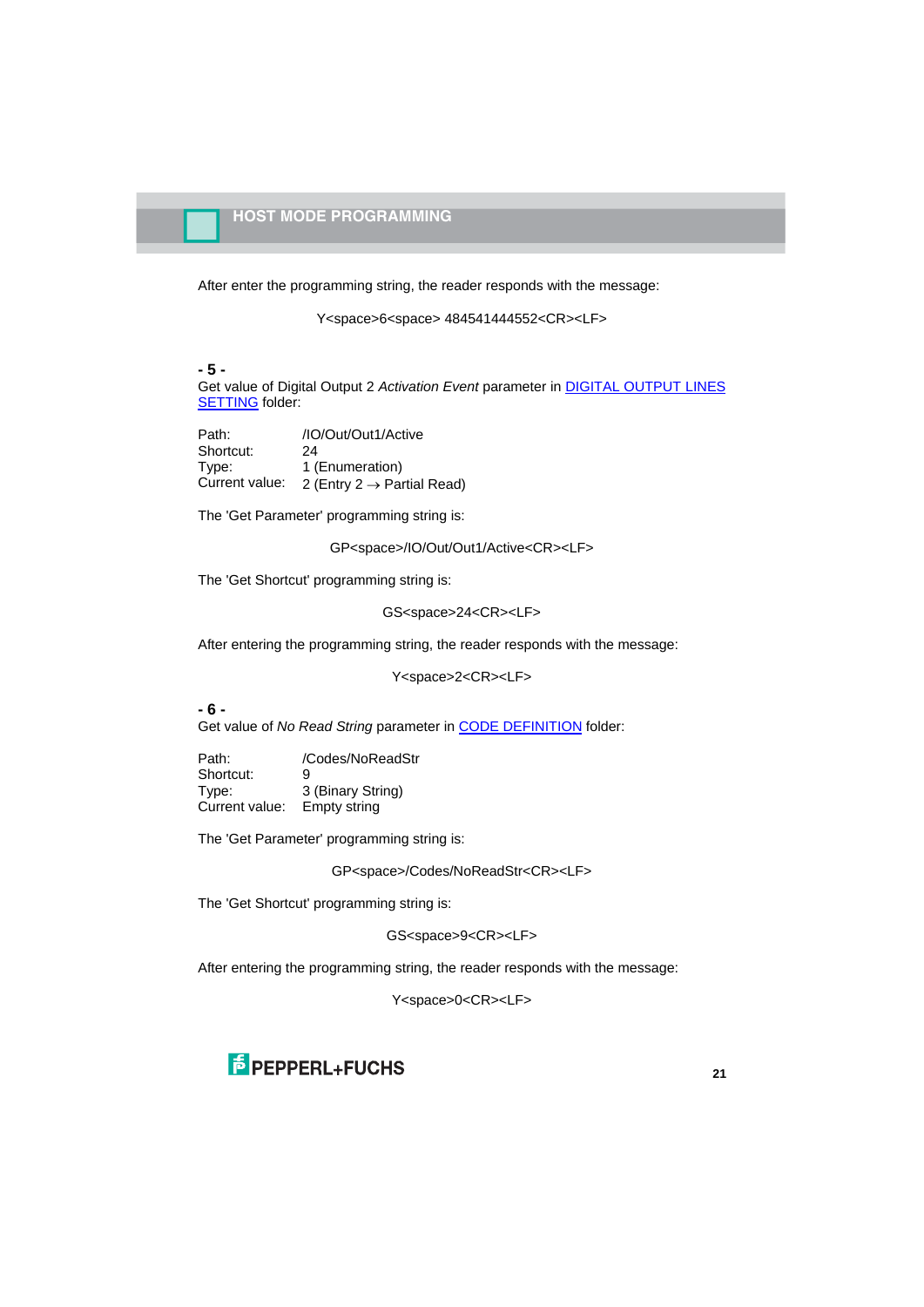# **4 VB14N PARAMETERS LIST**

### **4.1 CODE DEFINITION**

| <b>PARAMETER</b>                                                       | <b>COMPLETE PATH</b>                  | <b>SHC</b> | <b>PT</b>      | <b>VALUE</b>                                                                                                |
|------------------------------------------------------------------------|---------------------------------------|------------|----------------|-------------------------------------------------------------------------------------------------------------|
| <b>CODE DEFINITION</b>                                                 |                                       |            |                |                                                                                                             |
| <b>Code Combination</b>                                                | /Codes<br>/MultiLabel                 | 72         | $\mathbf{1}$   | $\overline{0}$ = Single Label<br>1 = Standard Multi Label<br>2 = Logical Combination<br>3 = Code Collection |
| Logical Combination<br>Rule                                            | /Codes<br>/LogicalComb                | 191        | $\overline{2}$ | Length: 0 to 64                                                                                             |
| No Read Message                                                        | /Codes<br>/NoRead                     | 14         | $\mathbf{1}$   | $0 =$ Disable No Read<br>Message<br>1 = Global No Read<br>Message<br>$2 =$ Local No Read(s)<br>Message      |
| No Read String                                                         | /Codes<br>/NoReadStr                  | 9          | 3              | Length: 0 to 128                                                                                            |
| <b>Multiple Read</b><br>Message                                        | /Codes<br>/Mulread                    | 15         | $\mathbf{1}$   | $0 = Disable$<br>$1 =$ Enable                                                                               |
| <b>Multiple Read String</b>                                            | /Codes<br>/MulReadMsg                 | 16         | 3              | Length: 1 to $128$                                                                                          |
| <b>Codes Different</b><br>When Scan Gap Is<br>Greater Than             | /Codes<br>/ScanDistCheck              | 532        | $\Omega$       | Range: 1 to 32765                                                                                           |
| <b>Codes Different</b><br>When Code Position<br>Gap Is Greater<br>Than | /Codes<br>/PositionDistCheck          | 533        | $\Omega$       | Range: 0 to 255                                                                                             |
| Associate Same<br>Codes When Read<br>By Different<br><b>Scanners</b>   | /Codes<br>/NetCodeAssociate           | 534        | $\mathbf{1}$   | $0 = Disable$<br>$1 =$ Enable                                                                               |
| <b>LED INDICATION</b>                                                  |                                       |            |                |                                                                                                             |
| Partial Read Is<br><b>Treated As</b>                                   | /Codes<br>/LedIndic<br>/PartialReadAs | 5037       | $\mathbf{1}$   | $0 = No Read$<br>$1 = Good Read$                                                                            |

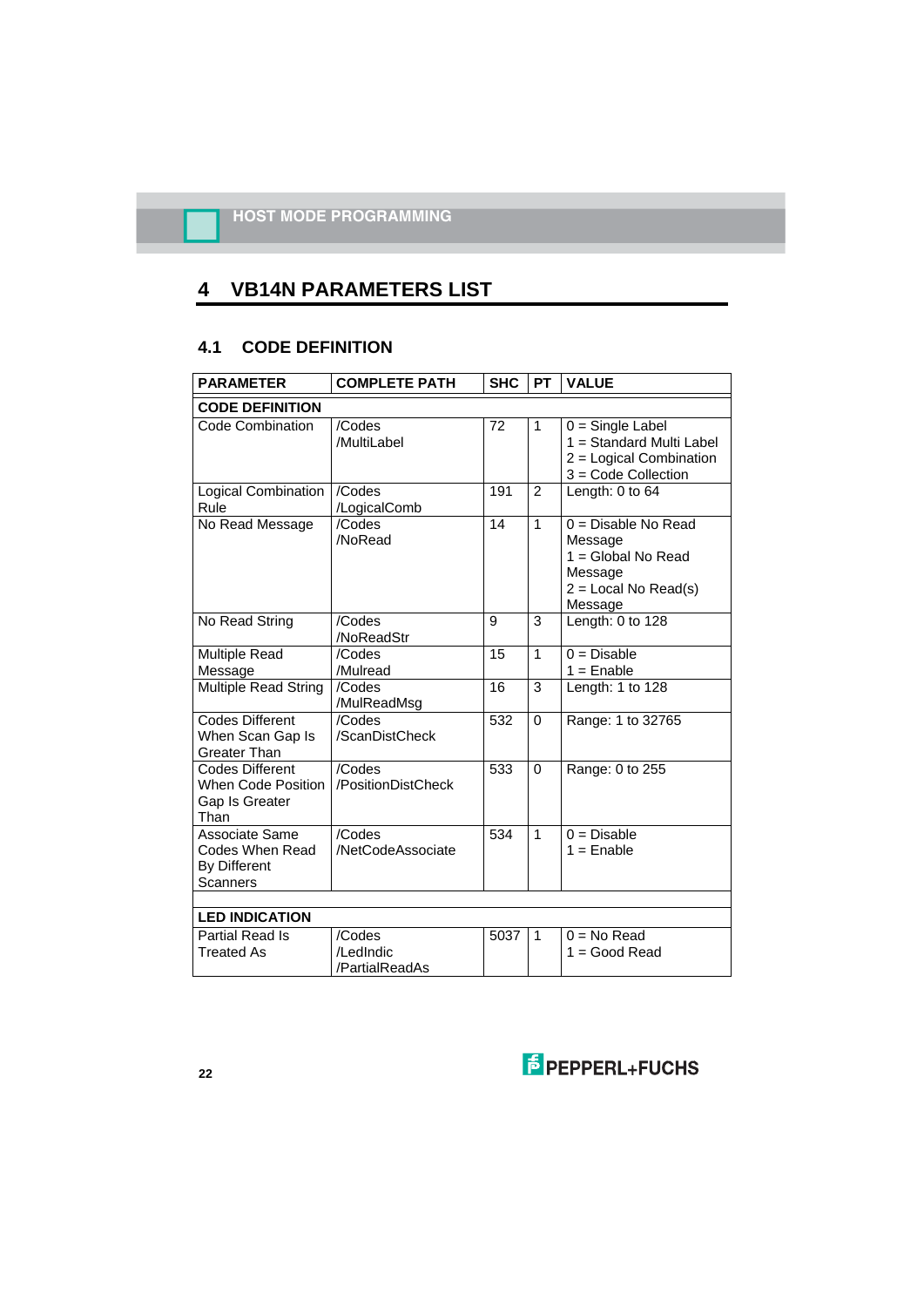| <b>PARAMETER</b>                                 | <b>COMPLETE PATH</b>                                     | <b>SHC</b> | <b>PT</b>    | <b>VALUE</b>                                                                                                                                                                                                                                               |
|--------------------------------------------------|----------------------------------------------------------|------------|--------------|------------------------------------------------------------------------------------------------------------------------------------------------------------------------------------------------------------------------------------------------------------|
| Multiple Read is<br>treated as                   | /Codes<br>/LedIndic<br>/MultipleReadAs                   | 5036       | $\mathbf{1}$ | $0 = No Read$<br>$1 = Good Read$                                                                                                                                                                                                                           |
|                                                  |                                                          |            |              |                                                                                                                                                                                                                                                            |
|                                                  | LOCAL NO READ STRINGS #N (DEPTH: N = 1 to 15)            |            |              |                                                                                                                                                                                                                                                            |
| Group Label Local<br>No Read String              | /Codes<br>/LocNoReadComb<br>/LocalNoRead#N               | 17<br>#N   | 3            | Length: 0 to 48                                                                                                                                                                                                                                            |
|                                                  | LOCAL MULTIPLE READ STRINGS #N (DEPTH: N = 1 to 15)      |            |              |                                                                                                                                                                                                                                                            |
| Group Label Local<br><b>Multiple Read String</b> | /Codes<br>/LocMultReadComb<br>/LocalMulRead#N            | 327<br>#N  | 3            | Length: 0 to 48                                                                                                                                                                                                                                            |
|                                                  | FAMILY SETTING / CODE 128 - EAN 128 - ISBT 128           |            |              |                                                                                                                                                                                                                                                            |
| <b>Decoding Safety</b>                           | /Codes                                                   | 5038       | $\mathbf 0$  | Range: 1 to 100                                                                                                                                                                                                                                            |
|                                                  | /Symbology<br>/Cod128Par<br>/DecSaf                      |            |              |                                                                                                                                                                                                                                                            |
| <b>Decoding Severity</b>                         | /Codes<br>/Symbology<br>/Cod128Par<br>/DecSev            | 5039       | $\Omega$     | Range: 1 to 5                                                                                                                                                                                                                                              |
| Ink Spread<br>Equalization                       | /Codes<br>/Symbology<br>/Cod128Par<br>/InkSp             | 5040       | $\mathbf{1}$ | $0 = Disable$<br>$1 =$ Enable                                                                                                                                                                                                                              |
| <b>ISBT 128</b><br>Concatenation                 | /Codes<br>/Symbology<br>/Cod128Par<br>/ConcatenationISBT | 5000       | $\mathbf{1}$ | $0 = Do$ Not Chain<br>1 = Optional Chain<br>2 = Mandatory Chain                                                                                                                                                                                            |
| Chain 1: Left -                                  | /Codes<br>/Symbology<br>/Cod128Par<br>/Chain1Left        | 5002       |              | $0 = None$<br>$1 =$ Donation ID<br>$2 = Blood Group$<br>3 = Expiration Date<br>4 = Expiration Date-Time<br>$5 =$ Collection Date<br>$6 =$ Collection Date-Time<br>$7 =$ Product Code<br>$8 =$ Donor ID<br>$9 =$ Manufacturer ID<br>$10 =$ Manufacturer Lot |

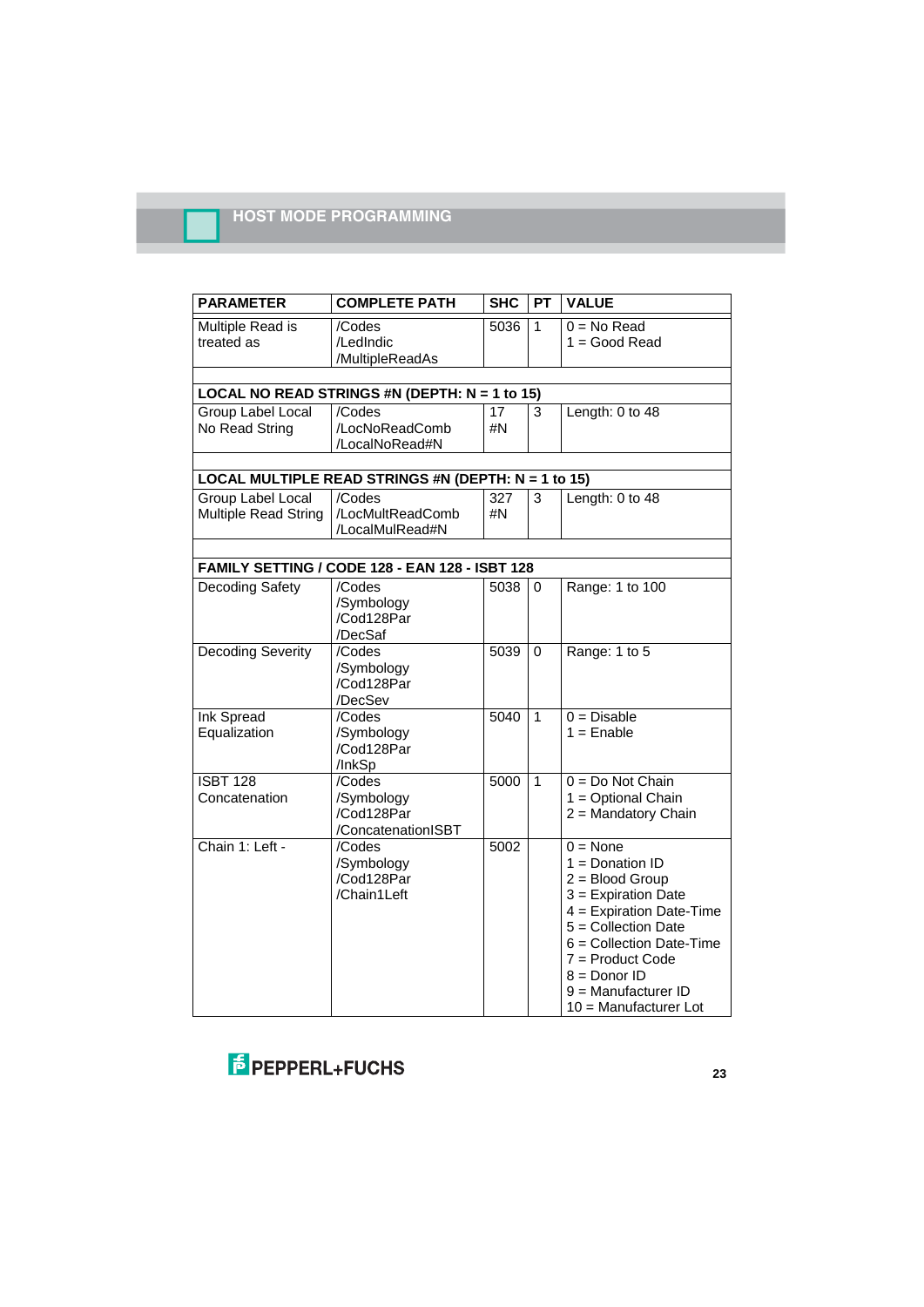| <b>PARAMETER</b> | <b>COMPLETE PATH</b>                               | <b>SHC</b> | PT             | <b>VALUE</b>                                                                                                                                         |
|------------------|----------------------------------------------------|------------|----------------|------------------------------------------------------------------------------------------------------------------------------------------------------|
|                  |                                                    |            |                | $11 =$ Staff Member<br>12 = Nat. Product Code<br>13 = Nat. Special Testing<br>14 = Nat. Use Bar Code<br>$15 = Nat. CUE Status$<br>16 = Nat. Donor ID |
| Chain 1: - Right | /Codes<br>/Symbology<br>/Cod128Par<br>/Chain1Right | 5003       | $\overline{1}$ | $0 = \text{None}$<br>$1 =$ Donation ID<br>$16 = Nat. Donor ID$                                                                                       |
| Chain 2: Left -  | /Codes<br>/Symbology<br>/Cod128Par<br>/Chain2Left  | 5004       | $\mathbf{1}$   | $0 = \text{None}$<br>$1 =$ Donation ID<br>16 = Nat. Donor ID                                                                                         |
| Chain 2: - Right | /Codes<br>/Symbology<br>/Cod128Par<br>/Chain2Right | 5005       | $\mathbf{1}$   | $0 =$ None<br>$1 =$ Donation ID<br>$16 = Nat. Donor ID$                                                                                              |
| Chain 3: Left -  | /Codes<br>/Symbology<br>/Cod128Par<br>/Chain3Left  | 5006       | $\mathbf{1}$   | $0 = \text{None}$<br>$1 =$ Donation ID<br>$16 = Nat. Donor ID$                                                                                       |
| Chain 3: - Right | /Codes<br>/Symbology<br>/Cod128Par<br>/Chain3Right | 5007       | $\mathbf{1}$   | $0 = None$<br>$1 =$ Donation ID<br>16 = Nat. Donor ID                                                                                                |
| Chain 4: Left -  | /Codes<br>/Symbology<br>/Cod128Par<br>/Chain4Left  | 5008       | $\mathbf{1}$   | $0 = \text{None}$<br>$1 =$ Donation ID<br>$16 = Nat. Donor ID$                                                                                       |
| Chain 4: - Right | /Codes<br>/Symbology<br>/Cod128Par<br>/Chain4Right | 5009       | $\mathbf{1}$   | $0 = \text{None}$<br>$1 =$ Donation ID<br>16 = Nat. Donor ID                                                                                         |
| Chain 5: Left -  | /Codes<br>/Symbology<br>/Cod128Par<br>/Chain5Left  | 5010       | $\mathbf{1}$   | $0 = \text{None}$<br>$1 =$ Donation ID<br>$16 = Nat. Donor ID$                                                                                       |
| Chain 5: - Right | /Codes<br>/Symbology<br>/Cod128Par<br>/Chain5Right | 5011       | $\mathbf{1}$   | $0 = \text{None}$<br>$1 =$ Donation ID<br>$16 = Nat. Donor ID$                                                                                       |

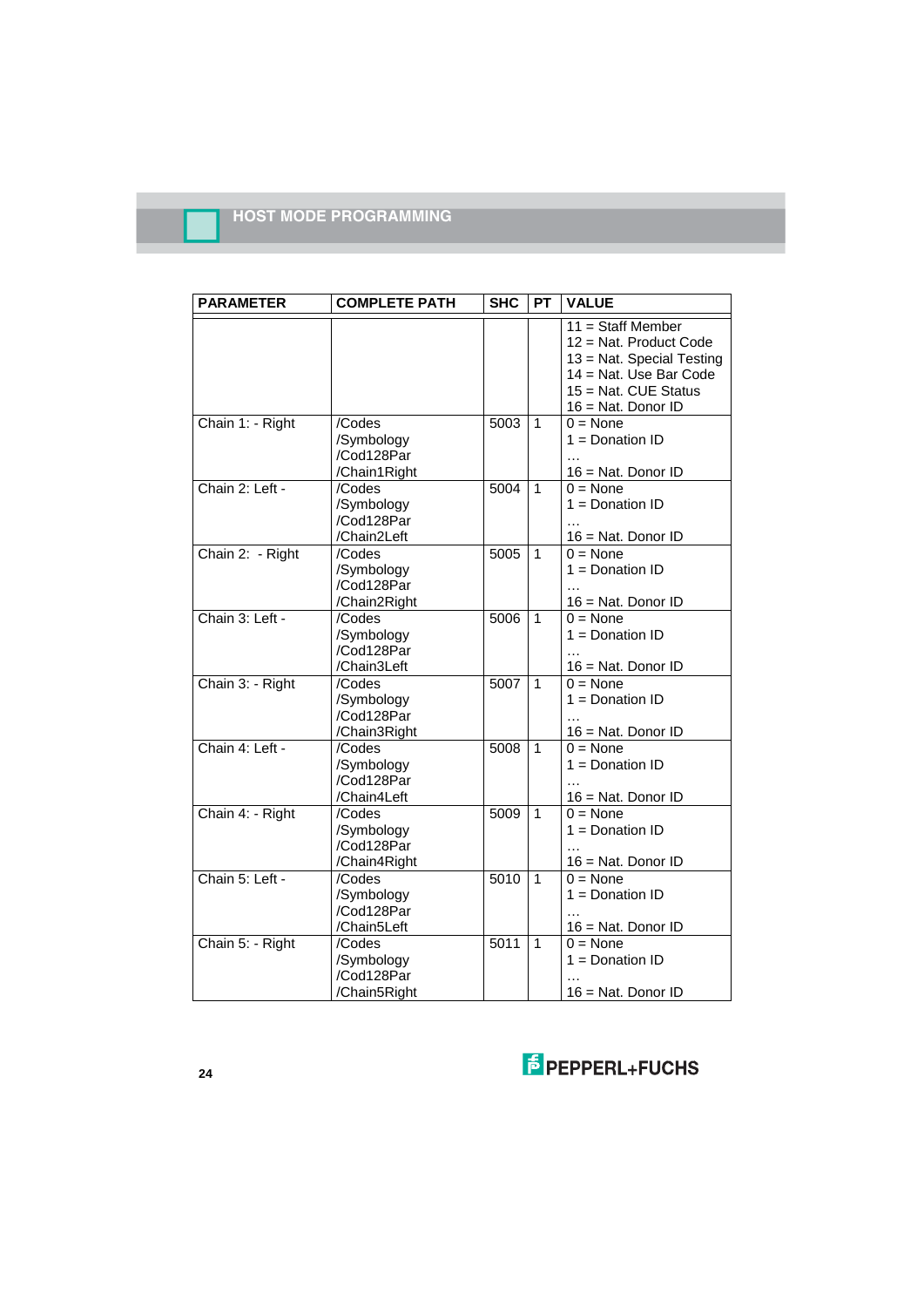| <b>PARAMETER</b>         | <b>COMPLETE PATH</b>                                                                       | <b>SHC</b> | <b>PT</b>      | <b>VALUE</b>                                                   |
|--------------------------|--------------------------------------------------------------------------------------------|------------|----------------|----------------------------------------------------------------|
| Chain 6: Left -          | /Codes<br>/Symbology<br>/Cod128Par<br>/Chain6Left                                          | 5012       | $\mathbf{1}$   | $0 = \text{None}$<br>$1 =$ Donation ID<br>16 = Nat. Donor ID   |
| Chain 6: - Right         | /Codes<br>/Symbology<br>/Cod128Par<br>/Chain6Right                                         | 5013       | $\mathbf{1}$   | $0 = \text{None}$<br>$1 =$ Donation ID<br>$16 = Nat. Donor ID$ |
| Chain 7: Left -          | /Codes<br>/Symbology<br>/Cod128Par<br>/Chain7Left                                          | 5014       | $\mathbf{1}$   | $0 = \text{None}$<br>$1 =$ Donation ID<br>16 = Nat. Donor ID   |
| Chain 7: - Right         | /Codes<br>/Symbology<br>/Cod128Par<br>/Chain7Right                                         | 5015       | $\mathbf{1}$   | $0 = \text{None}$<br>$1 =$ Donation ID<br>$16 = Nat. Donor ID$ |
| Chain 8: Left -          | /Codes<br>/Symbology<br>/Cod128Par<br>/Chain8Left                                          | 5016       | $\overline{1}$ | $0 = \text{None}$<br>$1 =$ Donation ID<br>16 = Nat. Donor ID   |
| Chain 8: - Right         | /Codes<br>/Symbology<br>/Cod128Par<br>/Chain8Right                                         | 5017       | $\mathbf{1}$   | $0 = \text{None}$<br>$1 =$ Donation ID<br>$16 = Nat. Donor ID$ |
|                          |                                                                                            |            |                |                                                                |
| Decoding Safety          | <b>FAMILY SETTING / INTERLEAVED 2 OF 5</b><br>/Codes<br>/Symbology<br>/Cod25Par<br>/DecSaf | 5041       | 0              | Range: 1 to 100                                                |
| <b>Decoding Severity</b> | /Codes<br>/Symbology<br>/Cod25Par<br>/DecSev                                               | 5042       | 0              | Range: 1 to 5                                                  |
|                          |                                                                                            |            |                |                                                                |
|                          | FAMILY SETTING / CODE 39 - CODE 39 FULL ASCII                                              |            |                |                                                                |
| Decoding Safety          | /Codes<br>/Symbology<br>/Cod39Par<br>/DecSaf                                               | 5043       | 0              | Range: 1 to 100                                                |

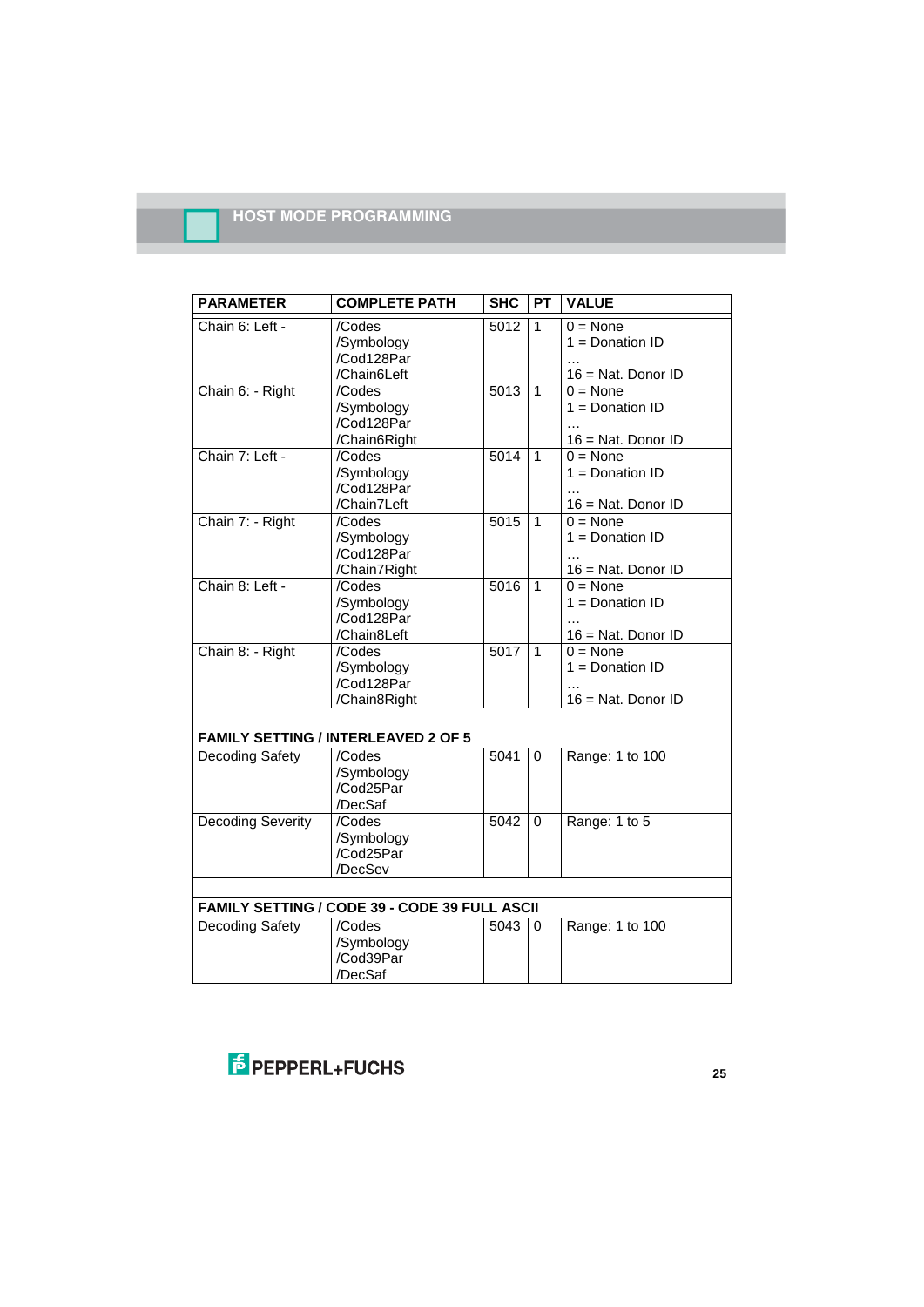| <b>PARAMETER</b>                                             | <b>COMPLETE PATH</b>                                  | <b>SHC</b> | <b>PT</b>    | <b>VALUE</b>                  |
|--------------------------------------------------------------|-------------------------------------------------------|------------|--------------|-------------------------------|
| <b>Decoding Severity</b>                                     | /Codes<br>/Symbology<br>/Cod39Par<br>/DecSev          | 5044       | 0            | Range: 1 to 5                 |
| Inter Character Gap                                          | /Codes<br>/Symbology<br>/Cod39Par<br>/InterCharGap    | 5045       | $\Omega$     | Range: 1 to 12                |
|                                                              |                                                       |            |              |                               |
| <b>FAMILY SETTING / EAN-UPC</b>                              |                                                       |            |              |                               |
| Decoding Safety                                              | /Codes<br>/Symbology<br>/EanUpc<br>/DecSaf            | 5053       | 0            | Range: 1 to 100               |
| <b>Decoding Severity</b>                                     | /Codes<br>/Symbology<br>/EanUpc<br>/DecSev            | 5054       | $\Omega$     | Range: 1 to 5                 |
| Ink Spread<br>Equalization                                   | /Codes<br>/Symbology<br>/EanUpc<br>/InkSp             | 5055       | $\mathbf{1}$ | $0 = Disable$<br>$1 =$ Enable |
| <b>Addon Overflow</b><br><b>Start Ratio</b>                  | /Codes<br>/Symbology<br>/EanUpc<br>/AddonOverflow     | 5052       | 0            | Range: 1 to 50                |
| <b>Addon Overflow</b><br>Stop Ratio                          | /Codes<br>/Symbology<br>/EanUpc<br>/AddonOverflowStop | 5275       | 0            | Range: 1 to 50                |
| Max Distance<br>between EAN/UPC<br>and Addon (in<br>modules) | /Codes<br>/Symbology<br>/EanUpc<br>/EANAddonDistance  | 5198       | $\Omega$     | Range: 1 to 256               |
|                                                              |                                                       |            |              |                               |
|                                                              | <b>FAMILY SETTING / CODABAR-ABC CODABAR</b>           |            |              |                               |
| <b>Decoding Safety</b>                                       | /Codes<br>/Symbology<br>/CodBarPar<br>/DecSaf         | 5049       | $\mathbf 0$  | Range: 1 to 100               |

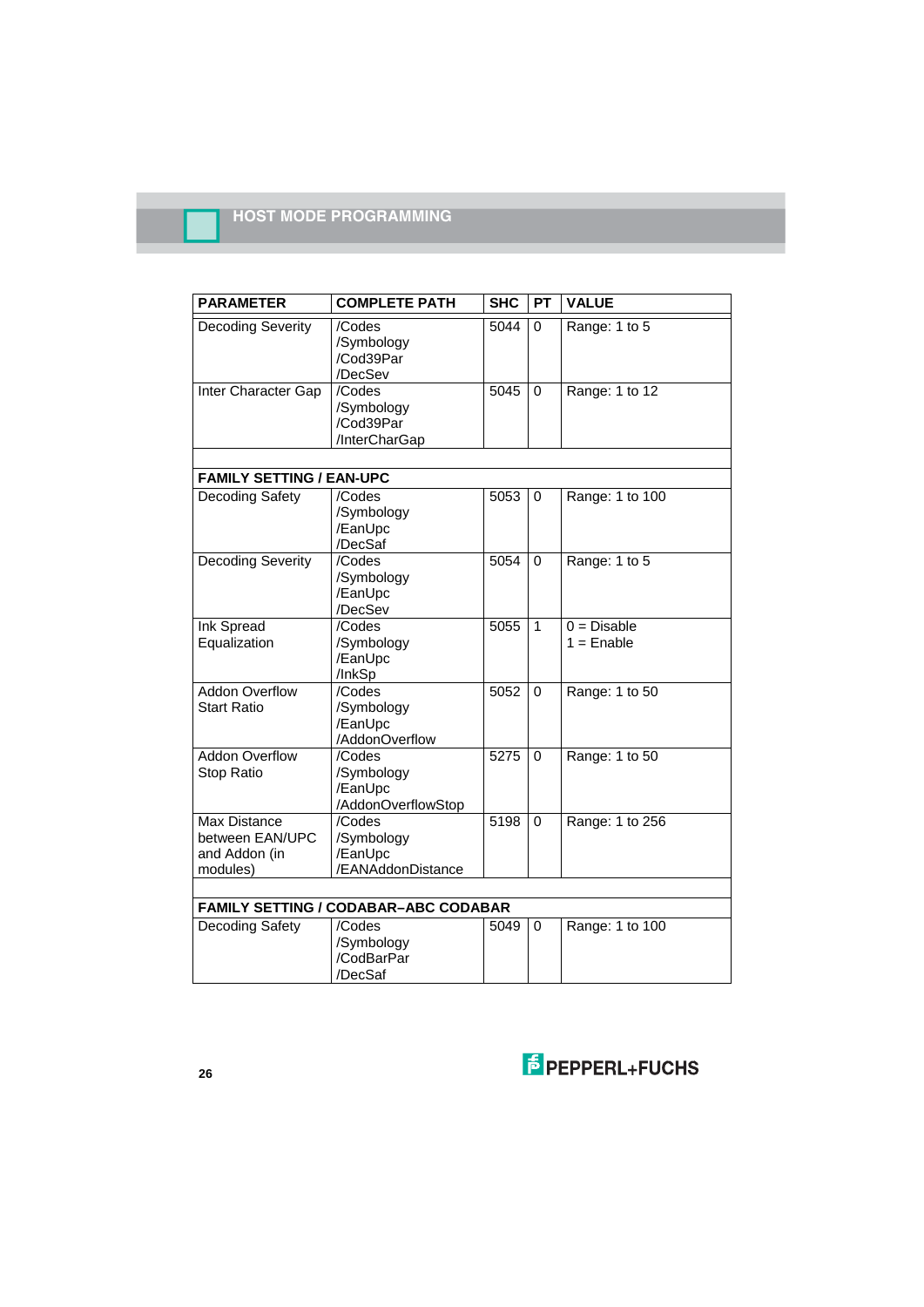| <b>PARAMETER</b>                    | <b>COMPLETE PATH</b>                                               | <b>SHC</b> | <b>PT</b>    | <b>VALUE</b>                                                    |
|-------------------------------------|--------------------------------------------------------------------|------------|--------------|-----------------------------------------------------------------|
| <b>Decoding Severity</b>            | /Codes<br>/Symbology<br>/CodBarPar<br>/DecSev                      | 5050       | $\Omega$     | Range: 1 to 5                                                   |
| Inter Character Gap                 | /Codes<br>/Symbology<br>/CodBarPar<br>/InterCharGap                | 5051       | $\Omega$     | Range: 1 to 12                                                  |
| <b>ABC Codabar</b><br>Concatenation | /Codes<br>/Symbology<br>/CodBarPar<br>/ConcatenationABCco<br>dabar | 5001       | $\mathbf{1}$ | $0 = Do$ Not Chain<br>1 = Optional Chain<br>2 = Mandatory Chain |
| <b>FAMILY SETTING / CODE 93</b>     |                                                                    |            |              |                                                                 |
| Decoding Safety                     | /Codes<br>/Symbology<br>/Cod93Par<br>/DecSaf                       | 5046       | $\mathbf 0$  | Range: 1 to 100                                                 |
| <b>Decoding Severity</b>            | /Codes<br>/Symbology<br>/Cod93Par<br>/DecSev                       | 5047       | $\Omega$     | Range: 1 to 5                                                   |
| Ink Spread<br>Equalization          | /Codes<br>/Symbology<br>/Cod93Par<br>/InkSp                        | 5048       | $\mathbf{1}$ | $0 = Disable$<br>$1 =$ Enable                                   |
|                                     |                                                                    |            |              |                                                                 |
| <b>FAMILY SETTING / PHARMACODE</b>  |                                                                    |            |              |                                                                 |
| Decoding Safety                     | /Codes<br>/Symbology<br>/Pharmacode<br>/DecSaf                     | 5056       | $\Omega$     | Range: 1 to 100                                                 |
| <b>Decoding Severity</b>            | /Codes<br>/Symbology<br>/Pharmacode<br>/DecSev                     | 5057       | $\Omega$     | Range: 1 to 5                                                   |

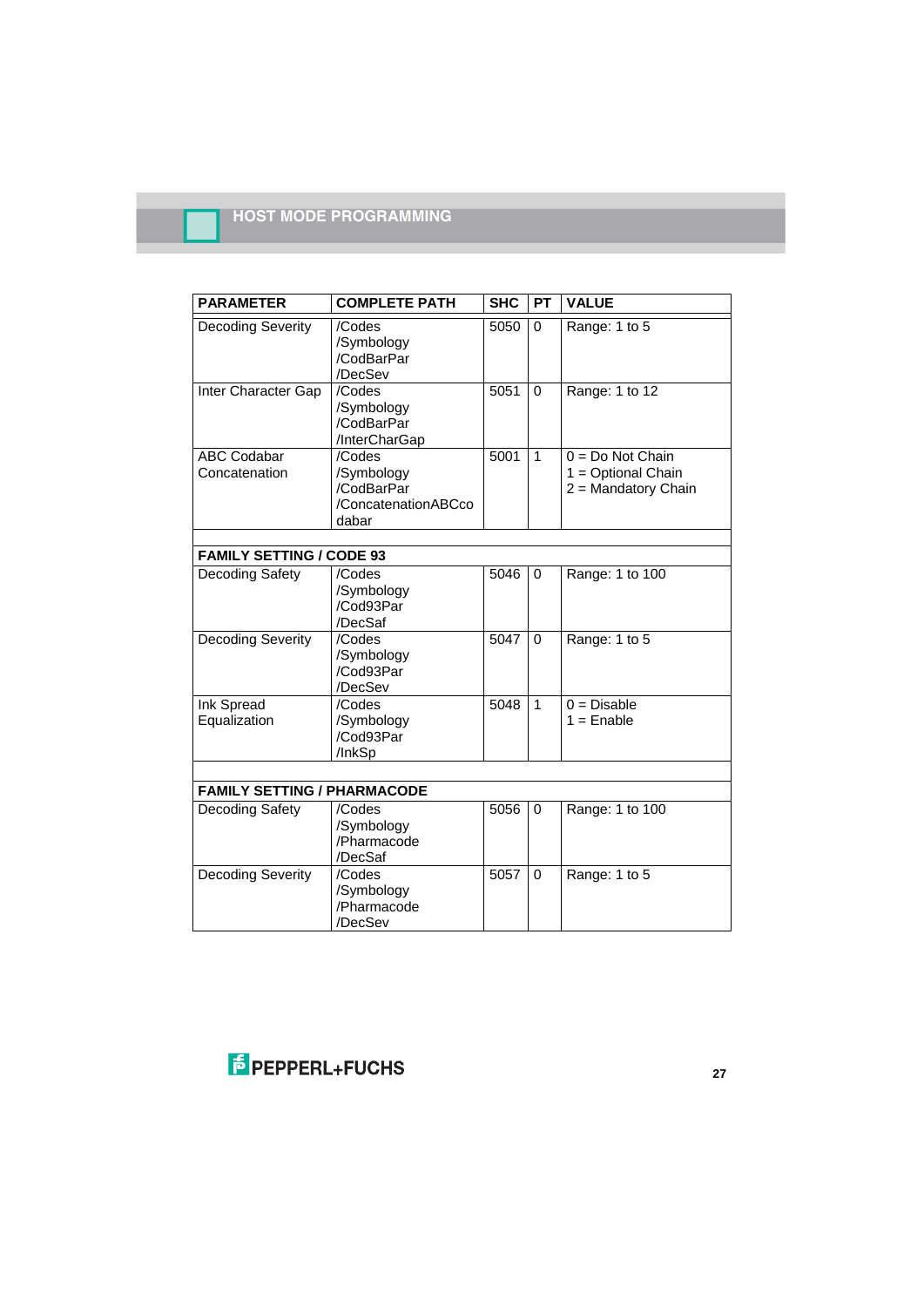| <b>PARAMETER</b>                | <b>COMPLETE PATH</b>                           | <b>SHC</b>            | <b>PT</b>      | <b>VALUE</b>                                                                                                                                                                                                                                                                                                                           |  |
|---------------------------------|------------------------------------------------|-----------------------|----------------|----------------------------------------------------------------------------------------------------------------------------------------------------------------------------------------------------------------------------------------------------------------------------------------------------------------------------------------|--|
| <b>FAMILY SETTING / PLESSEY</b> |                                                |                       |                |                                                                                                                                                                                                                                                                                                                                        |  |
| Decoding Safety                 | /Codes<br>/Symbology<br>/Pharmacode<br>/DecSaf | 5271                  | 0              | Range: 1 to 100                                                                                                                                                                                                                                                                                                                        |  |
| Decoding Severity               | /Codes<br>/Symbology<br>/Pharmacode<br>/DecSev | 5272                  | $\Omega$       | Range: 1 to 5                                                                                                                                                                                                                                                                                                                          |  |
|                                 | CODE LABEL SETTING #N (DEPTH: N = 1 to 10)     |                       |                |                                                                                                                                                                                                                                                                                                                                        |  |
| Enable                          | /Codes<br>/Code#N<br>/Enable                   | $\mathbf{1}$<br>#N    | $\mathbf{1}$   | $0 = Disable$<br>$1 =$ Enable                                                                                                                                                                                                                                                                                                          |  |
| Code Symbology                  | /Codes<br>/Code#N<br>/Type                     | $\overline{2}$<br>#N  | $\mathbf{1}$   | $0 = Code 128$<br>$1 =$ Interleaved 2 of 5<br>$2 = \text{Code } 39$<br>$3 = Code EAN 128$<br>$4 = EAN-13$<br>$5 = EAN-8$<br>$6 = \text{UPC-A}$<br>$7 = UPC-E$<br>$8 = All EAN-UPC$<br>$9 = Codabar$<br>$10 = \text{Code } 93$<br>19 = Code 39 Full ASCII<br>20 = ABC Codabar<br>$22 =$ ISBT 128<br>$23$ = Pharmacode<br>$25 =$ Plessey |  |
| <b>EAN AddOn</b>                | /Codes<br>/Code#N<br>/AddOn                    | $\overline{32}$<br>#N | $\mathbf{1}$   | $0 = No$ Add On<br>$1 = 2$ digits Add On<br>$2 = 5$ digits Add On                                                                                                                                                                                                                                                                      |  |
| Label Length                    | /Codes<br>/Code#N<br>/Length                   | $\overline{70}$<br>#N | $\overline{1}$ | $0 = \text{Variable}$<br>$1 = 1$<br>$2 = 2$<br>$3 = 3$<br>$4 = 4$<br>$5 = 5$<br>$6 = 6$<br>$54 = 54$                                                                                                                                                                                                                                   |  |

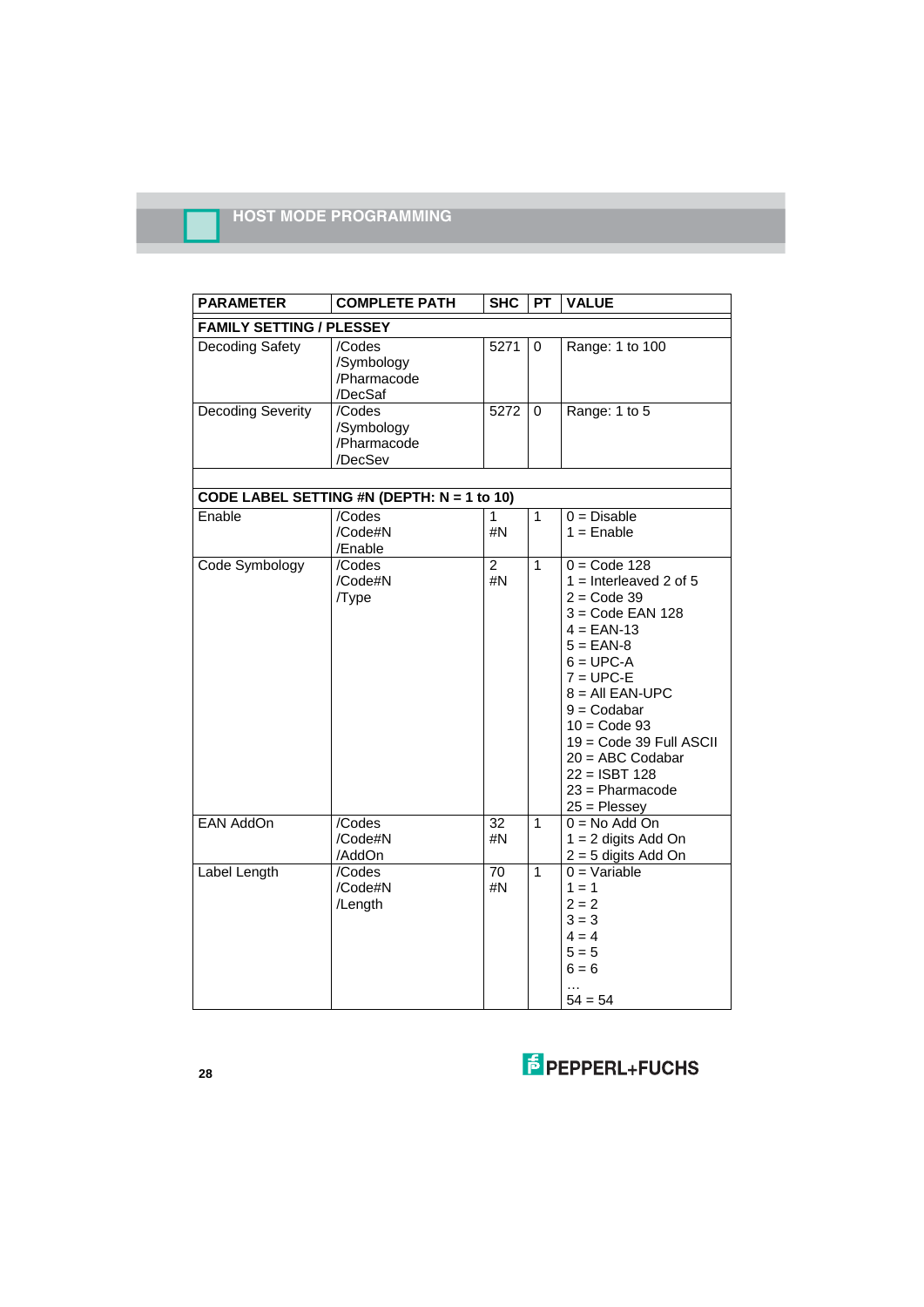| <b>PARAMETER</b>                                                             | <b>COMPLETE PATH</b>              | <b>SHC</b>            | <b>PT</b>      | <b>VALUE</b>                                                                                                                                                                                                                                                                                                                                                                                                                        |
|------------------------------------------------------------------------------|-----------------------------------|-----------------------|----------------|-------------------------------------------------------------------------------------------------------------------------------------------------------------------------------------------------------------------------------------------------------------------------------------------------------------------------------------------------------------------------------------------------------------------------------------|
| Label Length                                                                 | /Codes<br>/Code#N<br>/Length      | 70<br>#N              | 1              | $55 = 55$<br>$56 = 56$<br>$57 = 57$<br>$58 = 58$<br>$59 = 59$<br>$60 = 60$                                                                                                                                                                                                                                                                                                                                                          |
| Minimum Label<br>Length                                                      | /Codes<br>/Code#N<br>/MinLength   | $\overline{3}$<br>#N  | 0              | Range: 1 to 60                                                                                                                                                                                                                                                                                                                                                                                                                      |
| Maximum Label<br>Length                                                      | /Codes<br>/Code#N<br>/MaxLength   | $\overline{4}$<br>#N  | $\overline{0}$ | Range: 1 to 60                                                                                                                                                                                                                                                                                                                                                                                                                      |
| <b>Bar Count</b><br>(only for Code 128,<br>ISBT 128, CODE 93<br>and EAN 128) | /Codes<br>/Code#N<br>/6ElBarCount | $\overline{71}$<br>#N | $\overline{1}$ | $0 = \text{Variable}$<br>$1 = 25$<br>$2 = 31$<br>$3 = 37$<br>$4 = 43$<br>$5 = 49$<br>$6 = 55$<br>$7 = 61$<br>$8 = 67$<br>$9 = 73$<br>$10 = 79$<br>$11 = 85$<br>$12 = 91$<br>$13 = 97$<br>$14 = 103$<br>$15 = 109$<br>$16 = 115$<br>$17 = 121$<br>$18 = 127$<br>$19 = 133$<br>$20 = 139$<br>$21 = 145$<br>$22 = 151$<br>$23 = 157$<br>$24 = 163$<br>$25 = 169$<br>$26 = 175$<br>$27 = 181$<br>$28 = 187$<br>$29 = 193$<br>$30 = 199$ |

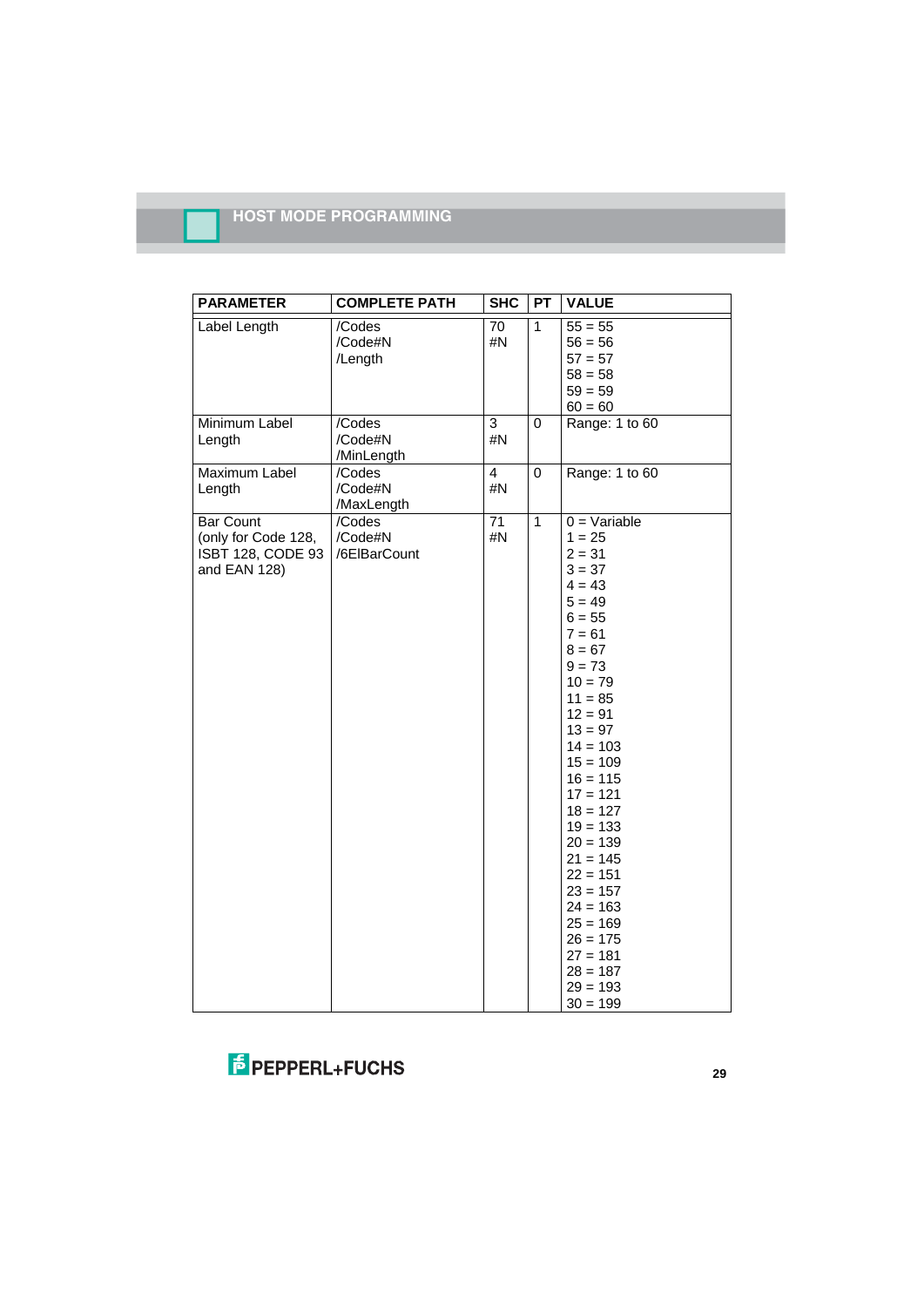| <b>PARAMETER</b>                                      | <b>COMPLETE PATH</b>                | <b>SHC</b> | <b>PT</b>      | <b>VALUE</b>                                                                                                                                                                                                                                                                                                                                                                                                                                   |
|-------------------------------------------------------|-------------------------------------|------------|----------------|------------------------------------------------------------------------------------------------------------------------------------------------------------------------------------------------------------------------------------------------------------------------------------------------------------------------------------------------------------------------------------------------------------------------------------------------|
|                                                       |                                     |            |                | $31 = 205$<br>$32 = 211$<br>$33 = 217$<br>$34 = 223$<br>$35 = 229$<br>$36 = 235$<br>$37 = 241$<br>$38 = 247$<br>$39 = 253$<br>$40 = 259$<br>$41 = 265$<br>$42 = 271$<br>$43 = 277$<br>$44 = 283$<br>$45 = 289$<br>$46 = 295$<br>$47 = 301$<br>$48 = 307$<br>$49 = 313$<br>$50 = 319$<br>$51 = 325$<br>$52 = 331$<br>$53 = 337$<br>$54 = 343$<br>$55 = 349$<br>$56 = 355$<br>$57 = 361$<br>$58 = 367$<br>$59 = 373$<br>$60 = 379$<br>$61 = 385$ |
| <b>Bar Count</b><br>(only for Code 39<br>Full ASCII)) | /Codes<br>/Code#N<br>/9EIBarCountFA | 85<br>#N   | $\overline{1}$ | $0 = \text{Variable}$<br>$1 = 29$<br>$2 = 39$<br>$3 = 49$<br>$4 = 59$<br>$5 = 69$<br>$6 = 79$<br>$7 = 89$<br>$8 = 99$<br>$9 = 109$<br>$10 = 119$                                                                                                                                                                                                                                                                                               |

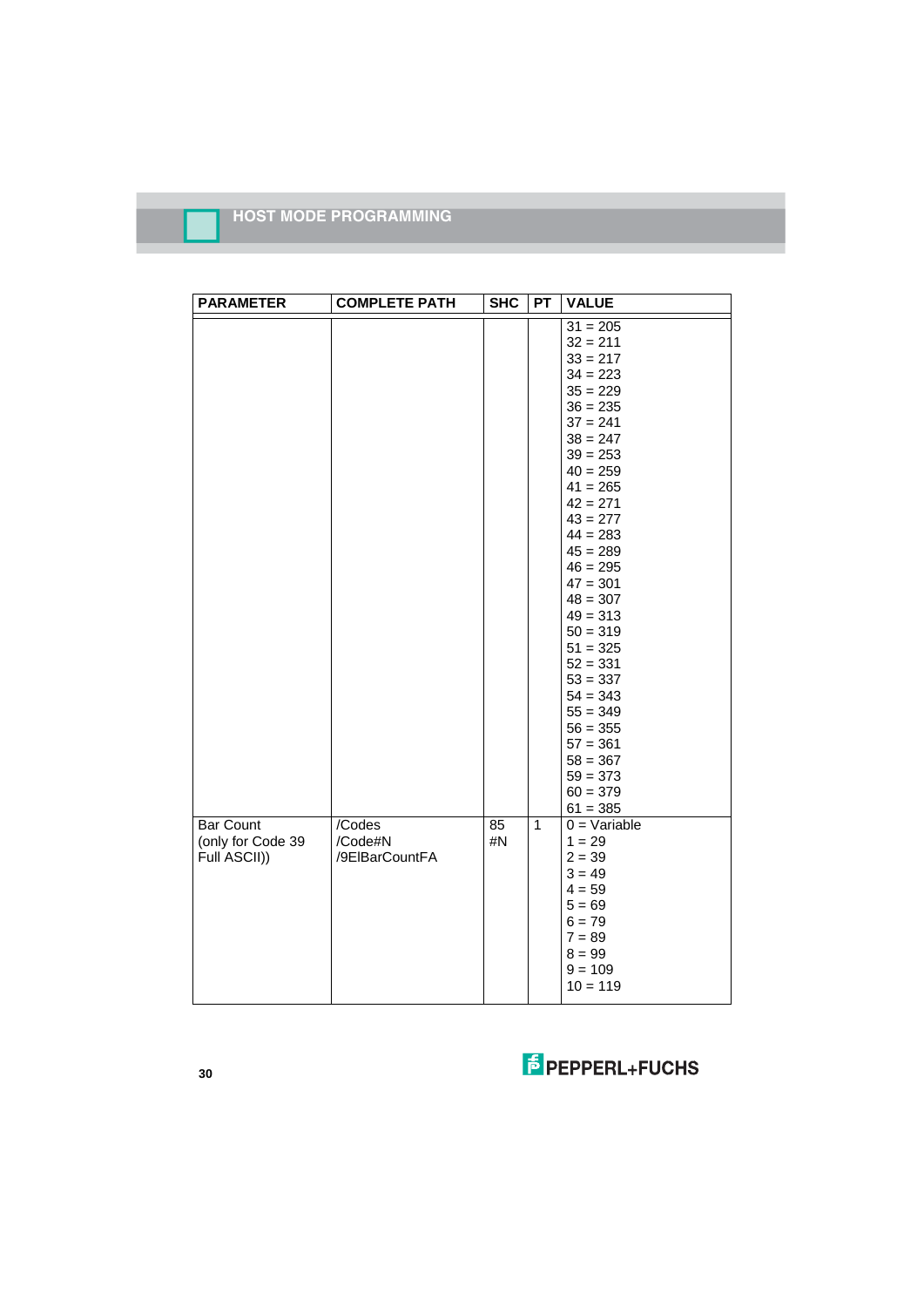| <b>PARAMETER</b> | <b>COMPLETE PATH</b> | <b>SHC</b> | PT | <b>VALUE</b> |
|------------------|----------------------|------------|----|--------------|
|                  |                      |            |    | $11 = 129$   |
|                  |                      |            |    | $12 = 139$   |
|                  |                      |            |    | $13 = 149$   |
|                  |                      |            |    | $14 = 159$   |
|                  |                      |            |    | $15 = 169$   |
|                  |                      |            |    | $16 = 179$   |
|                  |                      |            |    | $17 = 189$   |
|                  |                      |            |    | $18 = 199$   |
|                  |                      |            |    | $19 = 209$   |
|                  |                      |            |    | $20 = 219$   |
|                  |                      |            |    | $21 = 229$   |
|                  |                      |            |    | $22 = 239$   |
|                  |                      |            |    | $23 = 249$   |
|                  |                      |            |    | $24 = 259$   |
|                  |                      |            |    | $25 = 269$   |
|                  |                      |            |    | $26 = 279$   |
|                  |                      |            |    | $27 = 289$   |
|                  |                      |            |    | $28 = 299$   |
|                  |                      |            |    | $29 = 309$   |
|                  |                      |            |    | $30 = 319$   |
|                  |                      |            |    | $31 = 329$   |
|                  |                      |            |    | $32 = 339$   |
|                  |                      |            |    | $33 = 349$   |
|                  |                      |            |    | $34 = 359$   |
|                  |                      |            |    | $35 = 369$   |
|                  |                      |            |    | $36 = 379$   |
|                  |                      |            |    | $37 = 389$   |
|                  |                      |            |    | $38 = 399$   |
|                  |                      |            |    | $39 = 409$   |
|                  |                      |            |    | $40 = 419$   |
|                  |                      |            |    | $41 = 429$   |
|                  |                      |            |    | $42 = 439$   |
|                  |                      |            |    | $43 = 449$   |
|                  |                      |            |    | $44 = 459$   |
|                  |                      |            |    | $45 = 469$   |
|                  |                      |            |    | $46 = 479$   |
|                  |                      |            |    | $47 = 489$   |
|                  |                      |            |    | $48 = 499$   |
|                  |                      |            |    | $49 = 509$   |
|                  |                      |            |    | $50 = 519$   |
|                  |                      |            |    | $51 = 529$   |
|                  |                      |            |    | $52 = 539$   |

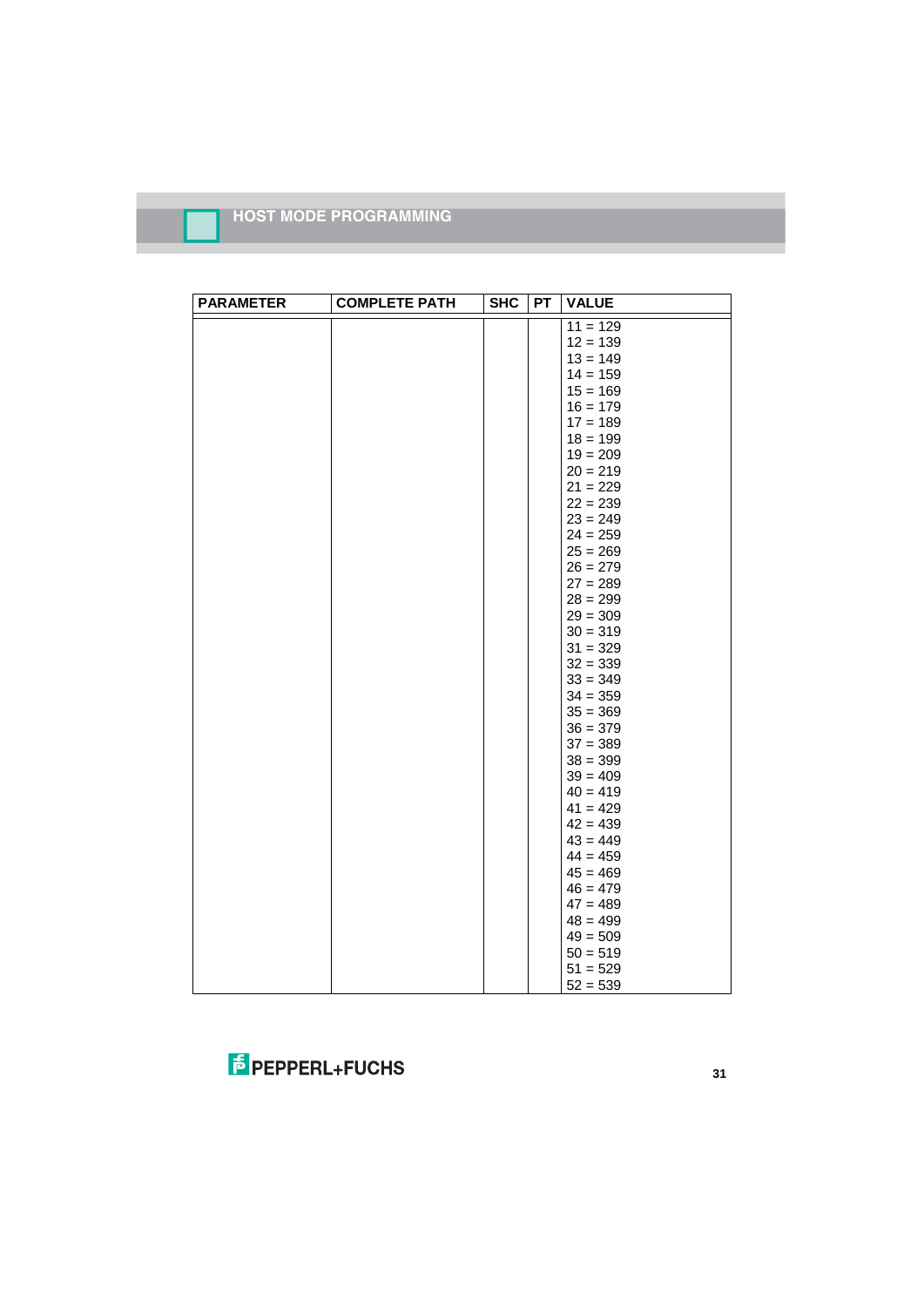| <b>PARAMETER</b>                                       | <b>COMPLETE PATH</b>                                                                       | <b>SHC</b> | <b>PT</b>    | <b>VALUE</b>                                                                                                 |
|--------------------------------------------------------|--------------------------------------------------------------------------------------------|------------|--------------|--------------------------------------------------------------------------------------------------------------|
|                                                        |                                                                                            |            |              | $53 = 549$<br>$54 = 559$<br>$55 = 569$<br>$56 = 579$<br>$57 = 589$<br>$58 = 599$<br>$59 = 609$<br>$60 = 619$ |
| Min Code Position<br>Filter                            | /Codes<br>/Code#N<br>/MinCodePos                                                           | 262<br>#N  | 0            | Range: 0 to 255                                                                                              |
| Max Code Position<br>Filter                            | /Codes<br>/Code#N<br>/MaxCodePos                                                           | 263<br>#N  | $\Omega$     | Range: 0 to 255                                                                                              |
| <b>Check Digit</b>                                     | /Codes<br>/Code#N<br>/CheckDigit                                                           | 5<br>#N    | $\mathbf{1}$ | $0 = Disable$<br>$1 =$ Enable                                                                                |
| Check Digit Type<br>(only for Interleaved<br>$2$ of 5) | $\overline{\overline{\smash{^\prime}}\hspace{-1.5pt}C}$ odes<br>/Code#N<br>/CheckDigit25IL | 526<br>#N  | $\mathbf{1}$ | $0 = Standard$<br>$1 = German$<br>$2 = DHL$<br>3 = Daimler-Chrysler<br>$4 = \text{Bosch}$                    |
| Check Digit Type<br>(only for Code 39)                 | /Codes<br>/Code#N/<br>/CheckDigit39                                                        | 527<br>#N  | $\mathbf{1}$ | $0 = Standard$<br>$1 = Mod 7$                                                                                |
| Check Digit<br>Transmission                            | /Codes<br>/Code#N<br>/CheckDigitTx                                                         | 524<br>#N  | $\mathbf{1}$ | $0 = Disable$<br>$1 =$ Enable                                                                                |
| <b>Match String Rule</b>                               | /Codes<br>/Code#N<br>/MatchStrRule                                                         | 530<br>#N  | $\mathbf{1}$ | $0 = Match$<br>$1 = Do$ Not Match                                                                            |
| <b>Pattern Match</b><br>String                         | /Codes<br>/Code#N<br>/PatMatch                                                             | 531<br>#N  | 3            | Length: 0 to 200                                                                                             |
| <b>Match Direction</b><br>Rule                         | /Codes<br>/Code#N<br>/MatchDirectionRule                                                   | 529<br>#N  | $\mathbf{1}$ | $0 = Disable$<br>$1 = Forward$<br>$2 =$ Reverse                                                              |
| Code Label Local<br>No Read String                     | /Codes<br>/Code#N<br>/LocNoRead                                                            | 18<br>#N   | 3            | Length: 0 to 48                                                                                              |

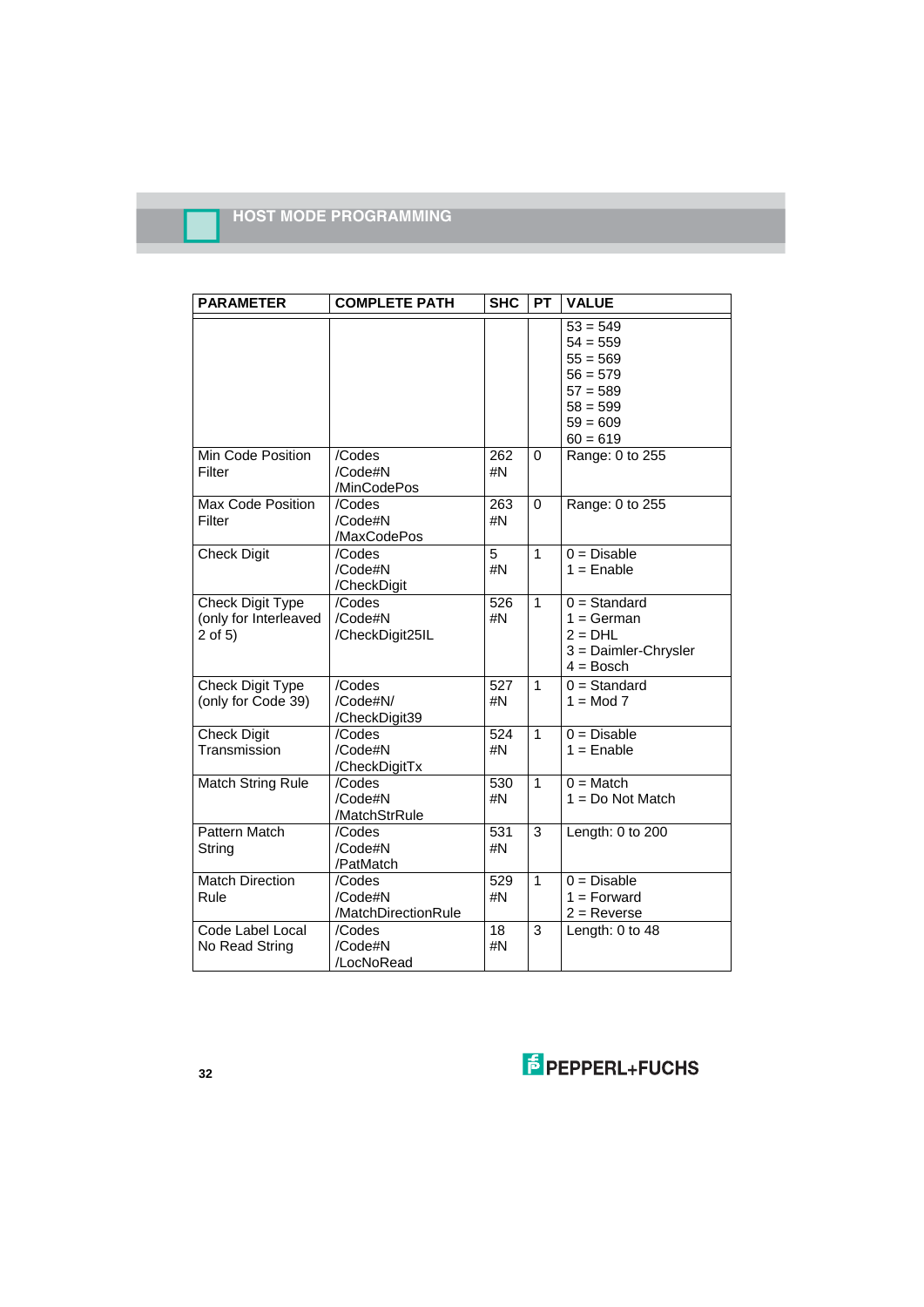| <b>PARAMETER</b>            | <b>COMPLETE PATH</b> | <b>SHC</b> | l PT | <b>VALUE</b>     |
|-----------------------------|----------------------|------------|------|------------------|
| Code Label Local            | /Codes               | 328        | 3    | Length: 0 to 48  |
| <b>Multiple Read String</b> | /Code#N              | #N         |      |                  |
|                             | /LocMulRead          |            |      |                  |
| <b>Start Character</b>      | /Codes               | 382        |      | $0 = Disabled$   |
| Transmission                | /Code#N              | #N         |      | $2 =$ Lower Case |
| (only for Codabar)          | /StartChTx           |            |      | $3 = Upper Case$ |
| Stop Character              | /Codes               | 383        |      | $0 = Disabled$   |
| Transmission                | /Code#N              | #N         |      | $2 =$ Lower Case |
| (only for Codabar)          | /StopChTx            |            |      | $3 = Upper Case$ |

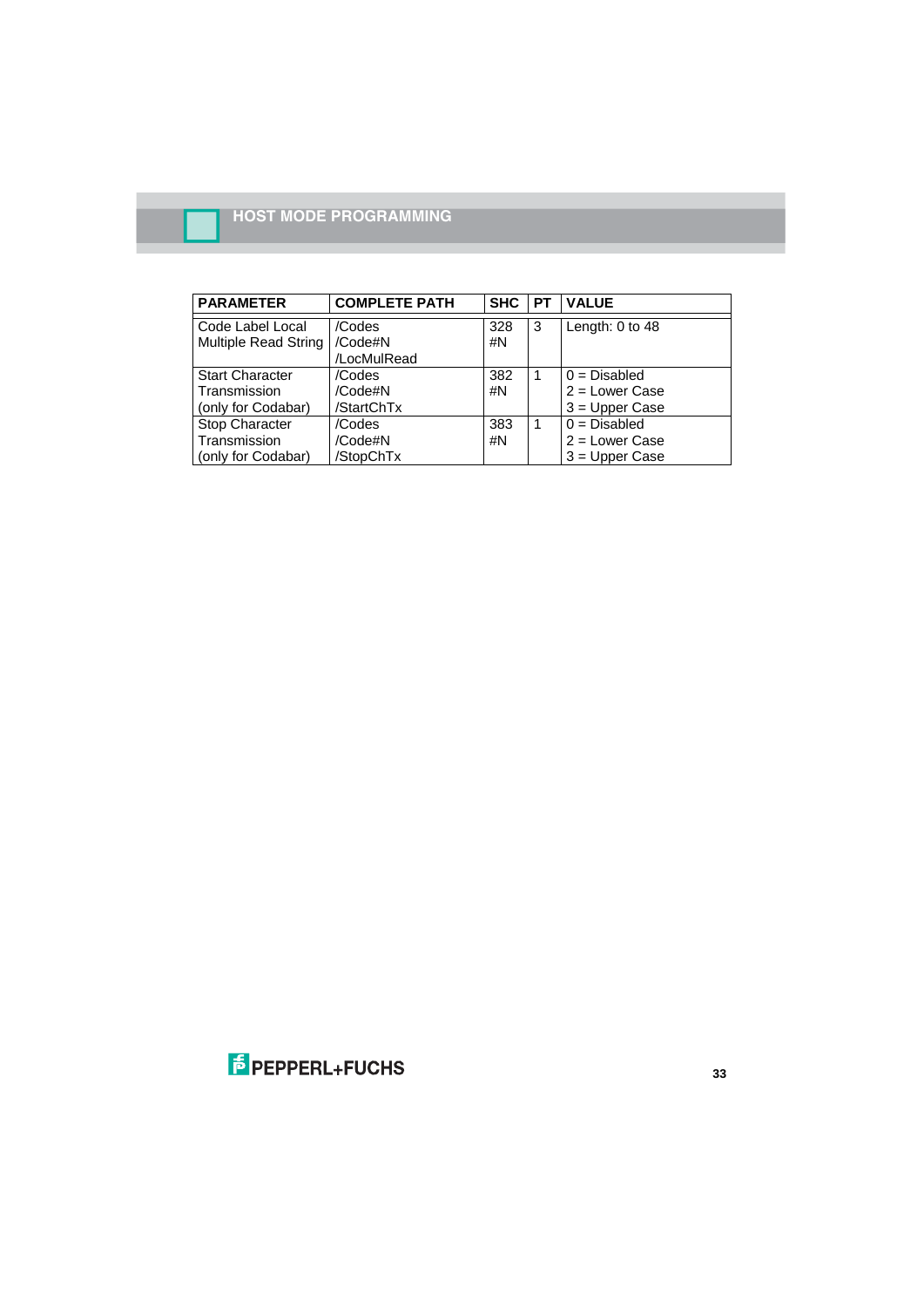### **4.2 OPERATING MODES**

| <b>PARAMETER</b>                      | <b>COMPLETE PATH</b>            | <b>SHC</b>      | <b>PT</b>      | <b>VALUE</b>                                                                                                         |  |  |
|---------------------------------------|---------------------------------|-----------------|----------------|----------------------------------------------------------------------------------------------------------------------|--|--|
| <b>OPERATING MODES</b>                |                                 |                 |                |                                                                                                                      |  |  |
| <b>Operating Mode</b><br>Selection    | /Operating<br>/Selection        | 31              | 1              | $0 = On$ Line<br>$1 =$ Automatic<br>$4 =$ Continuous<br>$3 = Test$                                                   |  |  |
| On Line Options                       | /Operating<br>/OnLOpt           | 73              | $\mathbf{1}$   | $0 = On$ Line 1 input<br>$1 = On Line 2 input$<br>2 = Serial On Line                                                 |  |  |
| <b>Extended Phase</b>                 | /Operating<br>/ExtendedPhase    | 5115            | $\overline{1}$ | $0 = Disable$<br>$1 =$ Enable                                                                                        |  |  |
| <b>Test Mode Data</b><br>Transmission | /Operating<br>/TestSend         | 500             | 1              | $0 = All Selected$<br>Channels + ID-NET<br>(MULTIDATA)<br>$1 = Aux$<br>$2 = Disable$<br>$3 =$ Main<br>$4 = Main&Aux$ |  |  |
| Serial Start String                   | /Operating<br>/SerialStart      | 86              | $\overline{3}$ | Length: 1 to 32                                                                                                      |  |  |
| <b>Start Input Number</b>             | /Operating<br>/ONLStartIn       | 74              | $\Omega$       | Range: 1 to 2                                                                                                        |  |  |
| <b>Start Input Active</b><br>Level    | /Operating<br>/ONLStartInLev    | $\overline{75}$ | $\overline{1}$ | $0 =$ Active Closed<br>$1 =$ Active Open                                                                             |  |  |
| <b>Serial Stop String</b>             | /Operating<br>/SerialStop       | 87              | 3              | Length: 1 to 32                                                                                                      |  |  |
| Stop Input Number                     | /Operating<br>/ONLStopIn        | 76              | 0              | Range: 1 to 2                                                                                                        |  |  |
| Stop Input Active<br>Level            | /Operating<br>/ONLStopInLev     | $\overline{77}$ | $\mathbf{1}$   | $0 =$ Active Closed<br>$1 =$ Active Open                                                                             |  |  |
| Stop Phase Edge                       | /Operating<br>/PhaseOffLeadEdge | 5120            | $\mathbf{1}$   | $0 =$ Trailing<br>$1 =$ Leading                                                                                      |  |  |
| <b>Reading Phase</b><br>Timeout       | /Operating<br>/OnLTimOutEn      | 78              | 1              | $0 = Disable$<br>$1 =$ Enable                                                                                        |  |  |
| Timeout (ms)                          | /Operating<br>/ONLTimeOut       | 79              | $\Omega$       | Range: 40 to 15000                                                                                                   |  |  |
| <b>Timeout Counting</b><br>From       | /Operating<br>/ONLToutStart     | 5119            | $\mathbf{1}$   | $0 =$ Start<br>$1 = Stop$                                                                                            |  |  |
| <b>Stop Priority</b>                  | /Operating<br>/ONLStopPrio      | 80              | $\mathbf{1}$   | $0 =$ Input / SerialStop<br>$1 =$ Always Timeout                                                                     |  |  |

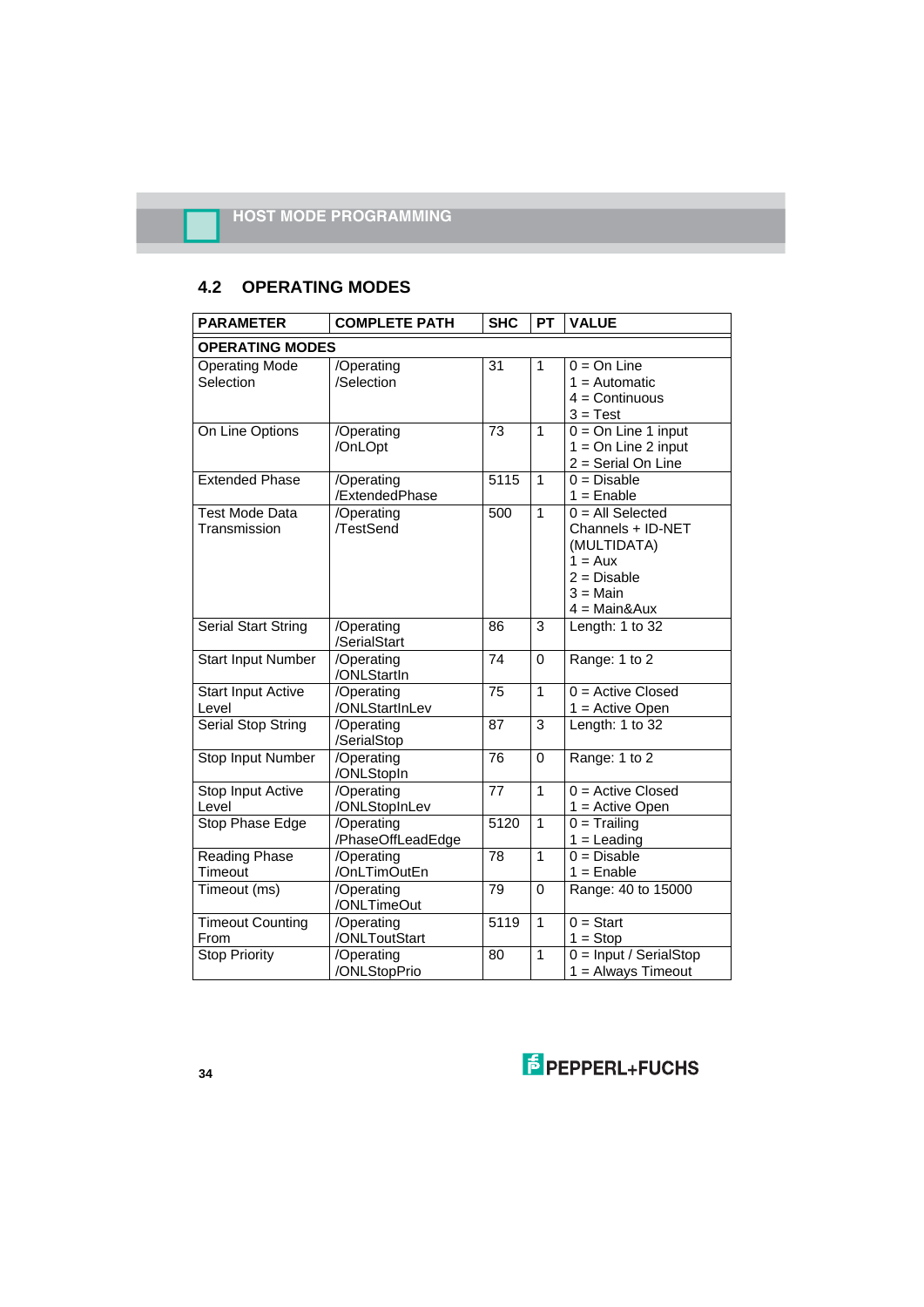| <b>PARAMETER</b>                             | <b>COMPLETE PATH</b>                          | <b>SHC</b> | <b>PT</b>    | <b>VALUE</b>                             |
|----------------------------------------------|-----------------------------------------------|------------|--------------|------------------------------------------|
| Automatic<br>Threshold (number<br>of scans)  | Operating<br>/AutomaticThreshold              | 501        | $\Omega$     | Range: 10 to 32765                       |
| <b>Start Input from</b><br>FieldBus          | /Operating<br>/FieldbusOnl                    | 5313       | $\mathbf{1}$ | $0 = Disable$<br>$1 =$ Enable            |
| Continuous<br>Threshold (number<br>of scans) | /Operating<br>/ContThreshold                  | 5185       | $\Omega$     | Range: 10 to 32765                       |
| Code Filter Depth                            | /Operating<br>/CodeFilterDepth                | 502        | $\mathbf 0$  | Range: 0 to 50                           |
| <b>ACK/NAK Protocol</b>                      | /Operating<br>/ACKPrt                         | 5114       | $\mathbf{1}$ | $\overline{0}$ = Disable<br>$1 =$ Enable |
| <b>Quality Counters</b>                      | /Operating<br>/OLC                            | 5116       | $\mathbf{1}$ | $0 = Disable$<br>$1 =$ Enable            |
| <b>VERIFIER</b>                              |                                               |            |              |                                          |
| Enable                                       | /Operating<br>/Verifier<br>/EnVerifier        | 5121       | 1            | $0 = Disable$<br>$1 =$ Enable            |
| Verifier Code                                | /Operating<br>/Verifier<br>/VerifierCode      | 5126       | 3            | Length: 1 to 60                          |
| Store Input                                  | /Operating<br>/Verifier<br>/Input             | 5124       | $\mathbf{1}$ | $1 = 1$<br>$2 = 2$                       |
| <b>Active Level</b>                          | /Operating<br>/Verifier<br>/VerifInLev        | 5127       | $\mathbf{1}$ | $0 =$ Active Closed<br>$1 =$ Active Open |
| Wrong Code Tx                                | /Operating<br><b>Nerifier</b><br>/EnWrongCode | 5123       | $\mathbf{1}$ | $0 = Disable$<br>$1 =$ Enable            |
| Wrong String Tx                              | /Operating<br>/Verifier<br>/EnWrong           | 5122       | $\mathbf{1}$ | $0 = Disable$<br>$1 =$ Enable            |
| <b>Wrong String</b>                          | /Operating<br>/Verifier<br>/WrongString       | 5128       | 3            | Length: 1 to 128                         |

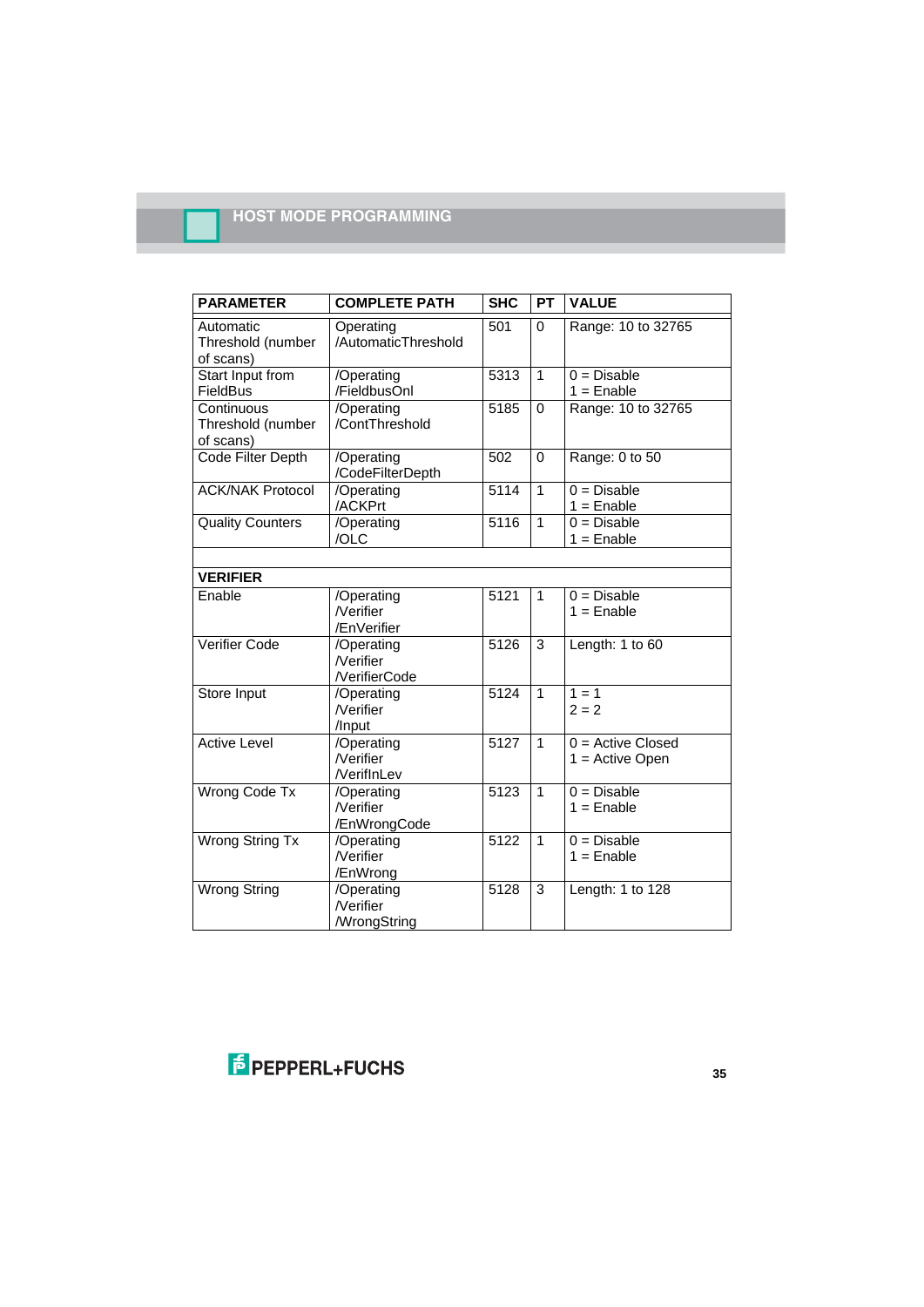## **4.3 READING SYSTEM LAYOUT**

| <b>PARAMETER</b>                                      | <b>COMPLETE PATH</b>  | <b>SHC</b> | PT       | <b>VALUE</b>                                                                                        |
|-------------------------------------------------------|-----------------------|------------|----------|-----------------------------------------------------------------------------------------------------|
| <b>READING SYSTEM LAYOUT</b>                          |                       |            |          |                                                                                                     |
| Network Baud Rate<br>(bps)                            | /Layout<br>/NetBaudMS | 5144       | 1        | $1 = 19200$<br>$2 = 38400$<br>$3 = 57600$<br>$4 = 125Kb$<br>$5 = 250Kb$<br>$6 = 500Kb$<br>$7 = 1Mb$ |
| <b>Local Device</b><br>Alternative Network<br>Setting | /Layout<br>/DevAssO   | 196        | 1        | $0 =$ Alone or ID-NET<br>1 = Master RS232 (Type<br>A)<br>$3 =$ Slave RS232 (Type<br>A)              |
| Number of Slaves<br>(Type A)                          | /Layout<br>/NumSISer  | 34         | $\Omega$ | Range: 1 to 9                                                                                       |

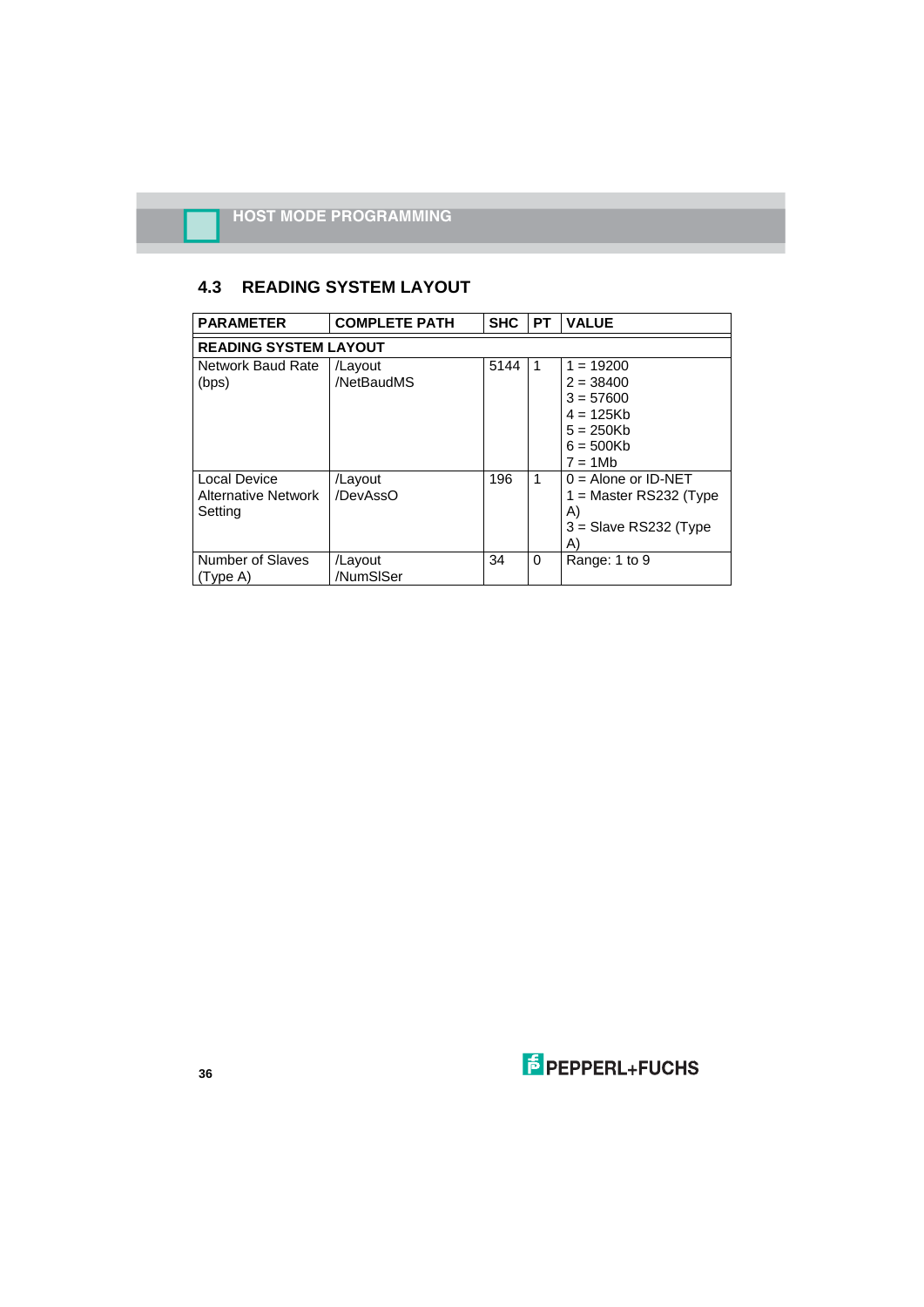## **4.4 DEVICE NETWORK SETTING**

| <b>PARAMETER</b>           | <b>COMPLETE PATH</b>                                                              | <b>SHC</b> | <b>PT</b>      | <b>VALUE</b>                                                                                                                                     |  |  |
|----------------------------|-----------------------------------------------------------------------------------|------------|----------------|--------------------------------------------------------------------------------------------------------------------------------------------------|--|--|
| <b>SCANNER CLUSTER</b>     |                                                                                   |            |                |                                                                                                                                                  |  |  |
| <b>Cluster Description</b> | /Cluster<br>/Descr                                                                | 197        | 2              | Length: 0 to 32                                                                                                                                  |  |  |
| <b>Topology Role</b>       | /Cluster<br>/TopRole                                                              | 193        | $\mathbf{1}$   | $0 = Master$<br>(Synchronized)<br>$1 = Master (Multidata)$<br>2 = Slave (Synchronized)<br>$3 = Other$<br>12 = Slave (Multidata)                  |  |  |
| Slave Address              | /Cluster<br>/SIAddr                                                               | 35         | $\mathbf{1}$   | $1 =$ Slave 1<br>$2 =$ Slave 2<br>$3 =$ Slave 3<br>$4 =$ Slave 4<br>$28 =$ Slave $28$<br>$29$ = Slave 29<br>$30 =$ Slave $30$<br>$31 =$ Slave 31 |  |  |
|                            |                                                                                   |            |                |                                                                                                                                                  |  |  |
| Device Enable              | DEVICE IDENTIFICATION #N (DEPTH: N = 1 to 31)<br>/Cluster<br>/Device#N<br>/Enable | 198<br>#N  | $\mathbf{1}$   | $0 = Disable$<br>$1 =$ Enable                                                                                                                    |  |  |
| Device Cluster             | /Cluster<br>/Device#N<br>/Descr                                                   | 199<br>#N  | $\overline{2}$ | Length: 0 to 32                                                                                                                                  |  |  |
| Low level address          | /Cluster<br>/Device#N<br>/LowLevelAddress                                         | 701<br>#N  | 2              | Length: 0 to 64                                                                                                                                  |  |  |

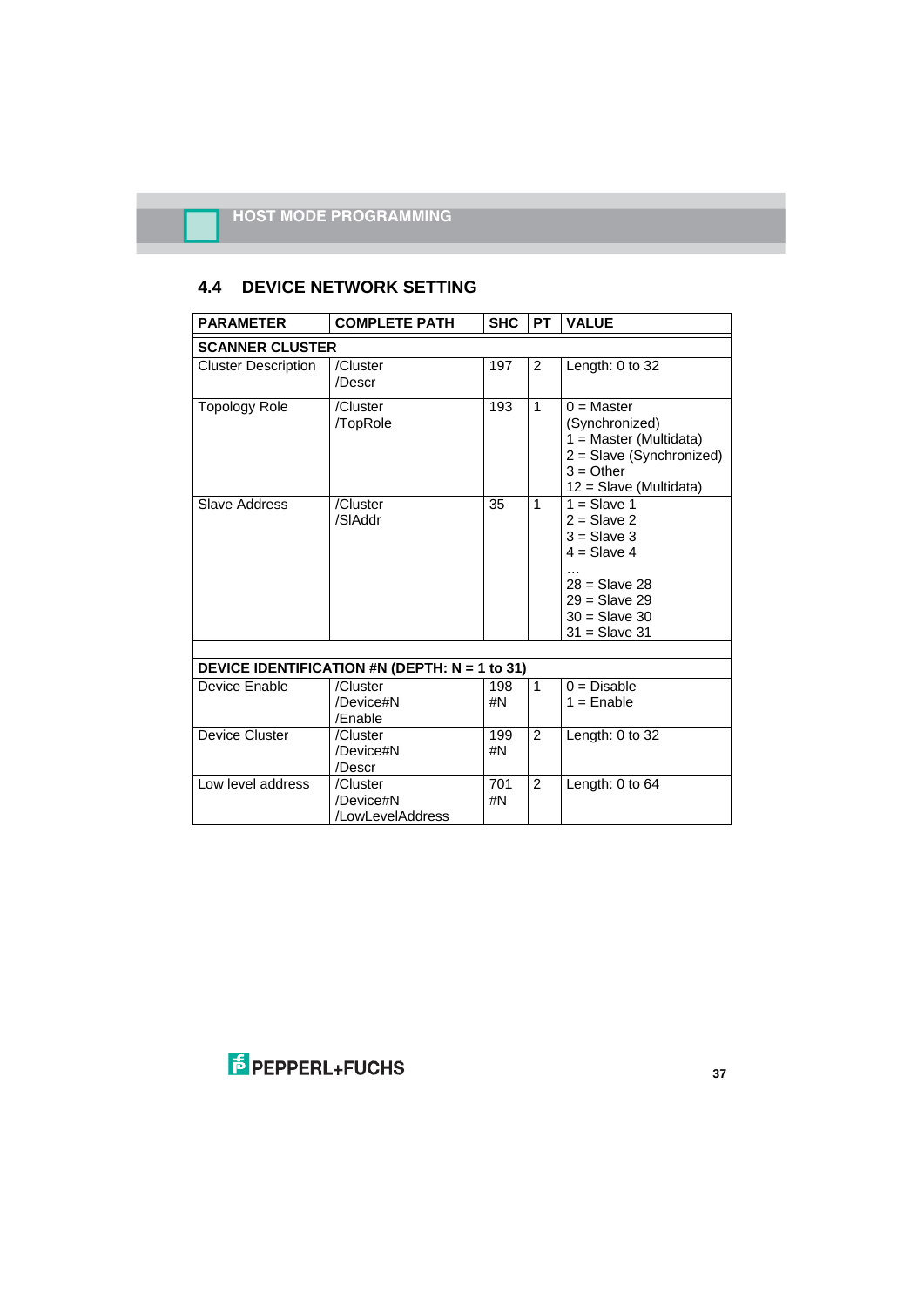# **4.5 READING PARAMETERS**

| <b>PARAMETER</b>                             | <b>COMPLETE PATH</b>           | <b>SHC</b> | <b>PT</b>      | <b>VALUE</b>                                            |  |  |
|----------------------------------------------|--------------------------------|------------|----------------|---------------------------------------------------------|--|--|
| <b>READING PARAMETERS</b>                    |                                |            |                |                                                         |  |  |
| Scan Speed<br>(VB14N-300/-R)                 | /Reading<br>/ScanSpeed_2100std | 5020       | $\overline{1}$ | $1 = \text{Off}$<br>$2 = 500$ (Default)<br>$3 = 800$    |  |  |
| Scan Speed<br>(VB14N-440/-R<br>VB14N-600/-R) | /Reading<br>/ScanSpeed_2400    | 5022       | $\overline{1}$ | $1 = \bigcap f$<br>$2 = 600$<br>$3 = 800$<br>$4 = 1000$ |  |  |
| <b>Energy Saving</b>                         | /Reading<br>/EnergySavingEnab  | 5129       | $\mathbf{1}$   | $0 = Disable$<br>$1 =$ Enable                           |  |  |
| Serial Motor ON<br>String                    | /Reading<br>/SerialMotorOn     | 5133       | 3              | Length: $0$ to $32$                                     |  |  |
| Serial Motor OFF<br>String                   | /Reading<br>/SerialMotorOff    | 5132       | 3              | Length: 0 to 32                                         |  |  |
| Code Resolution                              | /Reading<br>/CodeResolution    | 5024       | $\mathbf{1}$   | $0 = Standard$<br>$1 = High$<br>$2 = Toggle$            |  |  |
| <b>Reading Conditions</b>                    | /Reading<br>/ReadingConditions | 5023       | $\mathbf{1}$   | $0 = Standard$<br>$1 =$ Difficult<br>$2 = Toggle$       |  |  |
| <b>Beam Shutter</b>                          | /Reading<br>/BeamSh            | 8          | $\mathbf{1}$   | $0 = Disable$<br>$1 = Triaggered$<br>$2 =$ Enable       |  |  |
| <b>Overflow Start Ratio</b>                  | /Reading<br>/Overflow          | 286        | $\Omega$       | Range: 1 to 50                                          |  |  |
| <b>Overflow Stop Ratio</b>                   | /Reading<br>/StopOverflow      | 604        | $\Omega$       | Range: 1 to 50                                          |  |  |
|                                              |                                |            |                |                                                         |  |  |
|                                              |                                |            |                |                                                         |  |  |
|                                              |                                |            |                |                                                         |  |  |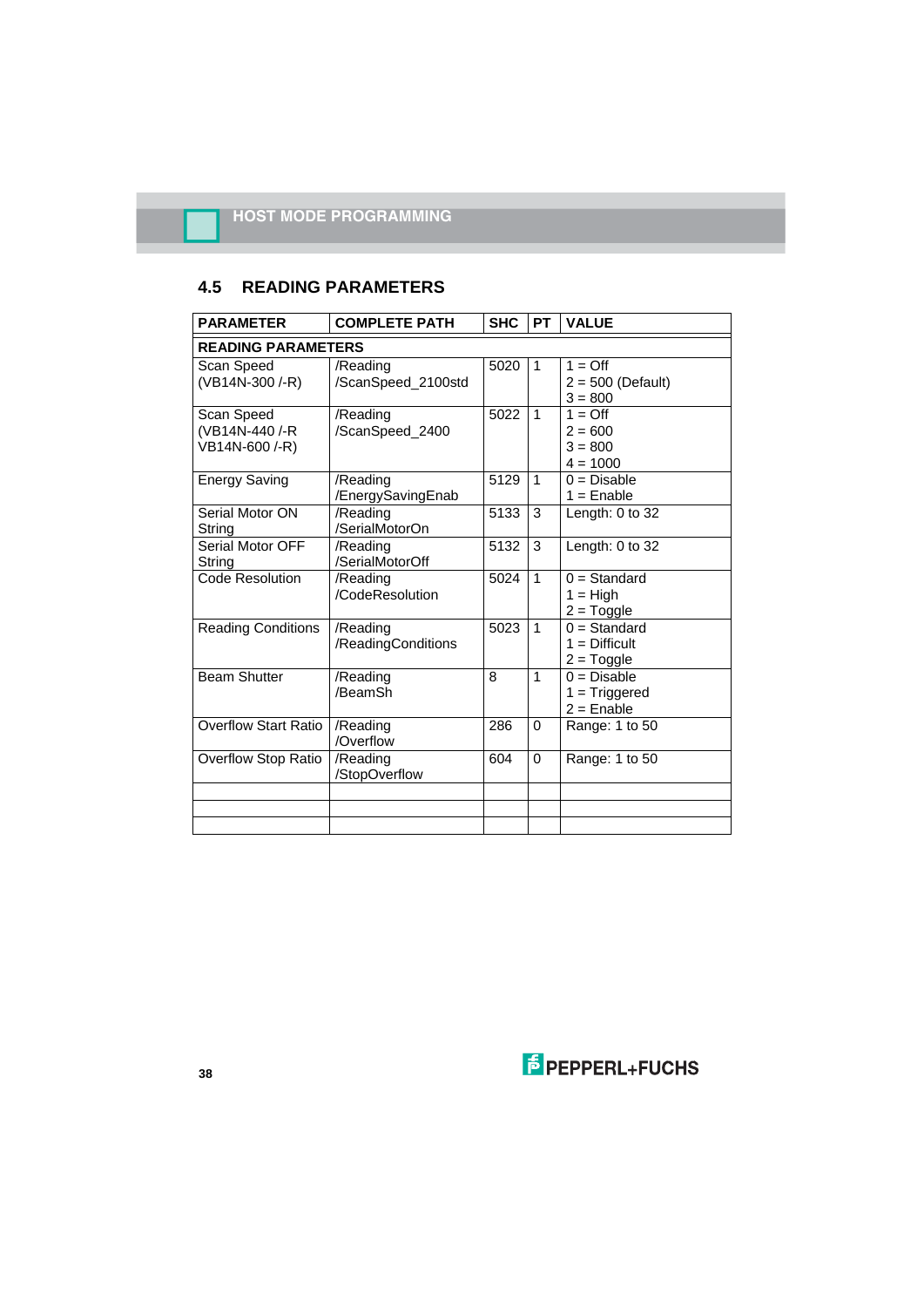| <b>PARAMETER</b>                 | <b>COMPLETE PATH</b>                    | <b>SHC</b> | <b>PT</b>    | <b>VALUE</b>                                                                                                                                                                                                                                                                                                    |
|----------------------------------|-----------------------------------------|------------|--------------|-----------------------------------------------------------------------------------------------------------------------------------------------------------------------------------------------------------------------------------------------------------------------------------------------------------------|
| <b>Required Quiet</b><br>Zones   | /Reading<br>/ReqQZ                      | 5131       | $\mathbf{1}$ | $0 =$ Both<br>$1 = One$                                                                                                                                                                                                                                                                                         |
| <b>Overflow Ratio</b>            | $\overline{R}$ eading<br>/OverflowRatio | 5130       | $\Omega$     | Range: 3 to 32                                                                                                                                                                                                                                                                                                  |
|                                  |                                         |            |              |                                                                                                                                                                                                                                                                                                                 |
| Reading Mode                     | /Reading<br>/Linear                     | 285        | $\mathbf{1}$ | $0 =$ Reconstruction<br>$1 =$ Linear                                                                                                                                                                                                                                                                            |
| <b>RECONSTRUCTION PARAMETERS</b> |                                         |            |              |                                                                                                                                                                                                                                                                                                                 |
| Minimum Fragment                 | /Reading                                | 5187       | $\mathbf{1}$ | $0 = Half Code$                                                                                                                                                                                                                                                                                                 |
| Length                           | /Reconstruction<br>/MinFragmentLen      |            |              | $1 = 1$<br>$2 = 2$<br>$3 = 3$<br>$4 = 4$<br>$5 = 5$<br>$6 = 6$<br>$7 = 7$<br>$8 = 8$<br>$9 = 9$<br>$10 = 10$<br>$11 = 11$<br>$12 = 12$<br>$13 = 13$<br>$14 = 14$<br>$15 = 15$<br>$16 = 16$<br>$17 = 17$<br>$18 = 18$<br>$19 = 19$<br>$20 = 20$<br>$21 = 21$<br>$22 = 22$<br>$23 = 23$<br>$24 = 24$<br>$25 = 25$ |

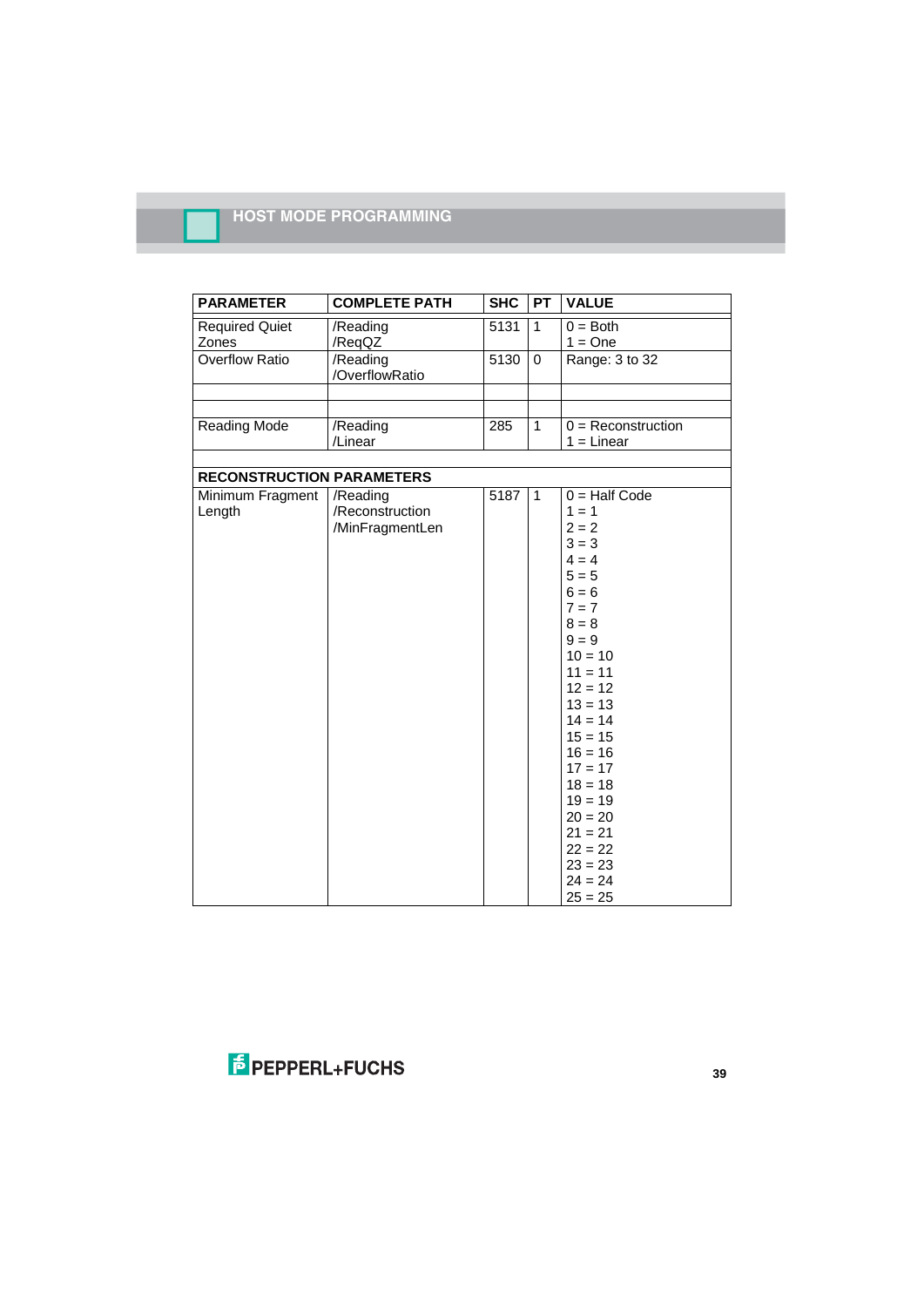| <b>PARAMETER</b>          | <b>COMPLETE PATH</b>                          | <b>SHC</b> | <b>PT</b>      | <b>VALUE</b>                                                                                                                                                                                                                                                                                                                                                                                                                                                             |
|---------------------------|-----------------------------------------------|------------|----------------|--------------------------------------------------------------------------------------------------------------------------------------------------------------------------------------------------------------------------------------------------------------------------------------------------------------------------------------------------------------------------------------------------------------------------------------------------------------------------|
|                           |                                               |            |                | $26 = 26$<br>$27 = 27$<br>$28 = 28$<br>$29 = 29$<br>$30 = 30$                                                                                                                                                                                                                                                                                                                                                                                                            |
| Minimum Overlap<br>Length | /Reading<br>/Reconstruction<br>/MinOverlapLen | 5188       | $\mathbf 0$    | Range: 60 to 150                                                                                                                                                                                                                                                                                                                                                                                                                                                         |
| Max Scan Gap              | /Reading<br>/Reconstruction<br>/EmptyScan     | 5186       | $\overline{1}$ | $0 = 5$<br>$1 = 10$<br>$2 = 15$<br>$3 = 20$<br>$4 = 25$<br>$5 = 30$<br>$6 = 35$<br>$7 = 40$<br>$8 = 45$<br>$9 = 50$<br>$10 = 55$<br>$11 = 60$<br>$12 = 65$<br>$13 = 70$<br>$14 = 75$<br>$15 = 80$<br>$16 = 85$<br>$17 = 90$<br>$18 = 95$<br>$19 = 100$<br>$20 = 110$<br>$21 = 120$<br>$22 = 130$<br>$23 = 140$<br>$24 = 150$<br>$25 = 160$<br>$26 = 170$<br>$27 = 180$<br>$28 = 190$<br>$29 = 200$<br>$30 = 220$<br>$31 = 240$<br>$32 = 260$<br>$33 = 280$<br>$34 = 300$ |

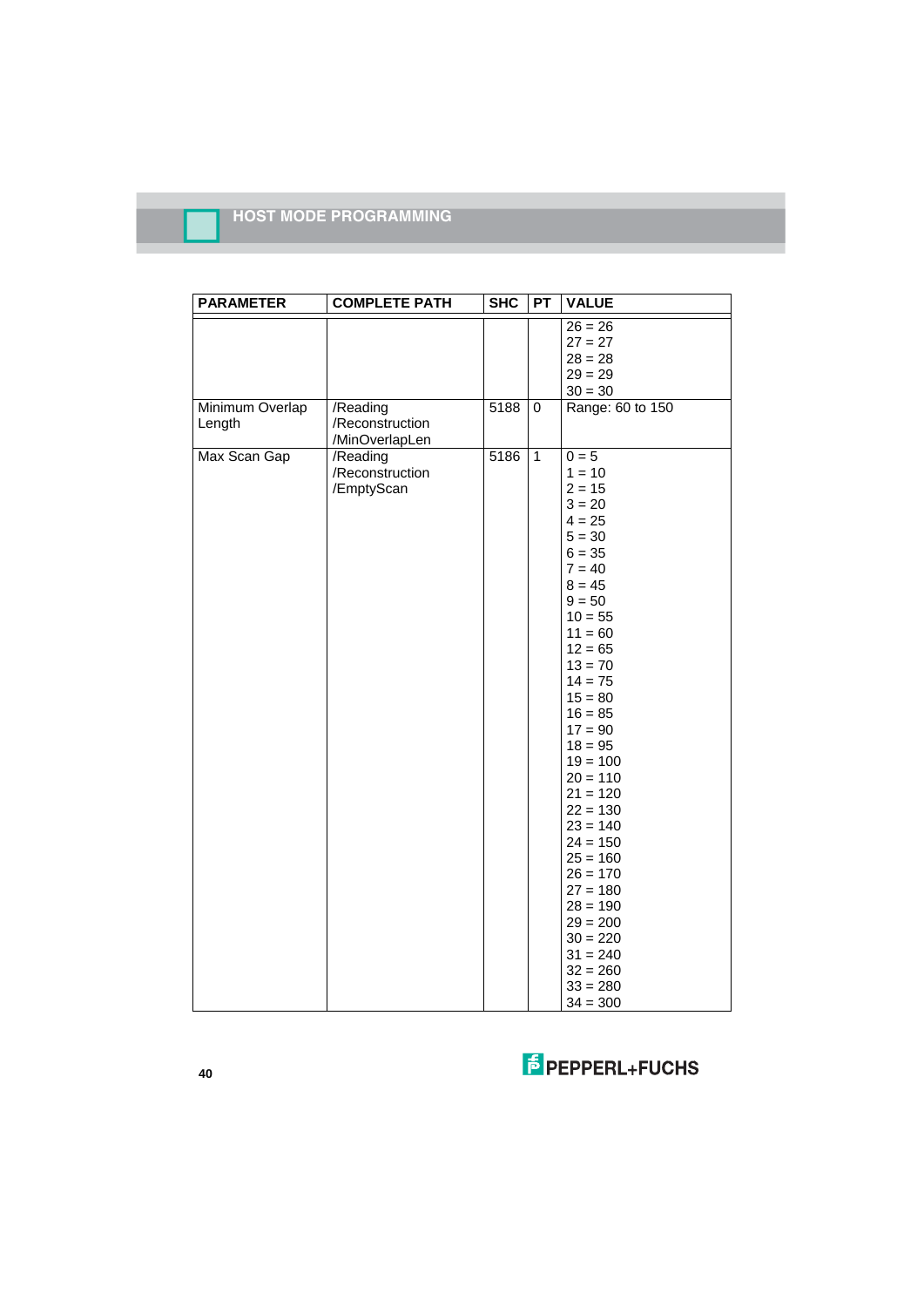| <b>PARAMETER</b>                        | <b>COMPLETE PATH</b>                 | <b>SHC</b> | PT I         | <b>VALUE</b>                                                                                                                                                                                                                                                                                                                                                                                          |
|-----------------------------------------|--------------------------------------|------------|--------------|-------------------------------------------------------------------------------------------------------------------------------------------------------------------------------------------------------------------------------------------------------------------------------------------------------------------------------------------------------------------------------------------------------|
|                                         |                                      |            |              | $35 = 320$<br>$36 = 340$<br>$37 = 360$<br>$38 = 380$<br>$39 = 400$<br>$40 = 420$<br>$41 = 440$<br>$42 = 460$<br>$43 = 480$<br>$44 = 500$<br>$45 = 525$<br>$46 = 550$<br>$47 = 575$<br>$48 = 600$<br>$49 = 625$<br>$50 = 650$<br>$51 = 675$<br>$52 = 700$<br>$53 = 725$<br>$54 = 750$<br>$55 = 775$<br>$56 = 800$<br>$57 = 825$<br>$58 = 850$<br>$59 = 875$<br>$60 = 900$<br>$61 = 950$<br>$62 = 1000$ |
|                                         |                                      |            |              |                                                                                                                                                                                                                                                                                                                                                                                                       |
| <b>OSCILLATING MIRROR</b>               |                                      |            |              |                                                                                                                                                                                                                                                                                                                                                                                                       |
| OM2000 (Old Oscillating Mirror)         |                                      |            |              |                                                                                                                                                                                                                                                                                                                                                                                                       |
| <b>Oscillating Mode</b>                 | /Reading<br>/Oscillating<br>/ModeOld | 5026       | $\mathbf{1}$ | $1 = \text{Sleep}$<br>$2 =$ Continuous                                                                                                                                                                                                                                                                                                                                                                |
| <b>OM2000N (New Oscillating Mirror)</b> |                                      |            |              |                                                                                                                                                                                                                                                                                                                                                                                                       |
| <b>Oscillating Mode</b>                 | /Reading<br>/Oscillating<br>/ModeNew | 254        | $\mathbf{1}$ | $1 =$ Fixed<br>$2 =$ Continuous                                                                                                                                                                                                                                                                                                                                                                       |

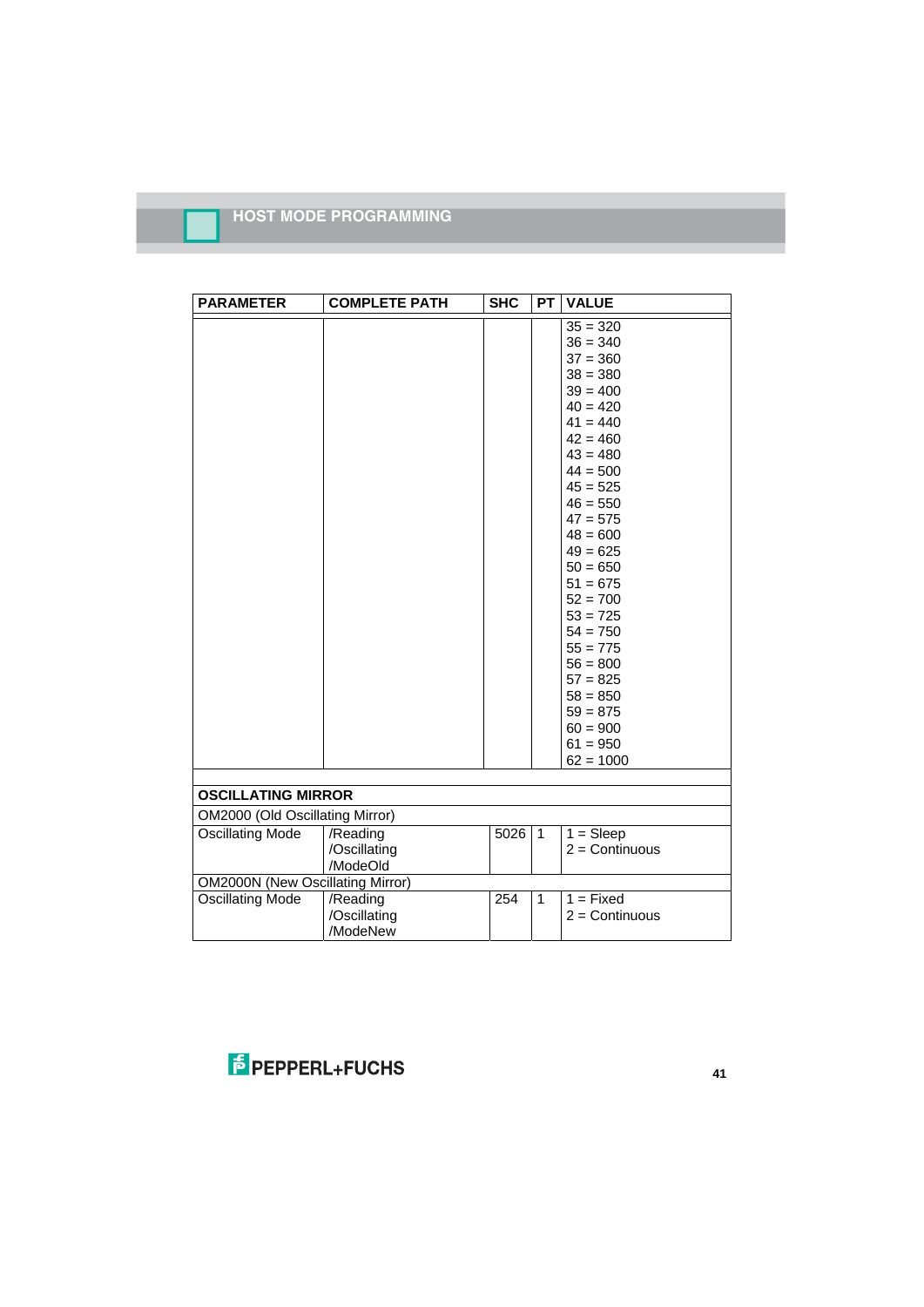| <b>PARAMETER</b>                       | <b>COMPLETE PATH</b>                             | <b>SHC</b> | <b>PT</b>      | <b>VALUE</b>                                                                                        |
|----------------------------------------|--------------------------------------------------|------------|----------------|-----------------------------------------------------------------------------------------------------|
| Amplitude<br>(degrees)                 | /Reading<br>/Oscillating<br>/AmplFirstZone       | 5027       | 1              | $10 = 10$<br>$15 = 15$<br>$20 = 20$<br>$25 = 25$<br>$30 = 30$<br>$35 = 35$<br>$40 = 40$             |
| Frequency (Hz)                         | /Reading<br>/Oscillating<br>/FirstZoneContFreq   | 258        | 1              | $5 = 0.5$<br>$10 = 1$<br>$15 = 1.5$<br>$20 = 2$<br>$25 = 2.5$<br>$30 = 3$<br>$35 = 3.5$<br>$40 = 4$ |
| Triggered                              | /Reading<br>/Oscillating<br>/Triggered           | 5028       | $\mathbf{1}$   | $0 = Disable$<br>$1 =$ Enable                                                                       |
| Second Zone<br>Trigger                 | /Reading<br>/Oscillating<br>/TriggerIn           | 5029       | $\mathbf{1}$   | $0 = Phase$<br>$1 =$ Input 1<br>$2 =$ Input 2                                                       |
| Second Zone<br><b>Trigger Level</b>    | /Reading<br>/Oscillating<br>/TriggerInLev        | 5031       | $\overline{1}$ | $0 =$ Active Closed<br>$1 =$ Active Open                                                            |
| Second Zone<br><b>Oscillating Mode</b> | /Reading<br>/Oscillating<br>/SecondZoneMode      | 5032       | $\overline{1}$ | $1 =$ Fixed<br>$2 =$ Continuous                                                                     |
| Second Zone<br>Amplitude<br>(degrees)  | /Reading<br>/Oscillating<br>/SecondZoneAmplitude | 5033       | $\overline{1}$ | $10 = 10$<br>$15 = 15$<br>$20 = 20$<br>$25 = 25$<br>$30 = 30$<br>$35 = 35$<br>$40 = 40$             |
| Second Zone<br>Frequency (Hz)          | /Reading<br>/Oscillating<br>/SecondZoneContFreq  | 5034       | $\mathbf{1}$   | $5 = 0.5$<br>$10 = 1$<br>$15 = 1.5$<br>$20 = 2$<br>$25 = 2.5$<br>$30 = 3$<br>$35 = 3.5$<br>$40 = 4$ |

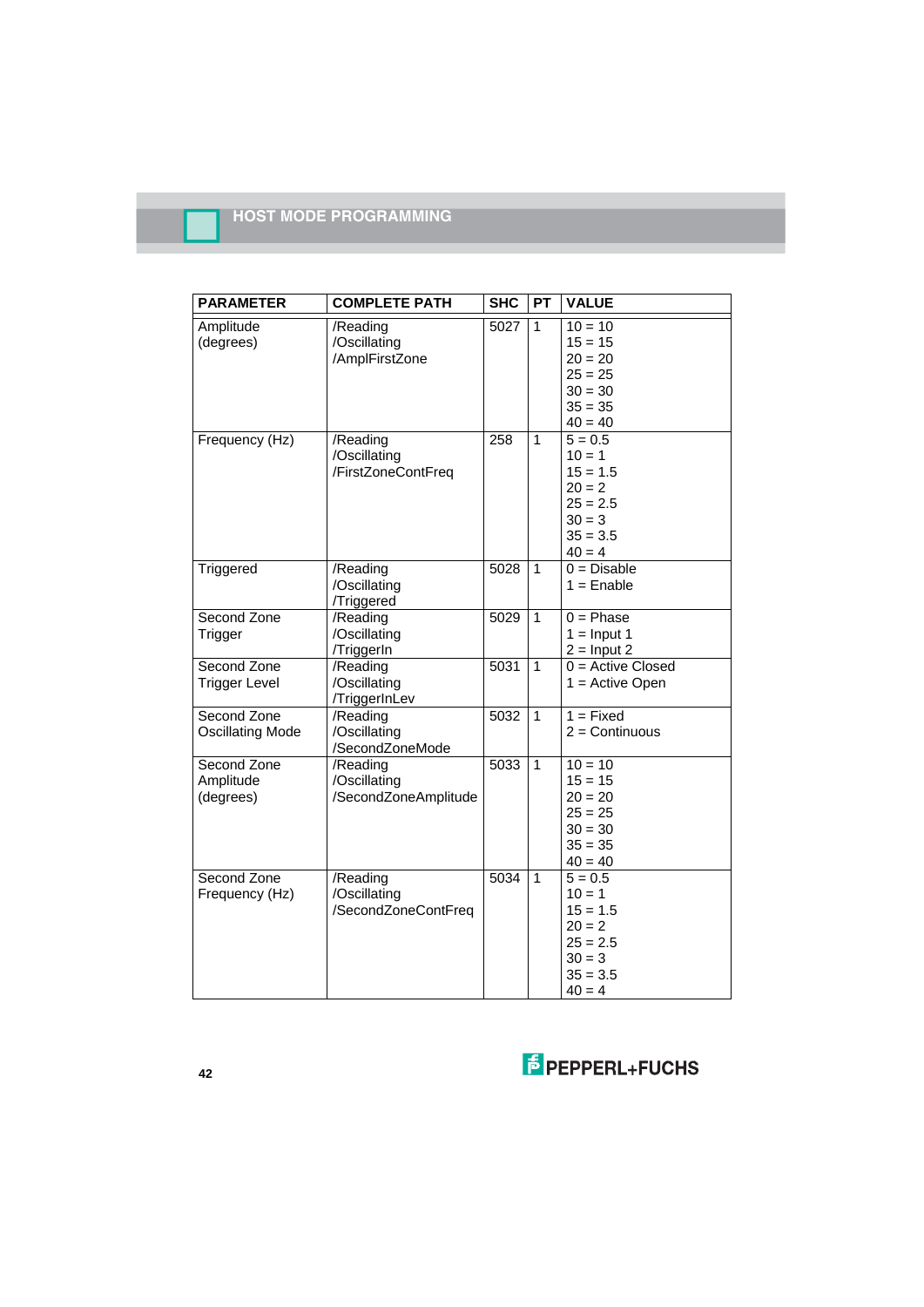#### **4.6 DATA COMMUNICATION SETTING**

| <b>PARAMETER</b>                                                | <b>COMPLETE PATH</b>                | <b>SHC</b> | <b>PT</b>      | <b>VALUE</b>                                                                 |  |  |
|-----------------------------------------------------------------|-------------------------------------|------------|----------------|------------------------------------------------------------------------------|--|--|
| <b>DATA COMMUNICATION SETTING</b>                               |                                     |            |                |                                                                              |  |  |
| <b>Host Application</b><br>Protocol Type                        | /Comms<br>/Application              | 84         | 1              | $0 = Standard$<br>$1 =$ Crisplant                                            |  |  |
|                                                                 |                                     |            |                |                                                                              |  |  |
| <b>DATA FORMAT</b>                                              |                                     |            |                |                                                                              |  |  |
| <b>Header TX Start</b>                                          | /Comms<br>/OutForm<br>/HeadTx       | 505        | 1              | $0 =$ With Data<br>$1 =$ After Reading Phase<br>On                           |  |  |
| <b>Termination after</b><br>No Read Message                     | /Comms<br>/OutForm<br>/TermAfter    | 506        | 1              | $0 = Disable$<br>$1 =$ Enable                                                |  |  |
| <b>Message TX</b><br>selection (On Line<br>Operating Mode)      | /Comms<br>/OutForm<br>/TxTrigSel    | 507        | $\mathbf{1}$   | $0 = On$ Decoding<br>$1 =$ After Reading<br>Phase Off<br>2 = Delayed TX Line |  |  |
| <b>Message TX</b><br>Selection<br>(Automatic<br>Operating Mode) | /Comms<br>/OutForm<br>/AutoTxTrig   | 543        | $\mathbf{1}$   | $0 = On$ Decoding<br>$1 =$ After Reading<br>Phase Off                        |  |  |
| <b>Physical Encoder</b>                                         | /Comms<br>/OutForm<br>/PhysicalEnc  | 5554       | $\mathbf{1}$   | $0 =$ Active Closed<br>$1 =$ Active Open                                     |  |  |
| Conveyor speed<br>(mm/sec)                                      | /Comms<br>/OutForm<br>/ConvSpeed    | 5555       | $\Omega$       | Range: 1 to 10000                                                            |  |  |
| Encoder Reference<br>Signal                                     | /Comms<br>/OutForm<br>/EncRefSignal | 5557       | $\overline{2}$ | $1 =$ Input 1<br>$2 =$ Input 2                                               |  |  |
| <b>Encoder Step</b><br>(hundredths of mm)                       | /Comms<br>/OutForm<br>/EncoderStep  | 5556       | $\Omega$       | Range: 1 to 10000                                                            |  |  |
| Distance (mm)                                                   | /Comms<br>/OutForm<br>/Distance     | 5558       | $\Omega$       | Range: 100 to 20000                                                          |  |  |
| Format Type                                                     | /Comms<br>/OutForm<br>/FormatType   | 330        | $\mathbf{1}$   | $0 = Standard$<br>$1 =$ Advanced                                             |  |  |

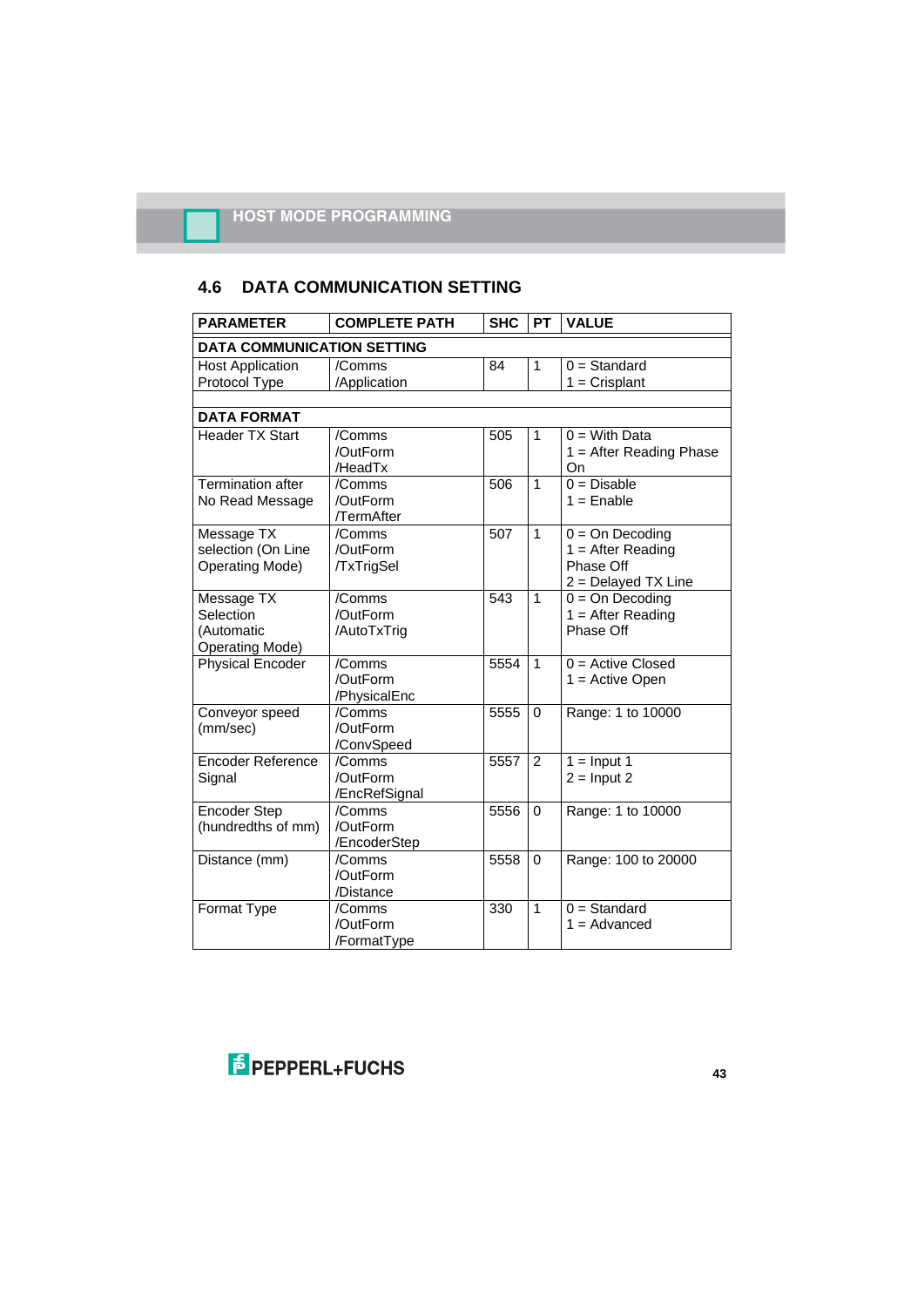| <b>PARAMETER</b>                                                  | <b>COMPLETE PATH</b>                    | <b>SHC</b> | <b>PT</b>    | <b>VALUE</b>                                                                                                                                                                                                                                                                                      |
|-------------------------------------------------------------------|-----------------------------------------|------------|--------------|---------------------------------------------------------------------------------------------------------------------------------------------------------------------------------------------------------------------------------------------------------------------------------------------------|
| <b>Master Max Tx</b><br>Delay After Phase<br>Off (ms)             | /Comms<br>/OutForm<br>/TX_TimeoutMaster | 5178       | $\mathbf{1}$ | $50 = 50$<br>$60 = 60$<br>$70 = 70$<br>$80 = 80$<br>$90 = 90$<br>$100 = 100$<br>$110 = 110$<br>$120 = 120$<br>$130 = 130$<br>$140 = 140$<br>$150 = 150$<br>$160 = 160$<br>$170 = 170$<br>$180 = 180$<br>$190 = 190$<br>$200 = 200$<br>$250 = 250$<br>$300 = 300$<br>$500 = 500$                   |
| <b>Stand Alone Max</b><br><b>TX Delay After</b><br>Phase Off (ms) | /Comms<br>/OutForm<br>/TX_TimeoutAlone  | 5177       | $\mathbf{1}$ | $0 = Disabled$<br>$50 = 50$<br>$60 = 60$<br>$70 = 70$<br>$80 = 80$<br>$90 = 90$<br>$100 = 100$<br>$110 = 110$<br>$120 = 120$<br>$130 = 130$<br>$140 = 140$<br>$150 = 150$<br>$160 = 160$<br>$170 = 170$<br>$180 = 180$<br>$190 = 190$<br>$200 = 200$<br>$250 = 250$<br>$300 = 300$<br>$500 = 500$ |
| Code Identifier                                                   | /Comms<br>/OutForm<br>/codeID           | 399        | 1            | $0 = Disabled$<br>1 = Standard AIM ID<br>$2 =$ Custom                                                                                                                                                                                                                                             |

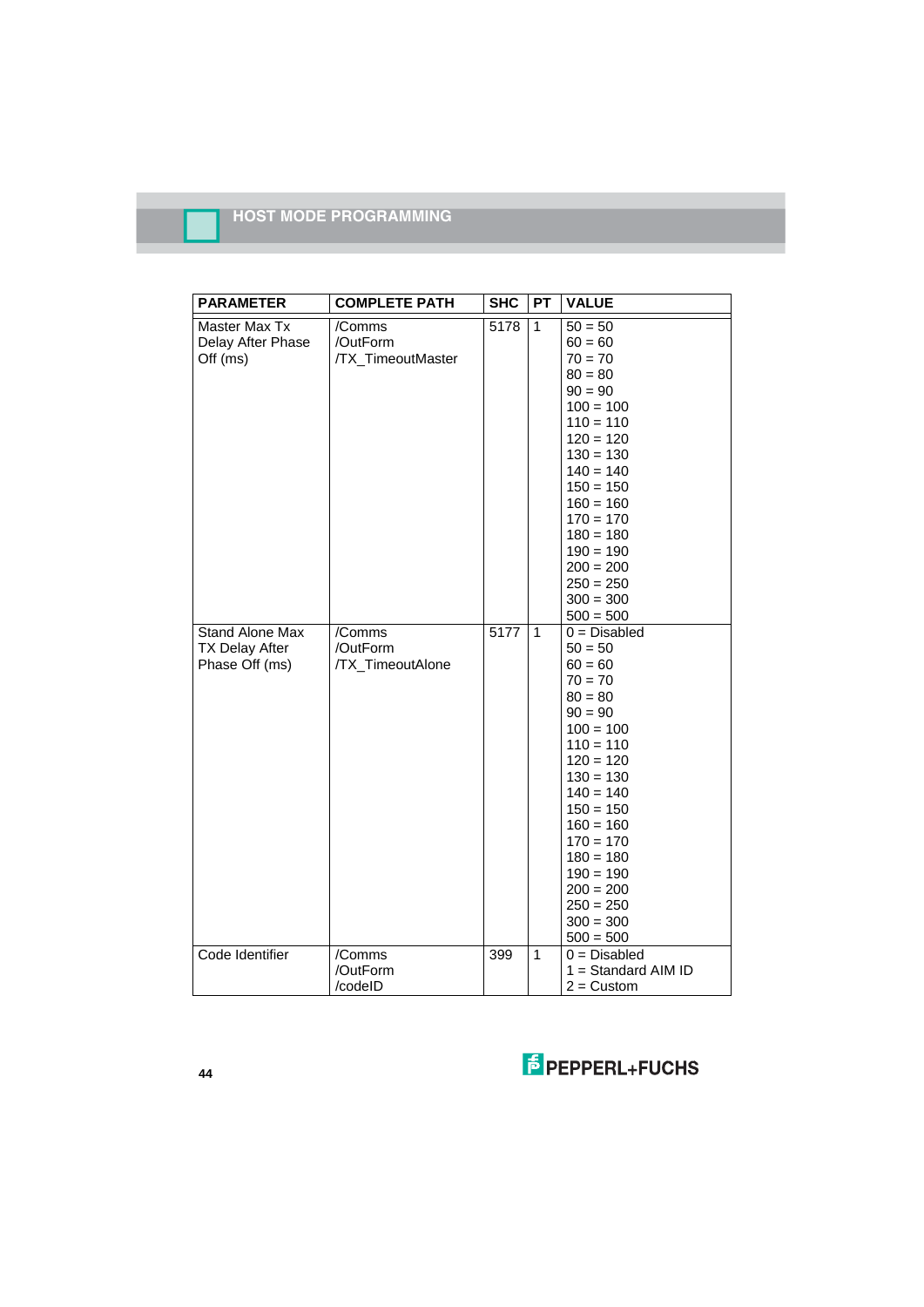| <b>PARAMETER</b>                                    | <b>COMPLETE PATH</b>                                                 | <b>SHC</b> | <b>PT</b>      | <b>VALUE</b>    |  |  |
|-----------------------------------------------------|----------------------------------------------------------------------|------------|----------------|-----------------|--|--|
| <b>DATA FORMAT / CUSTOM CODE IDENTIFIER STRINGS</b> |                                                                      |            |                |                 |  |  |
| Code 128 Identifier<br>String                       | /Comms<br>/OutForm//codIDStr<br>/cod128                              | 400        | 3              | Length: 1 to 32 |  |  |
| Code IL 2/5<br><b>Identifier String</b>             | Comms<br>/OutForm/codIDStr<br>/cod25IL                               | 401        | $\overline{3}$ | Length: 1 to 32 |  |  |
| Code 39 Standard<br><b>Identifier String</b>        | Comms<br>/OutForm/codIDStr<br>/cod39                                 | 402        | 3              | Length: 1 to 32 |  |  |
| Code EAN 128<br><b>Identifier String</b>            | /Comms<br>/OutForm/codIDStr<br>/codEAN128                            | 403        | $\overline{3}$ | Length: 1 to 32 |  |  |
| Code EAN 13<br><b>Identifier String</b>             | Comms<br>/OutForm/codIDStr<br>/codEAN13                              | 404        | 3              | Length: 1 to 32 |  |  |
| Code EAN 8<br><b>Identifier String</b>              | Comms<br>/OutForm/codIDStr<br>/codEAN8                               | 405        | 3              | Length: 1 to 32 |  |  |
| Code UPCA<br><b>Identifier String</b>               | /Comms<br>/OutForm/codIDStr<br>/codUPCA                              | 406        | $\overline{3}$ | Length: 1 to 32 |  |  |
| Code UPCE<br><b>Identifier String</b>               | /Comms<br>/OutForm/codIDStr<br>/codUPCE                              | 407        | $\overline{3}$ | Length: 1 to 32 |  |  |
| Code Codabar<br><b>Identifier String</b>            | /Comms<br>/OutForm/codIDStr<br>/codBAR                               | 409        | 3              | Length: 1 to 32 |  |  |
| Code 93<br><b>Identifier String</b>                 | /Comms<br>/OutForm/codIDStr<br>/cod93                                | 410        | $\overline{3}$ | Length: 1 to 32 |  |  |
| Code EAN 13<br>Addon 2<br><b>Identifier String</b>  | $\overline{\overline{C}}$ omms<br>/OutForm/codIDStr<br>/codEAN13ADD2 | 419        | $\overline{3}$ | Length: 1 to 32 |  |  |
| Code EAN 8<br>Addon 2<br><b>Identifier String</b>   | /Comms<br>/OutForm/codIDStr<br>/codEAN8ADD2                          | 420        | 3              | Length: 1 to 32 |  |  |
| Code UPC A<br>Addon 2<br><b>Identifier String</b>   | /Comms<br>/OutForm/codIDStr<br>/codUPCAADD2                          | 421        | $\overline{3}$ | Length: 1 to 32 |  |  |

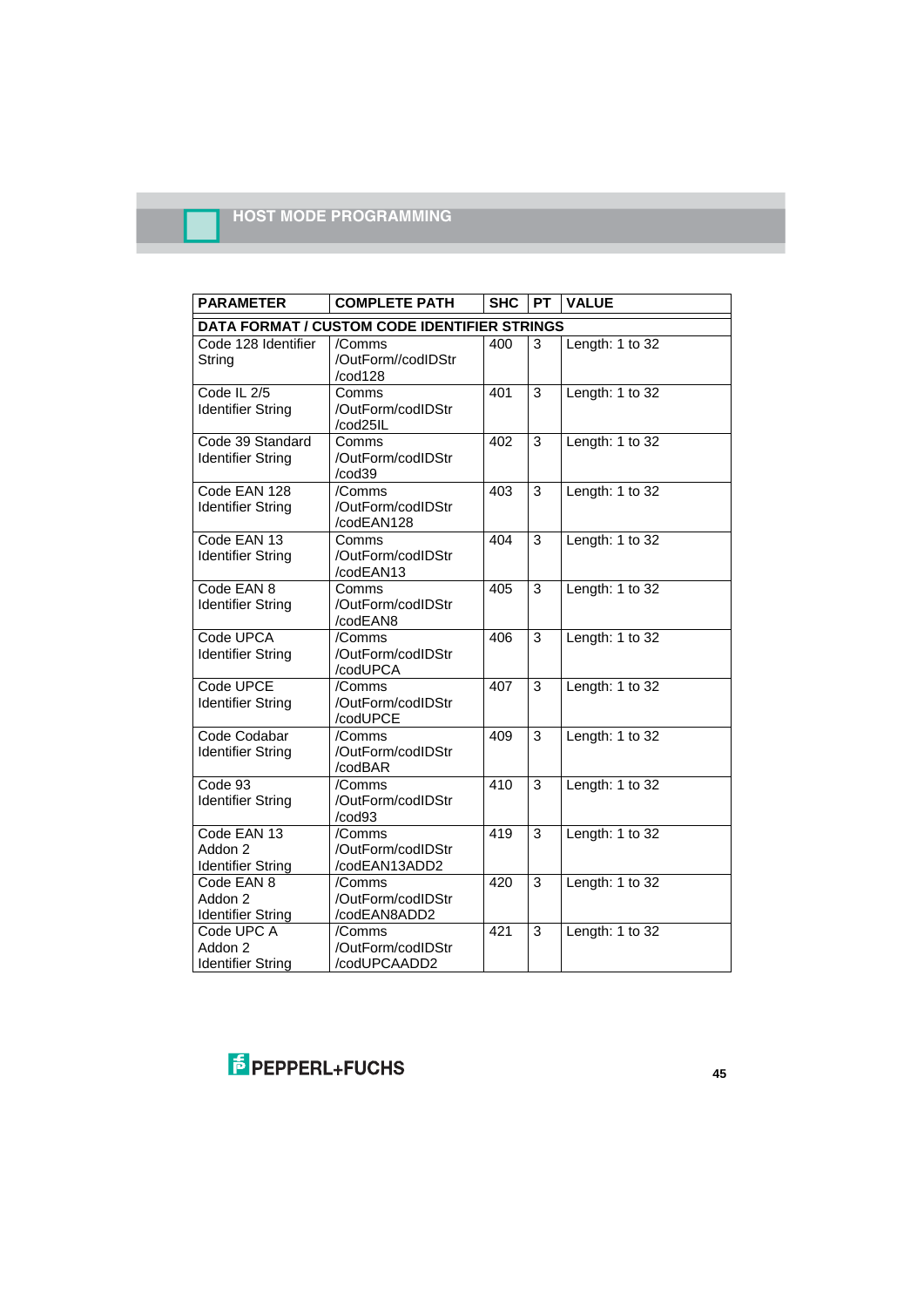| <b>PARAMETER</b>                                   | <b>COMPLETE PATH</b>                         | <b>SHC</b> | <b>PT</b>      | <b>VALUE</b>                  |  |
|----------------------------------------------------|----------------------------------------------|------------|----------------|-------------------------------|--|
| Code UPC E<br>Addon 2<br><b>Identifier String</b>  | /Comms<br>/OutForm/codIDStr<br>/codUPCEADD2  | 422        | 3              | Length: 1 to 32               |  |
| Code EAN 13<br>Addon 5<br><b>Identifier String</b> | /Comms<br>/OutForm/codIDStr<br>/codEAN13ADD5 | 423        | $\overline{3}$ | Length: 1 to 32               |  |
| Code EAN 8<br>Addon 5<br><b>Identifier String</b>  | /Comms<br>/OutForm/codIDStr<br>/codEAN8ADD5  | 424        | 3              | Length: 1 to 32               |  |
| Code UPC A<br>Addon 5<br><b>Identifier String</b>  | /Comms<br>/OutForm/codIDStr<br>/codUPCAADD5  | 425        | 3              | Length: 1 to 32               |  |
| Code UPC E<br>Addon 5<br><b>Identifier String</b>  | /Comms<br>/OutForm/codIDStr<br>/codUPCEADD5  | 426        | 3              | Length: 1 to 32               |  |
| Code 39 Full ASCII<br><b>Identifier String</b>     | /Comms<br>/OutForm/codIDStr<br>/cod39FA      | 427        | $\overline{3}$ | Length: 1 to 32               |  |
| Code ISBT 128<br><b>Identifier String</b>          | /Comms<br>/OutForm/codIDStr<br>/cod128ISBT   | 428        | $\overline{3}$ | Length: 1 to 32               |  |
| <b>ABC Codabar</b><br><b>Identifier String</b>     | /Comms<br>/OutForm/codIDStr<br>/ABCcodBAR    | 429        | $\overline{3}$ | Length: 1 to 32               |  |
| Pharmacode<br><b>Identifier String</b>             | /Comms<br>/OutForm/codIDStr<br>/PHARMA       | 431        | 3              | Length: 1 to 32               |  |
| Plessey Identifier<br>String                       | /Comms<br>/OutForm/codIDStr<br>/Plessey      | 432        | 3              | Length: 1 to 32               |  |
|                                                    |                                              |            |                |                               |  |
|                                                    | <b>DATA FORMAT / STANDARD PARAMETERS</b>     |            |                |                               |  |
| <b>Header String</b>                               | /Comms<br>/OutForm/Standard<br>/Header       | 6          | 3              | Length: 0 to 128              |  |
| <b>Code Position Tx</b>                            | /Comms<br>/OutForm/Standard<br>/CodePosition | 547        | $\mathbf{1}$   | $0 = Disable$<br>$1 =$ Enable |  |
| <b>Code Direction</b><br><b>Identifier Enable</b>  | /Comms<br>/OutForm/Standard<br>/DirEn        | 508        | $\mathbf{1}$   | $0 = Disable$<br>$1 =$ Enable |  |

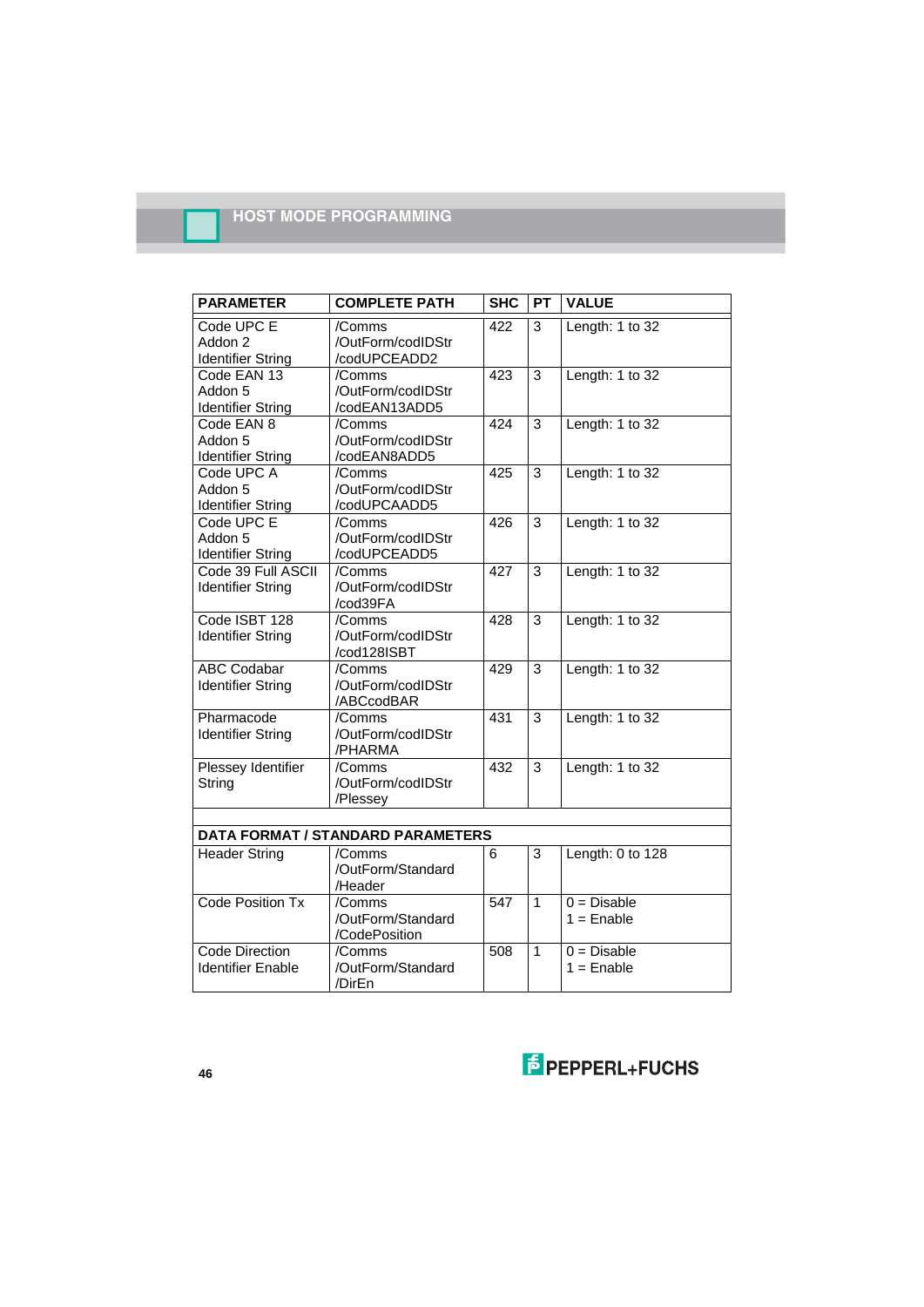| <b>PARAMETER</b>                   | <b>COMPLETE PATH</b>                                                                       | <b>SHC</b>       | <b>PT</b>      | <b>VALUE</b>                                |
|------------------------------------|--------------------------------------------------------------------------------------------|------------------|----------------|---------------------------------------------|
| <b>Forward Direction</b><br>String | /Comms<br>/OutForm/Standard<br>/FwDirection                                                | 509              | 3              | Length: 0 to 32                             |
| <b>Reverse Direction</b><br>String | /Comms<br>/OutForm/Standard<br>/RvDirection                                                | 528              | $\overline{3}$ | Length: 0 to 32                             |
| <b>Unknown Direction</b><br>String | /Comms<br>/OutForm/Standard<br>/NoDirection                                                | 550              | $\overline{3}$ | Length: 0 to 32                             |
| Motor OFF<br>Message               | /Comms<br>/OutForm/Standard<br>/MotorOFFFail                                               | $\overline{548}$ | $\mathbf{1}$   | $0 = Disable$<br>$1 =$ Enable               |
| Motor OFF String                   | /Comms<br>/OutForm/Standard<br>/MotorOFFFailMsg                                            | 549              | 3              | Length: 0 to 128                            |
| <b>Termination String</b>          | /Comms<br>/OutForm/Standard<br>/Terminator                                                 | $\overline{7}$   | 3              | Length: 0 to 128                            |
| Data packet<br>Separators          | /Comms<br>/OutForm/Standard<br>/Separator                                                  | 82               | $\overline{3}$ | Length: 0 to 128                            |
| <b>Info Field</b><br>Separators    | /Comms<br>/OutForm/Standard<br>/InfoFieldSeparator                                         | $\overline{83}$  | $\overline{3}$ | Length: 0 to 128                            |
| <b>Code Field</b><br>Separators    | $\overline{\overline{\mathsf{C}om}}$ ms<br>/OutForm/Standard/<br>BarCodeFieldSeparato<br>r | 5249             | $\overline{3}$ | Length: 0 to 128                            |
| Code Field Length<br>Setting       | /Comms<br>/OutForm/Standard<br>/FieldType                                                  | 45               | $\mathbf{1}$   | $1 = Fixed Length$<br>$0 =$ Variable Length |
| Code Field Length                  | /Comms<br>/OutForm/Standard<br>/FieldLen                                                   | 46               | $\Omega$       | Range: 0 to 60                              |
| Data Justification                 | /Comms<br>/OutForm/Standard<br>/FillDir                                                    | 47               | $\mathbf{1}$   | $0 = \text{Left}$<br>$1 =$ Right            |
| <b>Fill Character</b>              | /Comms<br>/OutForm/Standard<br>/FillCh                                                     | 48               | 3              | Length: 1                                   |

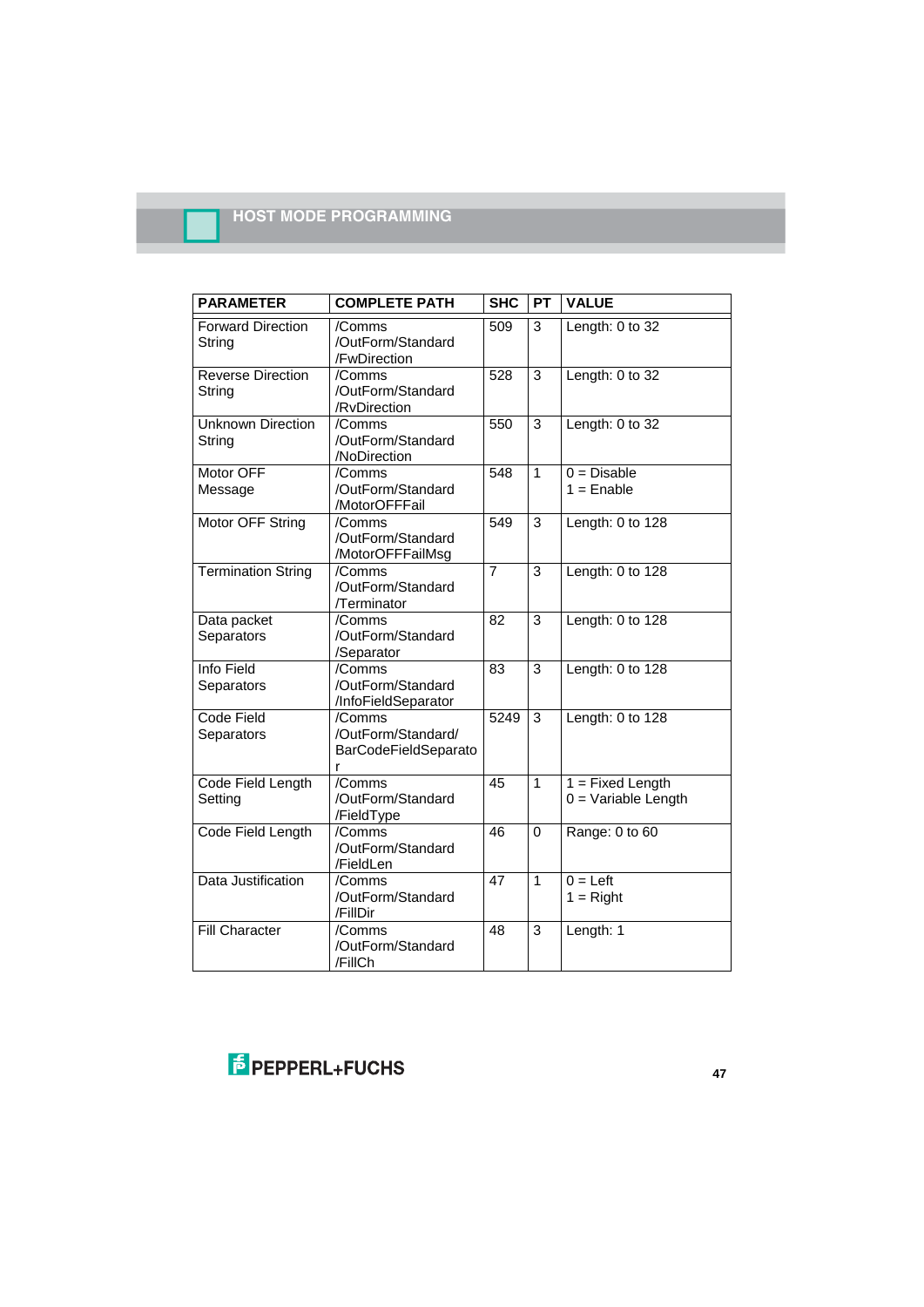| <b>PARAMETER</b>                        | <b>COMPLETE PATH</b>                           | <b>SHC</b> | <b>PT</b>      | <b>VALUE</b>                                                             |
|-----------------------------------------|------------------------------------------------|------------|----------------|--------------------------------------------------------------------------|
| <b>DATA FORMAT / MULTIDATA</b>          |                                                |            |                |                                                                          |
| <b>Address TX</b>                       | /Comms<br>/OutForm/Multidata<br>/Address       | 544        | $\mathbf{1}$   | $0 = Disable$<br>$1 =$ Enable                                            |
| Header                                  | /Comms<br>/OutForm/Multidata<br>/AddrHeader    | 545        | $\overline{3}$ | Length: 0 to 32                                                          |
| Separator                               | /Comms<br>/OutForm/Multidata<br>/AddrSeparator | 546        | $\overline{3}$ | Length: 0 to 32                                                          |
| <b>CRISPLANT PARAMETERS</b>             |                                                |            |                |                                                                          |
| Crisplant<br>Manufacturer ID            | /Comms<br>/CrispPar<br>/ID                     | 61         | $\overline{2}$ | Length: 1                                                                |
| <b>Heartbeat Message</b>                | /Comms<br>/CrispPar<br>/HBEnable               | 67         | $\mathbf{1}$   | $0 = Disable$<br>$1 =$ Enable                                            |
| <b>Heartbeat Message</b><br>Timing (ms) | /Comms<br>/CrispPar<br>/HBTime                 | 68         | $\Omega$       | Range: 40 to 60000                                                       |
| Type of Crisplant<br>Protocol           | /Comms<br>/CrispPar<br>/Protocol               | 69         | $\mathbf{1}$   | $0 = CSC$<br>$1 = CMC$                                                   |
| Reading Mask Tx                         | /Comms<br>/CrispPar<br>/ReadMask               | 5314       | $\mathbf{1}$   | $0 = Disable$<br>$1 =$ Enable                                            |
| Code Type Tx                            | /Comms<br>/CrispPar<br>/CodeType               | 5315       | $\mathbf{1}$   | $0 = Disable$<br>$1 =$ Enable                                            |
|                                         |                                                |            |                |                                                                          |
| <b>MAIN SERIAL PORT</b>                 |                                                |            |                |                                                                          |
| Data TX                                 | /Comms<br>/SerMain<br>/SerMain                 | 510        | $\mathbf{1}$   | $0 = Disable$<br>$1 =$ Enable                                            |
| Heartbeat                               | /Comms<br>/SerMain<br>/HeartbeatEnM            | 5069       |                | $0 = Disable$<br>$1 =$ Enable<br>Unconditioned<br>2 = Enable Conditioned |

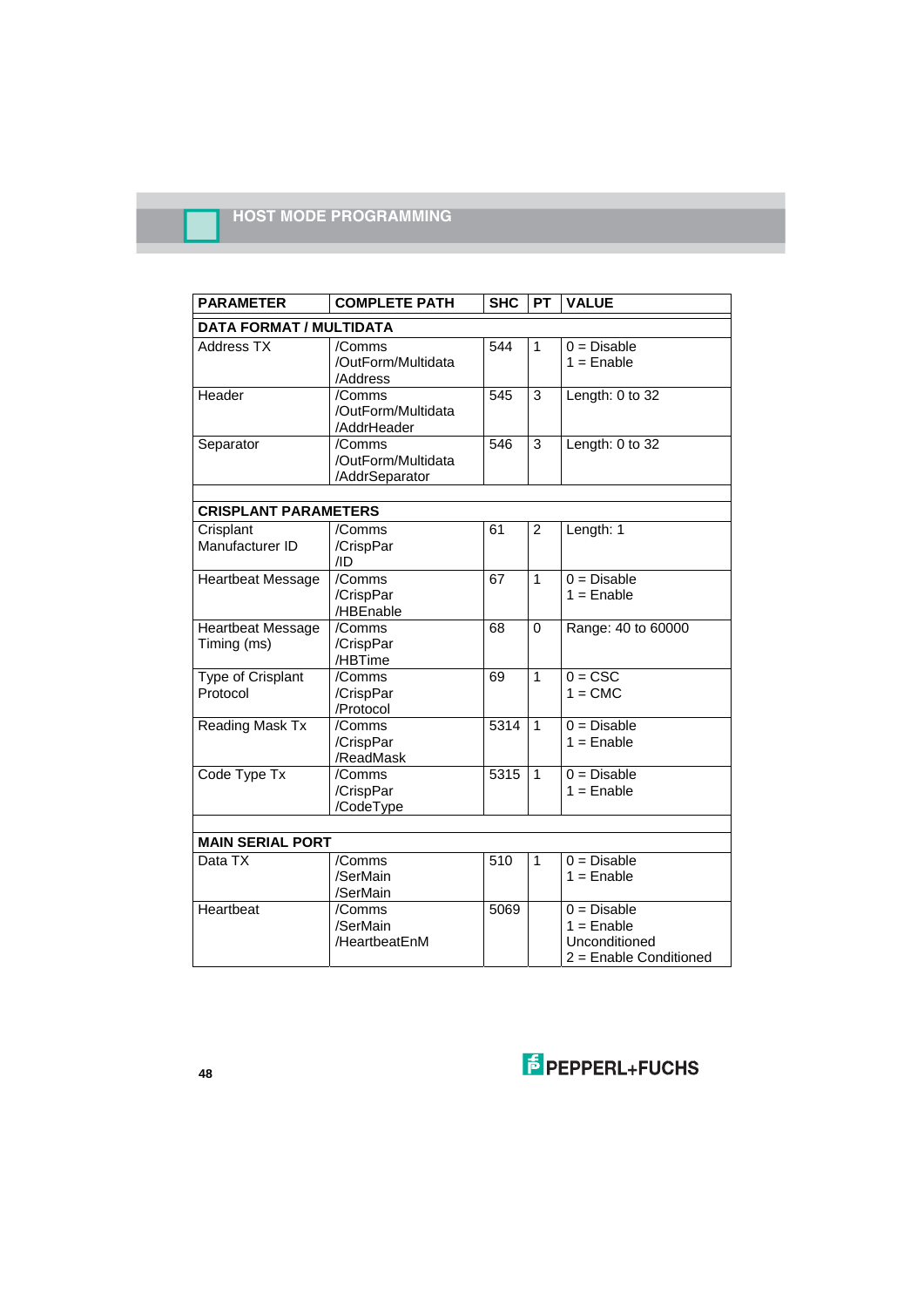| <b>PARAMETER</b>                                    | <b>COMPLETE PATH</b>                                | <b>SHC</b> | PТ             | <b>VALUE</b>                                                                        |  |
|-----------------------------------------------------|-----------------------------------------------------|------------|----------------|-------------------------------------------------------------------------------------|--|
| <b>MAIN SERIAL PORT / HEARTBEAT</b>                 |                                                     |            |                |                                                                                     |  |
| Timeout (s)                                         | /Comms<br>/SerMain/HeartbeatM<br>/TimeOutM          | 5079       | 0              | Range: 1 to 3600                                                                    |  |
| <b>Heartbeat Header</b><br>String                   | /Comms<br>/SerMain/HeartbeatM<br>/HeaderM           | 5075       | $\overline{3}$ | Length: 0 to 128                                                                    |  |
| <b>Heartbeat Fields</b><br>Separator String         | /Comms<br>/SerMain/HeartbeatM<br>/SeparatorM        | 5076       | 3              | Length: 0 to 128                                                                    |  |
| <b>Counter Module</b><br>(Maximum Counter<br>Value) | /Comms<br>/SerMain/HeartbeatM<br>/CounterModM       | 5071       | $\mathbf{1}$   | $0 = Disable$<br>$1 = 10$<br>$2 = 100$<br>$3 = 1000$<br>$4 = 10000$<br>$5 =$ Custom |  |
| <b>Custom Counter</b><br>Module                     | /Comms<br>/SerMain/HeartbeatM<br>/CustomCounterModM | 5073       | $\Omega$       | Length: 2 to 10000                                                                  |  |
| <b>Counter Starting</b><br>Value                    | /Comms<br>/SerMain//HeartbeatM<br>/CounterStartM    | 5072       | $\Omega$       | Length: 0 to 9999                                                                   |  |
| <b>Counter Direction</b>                            | /Comms<br>/SerMain/HeartbeatM<br>/CounterDirectionM | 5070       | $\mathbf{1}$   | $0 = Up$<br>$1 = Down$                                                              |  |
| <b>System Diagnostics</b>                           | /Comms<br>/SerMain//HeartbeatM<br>/SysDiagM         | 5077       | $\mathbf{1}$   | $0 = Disable$<br>$1 =$ Enable                                                       |  |
| <b>Network</b><br>Diagnostics                       | /Comms<br>/SerMain/HeartbeatM<br>/DevDiagM          | 5074       | $\mathbf{1}$   | $0 = Disable$<br>$1 =$ Enable                                                       |  |
| Heartbeat<br><b>Terminator String</b>               | /Comms<br>/SerMain/HeartbeatM<br>/TerminatorM       | 5078       |                | Length: 0 to 128                                                                    |  |
|                                                     |                                                     |            |                |                                                                                     |  |
|                                                     | <b>MAIN SERIAL PORT / LINE PARAMETERS</b>           |            |                |                                                                                     |  |
| Main Port<br>Communication<br>mode                  | /Comms<br>/SerMain/Line<br>/Mode                    | 33         | $\mathbf{1}$   | $0 = Standard$<br>$1 = MUX$ 32 Slave<br>$2 =$ Siemens 3964<br>3 = Siemens RK512     |  |

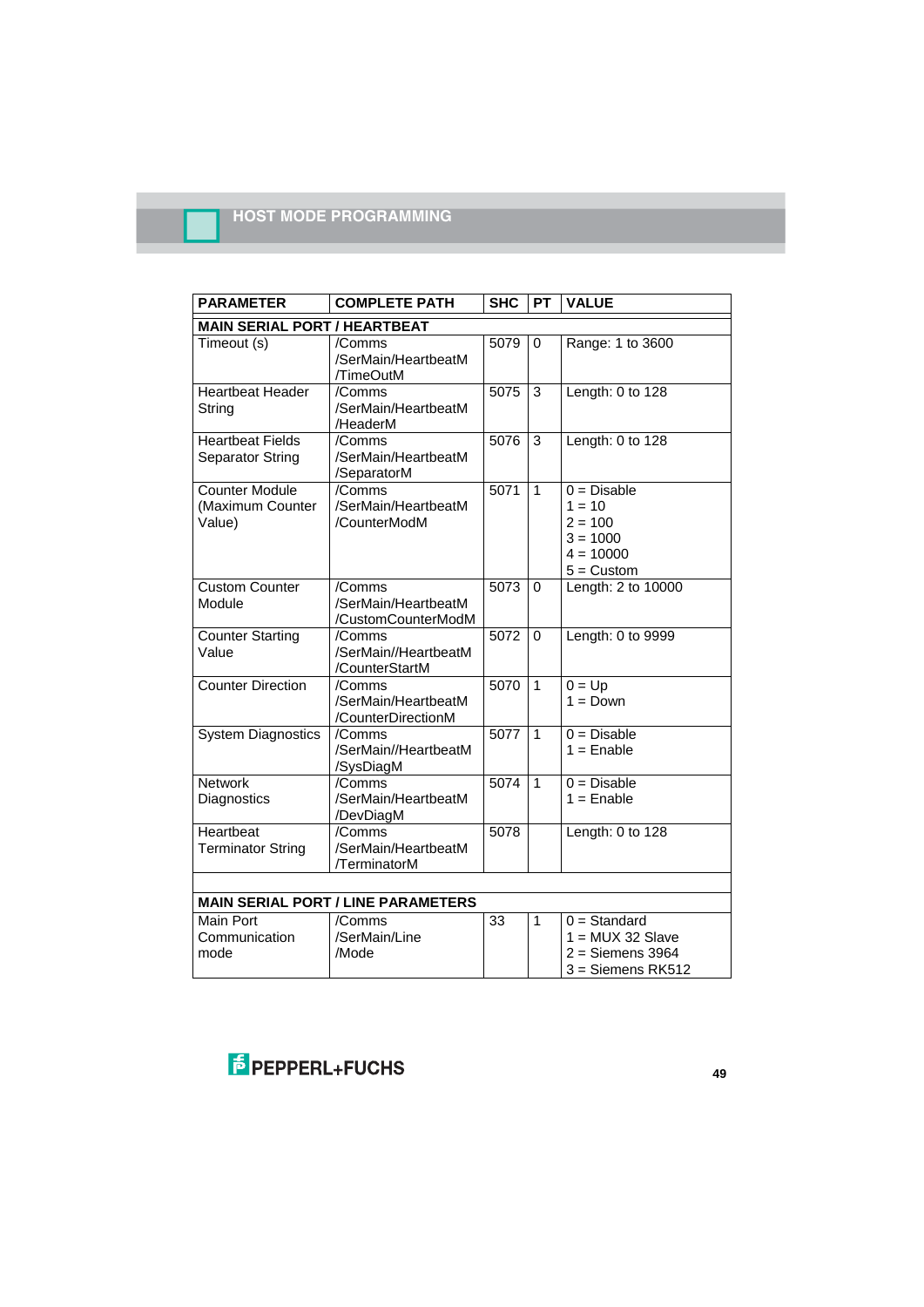| <b>PARAMETER</b>                         | <b>COMPLETE PATH</b>                                                  | <b>SHC</b> | <b>PT</b>      | <b>VALUE</b>                                                                                                      |
|------------------------------------------|-----------------------------------------------------------------------|------------|----------------|-------------------------------------------------------------------------------------------------------------------|
| <b>Main Port Electrical</b><br>Interface | /Comms<br>/SerMain/Line<br>/MainHW                                    | 10         | 1              | $0 = RS232$<br>$1 = RS485$ Full Duplex                                                                            |
| MUX 32 protocol<br>address               | /Comms<br>/SerMain/Line<br>/Addr                                      | 58         | $\Omega$       | Range: 0 to 31                                                                                                    |
| Handshake<br>(RS232)                     | $\overline{\overline{\mathsf{C}om}}$ ms<br>/SerMain/Line<br>/FlowCtrl | 57         | $\mathbf{1}$   | $0 = \text{None}$<br>1 = Hardware (RTS/CTS)<br>$2 =$ Software (Xon/Xoff)                                          |
| Handshake<br>(RS485)                     | /Comms<br>/SerMain/Line<br>/Flow485                                   | 60         | $\mathbf{1}$   | $0 = \text{None}$<br>$1 =$ Software (Xon/Xoff)                                                                    |
| Baud Rate (Mux32<br>Slave)               | /Comms<br>/SerMain/Line<br>/StdBaud                                   | 49         | $\mathbf{1}$   | $8 = 1200$<br>$1 = 2400$<br>$2 = 4800$<br>$3 = 9600$<br>$4 = 19200$<br>$5 = 38400$<br>$6 = 57600$<br>$7 = 115200$ |
| Baud Rate (NOT<br>Mux32 Slave)           | /Comms<br>/SerMain/Line<br>/MuxBaud                                   | 59         | $\mathbf{1}$   | $1 = 2400$<br>$2 = 4800$<br>$3 = 9600$<br>$4 = 19200$<br>$5 = 38400$<br>$6 = 57600$                               |
| Parity                                   | /Comms<br>/SerMain/Line<br>/Parity                                    | 50         | 1              | $0 = \text{None}$<br>$1 = \text{Odd}$<br>$2 = Even$                                                               |
| Data Bits                                | /Comms<br>/SerMain/Line/Data                                          | 51         | 1              | $0 = 7$<br>$1 = 8$                                                                                                |
| <b>Stop Bits</b>                         | /Comms<br>/SerMain/Line/Stop                                          | 52         | $\overline{1}$ | $0 = 1$<br>$1 = 2$                                                                                                |
| Checksum<br>(Siemens 3964)               | /Comms<br>/SerMain/Line<br>/S3964Chk                                  | 535        | $\mathbf{1}$   | $0 = Disable$<br>$1 =$ Enable                                                                                     |
| Priority<br>(Siemens 3964)               | /Comms<br>/SerMain/Line<br>/S3964Prio                                 | 536        | 1              | $0 = Low$<br>$1 = High$                                                                                           |
| Header n. 5<br>(Siemens 3964)            | /Comms<br>/SerMain/Line<br>/SRKHead5                                  | 540        | $\overline{3}$ | Length: 1                                                                                                         |

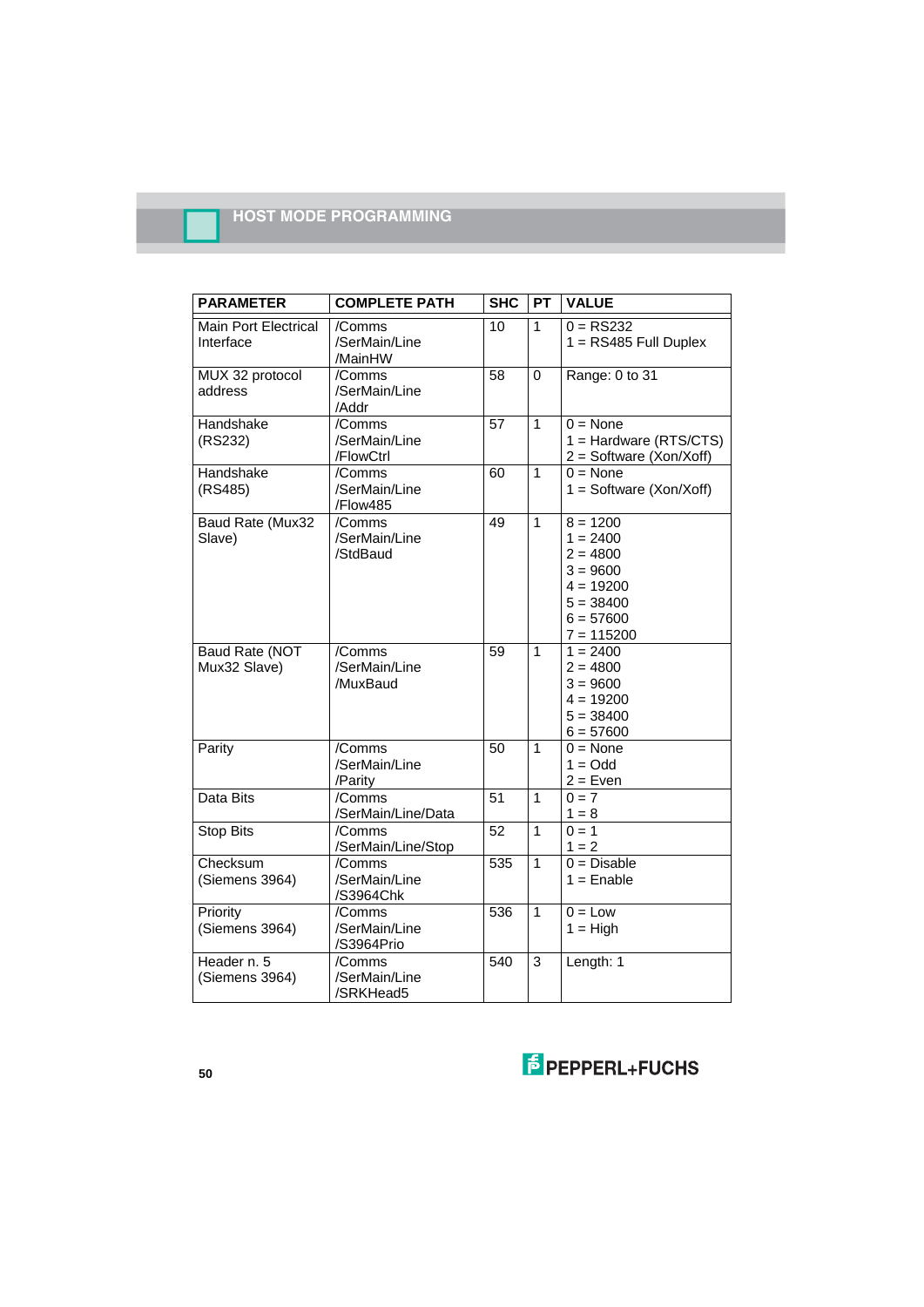| <b>PARAMETER</b>                                    | <b>COMPLETE PATH</b>                      | <b>SHC</b>       | <b>PT</b>      | <b>VALUE</b>                                                                  |  |
|-----------------------------------------------------|-------------------------------------------|------------------|----------------|-------------------------------------------------------------------------------|--|
| Header n. 6<br>(Siemens 3964)                       | /Comms<br>/SerMain/Line<br>/SRKHead6      | 541              | 3              | Length: 1                                                                     |  |
| Header n. 9<br>(Siemens 3964)                       | /Comms<br>/SerMain/Line<br>/SRKHead9      | 542              | 3              | Length: 1                                                                     |  |
| Header n. 10<br>(Siemens 3964)                      | /Comms<br>/SerMain/Line<br>/SRKHead10     | 539              | $\overline{3}$ | Length: 1                                                                     |  |
| <b>Filler Character</b><br>(Siemens 3964)           | /Comms<br>/SerMain/Line<br>/SRKFillChar   | 537              | 3              | Length: 1                                                                     |  |
| <b>Filler Position</b><br>(Siemens 3964)            | /Comms<br>/SerMain/Line<br>/SRKFillerPos  | 538              | $\mathbf{1}$   | $0 =$ Before Data<br>$1 =$ After Data                                         |  |
|                                                     |                                           |                  |                |                                                                               |  |
| <b>AUXILIARY SERIAL PORT</b>                        |                                           |                  |                |                                                                               |  |
| Search For CBX<br><b>BM100 at Device</b><br>Startup | /Comms<br>/SerAux<br>/SearchForCBX        | 5247             | $\mathbf{1}$   | $0 = Disable$<br>$1 =$ Enable                                                 |  |
| Data TX                                             | /Comms<br>/SerAux<br>/SerAux              | $\overline{511}$ | $\mathbf{1}$   | $0 = Disable$<br>$1 =$ Enable                                                 |  |
| Heartbeat                                           | /Comms<br>/SerAux<br>/HeartbeatEnA        | 5068             | $\mathbf{1}$   | $0 = Disable$<br>$1 =$ Enable<br>Unconditioned<br>$2 =$ Enable<br>Conditioned |  |
| Pass Through                                        | /Comms<br>/SerAux<br>/PTSource            | 512              | $\mathbf{1}$   | $0 = Disable$<br>$1 =$ Enable                                                 |  |
|                                                     |                                           |                  |                |                                                                               |  |
|                                                     | <b>AUXILIARY SERIAL PORT / HEARTBEAT</b>  |                  |                |                                                                               |  |
| Timeout (s)                                         | /Comms<br>/SerAux/HeartbeatA<br>/TimeOutA | 5067             | $\mathbf 0$    | Range: 1 to 3600                                                              |  |
| <b>Heartbeat Header</b><br>String                   | /Comms<br>/SerAux/HeartbeatA<br>/HeaderA  | 5063             | 3              | Length: 0 to 128                                                              |  |

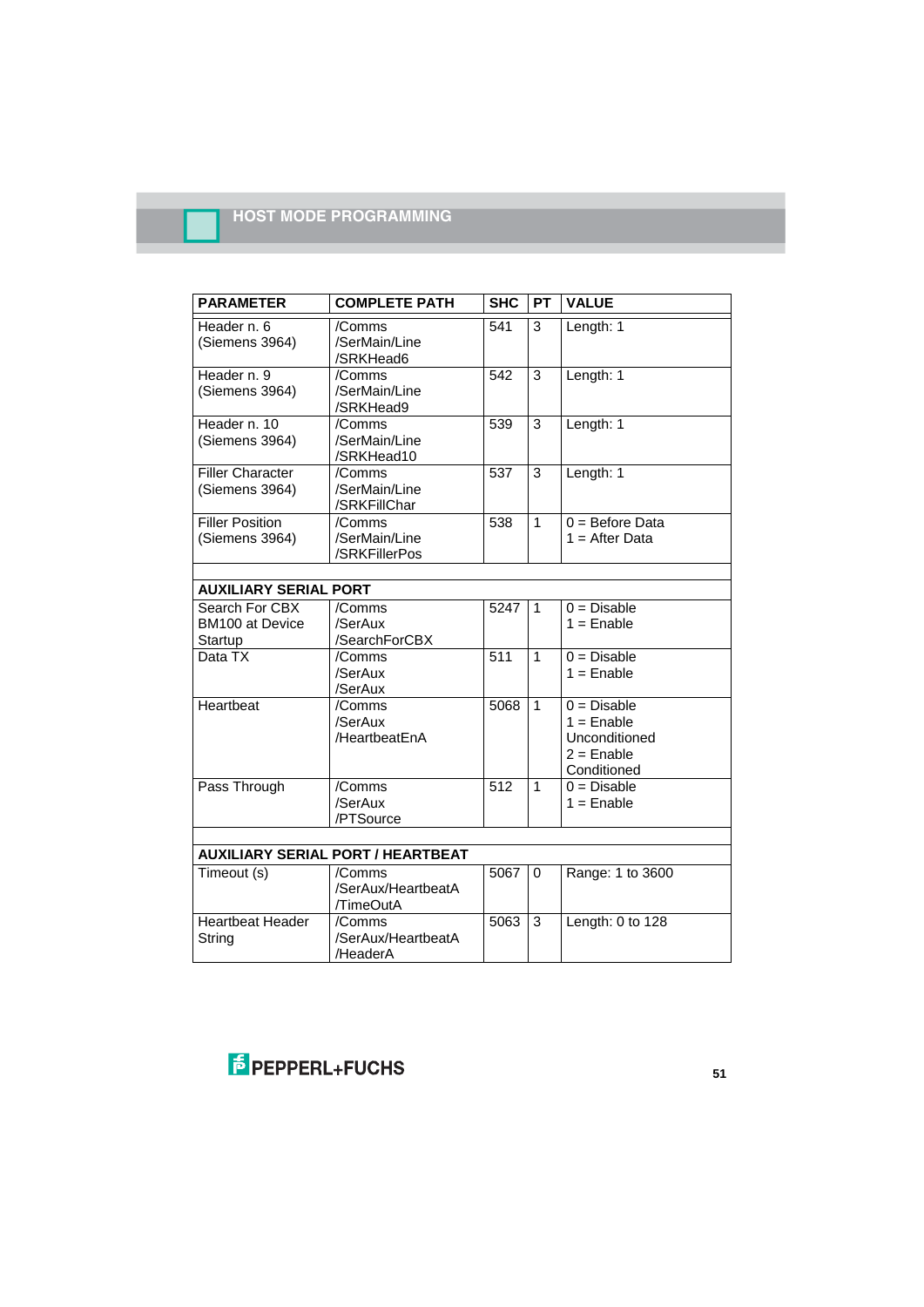| <b>PARAMETER</b>                                    | <b>COMPLETE PATH</b>                               | <b>SHC</b> | <b>PT</b>      | <b>VALUE</b>                                                                        |
|-----------------------------------------------------|----------------------------------------------------|------------|----------------|-------------------------------------------------------------------------------------|
| <b>Heartbeat Fields</b><br>Separator String         | /Comms<br>/SerAux/HeartbeatA<br>/SeparatorA        | 5064       | 3              | Length: 0 to 128                                                                    |
| <b>Counter Module</b><br>(Maximum Counter<br>Value) | /Comms<br>/SerAux/HeartbeatA<br>/CounterModA       | 5059       | $\overline{1}$ | $0 = Disable$<br>$1 = 10$<br>$2 = 100$<br>$3 = 1000$<br>$4 = 10000$<br>$5 =$ Custom |
| <b>Custom Counter</b><br>Module                     | /Comms<br>/SerAux/HeartbeatA<br>/CustomCounterModA | 5061       | $\Omega$       | Length: 2 to 10000                                                                  |
| <b>Counter Starting</b><br>Value                    | /Comms<br>/SerAux/HeartbeatA<br>/CounterStartA     | 5060       | $\Omega$       | Length: 0 to 9999                                                                   |
| <b>Counter Direction</b>                            | /Comms<br>/SerAux/HeartbeatA<br>/CounterDirectionA | 5058       | $\mathbf{1}$   | $\overline{0}$ = Up<br>$1 = Down$                                                   |
| <b>System Diagnostics</b>                           | /Comms<br>/SerAux/HeartbeatA<br>/SysDiagA          | 5065       | $\mathbf{1}$   | $0 = Disable$<br>$1 =$ Enable                                                       |
| <b>Network</b><br>Diagnostics                       | /Comms<br>/SerAux/HeartbeatA<br>/DevDiagA          | 5062       | $\mathbf{1}$   | $0 = Disable$<br>$1 =$ Enable                                                       |
| Heartbeat<br><b>Terminator String</b>               | /Comms<br>/SerAux/HeartbeatA<br>/TerminatorA       | 5066       | $\overline{3}$ | Length: 0 to 128                                                                    |
| <b>AUXILIARY SERIAL PORT / PASS THROUGH OPTIONS</b> |                                                    |            |                |                                                                                     |
| String Max Length                                   | /Comms<br>/SerAux/PTOpt<br>/PTMaxDim               | 513        | $\Omega$       | Range: 4 to 4096                                                                    |
| <b>Termination string</b>                           | /Comms<br>/SerAux/PTOpt<br>/PTTerm                 | 514        | $\overline{3}$ | Length: 1 to 32                                                                     |
| Pass Through on<br><b>ID-NET</b>                    | /Comms<br>/SerAux/PTOpt<br>/PTSourceNet            | 5248       | $\mathbf{1}$   | $0 = Disable$<br>$1 =$ Enable                                                       |

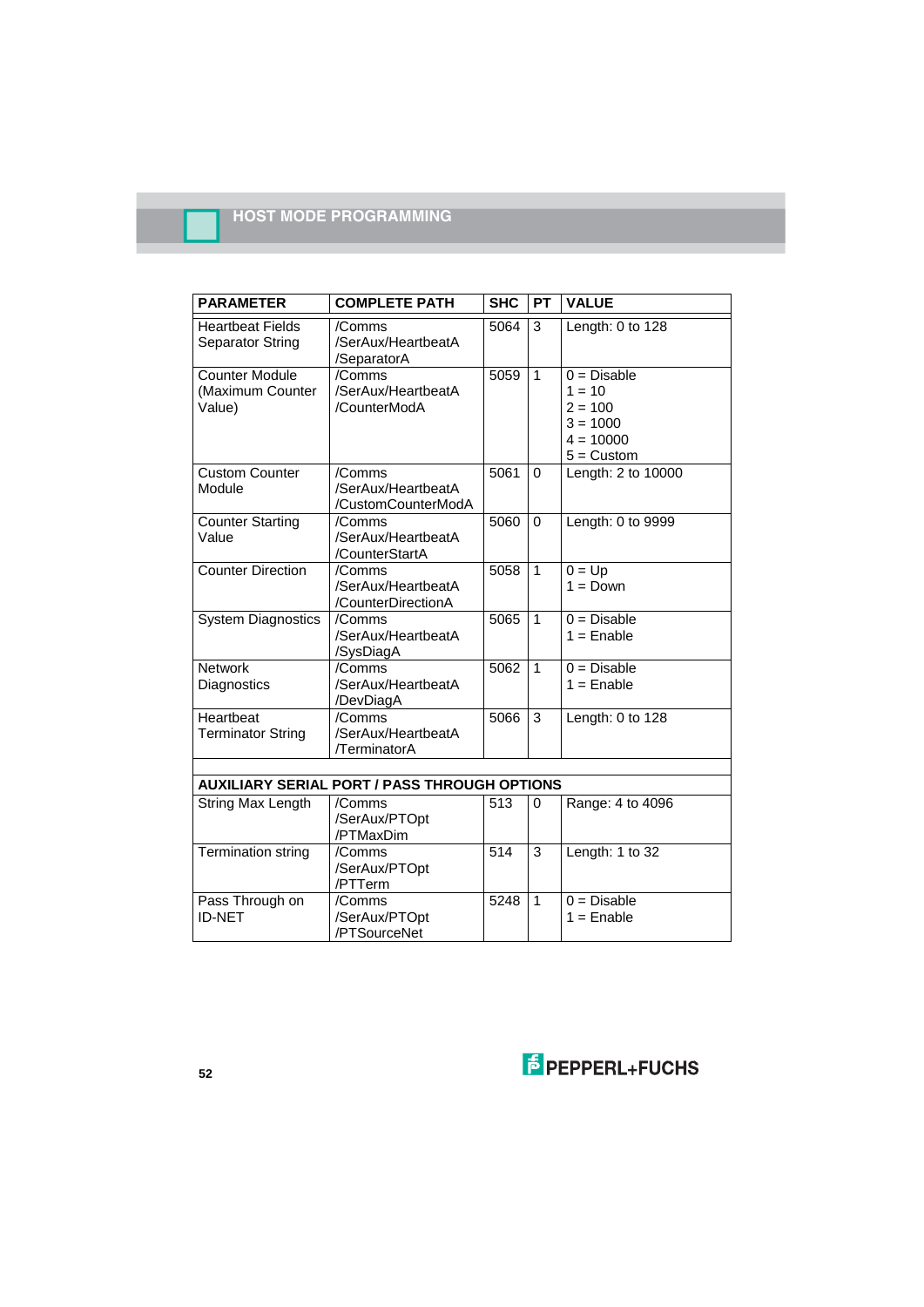| <b>PARAMETER</b>                | <b>COMPLETE PATH</b>                                       | <b>SHC</b> | <b>PT</b>    | <b>VALUE</b>                                                                                                                                                                                                                 |
|---------------------------------|------------------------------------------------------------|------------|--------------|------------------------------------------------------------------------------------------------------------------------------------------------------------------------------------------------------------------------------|
|                                 | <b>AUXILIARY SERIAL PORT / LINE PARAMETERS</b>             |            |              |                                                                                                                                                                                                                              |
| <b>Baud Rate</b>                | /Comms<br>/SerAux/Line<br>/StdBaud                         | 53         | $\mathbf{1}$ | $8 = 1200$<br>$1 = 2400$<br>$2 = 4800$<br>$3 = 9600$<br>$4 = 19200$<br>$5 = 38400$<br>$6 = 57600$<br>$7 = 115200$                                                                                                            |
| Parity                          | /Comms<br>/SerAux/Line<br>/Parity                          | 54         | $\mathbf{1}$ | $0 = \text{None}$<br>$1 = \text{Odd}$<br>$2 = Even$                                                                                                                                                                          |
| Data Bits                       | /Comms<br>/SerAux/Line<br>/Data                            | 55         | 1            | $0 = 7$<br>$1 = 8$                                                                                                                                                                                                           |
| <b>Stop Bits</b>                | /Comms<br>/SerAux/Line<br>/Stop                            | 56         | 1            | $0 = 1$<br>$1 = 2$                                                                                                                                                                                                           |
|                                 |                                                            |            |              |                                                                                                                                                                                                                              |
| <b>CBX GATEWAY</b>              |                                                            |            |              |                                                                                                                                                                                                                              |
| Type                            | /Comms<br>/CBXModuleType                                   | 5303       | $\mathbf{1}$ | $0 = \text{None}$<br>$1 =$ Profibus<br>$2 = DeviceNet$<br>3 = Ethernet (Ethernet/IP<br>- TCP/IP)<br>$4 = CC$ -Link<br>$5 =$ CANopen<br>6 = Profinet (Profinet IO<br>$- TCP/IP)$<br>$8 =$ Modbus TCP<br>(Modbus TCP - TCP/IP) |
|                                 |                                                            |            |              |                                                                                                                                                                                                                              |
| <b>ETHERNET LINE PARAMETERS</b> |                                                            |            |              |                                                                                                                                                                                                                              |
| IP Addressing                   | /Comms<br>/CBXGateway<br>/Ethernet/<br><b>IPAddressing</b> | 95         | $\mathbf{1}$ | $0 =$ Static Assignment<br>$1 = DHCP$<br>$2 =$ Remote Assignment                                                                                                                                                             |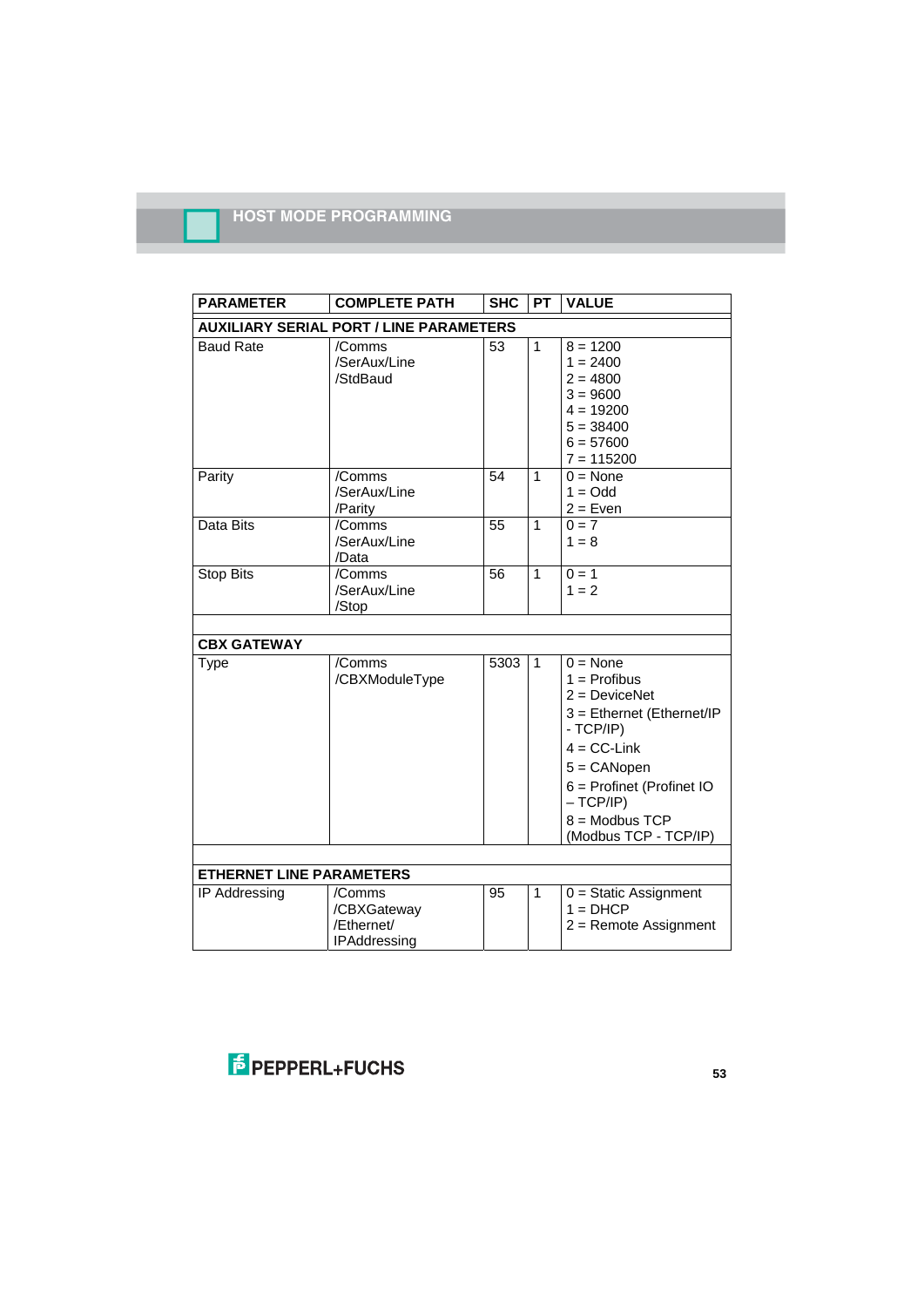| <b>PARAMETER</b>                  | <b>COMPLETE PATH</b>                                                                | <b>SHC</b> | PT             | <b>VALUE</b>                                                             |
|-----------------------------------|-------------------------------------------------------------------------------------|------------|----------------|--------------------------------------------------------------------------|
| IP address                        | /Comms<br>/CBXGateway<br>/Ethernet<br>/IP_address                                   | 96         | 2              | Max Length: 16                                                           |
| IP_netmask                        | /Comms<br>/CBXGateway<br>/Ethernet<br>/IP_netmask                                   | 97         | $\mathfrak{p}$ | Max Length: 16                                                           |
| IP_gateway                        | /Comms<br>/CBXGateway<br>/Ethernet<br>/IP_gateway                                   | 98         | $\overline{2}$ | Max Length: 16                                                           |
| <b>Station Name</b>               | /Comms<br>/CBXGateway<br>/Ethernet<br>/StationName                                  | 5425       | $\overline{2}$ | Max Length: 32                                                           |
|                                   |                                                                                     |            |                |                                                                          |
| <b>FIELDBUS OPTIONS</b>           |                                                                                     |            |                |                                                                          |
| <b>Status</b>                     | /Comms<br>/CBXGateway<br>/FieldbusOptions<br>/Status                                | 5412       | $\mathbf{1}$   | $0 = Disable$<br>$1 =$ Enable                                            |
| Data Tx                           | /Comms<br>/CBXGateway<br>/FieldbusOptions<br>/FieldbusDataTx                        | 5287       | $\overline{1}$ | $0 = Disable$<br>$1 =$ Enable                                            |
| Heartbeat                         | /Comms<br>/CBXGateway<br>/FieldbusOptions<br>/HeartbeatEnFieldbus                   | 5288       |                | $0 = Disable$<br>$1 =$ Enable<br>Unconditioned<br>2 = Enable Conditioned |
|                                   |                                                                                     |            |                |                                                                          |
| <b>FIELDBUS / HEARTBEAT</b>       |                                                                                     |            |                |                                                                          |
| Timeout (s)                       | /Comms<br>/CBXGateway<br>/FieldbusOptions<br>/HeartbeatFieldbus<br>/TimeOutFieldbus | 5297       | 0              | Range: 1 to 3600                                                         |
| <b>Heartbeat Header</b><br>String | /Comms<br>/CBXGateway<br>/FieldbusOptions<br>/HeartbeatFieldbus<br>/HeaderFieldbus  | 5294       | $\overline{3}$ | Length: 1 to 128                                                         |

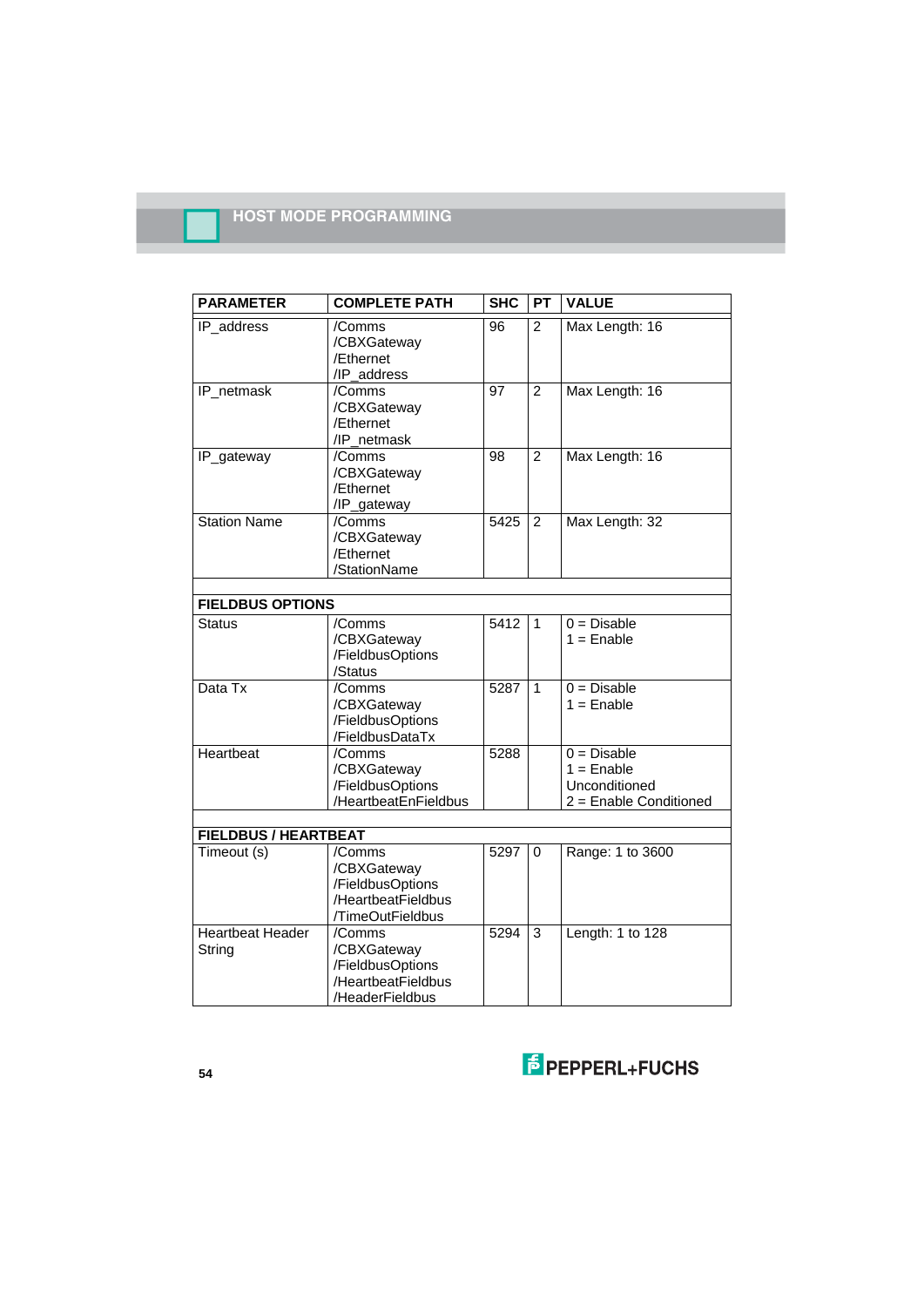| <b>PARAMETER</b>                     | <b>COMPLETE PATH</b>                                                                                    | <b>SHC</b> | <b>PT</b>    | <b>VALUE</b>                                                                        |
|--------------------------------------|---------------------------------------------------------------------------------------------------------|------------|--------------|-------------------------------------------------------------------------------------|
| <b>Heartbeat Fields</b><br>Separator | /Comms<br>/CBXGateway<br>/FieldbusOptions<br>/HeartbeatFieldbus<br>/SeparatorFieldbus                   | 5295       | 3            | Length: 1 to 128                                                                    |
| <b>Counter Module</b>                | /Comms<br>/CBXGateway<br>/FieldbusOptions<br>/HeartbeatFieldbus<br>/CounterModFieldbus                  | 5290       | $\mathbf{1}$ | $0 = Disable$<br>$1 = 10$<br>$2 = 100$<br>$3 = 1000$<br>$4 = 10000$<br>$5 =$ Custom |
| <b>Custom Counter</b><br>Module      | /Comms<br>/CBXGateway<br>/FieldbusOptions<br>/HeartbeatFieldbus<br>/CustomCounterMod<br>Fieldbus        | 5292       | $\Omega$     | Range: 2 to 10000                                                                   |
| <b>Counter Starting</b><br>Value     | /Comms<br>/CBXGateway<br>/FieldbusOptions<br>/HeartbeatFieldbus<br>/CounterStartFieldbus                | 5291       | $\Omega$     | Range: 0 to 9999                                                                    |
| <b>Counter Direction</b>             | /Comms<br>/CBXGateway<br>/FieldbusOptions<br>/HeartbeatFieldbus<br>/CounterDirection<br><b>Fieldbus</b> | 5289       | $\mathbf{1}$ | $0 = Up$<br>$1 = Down$                                                              |
| <b>System Diagnostics</b>            | /Comms<br>/CBXGateway<br>/FieldbusOptions<br>/HeartbeatFieldbus<br>/SysDiagFieldbus                     | 5296       | $\mathbf{1}$ | $0 = Disable$<br>$1 =$ Enable                                                       |
| <b>Network</b><br>Diagnostics        | /Comms<br>/CBXGateway<br>/FieldbusOptions<br>/HeartbeatFieldbus<br>/DevDiagFieldbus                     | 5293       | $\mathbf{1}$ | $0 = Disable$<br>$1 =$ Enable                                                       |

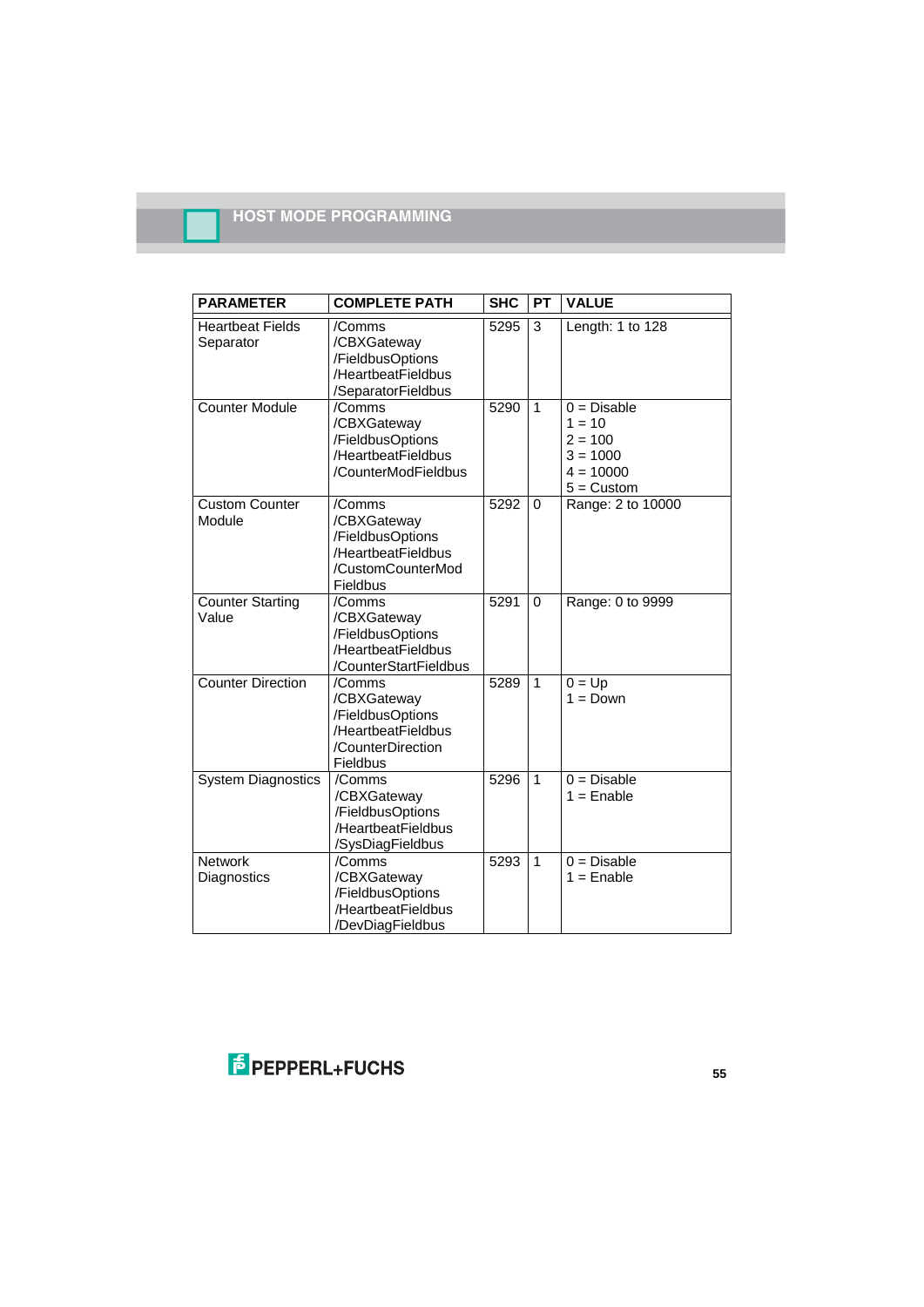| <b>PARAMETER</b>                       | <b>COMPLETE PATH</b>                                                                   | <b>SHC</b> | <b>PT</b>   | <b>VALUE</b>                                                                        |  |  |  |  |
|----------------------------------------|----------------------------------------------------------------------------------------|------------|-------------|-------------------------------------------------------------------------------------|--|--|--|--|
| Heartbeat<br><b>Terminator String</b>  | /Comms<br>/CBXGateway<br>/FieldbusOptions<br>/HeartbeatFieldbus<br>/TerminatorFieldbus | 5304       | 3           | Length: 1 to 128                                                                    |  |  |  |  |
|                                        |                                                                                        |            |             |                                                                                     |  |  |  |  |
|                                        | <b>FIELDBUS / BUS COMMUNICATION</b>                                                    |            |             |                                                                                     |  |  |  |  |
| Baud Rate (CC-<br>LINK)                | /Comms<br>/CBXGateway<br>/FieldbusOptions<br>/BusData<br>/CCLinkBaudRate               | 5426       | 1           | $0 = 156$ Kbps<br>$1 = 625$ Kbps<br>$2 = 2.5$ Mbps<br>$3 = 5$ Mbps<br>$4 = 10$ Mbps |  |  |  |  |
| Version                                | /Comms<br>/CBXGateway<br>/FieldbusOptions<br>/BusData<br>/FieldbusVersion              | 5413       | $\Omega$    | Range: 1 to 2                                                                       |  |  |  |  |
| Master Input Area<br>Size (Profibus)   | /Comms<br>/CBXGateway<br>/FieldbusOptions<br>/BusData<br>/ProfibusInputSize            | 270        | $\Omega$    | Range: 8 to 144                                                                     |  |  |  |  |
| Master Input Area<br>Size (DeviceNet)  | /Comms<br>/CBXGateway<br>/FieldbusOptions<br>/BusData<br>/DeviceNetInputSize           | 5278       | $\Omega$    | Range: 8 to 144                                                                     |  |  |  |  |
| Master Input Area<br>Size (EthernetIP) | /Comms<br>/CBXGateway<br>/FieldbusOptions<br>/BusData<br>/EthernetIPInputSize          | 5282       | $\mathbf 0$ | Range: 8 to 144                                                                     |  |  |  |  |
| Master Input Area<br>Size (CC-LINK)    | /Comms<br>/CBXGateway<br>/FieldbusOptions<br>/BusData<br>/CCLinkInputSize              | 5355       | $\Omega$    | Range: 2 to 126                                                                     |  |  |  |  |
| Master Input Area<br>Size (CANOpen)    | /Comms<br>/CBXGateway<br>/FieldbusOptions<br>/BusData<br>/CANOpenInputSize             | 5322       | $\mathbf 0$ | Range: 8 to 144                                                                     |  |  |  |  |

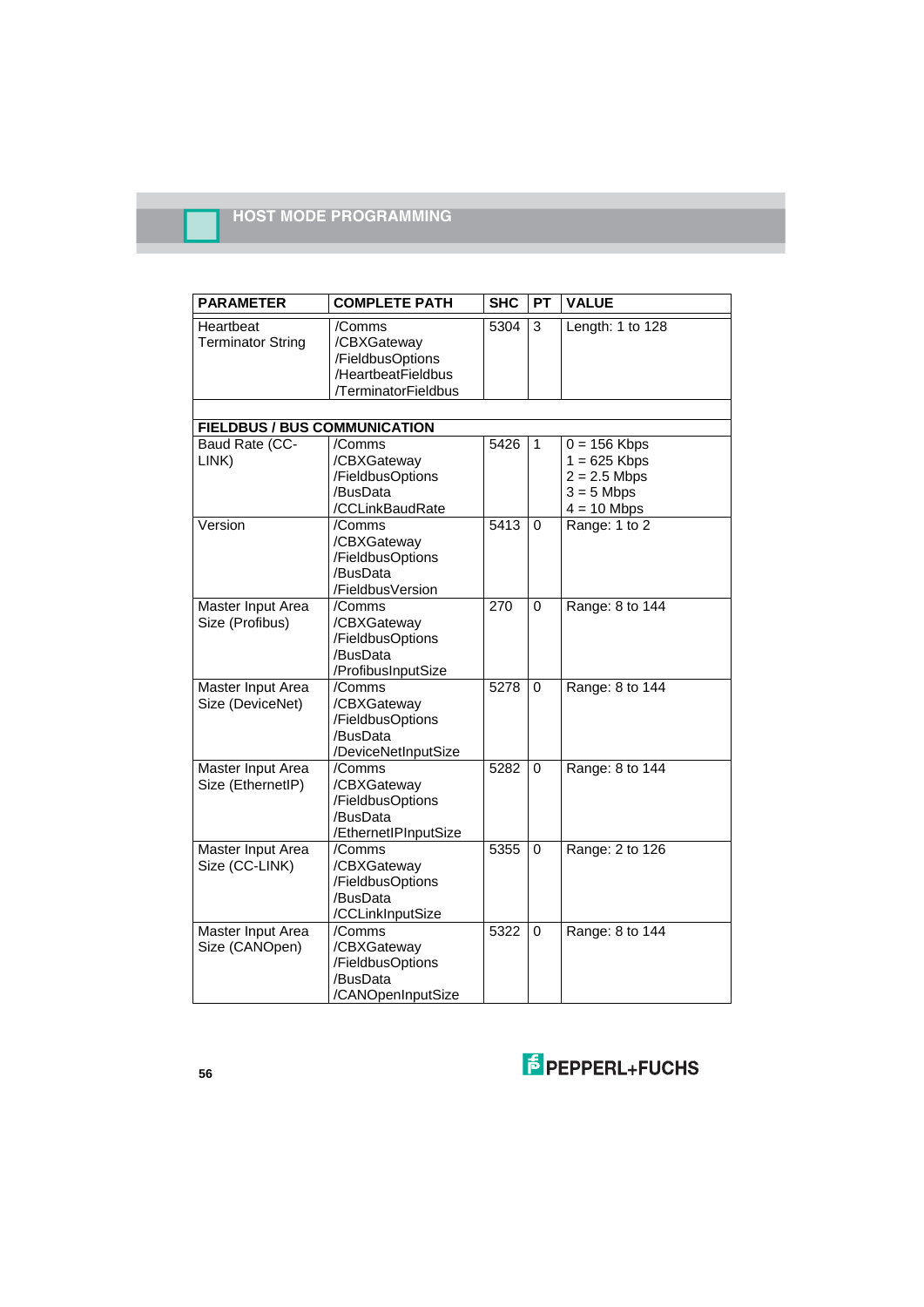| <b>PARAMETER</b>                            | <b>COMPLETE PATH</b>                                                                                   | <b>SHC</b> | <b>PT</b>      | <b>VALUE</b>    |
|---------------------------------------------|--------------------------------------------------------------------------------------------------------|------------|----------------|-----------------|
| Master Input Area<br>Size (Profinet)        | /Comms<br>/CBXGateway<br>/FieldbusOptions<br>/BusData<br>/ProfinetInputSize                            | 5325       | 0              | Range: 8 to 144 |
| Master Input Area<br>Size (Modbus)          | /Comms<br>/CBXGateway<br>/FieldbusOptions<br>/BusData<br>/ModbusRtuInputSize                           | 5372       | $\mathbf 0$    | Range: 8 to 144 |
| Master Input Area<br>Size (Modbus TCP)      | /Comms<br>/CBXGateway<br>/FieldbusOptions<br>/BusData<br>/ModbusTcpInputSize                           | 5373       | $\Omega$       | Range: 8 to 144 |
| Master Output Area<br>Size (Profibus)       | /Comms<br>/CBXGateway<br>/FieldbusOptions<br>/BusData<br>/ProfibusOutputSize                           | 271        | $\Omega$       | Range: 8 to 144 |
| Master Output Area<br>Size (DeviceNet)      | /Comms<br>/CBXGateway<br>/FieldbusOptions<br>/BusData<br>/DeviceNetOutputSize                          | 5280       | $\overline{0}$ | Range: 8 to 144 |
| Master Output Area<br>Size (EthernetIP)     | $\overline{\overline{C}}$ omms<br>/CBXGateway<br>/FieldbusOptions<br>/BusData<br>/EthernetIPOutputSize | 5283       | $\overline{0}$ | Range: 8 to 144 |
| <b>Master Output Area</b><br>Size (CC-LINK) | /Comms<br>/CBXGateway<br>/FieldbusOptions<br>/BusData<br>/CCLinkOutputSize                             | 5356       | $\overline{0}$ | Range: 2 to 128 |
| Master Output Area<br>Size (CANOpen)        | /Comms<br>/CBXGateway<br>/FieldbusOptions<br>/BusData<br>/CANOpenOutputSize                            | 5321       | 0              | Range: 8 to 144 |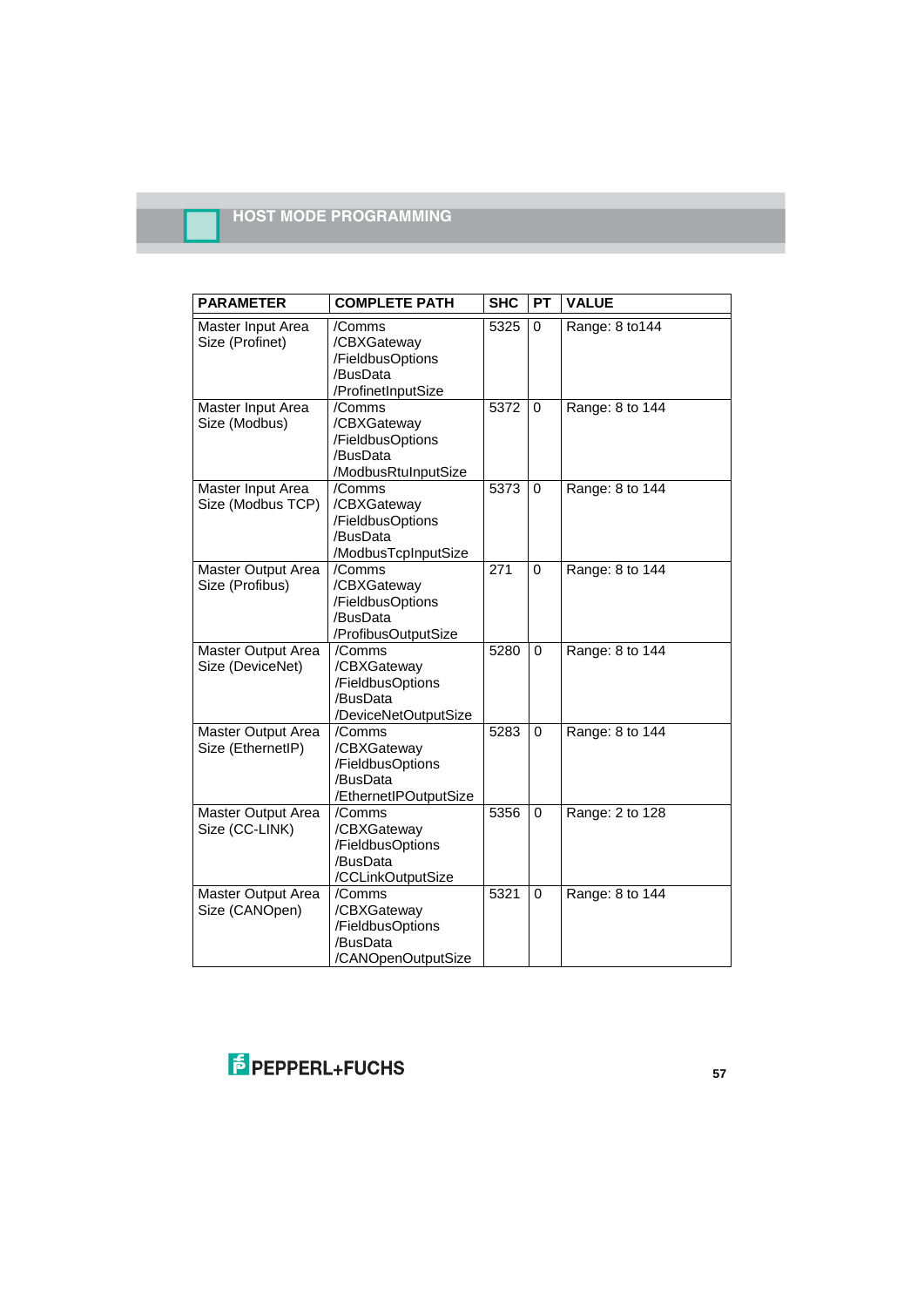| <b>PARAMETER</b>                               | <b>COMPLETE PATH</b>                                                              | <b>SHC</b> | <b>PT</b>   | <b>VALUE</b>    |
|------------------------------------------------|-----------------------------------------------------------------------------------|------------|-------------|-----------------|
| Master Output Area<br>Size (Profinet)          | /Comms<br>/CBXGateway<br>/FieldbusOptions<br>/BusData<br>/ProfinetOutputSize      | 5326       | 0           | Range: 8 to 144 |
| <b>Master Output Area</b><br>Size (Modbus)     | /Comms<br>/CBXGateway<br>/FieldbusOptions<br>/BusData<br>/ModbusRtuOutputSiz      | 5374       | $\mathbf 0$ | Range: 8 to 144 |
| <b>Master Output Area</b><br>Size (Modbus TCP) | /Comms<br>/CBXGateway<br>/FieldbusOptions<br>/BusData<br>/ModbusTcpOutputSiz<br>e | 5375       | $\mathbf 0$ | Range: 8 to 144 |
| <b>Node Address</b><br>(Profibus)              | /Comms<br>/CBXGateway<br>/FieldbusOptions<br>/BusData<br>/ProfibusNodeAddr        | 268        | 0           | Range: 0 to 126 |
| Node address<br>(MAC ID)<br>(DeviceNet)        | /Comms<br>/CBXGateway<br>/FieldbusOptions<br>/BusData<br>/DeviceNetNodeAddr       | 5279       | $\Omega$    | Range: 0 to 63  |
| Node address (CC-<br>LINK)                     | /Comms<br>/CBXGateway<br>/FieldbusOptions<br>/BusData<br>/CCLinkNodeAddr          | 5319       | 0           | Range: 1 to 64  |
| Node address<br>(CANOpen)                      | /Comms<br>/CBXGateway<br>/FieldbusOptions<br>/BusData<br>/CANOpenNodeAddr         | 5323       | 0           | Range: 1 to 127 |
| Node address<br>(Modbus)                       | /Comms<br>/CBXGateway<br>/FieldbusOptions<br>/BusData<br>/ModbusRtuNodeAddr       | 5427       | $\Omega$    | Range: 1 to 127 |

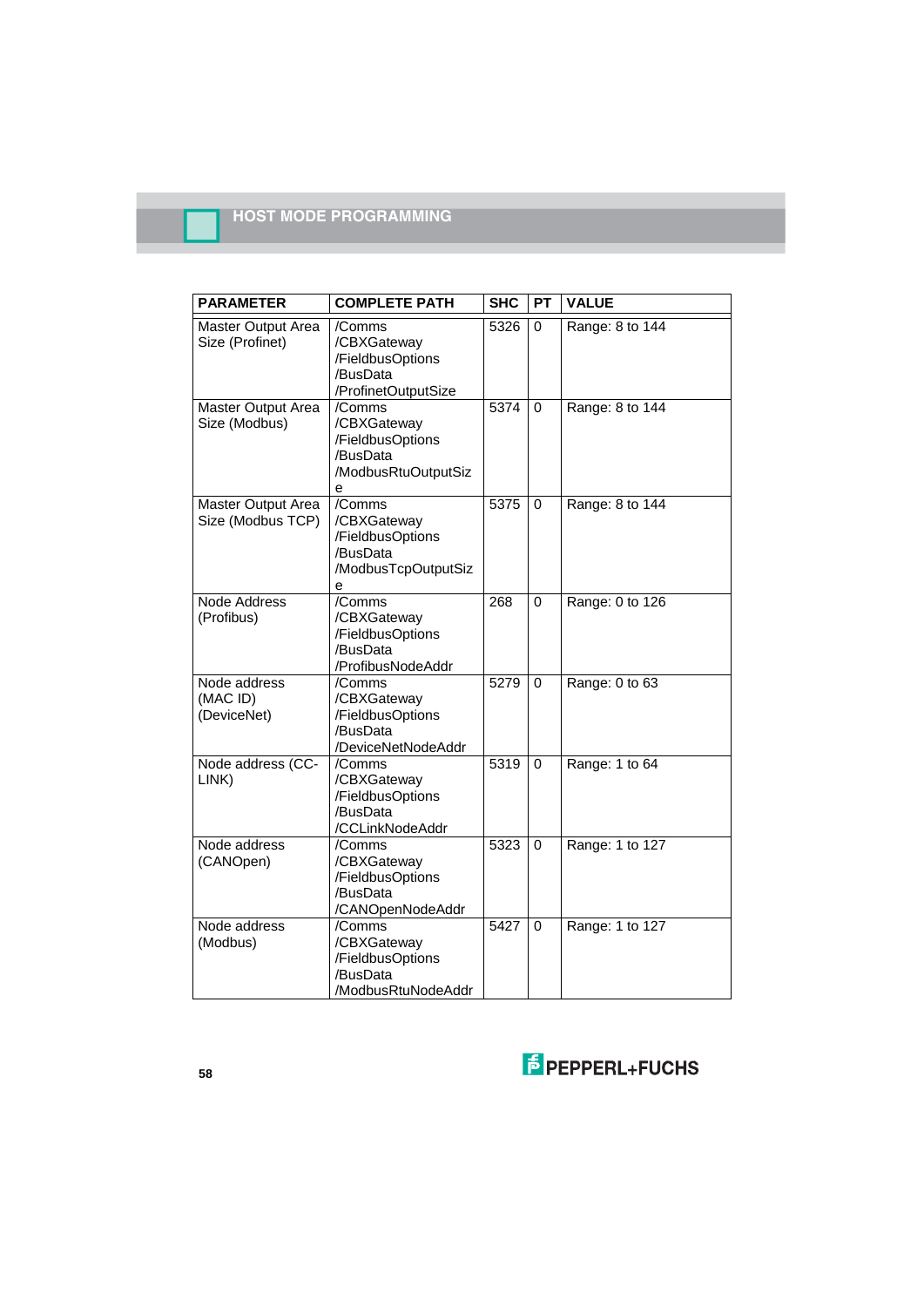| <b>PARAMETER</b>                 | <b>COMPLETE PATH</b>                                                           | <b>SHC</b> | <b>PT</b>    | <b>VALUE</b>                                                                                                           |
|----------------------------------|--------------------------------------------------------------------------------|------------|--------------|------------------------------------------------------------------------------------------------------------------------|
| Data Flow Control                | /Comms<br>/CBXGateway<br>/FieldbusOptions<br>/BusData<br>/FlowControl          | 269        | 1            | $0 = Disable$<br>$2 = DAD$ Driver                                                                                      |
| Data Consistency                 | /Comms<br>/CBXGateway<br>/FieldbusOptions<br>/BusData<br>/ConsistencyAbil      | 290        | $\mathbf{1}$ | $0 = Disable$<br>$1 =$ Enable                                                                                          |
| Process Active<br>Timeout ms     | /Comms<br>/CBXGateway<br>/FieldbusOptions<br>/BusData<br>/ProcessActiveTimeout | 5421       | $\Omega$     | Range: 0 to 65535                                                                                                      |
| Mode                             | /Comms<br>/CBXGateway<br>/FieldbusOptions<br>/BusData<br>/Mode                 | 5422       | $\mathbf{1}$ | $0 = RTU$<br>$1 = ASCII$                                                                                               |
| <b>Connection Timeout</b><br>sec | /Comms<br>/CBXGateway<br>/FieldbusOptions<br>/BusData<br>/ConnectionTimeout    | 5423       | $\mathbf 0$  | Range: 0 to 65535                                                                                                      |
|                                  |                                                                                |            |              |                                                                                                                        |
|                                  | FIELDBUS / BUS COMMUNICATION / COMMUNICATION SETTING                           |            |              |                                                                                                                        |
| <b>Baud Rate</b>                 | /Comms<br>/CBXGateway<br>/FieldbusOptions<br>/BusData/Line<br>/Baud            | 5418       | 1            | $0 = 1200$<br>$4 = 2400$<br>$8 = 4800$<br>$12 = 9600$<br>$16 = 19200$<br>$24 = 38400$<br>$28 = 57600$<br>$32 = 115200$ |
| Parity                           | /Comms<br>/CBXGateway<br>/FieldbusOptions<br>/BusData/Line<br>/Par             | 5419       | $\mathbf{1}$ | $0 = Even$<br>$1 = Odd$<br>$2 = None$                                                                                  |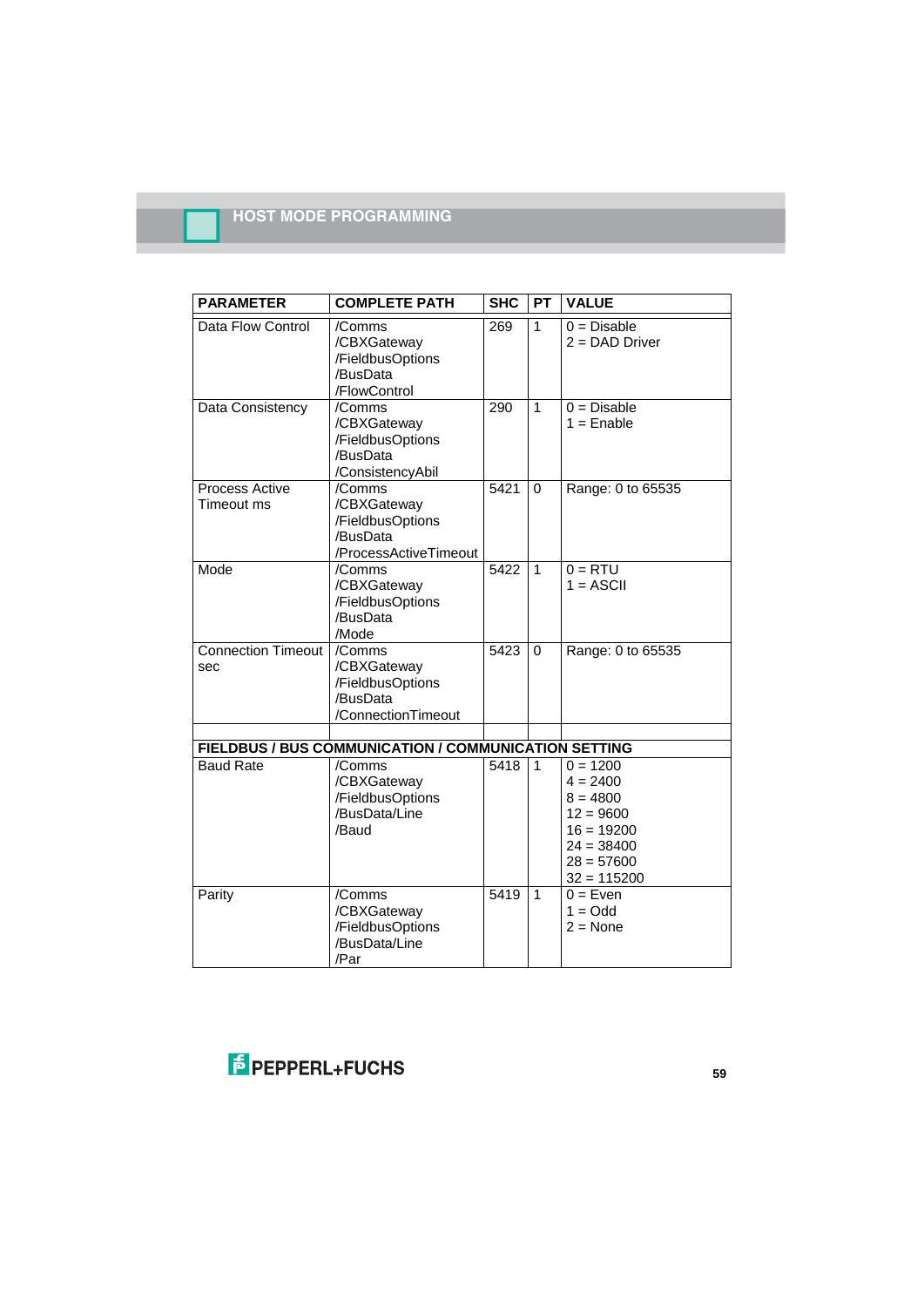| <b>PARAMETER</b>                      | <b>COMPLETE PATH</b>                                                   | <b>SHC</b> | <b>PT</b>    | <b>VALUE</b>                  |
|---------------------------------------|------------------------------------------------------------------------|------------|--------------|-------------------------------|
| <b>Stop Bits</b>                      | /Comms<br>/CBXGateway<br>/FieldbusOptions<br>/BusData/Line<br>/Stopbit | 5420       | 1            | $1 = 1$<br>$2 = 2$            |
|                                       | FIELDBUS / DIGITAL I/O CONDITIONING / DIGITAL INPUT LINES              |            |              |                               |
| Input 1 Echo                          | /Comms<br>/CBXGateway<br>/FieldbusOptions<br>/IO/In<br>/Input1         | 5298       | 1            | $0 = Disable$<br>$1 =$ Enable |
| Input 2 Echo                          | /Comms<br>/CBXGateway<br>/FieldbusOptions<br>/IO/In<br>/Input2         | 5299       | $\mathbf{1}$ | $0 = Disable$<br>$1 =$ Enable |
| <b>Phase Echo</b>                     | /Comms<br>/CBXGateway<br>/FieldbusOptions<br>/IO/In<br>/PhaseEcho      | 5300       | $\mathbf{1}$ | $0 = Disable$<br>$1 =$ Enable |
|                                       |                                                                        |            |              |                               |
|                                       | FIELDBUS / DIGITAL I/O CONDITIONING / DIGITAL OUTPUT LINES             |            |              |                               |
| Output 1                              | /Comms<br>/CBXGateway<br>/FieldbusOptions<br>/IO/Out<br>/Output1       | 5301       | $\mathbf{1}$ | $0 = Disable$<br>$1 =$ Enable |
| Output 2                              | /Comms<br>/CBXGateway<br>/FieldbusOptions<br>/IO/Out<br>/Output2       | 5302       | $\mathbf{1}$ | $0 = Disable$<br>$1 =$ Enable |
|                                       |                                                                        |            |              |                               |
| <b>TCP/IP SERVICES / USERSOCKET#1</b> |                                                                        |            |              |                               |
| <b>Status</b>                         | /Comms<br>/CBXGateway<br>/Services<br>/UserSocket1<br>/Status1         | 134        | $\mathbf{1}$ | $0 = Disable$<br>$1 =$ Enable |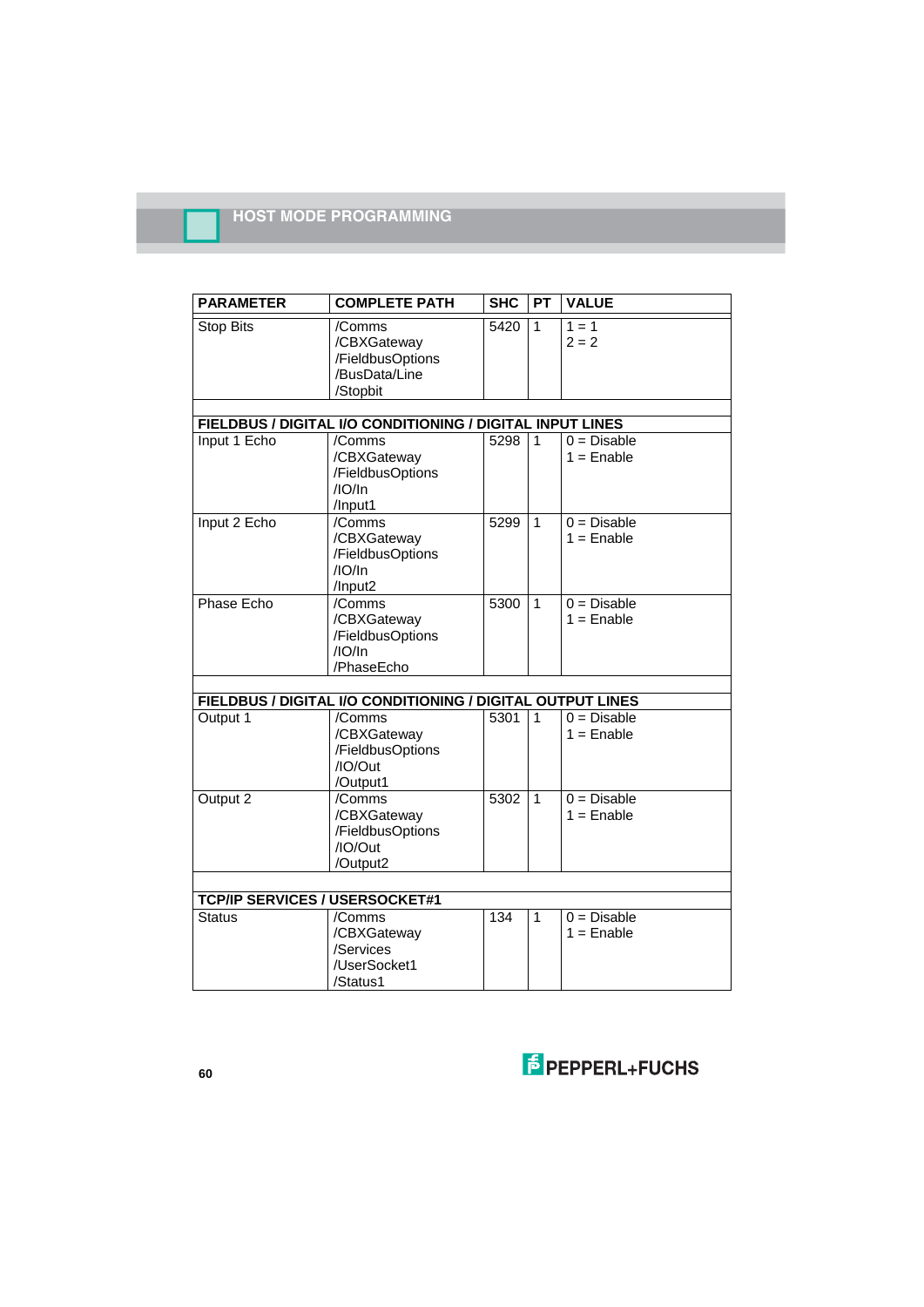| <b>PARAMETER</b>                     | <b>COMPLETE PATH</b>                                                         | <b>SHC</b>        | <b>PT</b>      | <b>VALUE</b>                                                             |
|--------------------------------------|------------------------------------------------------------------------------|-------------------|----------------|--------------------------------------------------------------------------|
| Data Tx                              | /Comms<br>/CBXGateway<br>/Services<br>/UserSocket1<br>/Sock1                 | $\overline{5}251$ | $\mathbf{1}$   | $0 = Disable$<br>$1 =$ Enable                                            |
| Heartbeat                            | /Comms<br>/CBXGateway<br>/Services<br>/UserSocket1<br>/HeartbeatEnSocket1    | 5260              | $\mathbf{1}$   | $0 = Disable$<br>$1 =$ Enable<br>Unconditioned<br>2 = Enable Conditioned |
| <b>Type</b>                          | /Comms<br>/CBXGateway<br>/Services<br>/UserSocket1<br>/Type                  | 135               | $\mathbf{1}$   | $0 =$ Server<br>$1 =$ Client                                             |
| Server_address                       | /Comms<br>/CBXGateway<br>/Services<br>/UserSocket1<br>/Server_address        | 136               | $\overline{2}$ | Max Length: 256                                                          |
| Protocol                             | /Comms<br>/CBXGateway<br>/Services<br>/UserSocket1<br>/Protocol              | 137               | $\mathbf{1}$   | $0 = TCP$<br>$1 = UDP$                                                   |
| Port                                 | /Comms<br>/CBXGateway<br>/Services<br>/UserSocket1<br>/Port                  | 138               | $\Omega$       | Range: 0 to 64538                                                        |
| Use As<br><b>WebSentinel Client</b>  | /Comms<br>/CBXGateway<br>/Services<br>/UserSocket1<br>/EnableSentinel1       | 5254              | $\overline{1}$ | $0 = Disable$<br>$1 =$ Enable                                            |
| <b>Partial Read is</b><br>treated as | /Comms<br>/CBXGateway<br>/Services<br>/UserSocket1<br>/SentinelPartialReadAs | 5328              | $\mathbf{1}$   | $0 = No Read$<br>$1 = Good Read$<br>$3$ = Partial Read"                  |

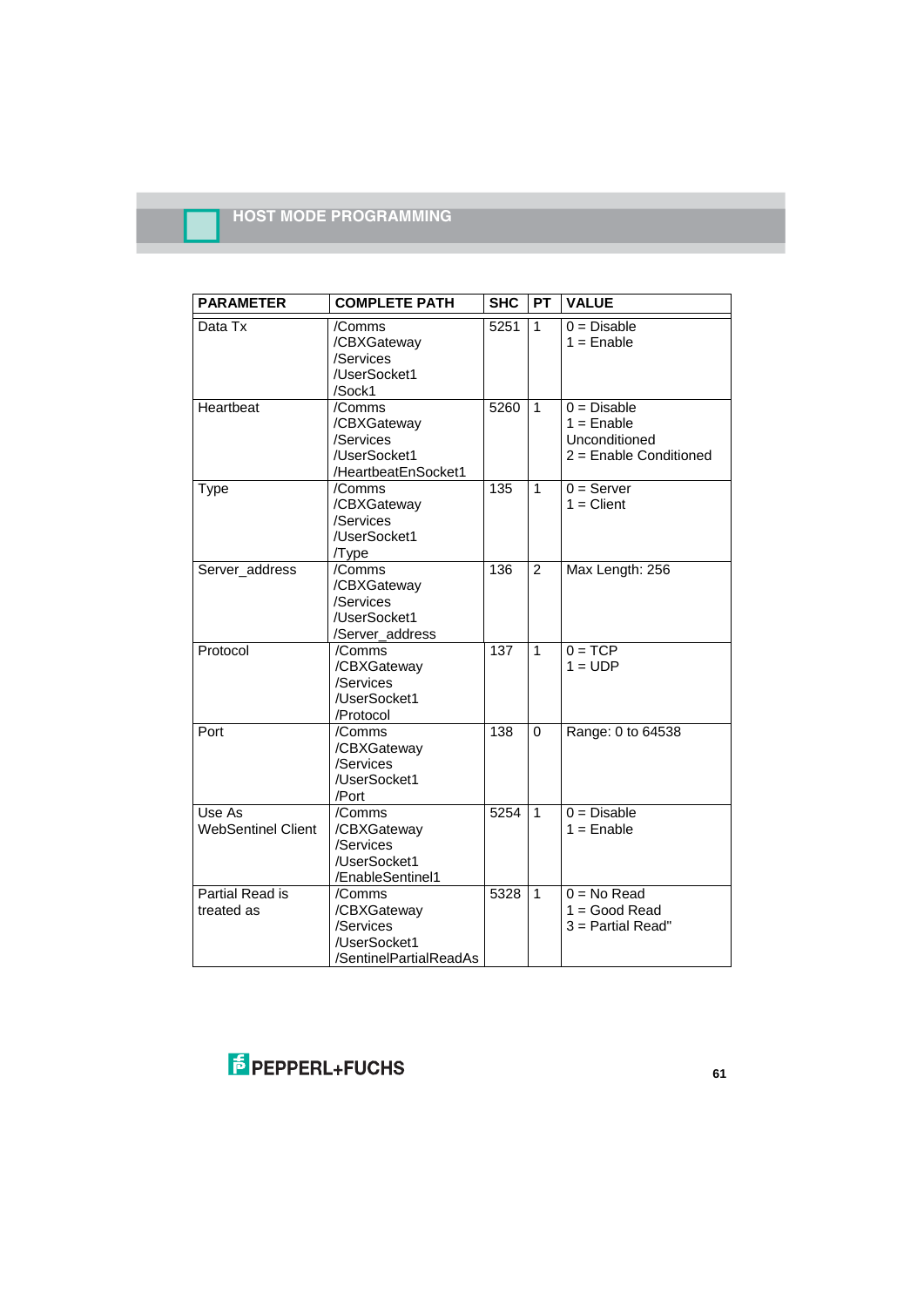| <b>PARAMETER</b>                         | <b>COMPLETE PATH</b>                                                                                   | <b>SHC</b> | <b>PT</b>      | <b>VALUE</b>                                                                        |
|------------------------------------------|--------------------------------------------------------------------------------------------------------|------------|----------------|-------------------------------------------------------------------------------------|
| Master Diagnostic<br>Check Period (secs) | /Comms<br>/CBXGateway<br>/Services<br>/UserSocket1<br>/InputTimeOut                                    | 5259       | $\Omega$       | Range: 3 to 10                                                                      |
|                                          |                                                                                                        |            |                |                                                                                     |
| Timeout (s)                              | <b>TCP/IP SERVICES / USERSOCKET#1 / HEARTBEAT</b><br>/Comms                                            | 5261       | $\mathbf 0$    | Range: 0 to 3600                                                                    |
|                                          | /CBXGateway<br>/Services<br>/UserSocket1<br>/HeartbeatSocket<br>/TimeOutSocket1                        |            |                |                                                                                     |
| <b>Heartbeat Header</b><br>String        | /Comms<br>/CBXGateway<br>/Services<br>/UserSocket1<br>/HeartbeatSocket<br>/HeaderSocket1               | 5262       | $\overline{3}$ | Length: 1 to 128                                                                    |
| <b>Heartbeat Fields</b><br>Separator     | /Comms<br>/CBXGateway<br>/Services<br>/UserSocket1<br>/HeartbeatSocket<br>/SeparatorSocket1            | 5263       | 3              | Length: 1 to 128                                                                    |
| <b>Counter Module</b>                    | /Comms<br>/CBXGateway<br>/Services<br>/UserSocket1<br>/HeartbeatSocket<br>/CounterModSocket1           | 5264       | $\mathbf{1}$   | $0 = Disable$<br>$1 = 10$<br>$2 = 100$<br>$3 = 1000$<br>$4 = 10000$<br>$5 =$ Custom |
| <b>Custom Counter</b><br>Module          | /Comms<br>/CBXGateway<br>/Services<br>/UserSocket1<br>/HeartbeatSocket<br>/CustomCounterMod<br>Socket1 | 5265       | $\Omega$       | Range: 2 to 10000                                                                   |

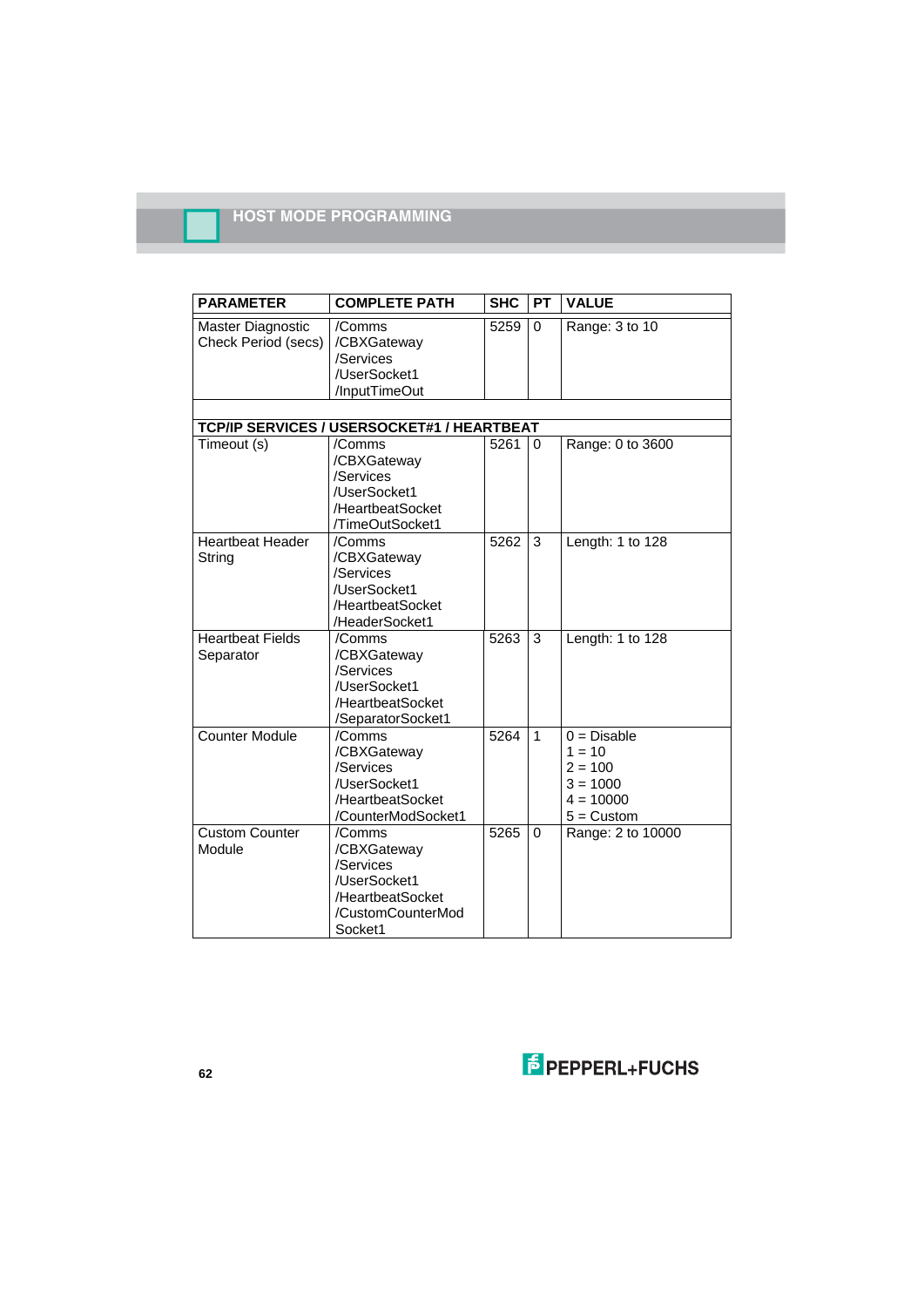| <b>PARAMETER</b>                                       | <b>COMPLETE PATH</b>                                                                                   | <b>SHC</b> | <b>PT</b>      | <b>VALUE</b>                  |  |
|--------------------------------------------------------|--------------------------------------------------------------------------------------------------------|------------|----------------|-------------------------------|--|
| <b>Counter Starting</b><br>Value                       | /Comms<br>/CBXGateway<br>/Services<br>/UserSocket1<br>/HeartbeatSocket<br>/CounterStartSocket1         | 5266       | $\Omega$       | Range: 0 to 9999              |  |
| <b>Counter Direction</b>                               | /Comms<br>/CBXGateway<br>/Services<br>/UserSocket1<br>/HeartbeatSocket<br>/CounterDirection<br>Socket1 | 5267       | $\overline{1}$ | $0 = Up$<br>$1 = Down$        |  |
| <b>System Diagnostics</b>                              | /Comms<br>/CBXGateway<br>/Services<br>/UserSocket1<br>/HeartbeatSocket<br>/SysDiagSocket1              | 5268       | $\mathbf{1}$   | $0 = Disable$<br>$1 =$ Enable |  |
| <b>Network</b><br>Diagnostics                          | /Comms<br>/CBXGateway<br>/Services<br>/UserSocket1<br>/HeartbeatSocket<br>/DevDiagSocket1              | 5269       | $\mathbf{1}$   | $0 = Disable$<br>$1 =$ Enable |  |
| Heartbeat<br><b>Terminator String</b>                  | /Comms<br>/CBXGateway<br>/Services<br>/UserSocket1<br>/HeartbeatSocket<br>/TerminatorSocket1           | 5270       | $\overline{3}$ | Length: 1 to 128              |  |
|                                                        |                                                                                                        |            |                |                               |  |
| <b>TCP/IP SERVICES / USERSOCKET#2</b><br><b>Status</b> | /Comms<br>/CBXGateway<br>/Services<br>/UserSocket2<br>/Status2                                         | 5329       | 1              | $0 = Disable$<br>$1 =$ Enable |  |

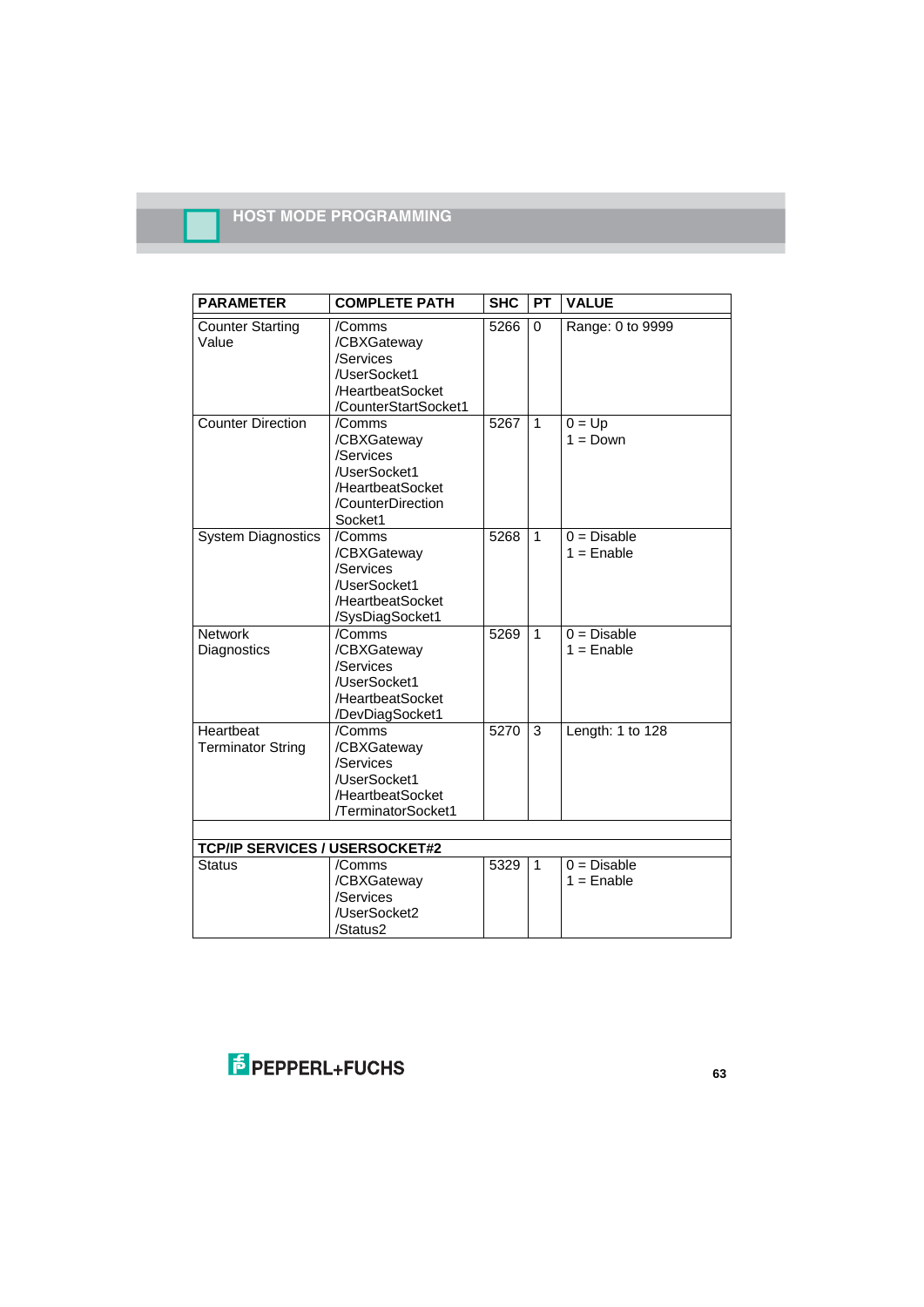| <b>PARAMETER</b>                                  | <b>COMPLETE PATH</b>                                                                      | <b>SHC</b> | <b>PT</b>      | <b>VALUE</b>                                                             |  |
|---------------------------------------------------|-------------------------------------------------------------------------------------------|------------|----------------|--------------------------------------------------------------------------|--|
| Data Tx                                           | /Comms<br>/CBXGateway<br>/Services<br>/UserSocket2<br>/Sock2                              | 5330       | $\mathbf{1}$   | $0 = Disable$<br>$1 =$ Enable                                            |  |
| Heartbeat                                         | /Comms<br>/CBXGateway<br>/Services<br>/UserSocket2<br>/HeartbeatEnSocket2                 | 5331       | $\mathbf{1}$   | $0 = Disable$<br>$1 =$ Enable<br>Unconditioned<br>2 = Enable Conditioned |  |
| <b>Type</b>                                       | /Comms<br>/CBXGateway<br>/Services<br>/UserSocket2<br>/Type2                              | 5342       | $\mathbf{1}$   | $0 =$ Server<br>$1 =$ Client                                             |  |
| Server_address                                    | /Comms<br>/CBXGateway<br>/Services<br>/UserSocket2<br>/Server_address2                    | 5343       | 2              | Max Length: 256                                                          |  |
| Protocol                                          | /Comms<br>/CBXGateway<br>/Services<br>/UserSocket2<br>/Protocol2                          | 5344       | $\overline{1}$ | $0 = TCP$<br>$1 = UDP$                                                   |  |
| Port                                              | /Comms<br>/CBXGateway<br>/Services<br>/UserSocket2<br>/Port2                              | 5345       | $\mathbf 0$    | Range: 0 to 64538                                                        |  |
| <b>TCP/IP SERVICES / USERSOCKET#2 / HEARTBEAT</b> |                                                                                           |            |                |                                                                          |  |
| Timeout (s)                                       | /Comms<br>/CBXGateway<br>/Services<br>/UserSocket2<br>/HeartbeatSocket<br>/TimeOutSocket2 | 5332       | $\Omega$       | Range: 0 to 3600                                                         |  |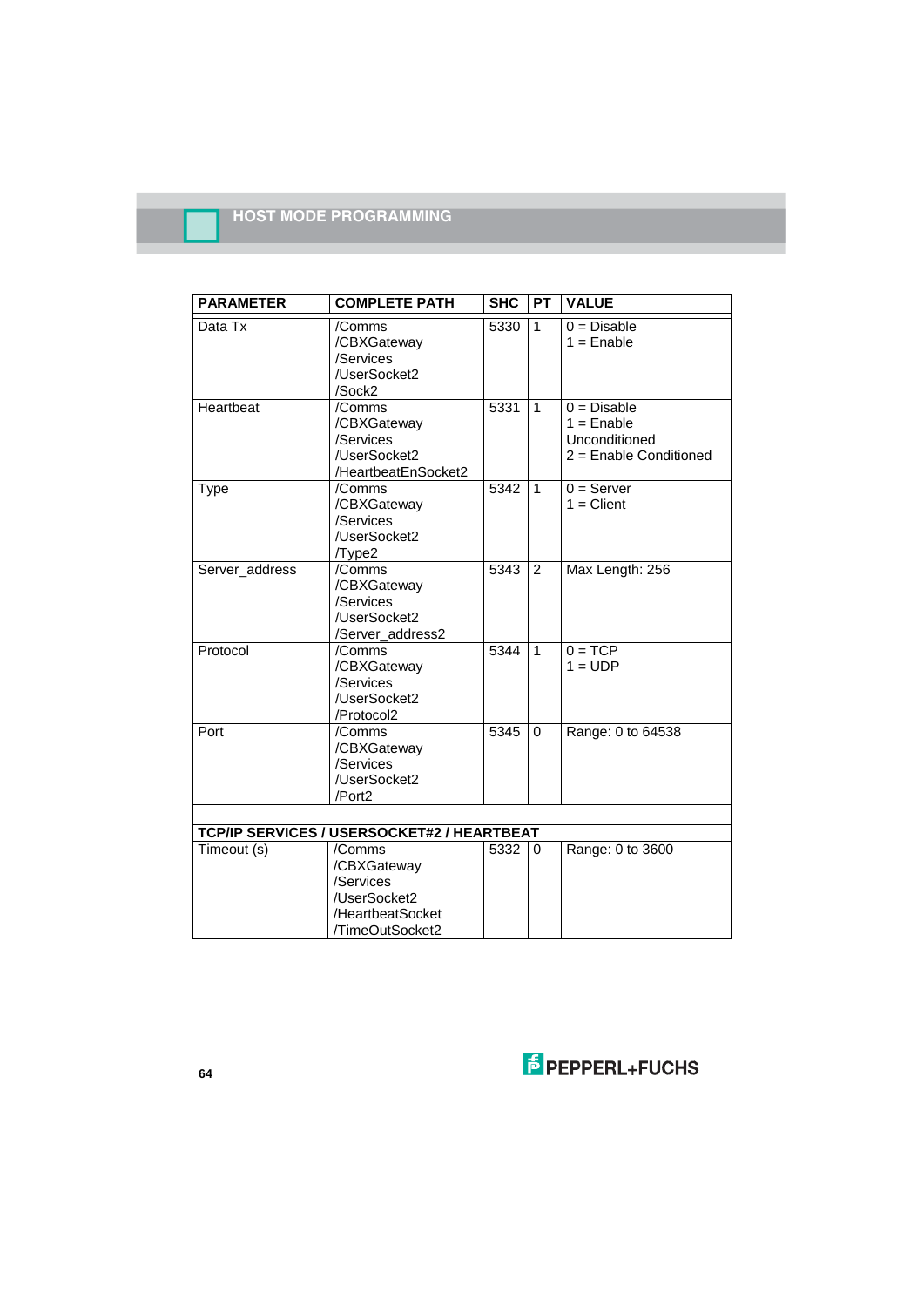| <b>PARAMETER</b>                     | <b>COMPLETE PATH</b>                                                                                               | <b>SHC</b> | <b>PT</b>      | <b>VALUE</b>                                                                        |
|--------------------------------------|--------------------------------------------------------------------------------------------------------------------|------------|----------------|-------------------------------------------------------------------------------------|
| <b>Heartbeat Header</b><br>String    | /Comms<br>/CBXGateway<br>/Services<br>/UserSocket2<br>/HeartbeatSocket<br>/HeaderSocket2                           | 5333       | 3              | Length: 1 to 128                                                                    |
| <b>Heartbeat Fields</b><br>Separator | /Comms<br>/CBXGateway<br>/Services<br>/UserSocket2<br>/HeartbeatSocket<br>/SeparatorSocket2                        | 5334       | $\overline{3}$ | Length: 1 to 128                                                                    |
| <b>Counter Module</b>                | /Comms<br>/CBXGateway<br>/Services<br>/UserSocket2<br>/HeartbeatSocket<br>/CounterModSocket2                       | 5335       | $\mathbf{1}$   | $0 = Disable$<br>$1 = 10$<br>$2 = 100$<br>$3 = 1000$<br>$4 = 10000$<br>$5 =$ Custom |
| <b>Custom Counter</b><br>Module      | /Comms<br>/CBXGateway<br>/Services<br>/UserSocket2<br>/HeartbeatSocket<br>/CustomCounterMod<br>Socket <sub>2</sub> | 5336       | $\Omega$       | Range: 2 to 10000                                                                   |
| <b>Counter Starting</b><br>Value     | /Comms<br>/CBXGateway<br>/Services<br>/UserSocket2<br>/HeartbeatSocket<br>/CounterStartSocket2                     | 5337       | 0              | Range: 0 to 9999                                                                    |
| <b>Counter Direction</b>             | /Comms<br>/CBXGateway<br>/Services<br>/UserSocket2<br>/HeartbeatSocket<br>/CounterDirection<br>Socket <sub>2</sub> | 5338       | $\mathbf{1}$   | $0 = Up$<br>$1 = Down$                                                              |

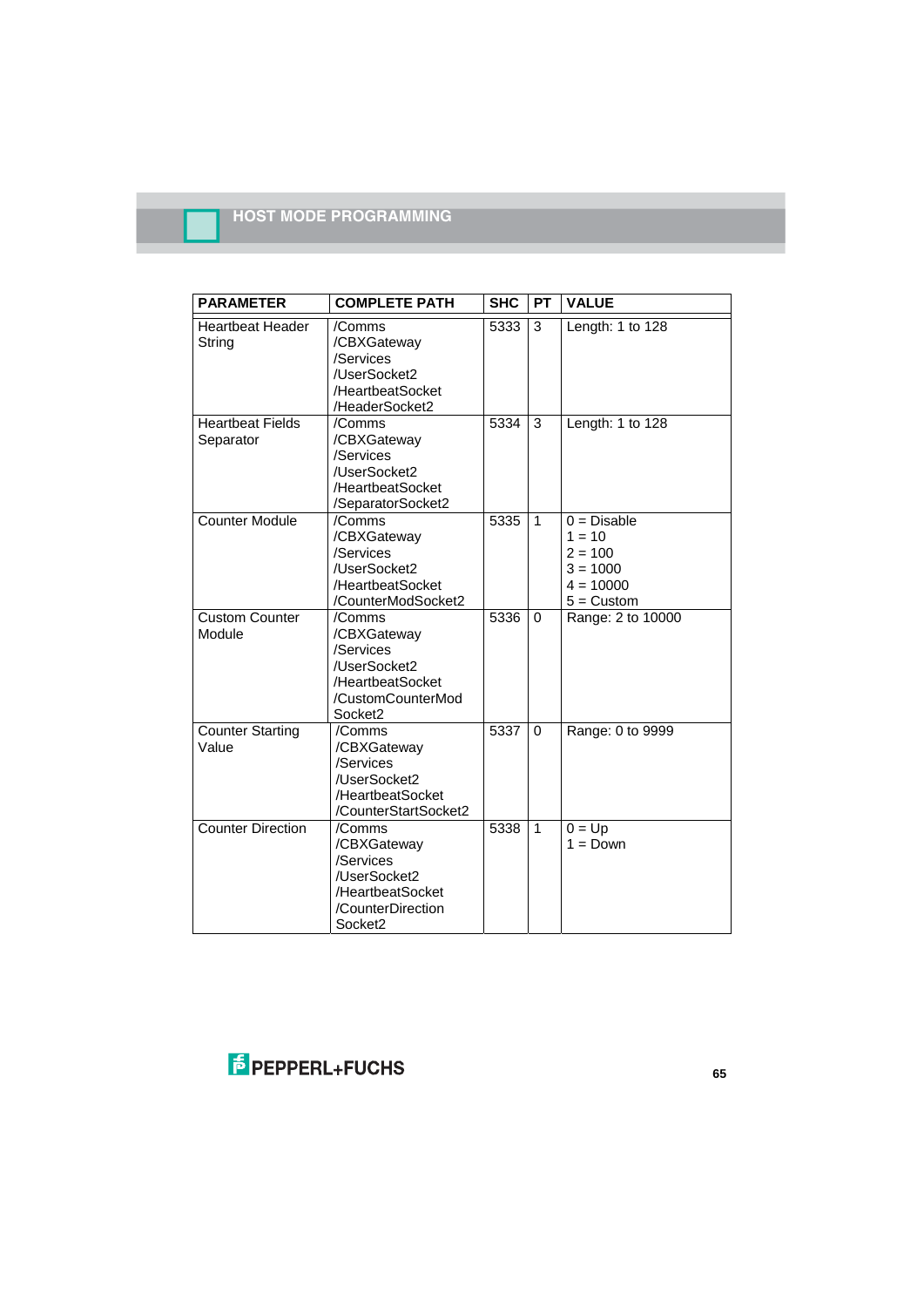| <b>PARAMETER</b>                      | <b>COMPLETE PATH</b>                                                                         | <b>SHC</b> | PТ | <b>VALUE</b>                  |
|---------------------------------------|----------------------------------------------------------------------------------------------|------------|----|-------------------------------|
| <b>System Diagnostics</b>             | /Comms<br>/CBXGateway<br>/Services<br>/UserSocket2<br>/HeartbeatSocket<br>/SysDiagSocket2    | 5339       | 1  | $0 = Disable$<br>$1 =$ Enable |
| <b>Network</b><br>Diagnostics         | /Comms<br>/CBXGateway<br>/Services<br>/UserSocket2<br>/HeartbeatSocket<br>/DevDiagSocket2    | 5340       | 1  | $0 = Disable$<br>$1 =$ Enable |
| Heartbeat<br><b>Terminator String</b> | /Comms<br>/CBXGateway<br>/Services<br>/UserSocket2<br>/HeartbeatSocket<br>/TerminatorSocket2 | 5341       | 3  | Length: 1 to 128              |

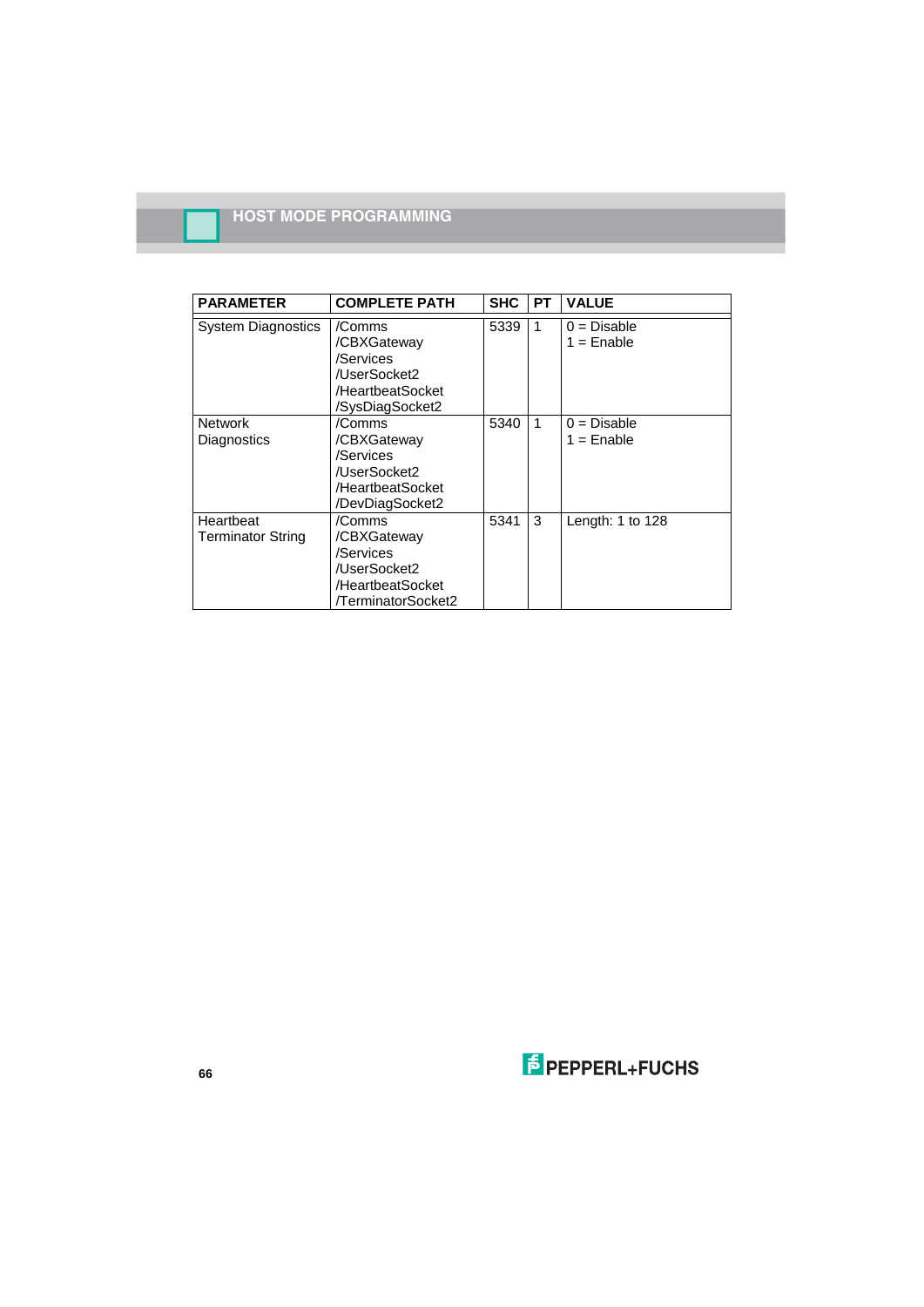## **4.7 DIGITAL I/O SETTING**

| <b>PARAMETER</b>                                               | <b>COMPLETE PATH</b>                            | <b>SHC</b>      | <b>PT</b>    | <b>VALUE</b>                                                                                                                                                                                                                     |  |
|----------------------------------------------------------------|-------------------------------------------------|-----------------|--------------|----------------------------------------------------------------------------------------------------------------------------------------------------------------------------------------------------------------------------------|--|
| <b>BUILT-IN DIGITAL INPUT LINES</b>                            |                                                 |                 |              |                                                                                                                                                                                                                                  |  |
| Input 1 Active Level<br>Overridden by<br><b>Operating Mode</b> | /10<br>/In/In1Lev                               | 229             | 1            | $0 =$ Active Closed<br>$1 =$ Active Open                                                                                                                                                                                         |  |
| Input 2 active level<br>Overridden By<br><b>Operating Mode</b> | /10<br>/In/In2Lev                               | 230             | $\mathbf{1}$ | $0 =$ Active Closed<br>$1 =$ Active Open                                                                                                                                                                                         |  |
| <b>Debounce Filter</b><br>(ms)                                 | /10<br>/In/InputTimeFilter                      | 5035            | $\Omega$     | Range: 5 to 1000                                                                                                                                                                                                                 |  |
|                                                                | <b>BUILT-IN DIGITAL OUTPUT LINES / OUTPUT 1</b> |                 |              |                                                                                                                                                                                                                                  |  |
| Use                                                            | /10<br>/Out/Out0<br>/Use_0                      | 5316            | $\mathbf{1}$ | $1 = Local$<br>2 = External Fieldbus                                                                                                                                                                                             |  |
| Line State                                                     | /10<br>/Out/Out0<br>/Idle                       | $\overline{19}$ | $\mathbf{1}$ | 0 = Normally Open<br>1 = Normally Closed                                                                                                                                                                                         |  |
| <b>Activation Event</b>                                        | /10<br>/Out/Out0<br>/Active                     | 20              | $\mathbf{1}$ | $0 = \text{None}$<br>$1 =$ Complete Read<br>$2$ = Partial Read<br>$3 = No Read$<br>$5 =$ Phase On<br>$6$ = Phase Off<br>8 = Multiple Read<br>$9 =$ Right<br>$10 = Wrong$<br>$11 =$ Ready<br>12 = Quality Counter <<br>Threshold  |  |
| Alternative<br><b>Activation Event</b>                         | /10<br>/Out/Out0<br>/Active1                    | 515             | $\mathbf{1}$ | $0 = \text{None}$<br>$1 =$ Complete Read<br>2 = Partial Read<br>$3 = No Read$<br>$5 =$ Phase On<br>$6$ = Phase Off<br>$8 =$ Multiple Read<br>$9 = Right$<br>$10 = W$ rong<br>$11 =$ Ready<br>12 = Quality Counter <<br>Threshold |  |

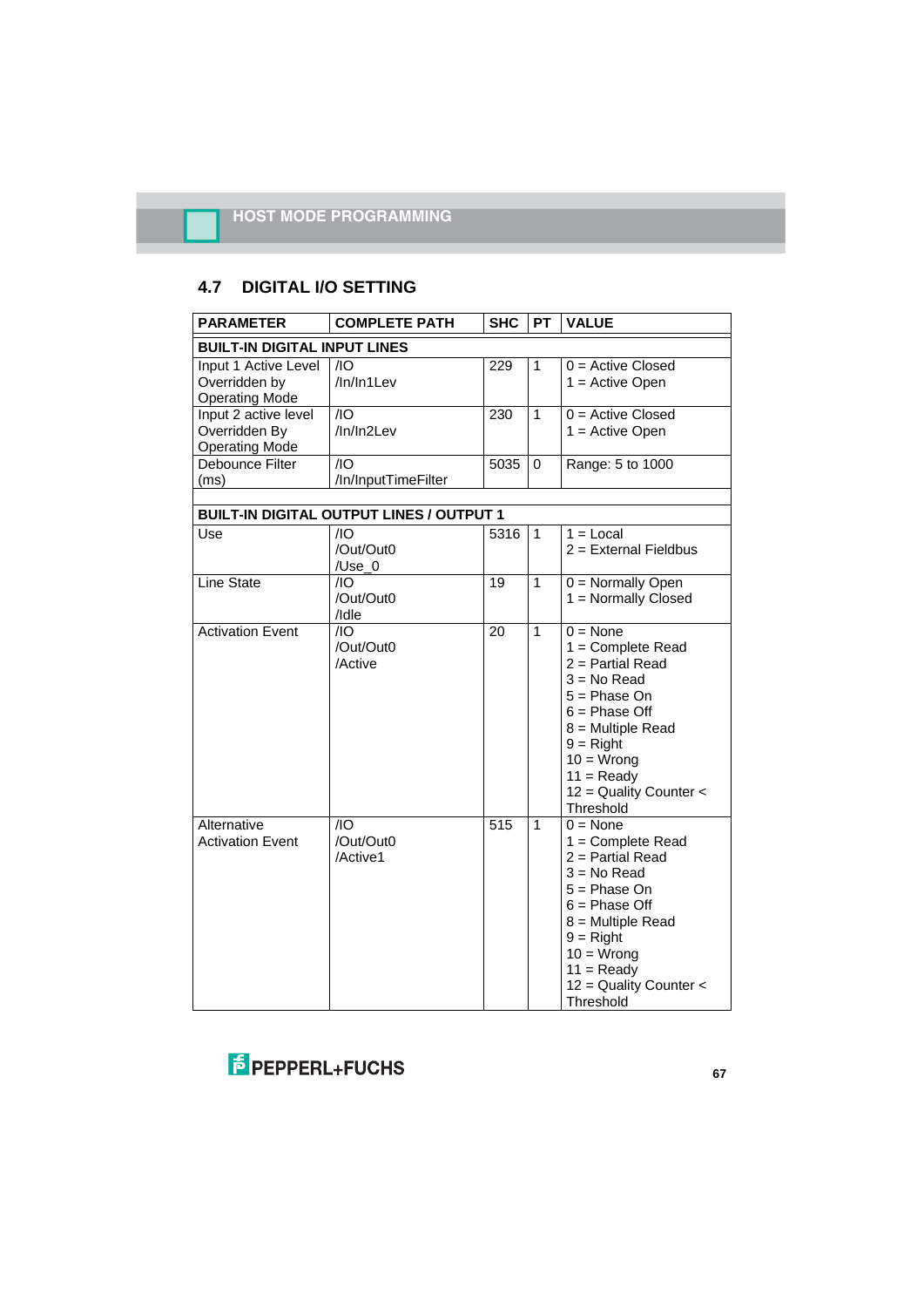| <b>PARAMETER</b>                                      | <b>COMPLETE PATH</b>                                   | <b>SHC</b> | <b>PT</b>    | <b>VALUE</b>                                                                                                   |
|-------------------------------------------------------|--------------------------------------------------------|------------|--------------|----------------------------------------------------------------------------------------------------------------|
| <b>Deactivation Event</b>                             | /10<br>/Out/Out0<br>/Deactive                          | 21         | 1            | $0 = \text{None}$<br>$7 = Timeout$<br>$5 = Phase On$<br>$6$ = Phase Off<br>8 = Quality Counter >=<br>Threshold |
| Alternative<br><b>Deactivation Event</b>              | /10<br>/Out/Out0<br>/Deactive1                         | 516        | 1            | $0 = None$<br>$5 =$ Phase On<br>$6$ = Phase Off<br>$8 =$ Quality Counter $>=$<br>Threshold                     |
| Deactivation<br>Timeout (ms)                          | /10<br>/Out/Out0<br>/Timeout                           | 22         | $\Omega$     | Range: 40 to 15000                                                                                             |
| Activate On Any<br>Diagnostics Error                  | /10<br>/Out/Out0<br>/ActiveDiagnoErr                   | 551        | 1            | $0 = Disable$<br>$1 =$ Enable                                                                                  |
| Deactivate When<br>All Diagnostic Errors<br>Recovered | /10<br>/Out/Out0<br>/DeactiveDiagnoNoErr               | 552        | $\mathbf{1}$ | $0 = Disable$<br>$1 =$ Enable                                                                                  |
| <b>Event Counter</b>                                  | /10<br>/Out/Out0<br>/EventCounter                      | 553        | $\mathbf 0$  | Range: 1 to 70000                                                                                              |
| <b>Event Counter</b><br>Mode                          | /10<br>/Out/Out0<br>/EventCounterMode                  | 554        | $\mathbf{1}$ | $0 =$ Consecutive<br>$1 = Not Consecutive$                                                                     |
| <b>Quality Counter</b><br>Threshold                   | /10<br>/Out/Out0<br>/QualityCounter<br>Threshold       | 5273       | $\Omega$     | Range: 1 to 100                                                                                                |
|                                                       |                                                        |            |              |                                                                                                                |
| Use                                                   | <b>BUILT-IN DIGITAL OUTPUT LINES / OUTPUT 2</b><br>/10 | 5317       | $\mathbf{1}$ | $1 =$ Local                                                                                                    |
|                                                       | /Out/Out1<br>/Use_1                                    |            |              | $2 =$ External Fieldbus                                                                                        |
| <b>Line State</b>                                     | /10<br>/Out/Out1<br>/Idle                              | 23         | $\mathbf{1}$ | $0 =$ Normally Open<br>1 = Normally Closed                                                                     |
| <b>Activation Event</b>                               | /1O<br>/Out/Out1<br>/Active                            | 24         |              | $0 = None$<br>$1 =$ Complete Read<br>$2 =$ Partial Read                                                        |

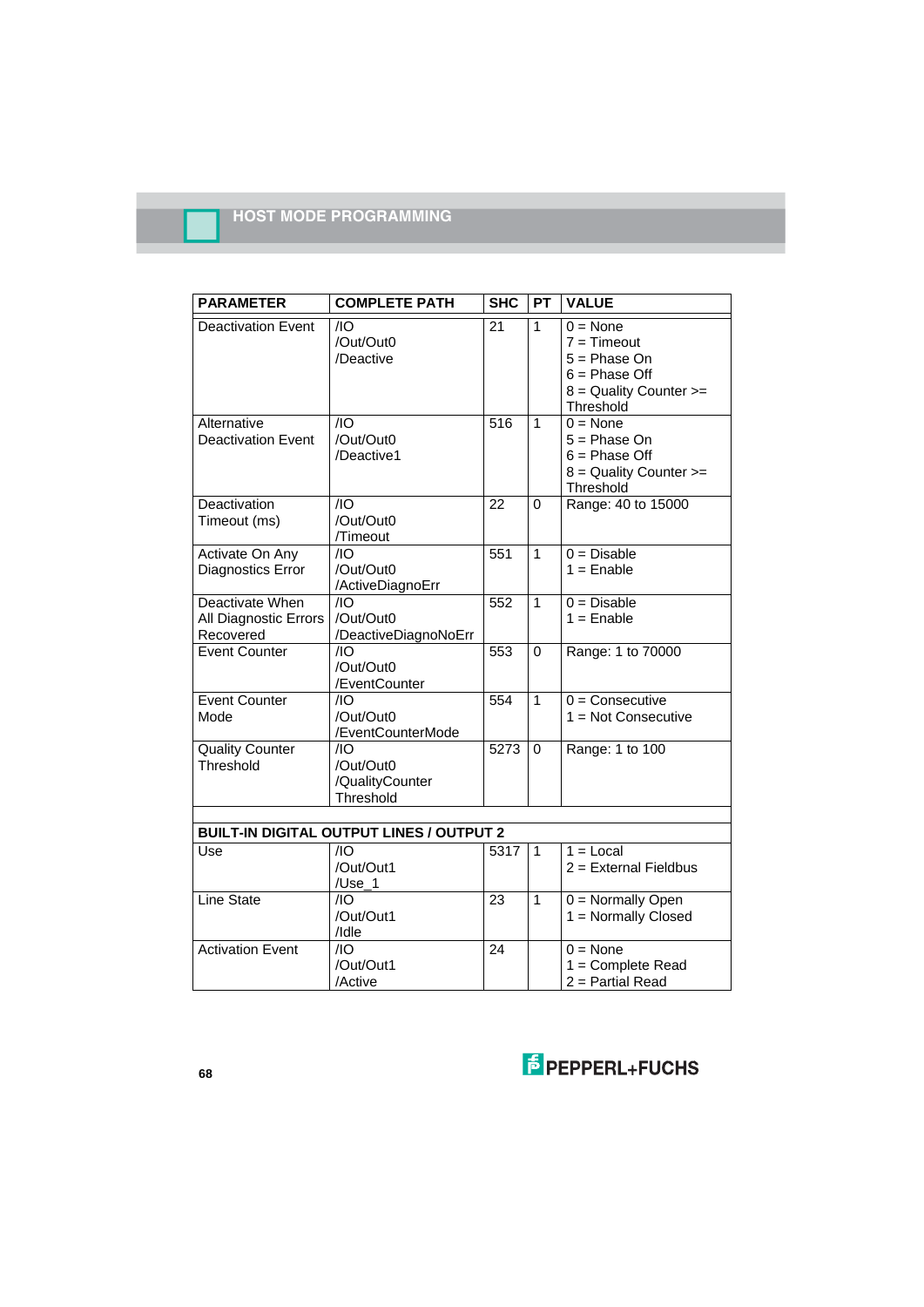| <b>PARAMETER</b>                                      | <b>COMPLETE PATH</b>                                 | <b>SHC</b>       | <b>PT</b>    | <b>VALUE</b>                                                                                                                                                                                                                   |
|-------------------------------------------------------|------------------------------------------------------|------------------|--------------|--------------------------------------------------------------------------------------------------------------------------------------------------------------------------------------------------------------------------------|
|                                                       |                                                      |                  |              | $3 = No Read$<br>$5 = Phase On$<br>$6$ = Phase Off<br>8 = Multiple Read<br>$9 =$ Right<br>$10 = W$ rong<br>$11 =$ Ready<br>12 = Quality Counter <<br>Threshold                                                                 |
| Alternative<br><b>Activation Event</b>                | /10<br>/Out/Out1<br>/Active1                         | $\overline{517}$ | $\mathbf{1}$ | $0 = \text{None}$<br>$1 =$ Complete Read<br>2 = Partial Read<br>$3 = No Read$<br>$5 = Phase On$<br>$6$ = Phase Off<br>8 = Multiple Read<br>$9 =$ Right<br>$10 = W$ rong<br>$11 =$ Ready<br>12 = Quality Counter <<br>Threshold |
| <b>Deactivation Event</b>                             | /10<br>/Out/Out1<br>/Deactive                        | 25               | $\mathbf{1}$ | $0 = \text{None}$<br>$7 =$ Timeout<br>$5 = Phase On$<br>$6$ = Phase Off<br>$8 =$ Quality Counter $>=$<br>Threshold                                                                                                             |
| Alternative<br><b>Deactivation Event</b>              | /10<br>/Out/Out1<br>/Deactive1                       | $\overline{518}$ | $\mathbf{1}$ | $0 = \text{None}$<br>$5 =$ Phase On<br>$6$ = Phase Off<br>$8 =$ Quality Counter $>=$<br>Threshold                                                                                                                              |
| Deactivation<br>Timeout (ms)                          | /10<br>/Out/Out1<br>/Timeout                         | 26               | $\Omega$     | Range: 40 to 15000                                                                                                                                                                                                             |
| Activate On Any<br>Diagnostics Error                  | /10<br>/Out/Out1<br>/ActiveDiagnoErr                 | 555              | $\mathbf{1}$ | $0 = Disable$<br>$1 =$ Enable                                                                                                                                                                                                  |
| Deactivate When<br>All Diagnostic Errors<br>Recovered | $\overline{10}$<br>/Out/Out1<br>/DeactiveDiagnoNoErr | 556              | $\mathbf{1}$ | $0 = Disable$<br>$1 =$ Enable                                                                                                                                                                                                  |

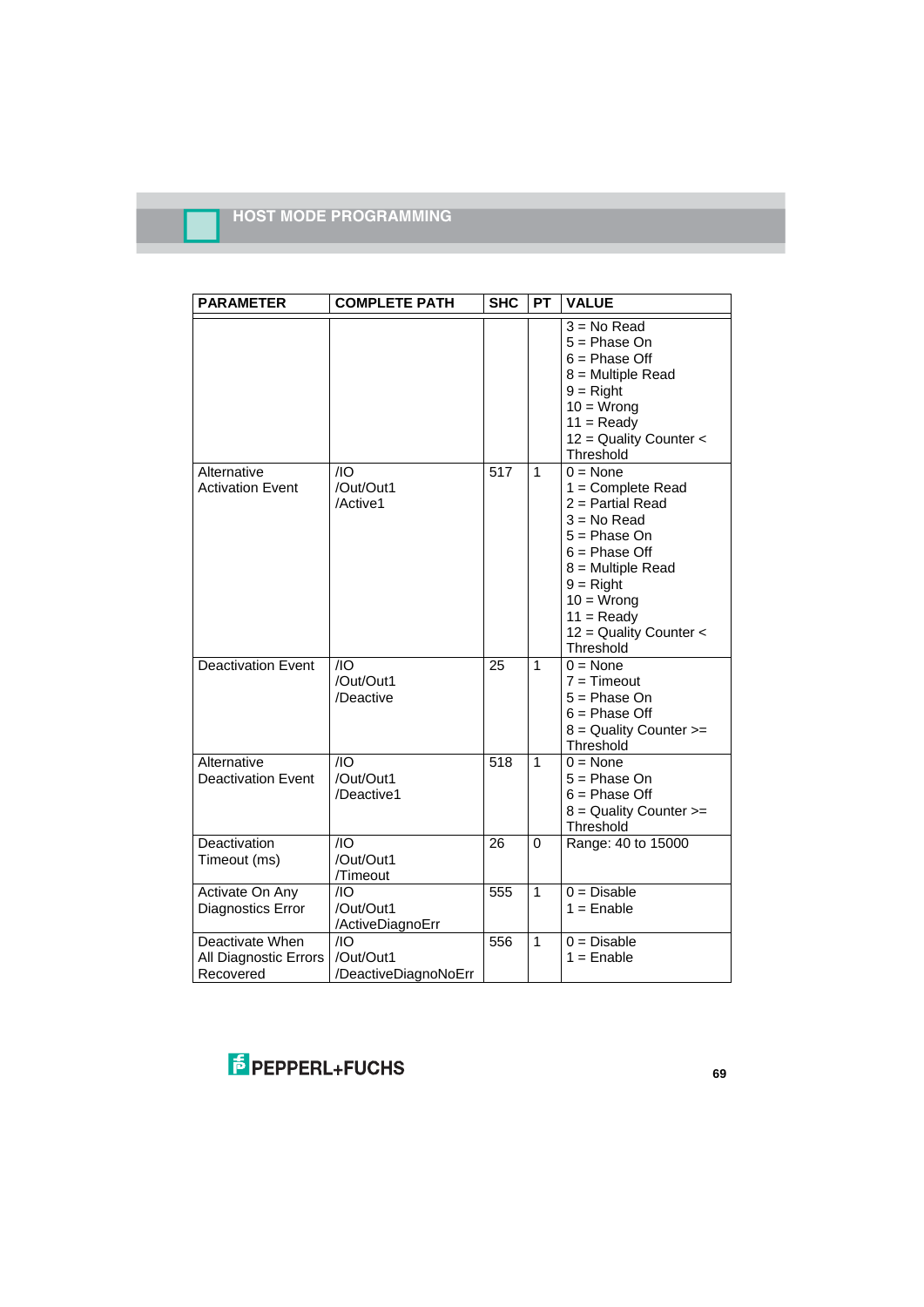| <b>PARAMETER</b>                    | <b>COMPLETE PATH</b>                             | <b>SHC</b> | l PT     | <b>VALUE</b>                               |
|-------------------------------------|--------------------------------------------------|------------|----------|--------------------------------------------|
| <b>Event Counter</b>                | /10<br>/Out/Out1<br>/EventCounter1               | 557        | $\Omega$ | Range: 1 to 70000                          |
| <b>Event Counter</b><br>Mode        | /IO<br>/Out/Out1<br>/EventCounterMode1           | 558        | 1        | $0 =$ Consecutive<br>$1 = Not Consecutive$ |
| <b>Quality Counter</b><br>Threshold | /10<br>/Out/Out1<br>/QualityCounter<br>Threshold | 5274       | $\Omega$ | Range: 1 to 100                            |

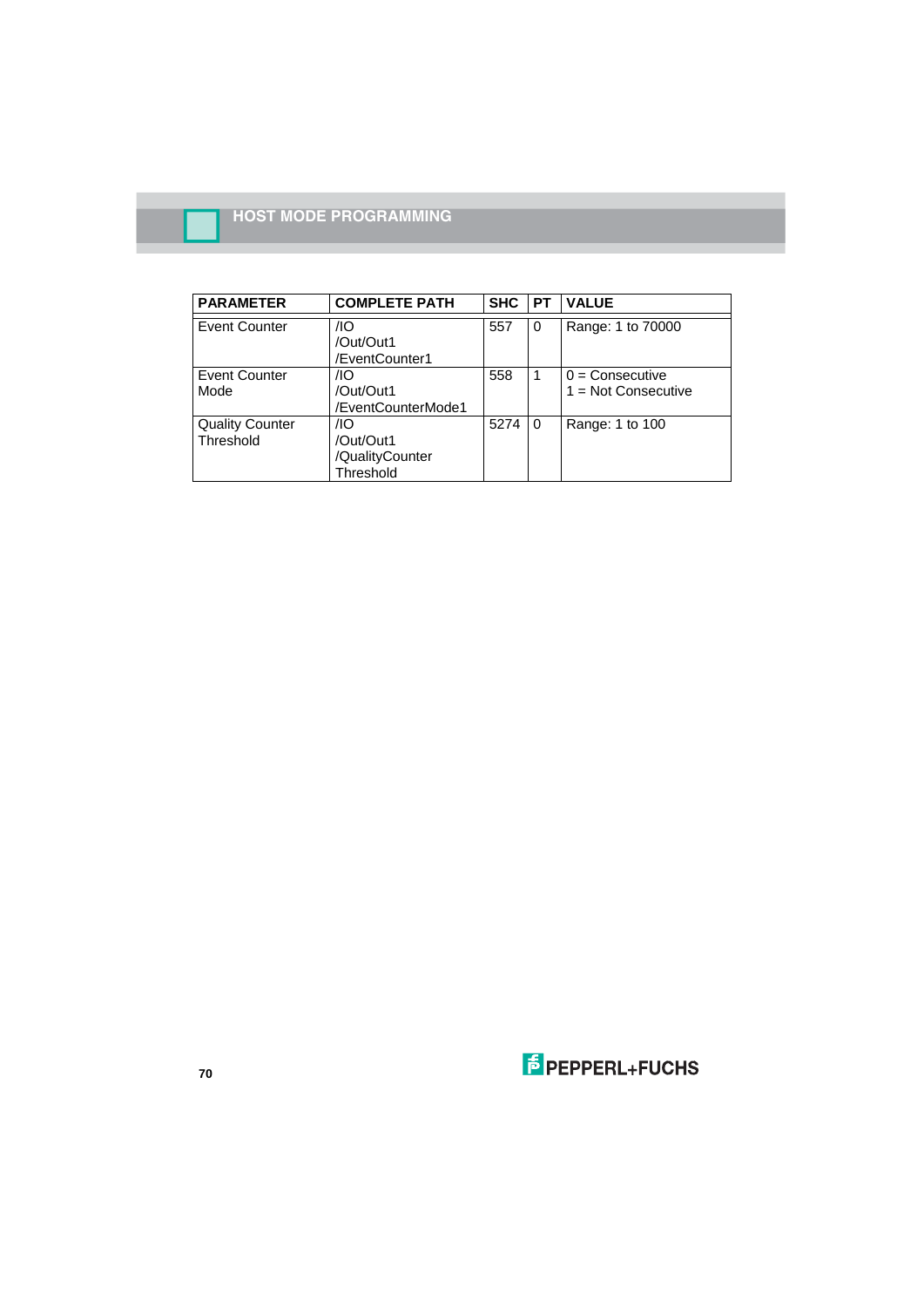#### **4.8 SYSTEM INFORMATION SECTION**

| <b>PARAMETER</b>          | <b>COMPLETE PATH</b>                   | <b>SHC</b> | I PT | <b>VALUE</b>    |  |
|---------------------------|----------------------------------------|------------|------|-----------------|--|
| <b>DEVICE INFORMATION</b> |                                        |            |      |                 |  |
| Serial Number             | /SystemInfo<br>/Model<br>/SerialNumber | $5172$ 10  |      | Range: 1 to 255 |  |

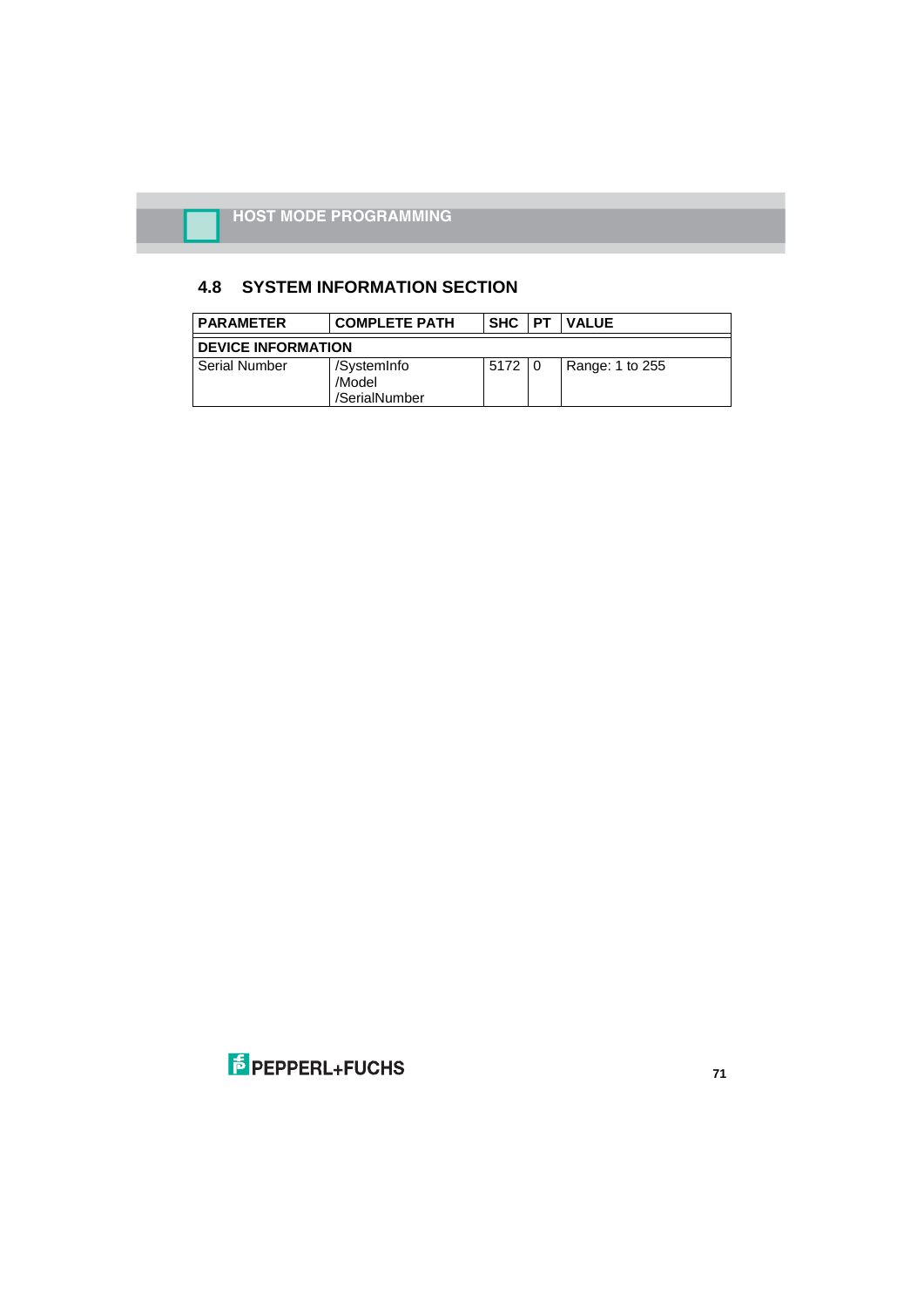### **4.9 LEDS AND KEYPAD**

| <b>PARAMETER</b>                                  | <b>COMPLETE PATH</b>              | <b>SHC</b> | <b>PT</b>    | <b>VALUE</b>                                                                                                                               |  |  |
|---------------------------------------------------|-----------------------------------|------------|--------------|--------------------------------------------------------------------------------------------------------------------------------------------|--|--|
| <b>LEDS AND KEYPAD</b>                            |                                   |            |              |                                                                                                                                            |  |  |
| <b>Key Functionality</b>                          | /FunctionKey<br>/keyAccess        | 5111       | $\mathbf{1}$ | $1 =$ Unlocked<br>$0 =$ Partially Locked<br>$2 =$ Locked                                                                                   |  |  |
| <b>Test Mode</b><br>Data TX                       | /FunctionKey<br>/testModeTx       | 5112       | $\mathbf{1}$ | $0 = Disable$<br>$1 = \text{Main}$ ,<br>$2 = Aux$ .<br>$3 =$ Main & Aux                                                                    |  |  |
| <b>Test Mode Exit</b><br>Menu Timeout             | /FunctionKey<br>/testModeExitMenu | 5184       | $\mathbf{1}$ | $0 = Disable$<br>$5 = 5$ sec<br>$10 = 10$ sec<br>$30 = 30$ sec<br>$60 = 1$ min<br>$120 = 2 \text{ min}$<br>$300 = 5$ min<br>$600 = 10$ min |  |  |
| Auto Learn Exit<br>Menu Timeout                   | /FunctionKey<br>/autlExitMenu     | 5182       | 1            | $0 = Disable$<br>$5 = 5$ sec<br>$10 = 10$ sec<br>$30 = 30$ sec<br>$60 = 1$ min<br>$120 = 2$ min<br>$300 = 5$ min<br>$600 = 10$ min         |  |  |
| <b>Reset LED Reading</b><br><b>Result Timeout</b> | /FunctionKey<br>/readLedReset     | 5183       | 1            | $0 = Disable$<br>$5 = 5$ sec<br>$10 = 10$ sec<br>$30 = 30$ sec<br>$60 = 1$ min<br>$120 = 2$ min<br>$300 = 5$ min<br>$600 = 10$ min         |  |  |

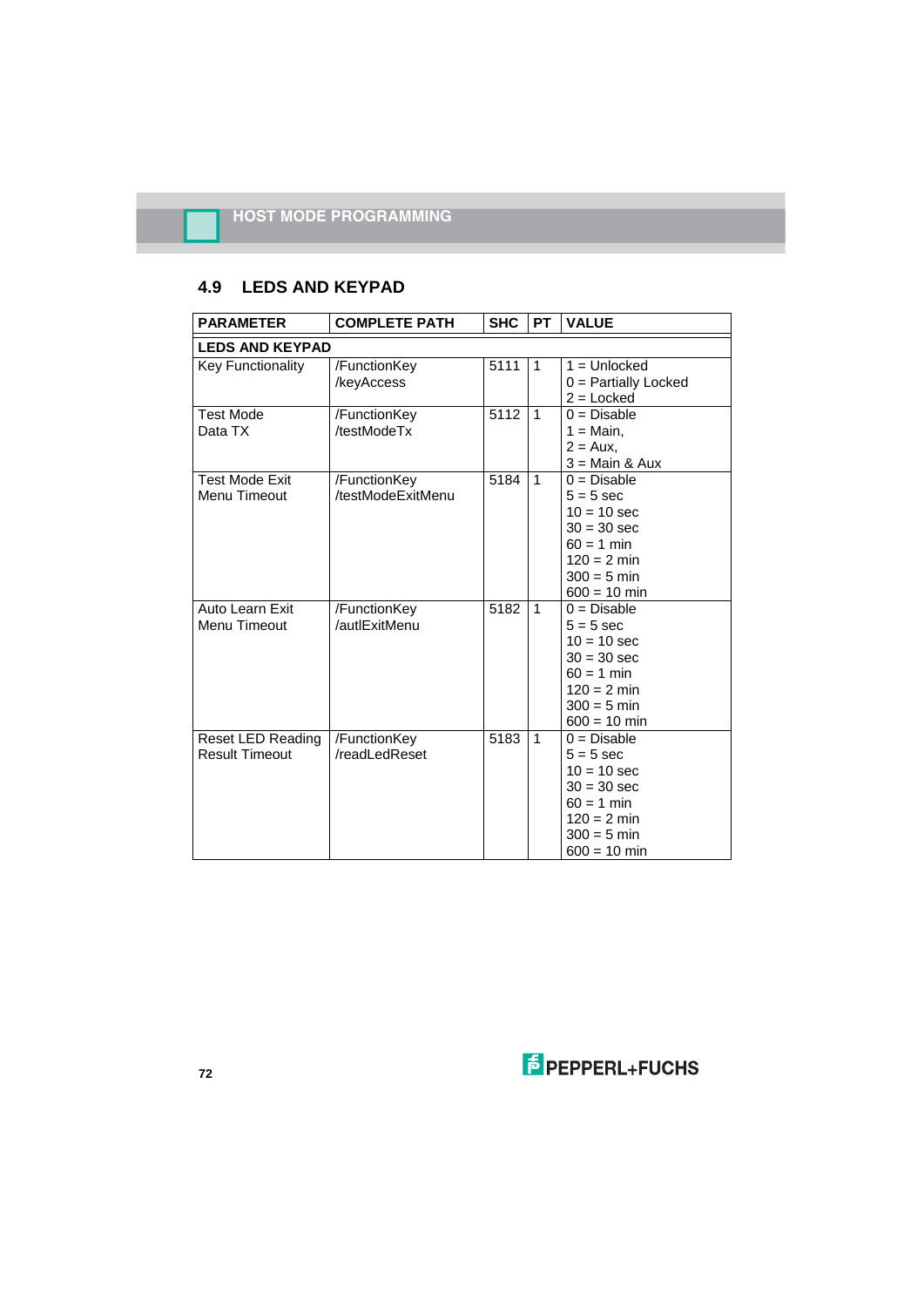### **4.10 DIAGNOSTICS**

| <b>PARAMETER</b>                              | <b>COMPLETE PATH</b>              | <b>SHC</b> | <b>PT</b>      | <b>VALUE</b>                                                                                                                              |
|-----------------------------------------------|-----------------------------------|------------|----------------|-------------------------------------------------------------------------------------------------------------------------------------------|
| <b>DIAGNOSTICS</b>                            |                                   |            |                |                                                                                                                                           |
| Enable                                        | /Diagno<br>/Enable                | 5100       | $\mathbf{1}$   | $0 = Disable$<br>$1 =$ Enable                                                                                                             |
| Conveyor Info                                 | $\sqrt{Diag}$ no<br>/ConveyorInfo | 5097       | $\overline{1}$ | $0 = Not Available$<br>$1 =$ Available                                                                                                    |
| Conveyor Info<br>Provider                     | /Diagno<br>/ConveyorInfoProvider  | 5098       | 1              | $1 =$ Input 1<br>$2 =$ Input 2                                                                                                            |
| <b>Refresh Time</b>                           | /Diagno<br>/RefreshT              | 5110       | $\overline{1}$ | $1 = 1$ sec<br>$2 = 2$ sec<br>$5 = 5$ sec<br>$10 = 10$ sec<br>$30 = 30$ sec<br>$60 = 1$ min                                               |
| <b>Net</b>                                    | /Diagno<br>/NetDiag               | 37         | 1              | $0 = Disable$<br>$1 =$ Enable                                                                                                             |
| <b>Local Net</b>                              | /Diagno<br>/LocalNetBoard         | 5105       | $\mathbf{1}$   | $0 = Disable$<br>$1 =$ Enable                                                                                                             |
| Led Indication on<br>Network Slave<br>Failure | /Diagno<br>/MasterLedAct          | 5179       | 1              | $0 = Disable$<br>$1 =$ Enable                                                                                                             |
| Start/Stop Input<br>Failure                   | /Diagno<br>/InFail                | 5103       | $\overline{1}$ | $0 = Disable$<br>$1 =$ Enable                                                                                                             |
| No Phase Timeout                              | /Diagno<br>/NoPhaseTO             | 5107       | $\mathbf{1}$   | $0 = Disable$<br>$1 = 1$ sec<br>$2 = 5$ sec<br>$3 = 10$ sec<br>$4 = 20$ sec<br>$5 = 1$ min<br>$6 = 5$ min<br>$7 = 10$ min<br>$8 = 20$ min |
| Presence Sensor<br><b>Stuck Timeout</b>       | /Diagno<br>/PSStuck               | 5109       | $\mathbf{1}$   | $0 = Disable$<br>$1 = 1$ sec<br>$2 = 2$ sec<br>$5 = 5$ sec<br>$10 = 10$ sec<br>$30 = 30$ sec<br>$60 = 1$ min                              |
| <b>Motor Failure</b>                          | /Diagno<br>/MotorFail             | 5106       | $\mathbf 1$    | $0 = Disable$<br>$1 =$ Enable                                                                                                             |

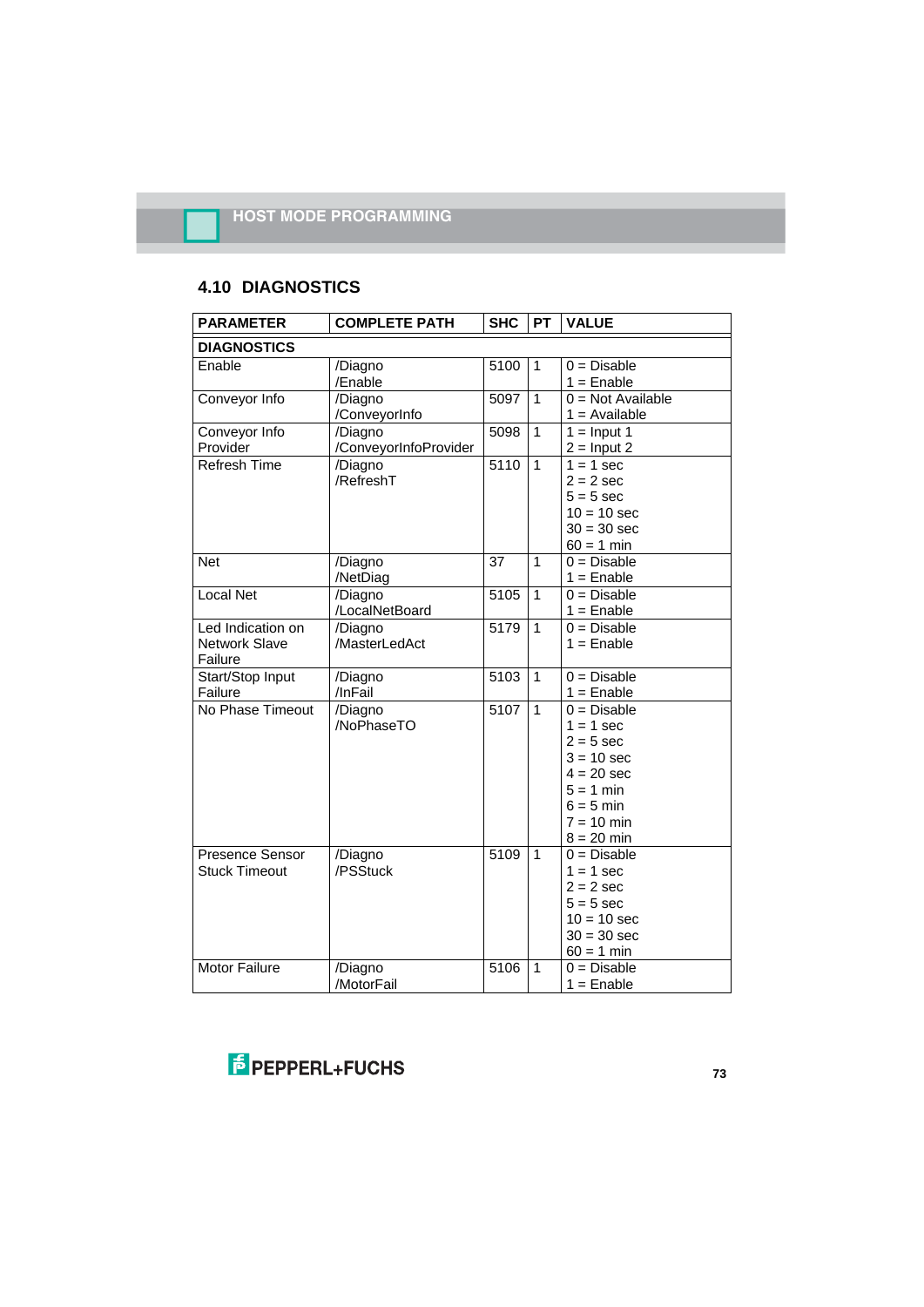| <b>PARAMETER</b>          | <b>COMPLETE PATH</b> | <b>SHC</b>       | PT             | <b>VALUE</b>  |
|---------------------------|----------------------|------------------|----------------|---------------|
| Laser Failure             | /Diagno              | 5104             | 1              | $0 = Disable$ |
|                           | /LasFail             |                  |                | $1 =$ Enable  |
| <b>Oscillating Mirror</b> | /Diagno              | 5108             | $\overline{1}$ | $0 = Disable$ |
| Failure                   | /OmFail              |                  |                | $1 =$ Enable  |
| <b>Oscillating Mirror</b> | /Diagno              | 5414             | $\overline{1}$ | $0 = Disable$ |
| Data Consistency          | /OmDataConsistency   |                  |                | $1 =$ Enable  |
| Error                     |                      |                  |                |               |
| Focus                     | /Diagno              | 5206             | $\overline{1}$ | $0 = Disable$ |
| Displacement              | /FocusDis            |                  |                | $1 =$ Enable  |
| <b>DIGITIZER: Motor</b>   | /Diagno              | 5207             | $\mathbf{1}$   | $0 = Disable$ |
| Failure                   | /DgtzMotFail         |                  |                | $1 =$ Enable  |
| <b>DIGITIZER: Motor</b>   | /Diagno              | $\frac{1}{5208}$ | $\overline{1}$ | $0 = Disable$ |
| Life End                  | /DgtzMotEnd          |                  |                | $1 =$ Enable  |
| <b>DIGITIZER: Laser</b>   | /Diagno              | 5209             | 1              | $0 = Disable$ |
| Failure                   | /DgtzLasFail         |                  |                | $1 =$ Enable  |
| <b>DIGITIZER: Laser</b>   | /Diagno              | 5210             | $\mathbf{1}$   | $0 = Disable$ |
| Life End                  | /DgtzLasEnd          |                  |                | $1 =$ Enable  |
| <b>DIGITIZER: Data</b>    | /Diagno              | 5211             | $\overline{1}$ | $0 = Disable$ |
| <b>Consistency Error</b>  | /DgtzCrcErr          |                  |                | $1 =$ Enable  |
| DIGITIZER: Data           | /Diagno              | 5212             | $\mathbf{1}$   | $0 = Disable$ |
| Write Error               | /DgtzWriteErr        |                  |                | $1 =$ Enable  |
| <b>DIGITIZER:</b>         | /Diagno              | 5213             | $\overline{1}$ | $0 = Disable$ |
| Communication             | /DgtzCommErr         |                  |                | $1 =$ Enable  |
| Error                     |                      |                  |                |               |
| <b>DIGITIZER: Reset</b>   | /Diagno              | 5214             | $\mathbf{1}$   | $0 = Disable$ |
|                           | /DgtzReset           |                  |                | $1 =$ Enable  |
| <b>OSCILLATING</b>        | /Diagno              | 5215             | $\mathbf{1}$   | $0 = Disable$ |
| <b>MIRROR: Motor</b>      | /OmMotFail           |                  |                | $1 =$ Enable  |
| Failure                   |                      |                  |                |               |
| <b>OSCILLATING</b>        | /Diagno              | 5216             | $\mathbf{1}$   | $0 = Disable$ |
| <b>MIRROR: Motor</b>      | /OmMotEnd            |                  |                | $1 =$ Enable  |
| Life End                  |                      |                  |                |               |
| <b>OSCILLATING</b>        | /Diagno              | 5217             | $\overline{1}$ | $0 = Disable$ |
| <b>MIRROR: Data</b>       | /OmCrcErr            |                  |                | $1 =$ Enable  |
| <b>Consistency Error</b>  |                      |                  |                |               |
| <b>OSCILLATING</b>        | /Diagno              | 5218             | $\overline{1}$ | $0 = Disable$ |
| <b>MIRROR: Data</b>       | /OmWriteErr          |                  |                | $1 =$ Enable  |
| <b>Write Error</b>        |                      |                  |                |               |
| <b>OSCILLATING</b>        | /Diagno              | 5219             | $\mathbf{1}$   | $0 = Disable$ |
| MIRROR:                   | /OmCommErr           |                  |                | $1 =$ Enable  |
| Communication             |                      |                  |                |               |
| Error                     |                      |                  |                |               |

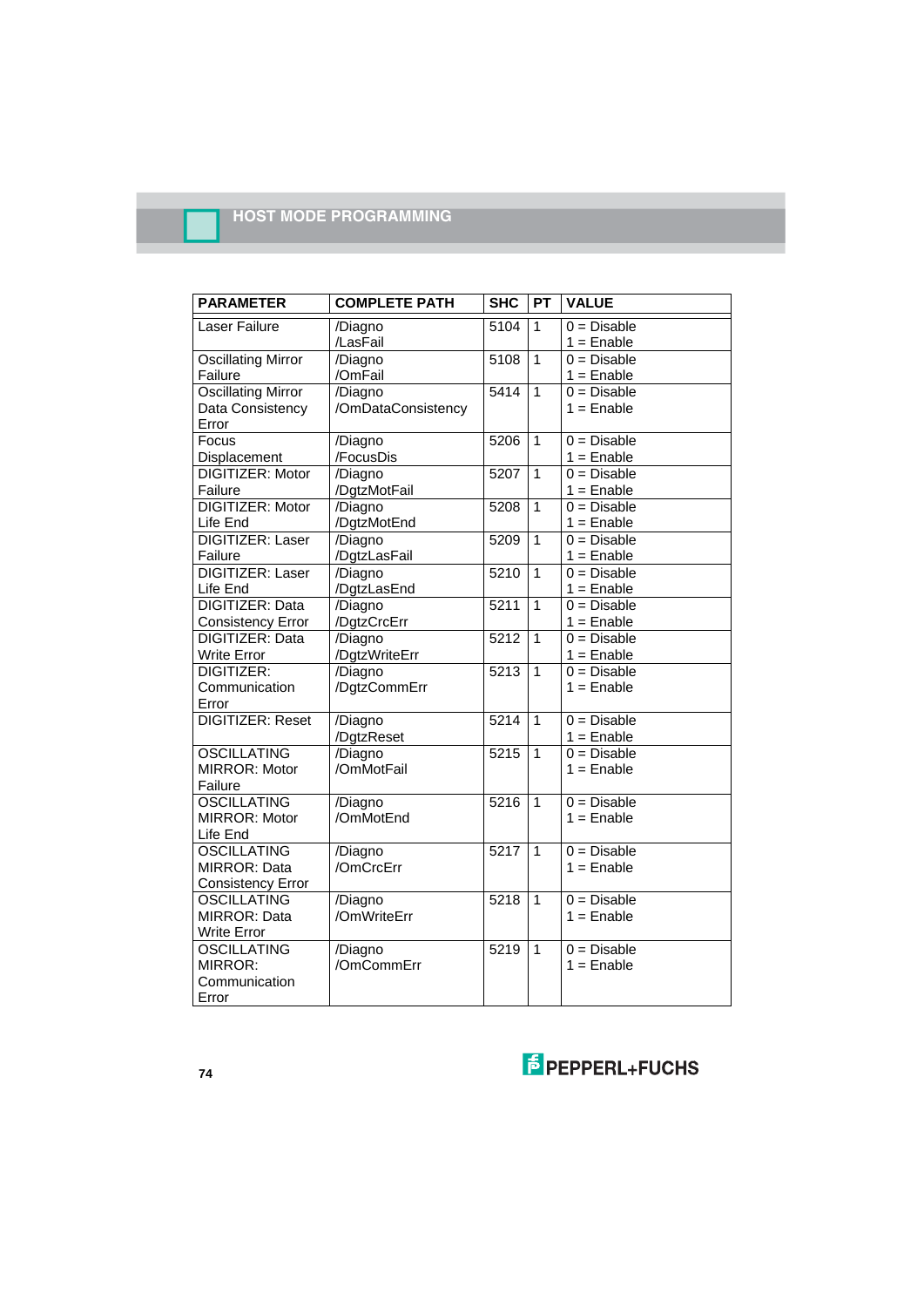| <b>PARAMETER</b>                                                   | <b>COMPLETE PATH</b>         | <b>SHC</b> | <b>PT</b>      | <b>VALUE</b>                             |
|--------------------------------------------------------------------|------------------------------|------------|----------------|------------------------------------------|
| <b>OSCILLATING</b><br><b>MIRROR: Reset</b>                         | /Diagno<br>/OmReset          | 5220       | 1              | $\overline{0}$ = Disable<br>$1 =$ Enable |
| <b>Reading Conditions</b><br>Controller:<br>Communication<br>Error | /Diagno<br>/DacCommErr       | 5221       | $\mathbf{1}$   | $0 = Disable$<br>$1 =$ Enable            |
| Focus Controller:<br>Communication<br>Error                        | /Diagno<br>/DpotzCommErr     | 5222       | $\mathbf{1}$   | $0 = Disable$<br>$1 =$ Enable            |
| Temperature<br>Sensor:<br>Communication<br>Error                   | /Diagno<br>/TempsCommErr     | 5223       | $\mathbf{1}$   | $0 = Disable$<br>$1 =$ Enable            |
| Laser Temperature<br>Sensor:<br>Communication<br>Error             | /Diagno<br>/TempsANCommErr   | 5536       | $\mathbf{1}$   | $0 = Disable$<br>$1 =$ Enable            |
| Temperature<br>Sensors Mismatch<br>Error                           | /Diagno<br>/TempsMismatchErr | 5543       | $\mathbf{1}$   | $0 = Disable$<br>$1 =$ Enable            |
| Low Temperature<br>Alarm                                           | /Diagno<br>/LowTempsAl       | 5538       | $\mathbf{1}$   | $0 = Disable$<br>$1 =$ Enable            |
| <b>High Temperature</b><br>Warning                                 | /Diagno<br>/HighTempsWarn    | 5539       | $\mathbf{1}$   | $0 = Disable$<br>$1 =$ Enable            |
| Low Power Supply<br>Alarm                                          | /Diagno<br>/LowPowerAl       | 5540       | $\mathbf{1}$   | $0 = Disable$<br>$1 =$ Enable            |
| Long Warm-up<br>Alarm                                              | /Diagno<br>/LongWarmupAl     | 5541       | 1              | $0 = Disable$<br>$1 =$ Enable            |
| <b>Heater Failure</b>                                              | /Diagno<br>/HeaterFail       | 5542       | $\overline{1}$ | $0 = Disable$<br>$1 =$ Enable            |
| <b>FieldBus Failure</b>                                            | /Diagno<br>/FBusFailure      | 5305       | 1              | $0 = Disable$<br>$1 =$ Enable            |
| <b>FieldBus Mismatch</b>                                           | /Diagno<br>/FBusMisMatch     | 5306       | $\mathbf{1}$   | $0 = Disable$<br>$1 =$ Enable            |
| <b>FieldBus</b><br><b>Configuration Error</b>                      | /Diagno<br>/FBusConfErr      | 5400       | $\mathbf{1}$   | $0 = Disable$<br>$1 =$ Enable            |

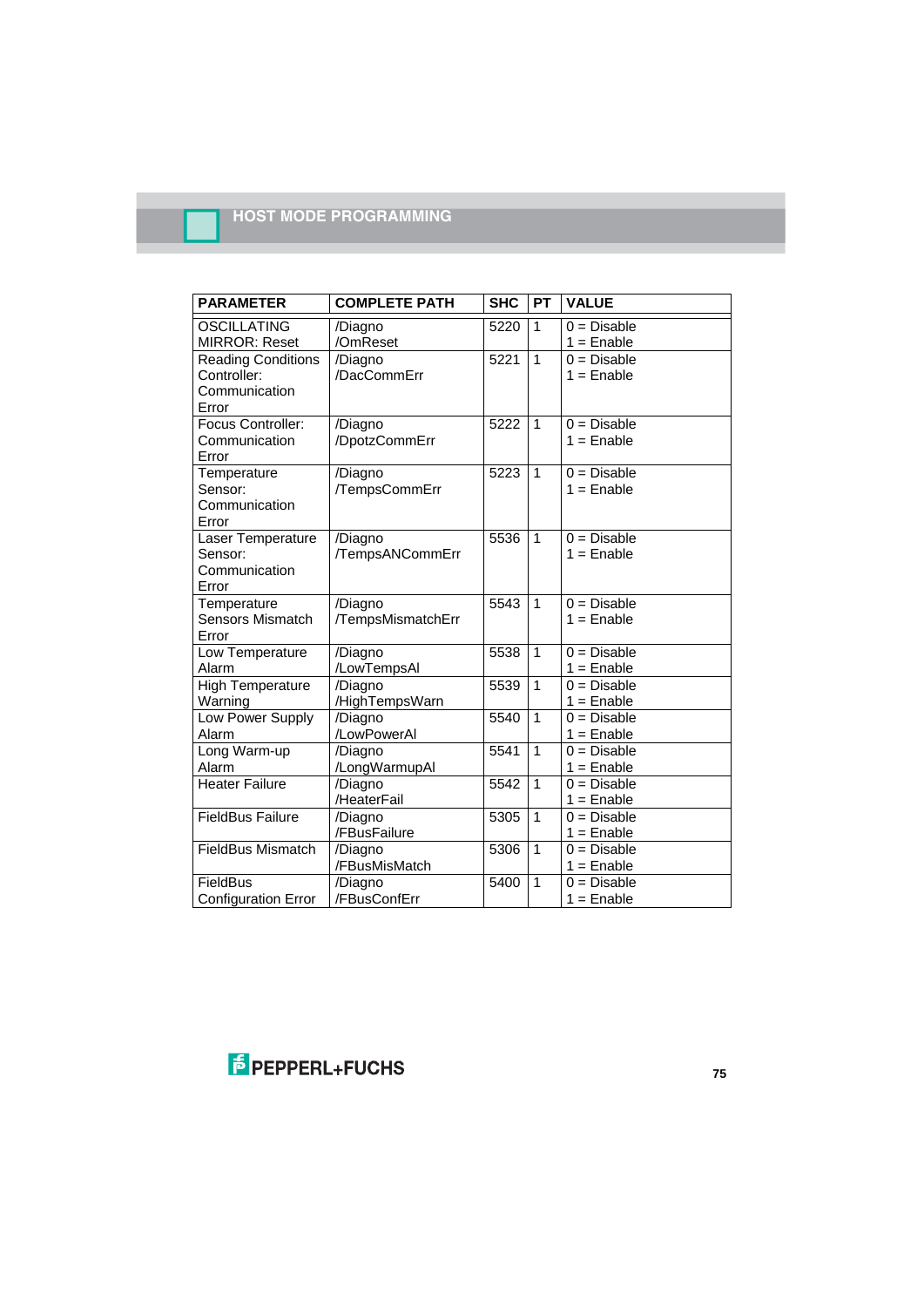| <b>PARAMETER</b>                                     | <b>COMPLETE PATH</b>                      | <b>SHC</b> | <b>PT</b>    | <b>VALUE</b>                                                                                                                  |
|------------------------------------------------------|-------------------------------------------|------------|--------------|-------------------------------------------------------------------------------------------------------------------------------|
| FieldBus DHCP<br>Problem                             | /Diagno<br>/FBusDhcpProblem               | 5401       | $\mathbf{1}$ | $0 = Disable$<br>$1 =$ Enable                                                                                                 |
| Wrong CBX BM100<br><b>Rotary Switch</b><br>Selection | /Diagno<br>/WrongRSPosition               | 5307       | $\mathbf{1}$ | $0 = Disable$<br>$1 =$ Enable                                                                                                 |
| CBX BM100<br>Communication<br>Failure                | /Diagno<br>/CBXCommFail                   | 5308       | $\mathbf{1}$ | $0 = Disable$<br>$1 =$ Enable                                                                                                 |
| <b>ACTIONS</b>                                       |                                           |            |              |                                                                                                                               |
| <b>TX Mode</b>                                       | /Diagno<br>/Actions<br>/TxMode            | 5096       | $\mathbf{1}$ | $0 = On$ Timeout<br>$1 = With Code"$                                                                                          |
| <b>TX</b> Refresh                                    | /Diagno<br>/Actions<br>/AsyncTO           | 5092       | $\mathbf{1}$ | $1 = 1$ sec<br>$2 = 2$ sec<br>$5 = 5$ sec<br>$10 = 10$ sec<br>$20 = 20$ sec<br>$30 = 30$ sec<br>$60 = 1$ min<br>$300 = 5$ min |
| <b>Message Position</b>                              | /Diagno<br>/Actions/SyncOpt               | 5095       | $\mathbf{1}$ | $0 =$ Append to Code<br>1 = Replace Code                                                                                      |
| Aux                                                  | $\sqrt{Diag}$ no<br>/Actions<br>/SerAuxTx | 5093       | $\mathbf{1}$ | $0 = Disable$<br>$1 =$ Enable                                                                                                 |
| Main                                                 | /Diagno<br>/Actions<br>/SerMainTx         | 5094       | $\mathbf{1}$ | $0 = Disable$<br>$1 =$ Enable                                                                                                 |
| Fieldbus                                             | /Diagno<br>/Actions<br>/DiagnoFieldbus    | 5358       | $\mathbf{1}$ | $0 = Disable$<br>$1 =$ Enable                                                                                                 |
| UserSocket#1                                         | /Diagno<br>/Actions<br>/DiagnoUserSocket1 | 5354       | $\mathbf{1}$ | $0 = Disable$<br>$1 =$ Enable                                                                                                 |
| UserSocket#2                                         | /Diagno<br>/Actions<br>/DiagnoUserSocket2 | 5357       | $\mathbf{1}$ | $0 = Disable$<br>$1 =$ Enable                                                                                                 |

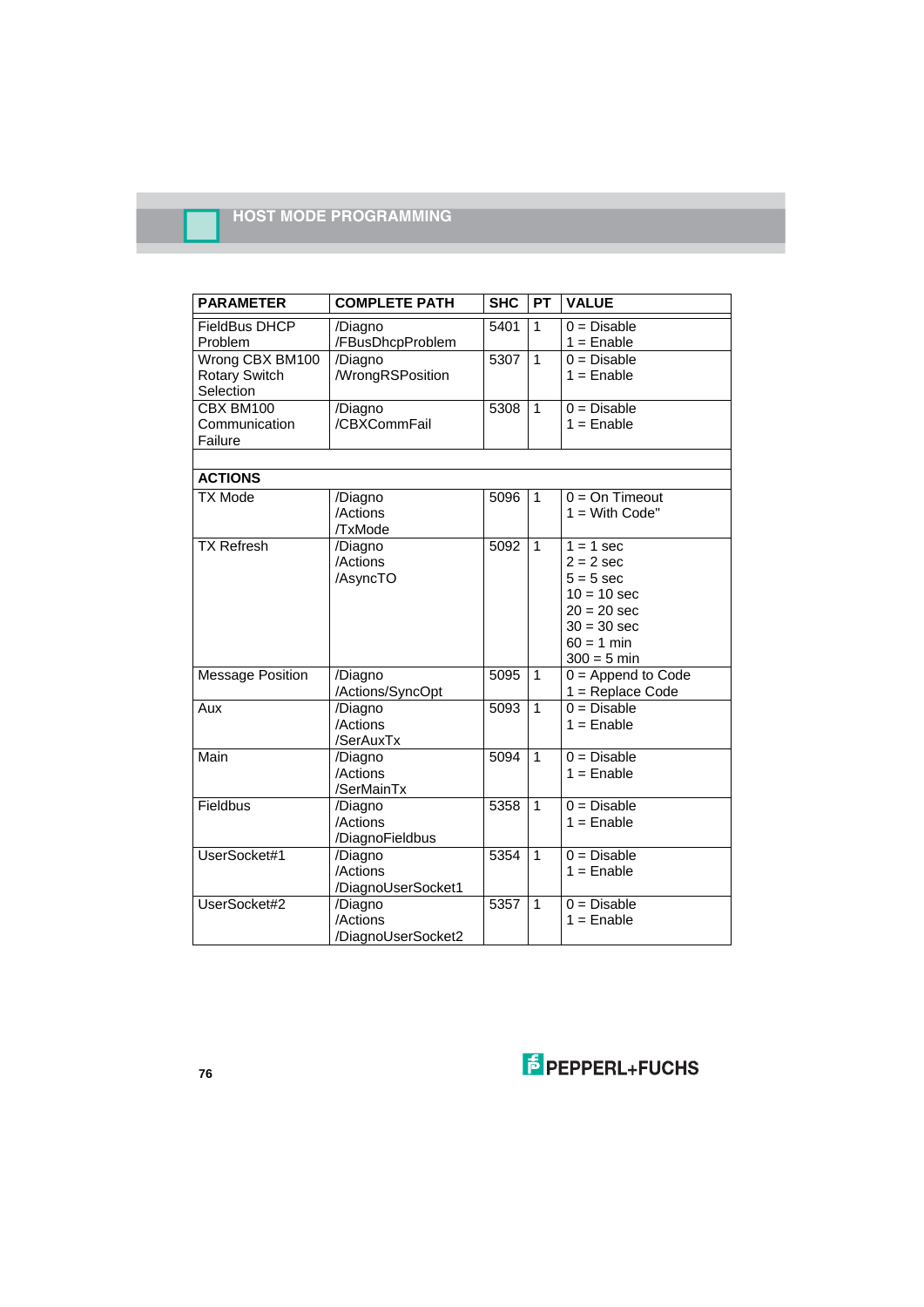| <b>PARAMETER</b>                                       | <b>COMPLETE PATH</b>                                           | <b>SHC</b>        | PT             | <b>VALUE</b>                                                         |
|--------------------------------------------------------|----------------------------------------------------------------|-------------------|----------------|----------------------------------------------------------------------|
| <b>FORMAT</b>                                          |                                                                |                   |                |                                                                      |
| <b>Header String</b>                                   | /Diagno<br>/Format<br>/Header                                  | 5101              | 3              | Length: 1 to 128                                                     |
| <b>Terminator String</b>                               | /Diagno<br>/Format<br>/Terminator                              | $\overline{5102}$ | 3              | Length: 1 to 128                                                     |
| Node Identification                                    | /Diagno<br>/Format<br>/NodeIdentification                      | 5253              | $\overline{3}$ | Length: 1 to 128                                                     |
| Diagnostic Message<br>Format                           | /Diagno<br>/Format<br>/UseCabledMsg                            | 5080              | $\overline{1}$ | $0 =$ Internal Numeric<br>Messages<br>$1 = User Defined$<br>Messages |
| <b>FORMAT / USER DEFINED MESSAGES</b>                  |                                                                |                   |                |                                                                      |
| <b>Motor Failure</b>                                   | /Diagno<br>/Format/UserDefMsg<br>/MotorFailMsg                 | 5083              | 3              | Length: 1 to 128                                                     |
| <b>Laser Failure</b>                                   | /Diagno<br>/Format/UserDefMsg<br>/LaserFailMsg                 | 5081              | 3              | Length: 1 to 128                                                     |
| <b>Oscillating Mirror</b><br>Failure                   | /Diagno<br>/Format/UserDefMsg<br>/OMFailMsg                    | 5085              | $\overline{3}$ | Length: 1 to 128                                                     |
| <b>Oscillating Mirror</b><br>Data Consistency<br>Error | /Diagno<br>/Format/UserDefMsg<br>/OmDataConsistency<br>Msg     | 5415              | $\overline{3}$ | Length: 1 to 128                                                     |
| Start/Stop Input<br>Failure                            | /Diagno<br>/Format/UserDefMsg<br>/StartStopInputFailure<br>Msg | 5091              | 3              | Length: 1 to 128                                                     |
| No Phase Warning                                       | /Diagno<br>/Format/UserDefMsg<br>/PSWarnigMsg                  | 5087              | $\overline{3}$ | Length: 1 to 128                                                     |
| <b>Presence Sensor</b><br>Stuck                        | /Diagno<br>/Format/UserDefMsg<br>/PSStuckTimeoutMsg            | 5086              | $\overline{3}$ | Length: 1 to 128                                                     |
| <b>Local Net Failure</b>                               | /Diagno<br>/Format/UserDefMsg<br>/LocalNetErrorMsg             | 5082              | $\overline{3}$ | Length: 1 to 128                                                     |

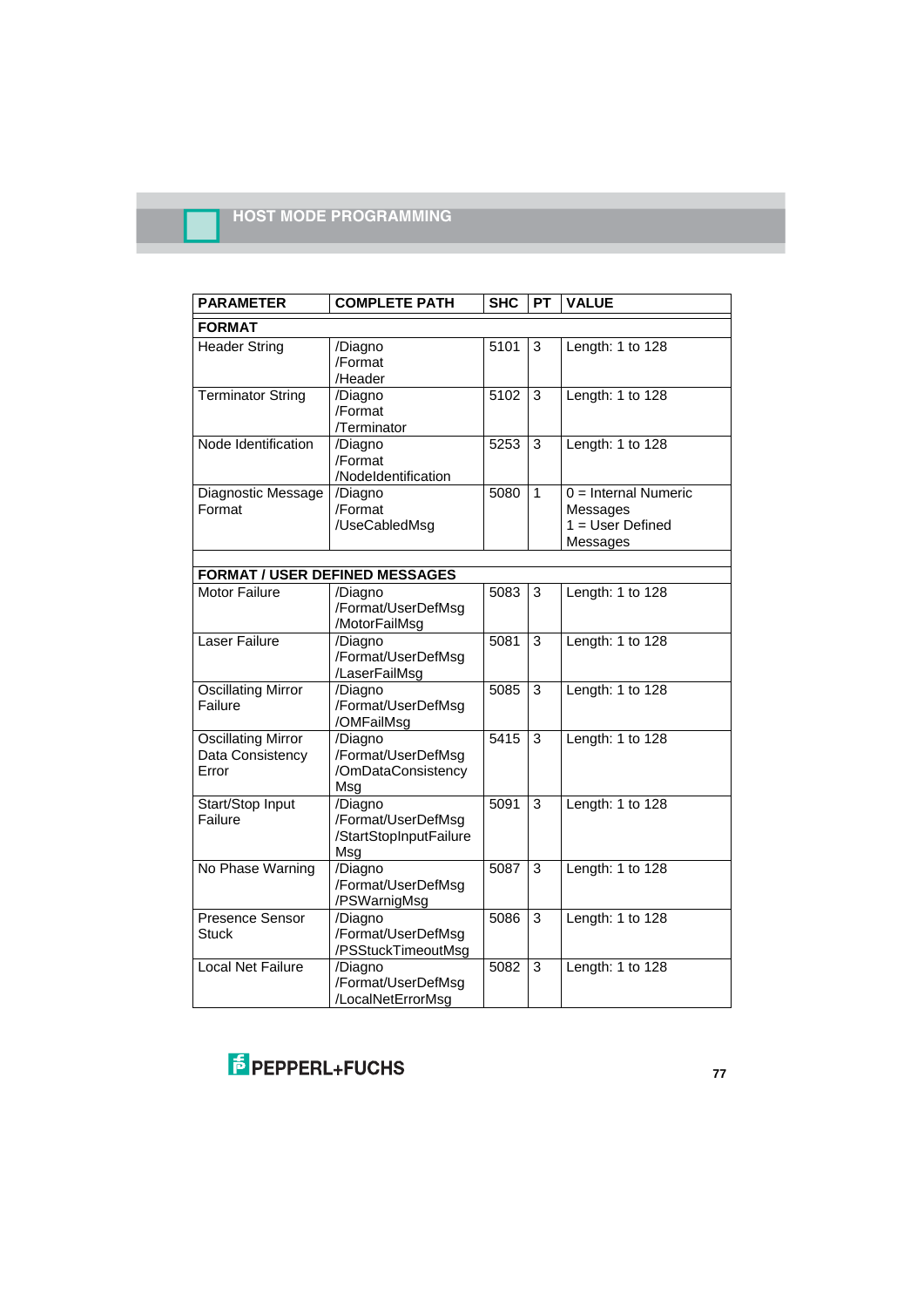| <b>PARAMETER</b>                                                      | <b>COMPLETE PATH</b>                              | <b>SHC</b> | <b>PT</b>      | <b>VALUE</b>     |
|-----------------------------------------------------------------------|---------------------------------------------------|------------|----------------|------------------|
| Focus<br>Displacement                                                 | /Diagno<br>/Format/UserDefMsg<br>/FocusDisMsg     | 5225       | 3              | Length: 1 to 128 |
| DIGITIZER: Motor<br>Failure                                           | /Diagno<br>/Format/UserDefMsg<br>/DgtzMotFailMsg  | 5226       | $\overline{3}$ | Length: 1 to 128 |
| DIGITIZER: Motor<br>Life End                                          | /Diagno<br>/Format/UserDefMsg<br>/DgtzMotEndMsg   | 5227       | $\overline{3}$ | Length: 1 to 128 |
| DIGITIZER: Laser<br>Fail                                              | /Diagno<br>/Format/UserDefMsg<br>/DgtzLasFailMsg  | 5228       | $\overline{3}$ | Length: 1 to 128 |
| DIGITIZER: Laser<br>Life End                                          | /Diagno<br>/Format/UserDefMsg<br>/DgtzLasEndMsg   | 5229       | 3              | Length: 1 to 128 |
| DIGITIZER: Data<br><b>Consistency Error</b>                           | /Diagno<br>/Format/UserDefMsg<br>/DgtzCrcErrMsg   | 5230       | 3              | Length: 1 to 128 |
| DIGITIZER: Data<br><b>Write Error</b>                                 | /Diagno<br>/Format/UserDefMsg<br>/DgtzWriteErrMsg | 5231       | $\overline{3}$ | Length: 1 to 128 |
| <b>DIGITIZER:</b><br>Communication<br>Error                           | /Diagno<br>/Format/UserDefMsg<br>/DgtzCommErrMsg  | 5232       | 3              | Length: 1 to 128 |
| <b>DIGITIZER: Reset</b>                                               | /Diagno<br>/Format/UserDefMsg<br>/DgtzResetMsg    | 5233       | 3              | Length: 1 to 128 |
| <b>OSCILLATING</b><br><b>MIRROR: Motor</b><br>Failure                 | /Diagno<br>/Format/UserDefMsg<br>/OmMotFailMsg    | 5234       | 3              | Length: 1 to 128 |
| <b>OSCILLATING</b><br><b>MIRROR: Motor</b><br>Life End                | /Diagno<br>/Format/UserDefMsg<br>/OmMotEndMsg     | 5235       | $\overline{3}$ | Length: 1 to 128 |
| <b>OSCILLATING</b><br><b>MIRROR: Data</b><br><b>Consistency Error</b> | /Diagno<br>/Format/UserDefMsg<br>/OmCrcErrMsg     | 5236       | $\overline{3}$ | Length: 1 to 128 |
| <b>OSCILLATING</b><br><b>MIRROR: Data</b><br><b>Write Error</b>       | /Diagno<br>/Format/UserDefMsg<br>/OmWriteErrMsg   | 5237       | 3              | Length: 1 to 128 |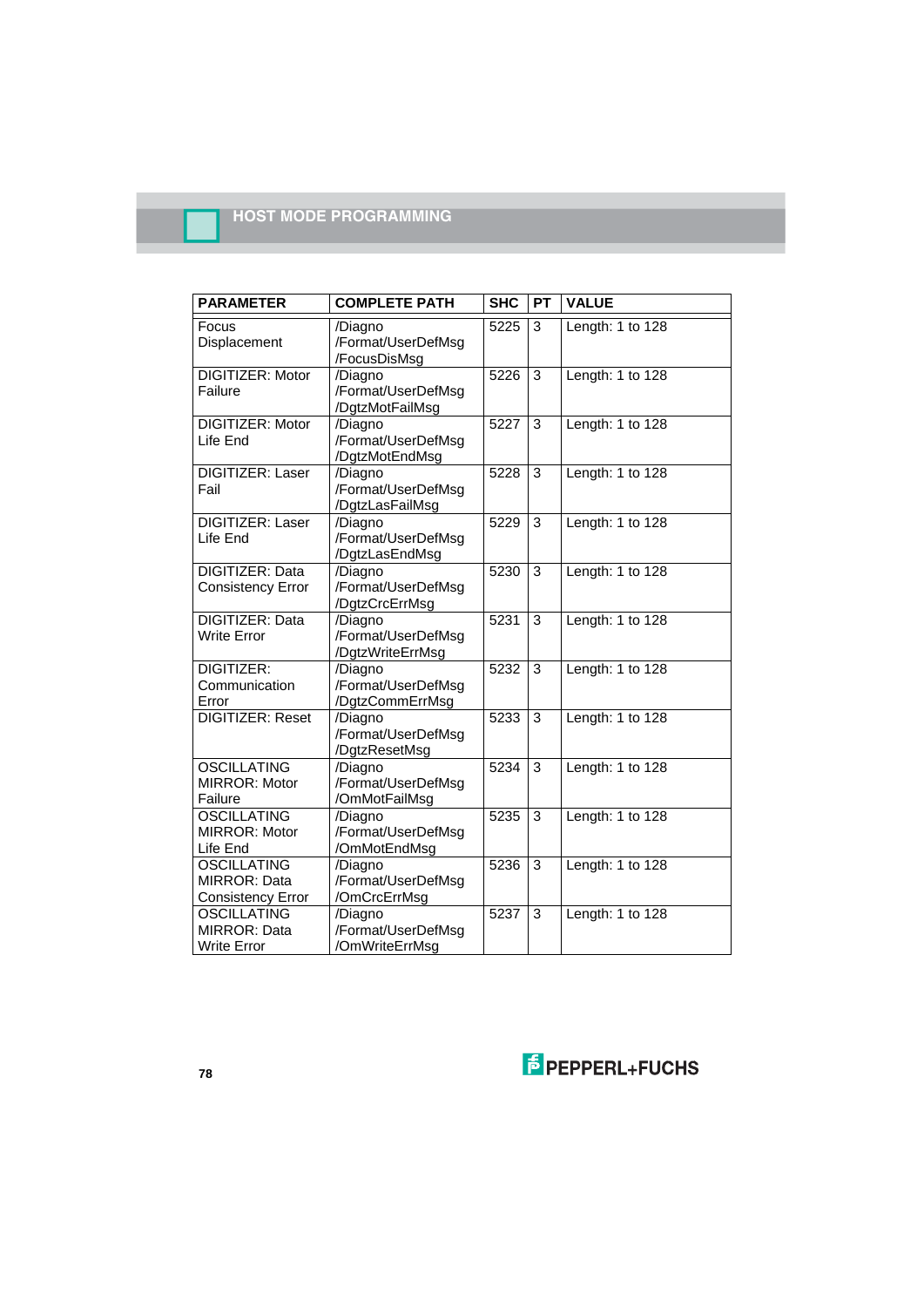| <b>PARAMETER</b>                                                   | <b>COMPLETE PATH</b>                                      | <b>SHC</b> | <b>PT</b>    | <b>VALUE</b>                  |
|--------------------------------------------------------------------|-----------------------------------------------------------|------------|--------------|-------------------------------|
| <b>OSCILLATING</b><br>MIRROR:<br>Communication<br>Error            | /Diagno<br>/Format/UserDefMsg<br>/OmCommErrMsg            | 5238       | 3            | Length: 1 to 128              |
| <b>OSCILLATING</b><br><b>MIRROR: Reset</b>                         | /Diagno<br>/Format/UserDefMsg<br>/OmResetMsg              | 5239       | 3            | Length: 1 to 128              |
| <b>Reading Conditions</b><br>Controller:<br>Communication<br>Error | /Diagno<br>/Format/UserDefMsg<br>/DacCommErrMsg           | 5240       | 3            | Length: 1 to 128              |
| <b>Focus Controller:</b><br>Communication<br>Error                 | /Diagno<br>/Format/UserDefMsg<br>/DpotzCommErrMsg         | 5241       | 3            | Length: 1 to 128              |
| Temperature<br>Sensor:<br>Communication<br>Error                   | /Diagno<br>/Format/UserDefMsg<br>/TempsCommErrMsg         | 5242       | 3            | Length: 1 to 128              |
| Laser Temperature<br>Sensor:<br>Communication<br>Error             | /Diagno<br>/Format/UserDefMsg<br>/TempsANCommErrMs<br>g   | 5537       | $\mathbf{1}$ | $0 = Disable$<br>$1 =$ Enable |
| Temperature<br>Sensors Mismatch<br>Error                           | /Diagno<br>/Format/UserDefMsg<br>/TempsMismatchErrMs<br>g | 5544       | $\mathbf{1}$ | $0 = Disable$<br>$1 =$ Enable |
| Low Temperature<br>Alarm                                           | /Diagno<br>/Format/UserDefMsg<br>/LowTempsAlMsg           | 5545       | $\mathbf{1}$ | $0 = Disable$<br>$1 =$ Enable |
| <b>High Temperature</b><br>Warning                                 | /Diagno<br>/Format/UserDefMsg<br>/HighTempsWarnMsg        | 5546       | $\mathbf{1}$ | $0 = Disable$<br>$1 =$ Enable |
| Low Power Supply<br>Alarm                                          | /Diagno<br>/Format/UserDefMsg<br>/LowPowerAlMsg           | 5547       | $\mathbf{1}$ | $0 = Disable$<br>$1 =$ Enable |
| Long Warm-up<br>Alarm                                              | /Diagno<br>/Format/UserDefMsg<br>/LongWarmupAlMsg         | 5548       | $\mathbf{1}$ | $0 = Disable$<br>$1 =$ Enable |

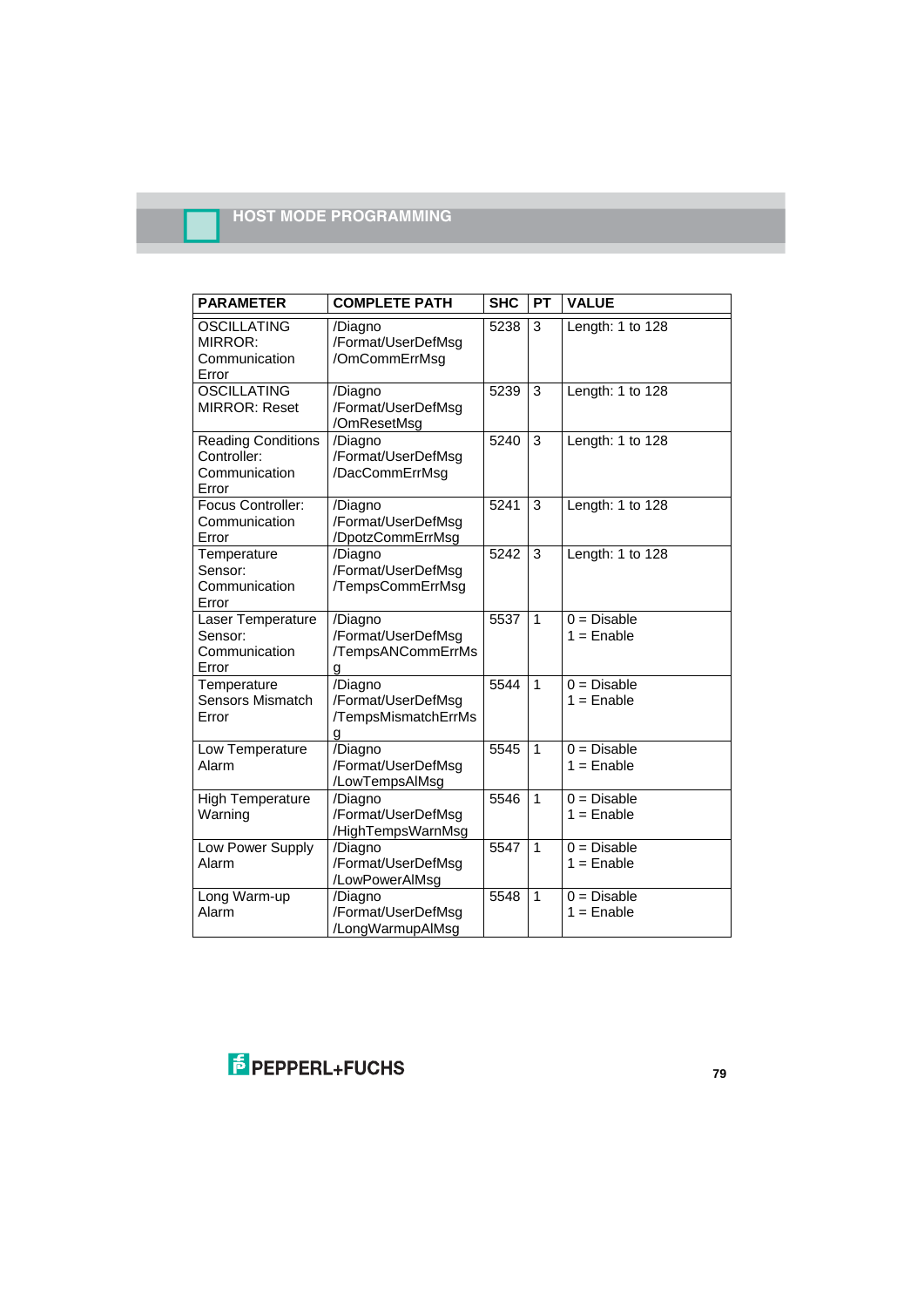| <b>PARAMETER</b>                                     | <b>COMPLETE PATH</b>                                           | <b>SHC</b> | <b>PT</b>      | <b>VALUE</b>                  |
|------------------------------------------------------|----------------------------------------------------------------|------------|----------------|-------------------------------|
| <b>Heater Failure</b>                                | /Diagno<br>/Format/UserDefMsg<br>/HeaterFailMsg                | 5549       | 1              | $0 = Disable$<br>$1 =$ Enable |
| Slave No Reply                                       | /Diagno<br>/Format/UserDefMsg<br>/SlaveNoReplyMsg              | 5090       | $\overline{3}$ | Length: 1 to 128              |
| <b>Slave Address</b><br>Duplication                  | /Diagno<br>/Format/UserDefMsg<br>/SlaveAddrDuplication<br>Msg  | 5088       | $\overline{3}$ | Length: 1 to 128              |
| Slave Net<br>Configuration                           | /Diagno<br>/Format/UserDefMsg<br>/SlaveNetConfiguratio<br>nMsg | 5089       | 3              | Length: 1 to 128              |
| <b>FieldBus Failure</b>                              | /Diagno<br>/Format/UserDefMsg<br>/FieldBusFailureMsg           | 5312       | 3              | Length: 1 to 128              |
| <b>FieldBus Mismatch</b>                             | /Diagno<br>/Format/UserDefMsg<br>/FieldBusMismatchMs<br>g      | 5311       | 3              | Length: 1 to 128              |
| FieldBus<br><b>Configuration Error</b>               | /Diagno<br>/Format/UserDefMsg<br>/FieldBusConfErrMsg           | 5410       | 3              | Length: 1 to 128              |
| <b>FieldBus DHCP</b><br>Problem                      | /Diagno<br>/Format/UserDefMsg<br>/FieldBusDhcpProblem<br>Msg   | 5411       | 3              | Length: 1 to 128              |
| Wrong CBX BM100<br><b>Rotary Switch</b><br>Selection | /Diagno<br>/Format/UserDefMsg<br>/WrongRSPositionMsg           | 5310       | $\overline{3}$ | Length: 1 to 128              |
| CBX BM100<br>Communication<br>Failure                | /Diagno<br>/Format/UserDefMsg<br>/CBXCommFailMsg               | 5309       | $\overline{3}$ | Length: 1 to 128              |

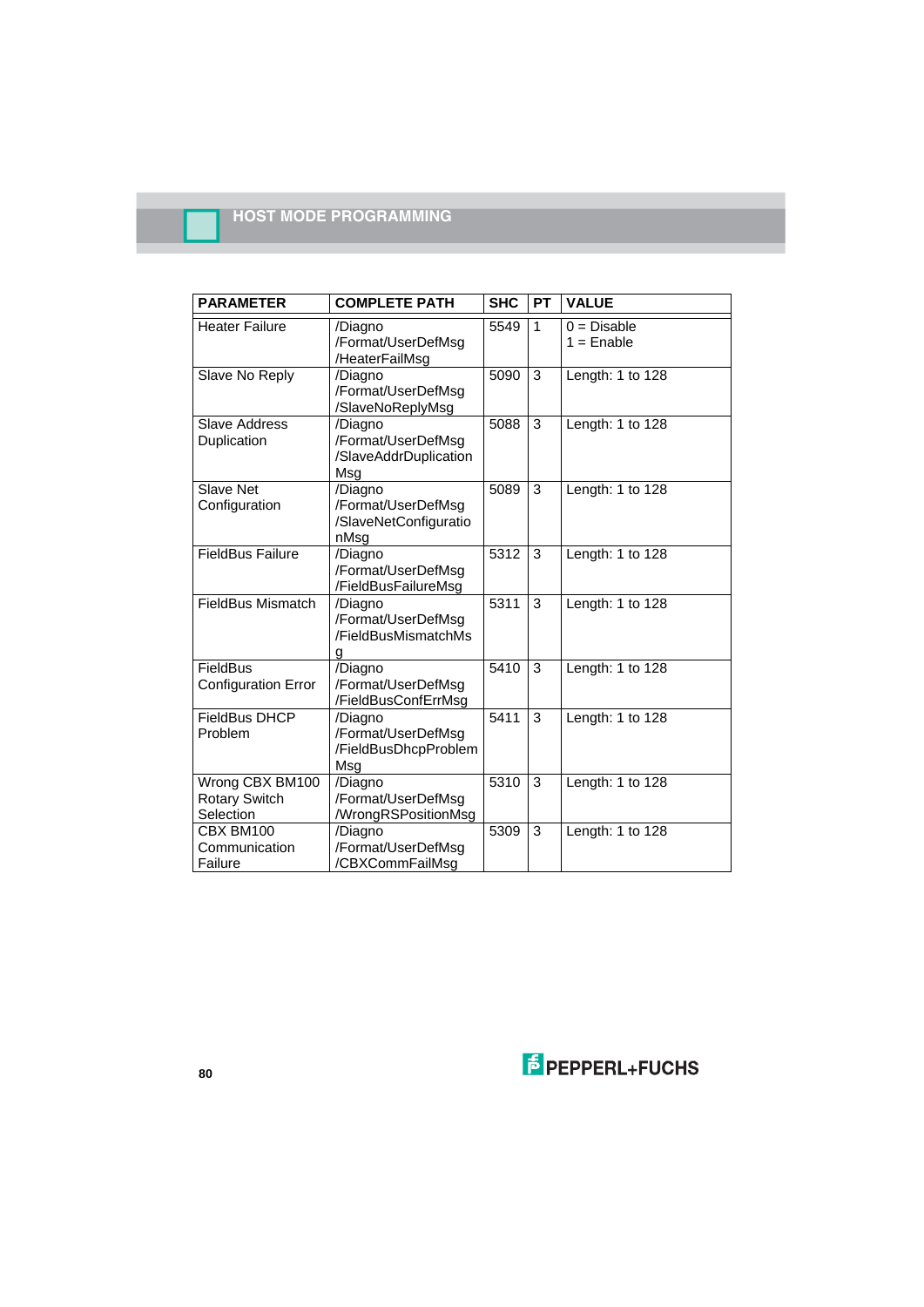### **4.11 STATISTICS**

| <b>PARAMETER</b>                | <b>COMPLETE PATH</b>      | <b>SHC</b> | <b>PT</b>    | <b>VALUE</b>                  |
|---------------------------------|---------------------------|------------|--------------|-------------------------------|
| <b>STATISTICS</b>               |                           |            |              |                               |
| Enable                          | /Statisti<br>/Enable      | 217        | $\mathbf 1$  | $0 = Disable$<br>1 = Enable   |
| Separator                       | /Statisti<br>/Separator   | 5141       | 3            | Length: 0 to 32               |
| Time (hh mm)                    | /Statisti<br>/Clock_hm    | 5134       | 1            | $0 = Disable$<br>$1 =$ Enable |
| <b>Phase Counter</b>            | /Statisti<br>/PhaseCnt    | 5140       | 1            | $0 = Disable$<br>$1 =$ Enable |
| Good Read Counter               | /Statisti<br>/GoodrCnt    | 5135       | 1            | $0 = Disable$<br>$1 =$ Enable |
| <b>Partial Read</b><br>Counter  | /Statisti<br>/PartialRCnt | 5139       | 1            | $0 = Disable$<br>$1 =$ Enable |
| No Read Counter                 | /Statisti<br>/NoRCnt      | 5138       | 1            | $0 = Disable$<br>$1 =$ Enable |
| Motor OFF Counter               | /Statisti<br>/MotorOFFCnt | 5136       | 1            | $0 = Disable$<br>$1 =$ Enable |
| <b>Multiple Read</b><br>Counter | /Statisti<br>/MulRCnt     | 5137       | $\mathbf{1}$ | $0 = Disable$<br>$1 =$ Enable |

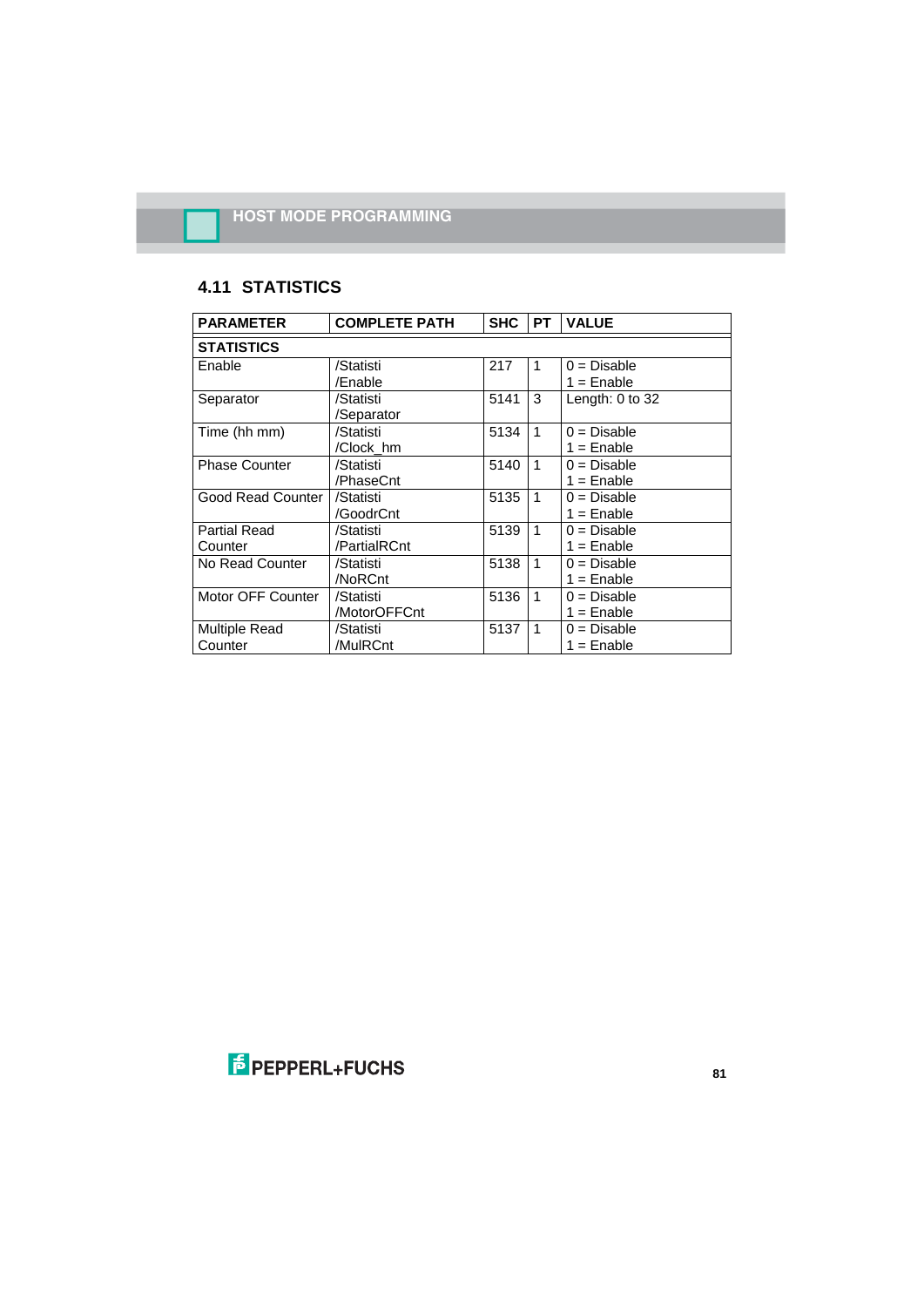#### **4.12 USER INFORMATION SECTION**

| <b>PARAMETER</b>                | <b>COMPLETE PATH</b>  | <b>SHC</b> | <b>PT</b> | <b>VALUE</b>         |  |
|---------------------------------|-----------------------|------------|-----------|----------------------|--|
| <b>USER INFORMATION SECTION</b> |                       |            |           |                      |  |
| User Name                       | /UserInfo<br>/EndUser | 521        | 2         | Length: $0$ to $32$  |  |
| Device Name                     | /UserInfo<br>/Name    | 522        | 2         | Length: $0$ to $128$ |  |
| Line Name                       | /UserInfo<br>/Line    | 523        | 2         | Length: $0$ to $128$ |  |

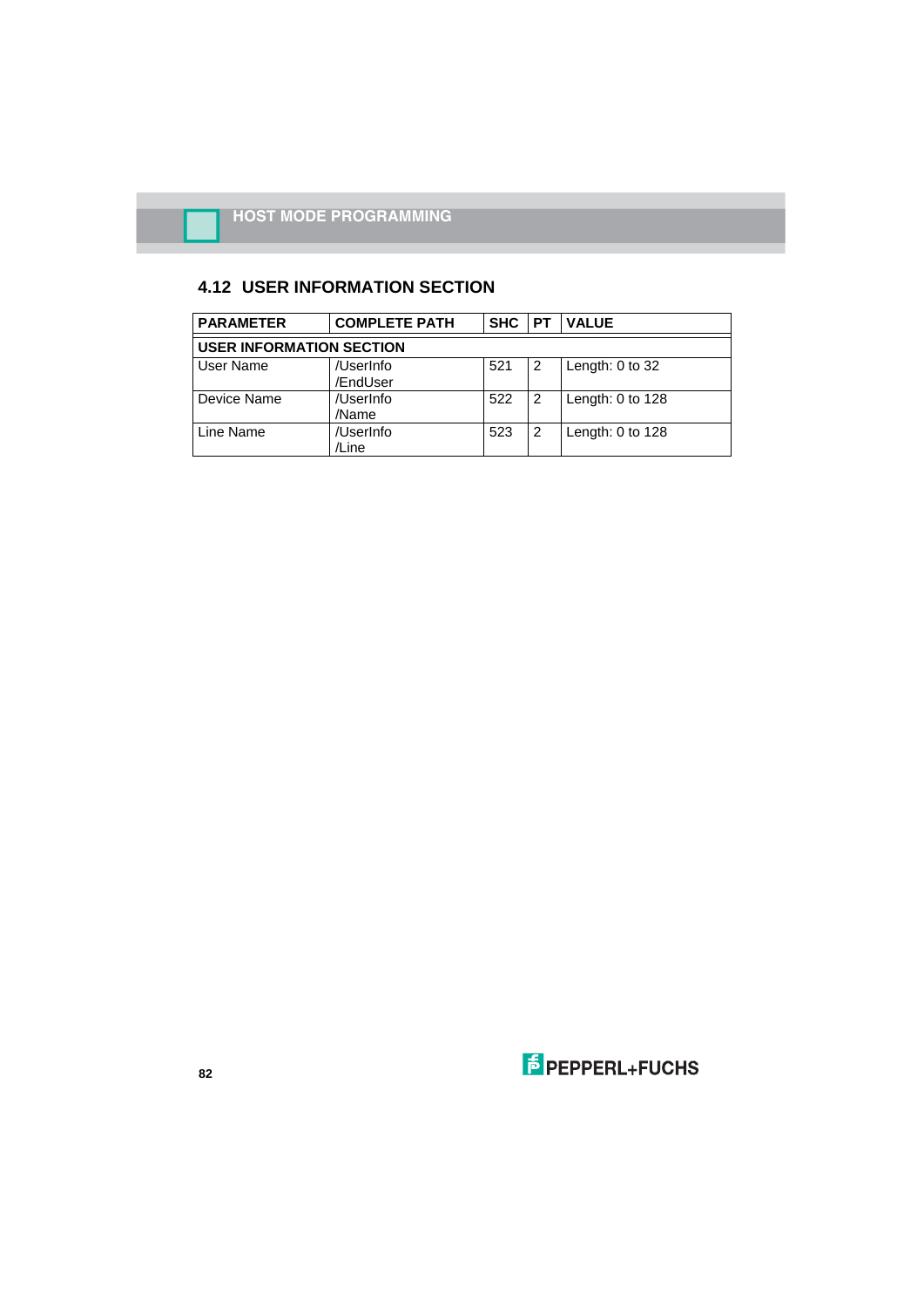### **5 APPENDIX**

#### **5.1 ID-NET™ SPECIAL COMMANDS**

The following special command allows to send strings to a Slave #N through the Master device in an ID-NET™ reading system layout. In order to send this special command, it is not necessary to switch the reader into **Host Mode**.

This special command can be used to send Serial Motor On and Serial Motor Off strings (for Energy Saving purposes) or Serial Start String and Serial Stop String (for Serial On Line operating mode option) to a Slave device in an ID-NET™ reading system layout.

The VB14N '**Send String To Slave Device #N**' special command must have the following format:

#### **<ESC> ( <B0H> ADDR STRING ) <ESC>**

Where:

- **ADDR**: Device Address
- **STRING:** String To Send (Length: 1 to 32)

**ADDR** is a character indicating address of the device in an ID-NET™ Master/Slave reading system layout:

#### **ADDR = <30H> + <Device Address>** where:

| Device Address $= 0$ :      | Standalone device or Master ID-NET™ device |
|-----------------------------|--------------------------------------------|
| Device Address $= 1$ to 31. | Slave ID-NET <sup>™</sup> device           |
| Device Address $=$ 32:      | ID-NET <sup>™</sup> broadcast address      |

This means:

| $ADDR = <30H$ :                                   | Standalone device or Master ID-NET™ device |
|---------------------------------------------------|--------------------------------------------|
| ADDR = $<$ 31 $_{\rm H}>$ to $<$ 4F $_{\rm H}>$ : | Slave ID-NET <sup>™</sup> device           |
| ADDR = $< 50H$                                    | ID-NET <sup>™</sup> broadcast address      |

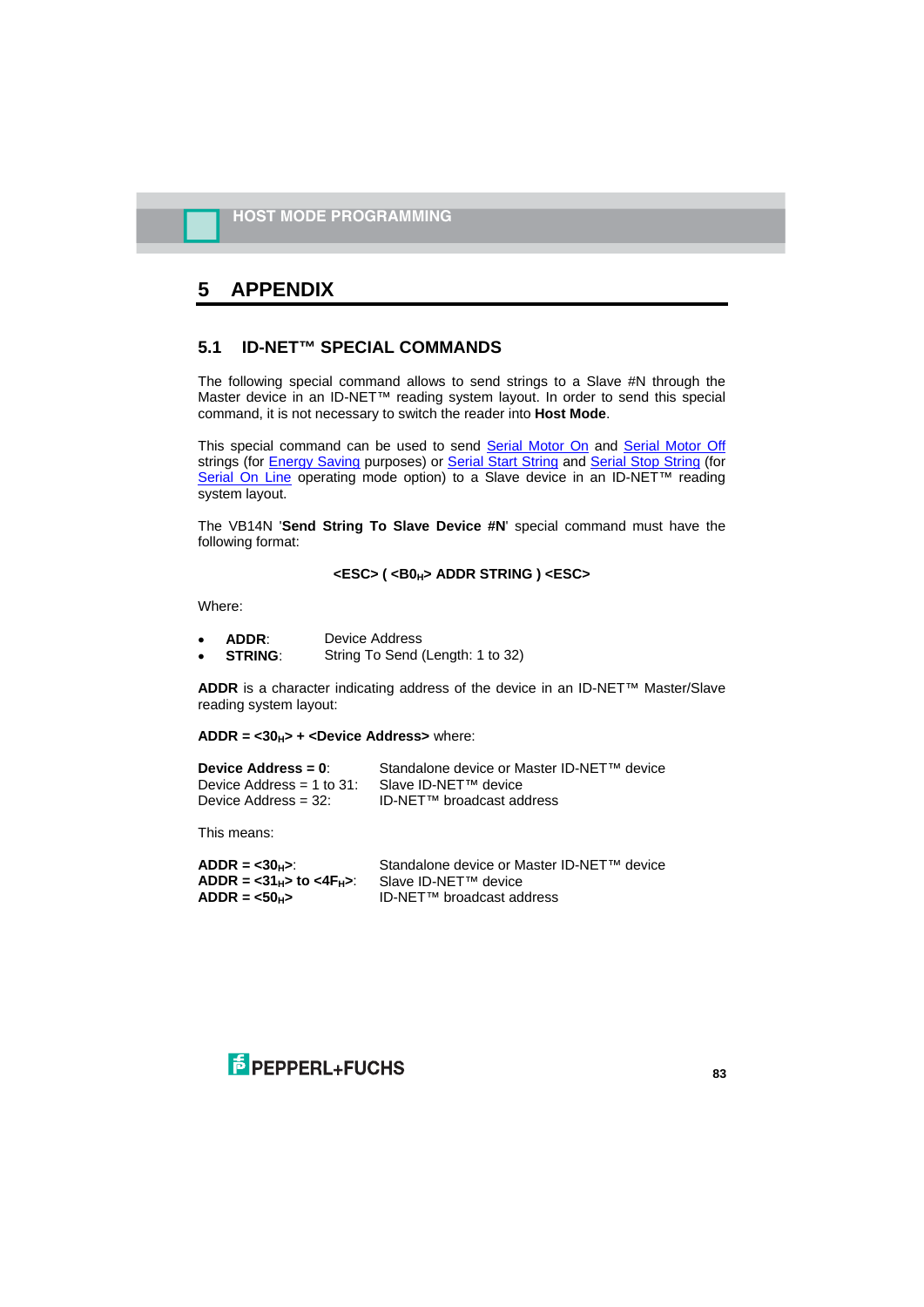### **5.2 CONTROL RULES TABLE**

This chapter provides a list of the most important control rules that can be applied to the VB14N parameters.

| <b>PARAMETER</b>                                                            | <b>CONTROL RULES</b>                                                                                                                                                                                                                                                                                                                                                                            |  |  |  |  |
|-----------------------------------------------------------------------------|-------------------------------------------------------------------------------------------------------------------------------------------------------------------------------------------------------------------------------------------------------------------------------------------------------------------------------------------------------------------------------------------------|--|--|--|--|
| <b>CODE DEFINITION</b>                                                      |                                                                                                                                                                                                                                                                                                                                                                                                 |  |  |  |  |
| Code<br>Combination                                                         | Must be $\neq$ Single Label and $\neq$ Code Collection if Host Application<br>Protocol Type = Crisplant.<br>Must be $\neq$ Standard Multi Label and $\neq$ Logical Combination if<br>Operating Mode Selection = Continuous.<br>Must be $\neq$ Code Collection if No Read Message = Local No<br>Read(s) Message.                                                                                 |  |  |  |  |
| No Read<br>Message                                                          | Must be $\neq$ Local No Read(s) Message if Code Combination =<br>Single Label.<br>Must be $\neq$ Local No Read(s) Message if Code Combination =<br>Code Collection.                                                                                                                                                                                                                             |  |  |  |  |
| Associate Same<br>Codes When<br>Coming From<br><b>Different</b><br>Scanners | Not available if Scanner Cluster Topology Role ≠ Master<br>Synchronized or $\neq$ Master Multidata.                                                                                                                                                                                                                                                                                             |  |  |  |  |
|                                                                             | CODE LABEL SETTINGS #N (DEPTH: n = 1 to 10)                                                                                                                                                                                                                                                                                                                                                     |  |  |  |  |
| Minimum Label<br>Length                                                     | Value must be ≤ Maximum Label Length                                                                                                                                                                                                                                                                                                                                                            |  |  |  |  |
| Maximum Label<br>Length                                                     | Value must be $\geq$ Minimum Label Length                                                                                                                                                                                                                                                                                                                                                       |  |  |  |  |
| Minimum Code<br>Position                                                    | Value must be < Maximum Code Position                                                                                                                                                                                                                                                                                                                                                           |  |  |  |  |
| Maximum Code<br>Position                                                    | Value must be $\geq$ Minimum Code Position                                                                                                                                                                                                                                                                                                                                                      |  |  |  |  |
| <b>OPERATING MODES</b>                                                      |                                                                                                                                                                                                                                                                                                                                                                                                 |  |  |  |  |
| <b>Operating Mode</b><br>Selection                                          | Must be $\neq$ Automatic and $\neq$ Continuous if Host Application<br>Protocol Type = Crisplant.<br>Must be $\neq$ Continuous if Code Combination $\neq$ Single Label.<br>Must be $\neq$ Automatic and $\neq$ Continuous if Scanner Cluster<br>Topology Role = Master Synchronized.<br>Must be $\neq$ Automatic and $\neq$ Continuous if Scanner Cluster<br>Topology Role = Slave Synchronized. |  |  |  |  |
| On Line Options                                                             | Must be $\neq$ Serial On Line if Host Application Protocol Type =<br>Crisplant.                                                                                                                                                                                                                                                                                                                 |  |  |  |  |

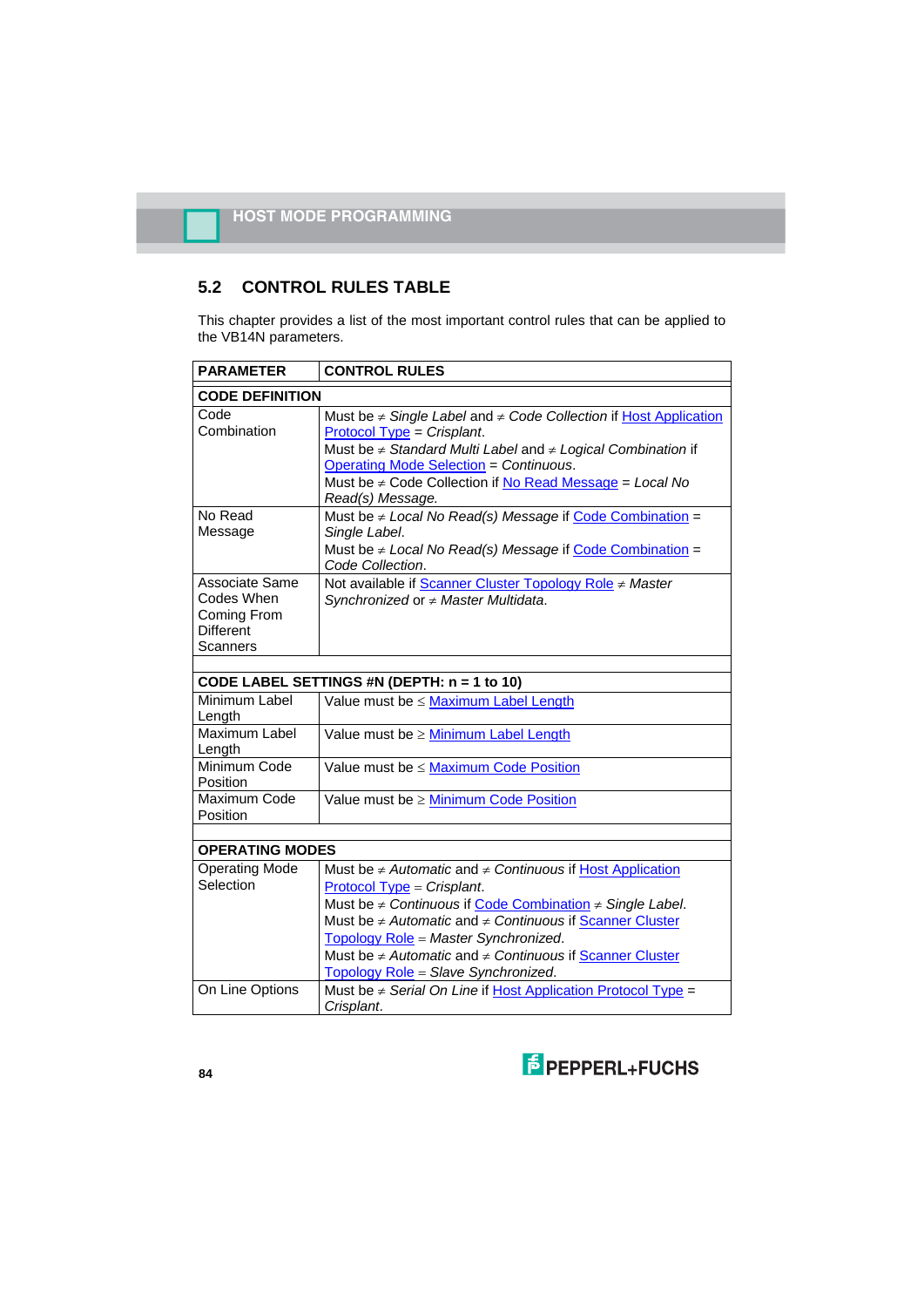| <b>PARAMETER</b>                                 | <b>CONTROL RULES</b>                                                                                                                                                                                                                                                                  |  |  |  |  |
|--------------------------------------------------|---------------------------------------------------------------------------------------------------------------------------------------------------------------------------------------------------------------------------------------------------------------------------------------|--|--|--|--|
| Stop Phase Edge<br>(only for On Line 2<br>Input) | Must be $\neq$ Leading if Extended Phase = Enable                                                                                                                                                                                                                                     |  |  |  |  |
| <b>ACK/NAK</b><br>Protocol                       | Not available if Operating Mode Selection ≠ On Line.<br>Not available if Scanner Cluster Topology Role = Slave<br>Synchronized.                                                                                                                                                       |  |  |  |  |
| <b>Quality Counters</b>                          | Not available if Operating Mode Selection $\neq$ On Line and $\neq$<br>Automatic.<br>Not available if Scanner Cluster Topology Role = Slave<br>Synchronized.                                                                                                                          |  |  |  |  |
| <b>VERIFIER</b>                                  |                                                                                                                                                                                                                                                                                       |  |  |  |  |
| Code Verifier                                    | Not available if Code Combination ≠ Single Label.<br>Not available if Operating Mode Selection ≠ On Line and ≠<br>Automatic and $\neq$ Continuous.                                                                                                                                    |  |  |  |  |
|                                                  |                                                                                                                                                                                                                                                                                       |  |  |  |  |
| READING SYSTEM LAYOUT<br>Device                  | Must be $\neq$ Master RS232 (Type A) and $\neq$ Slave RS232 (Type A)                                                                                                                                                                                                                  |  |  |  |  |
| Assignment                                       | if Auxiliary Serial Port Data TX = Enable.<br>Must be $\neq$ Master RS232 (Type A) and $\neq$ Slave RS232 (Type A)<br>if Auxiliary Serial Port Pass Through = Enable.                                                                                                                 |  |  |  |  |
|                                                  |                                                                                                                                                                                                                                                                                       |  |  |  |  |
| <b>DATA COMMUNICATION SETTING</b>                |                                                                                                                                                                                                                                                                                       |  |  |  |  |
| <b>Host Application</b><br>Protocol Type         | Must be $\neq$ Crisplant if Operating Mode Selection $\neq$ On Line.<br>Must be $\neq$ Crisplant if On Line Options = Serial On Line.<br>Must be ≠ Crisplant if Main Port Communication Mode ≠<br>Standard.<br>Must be ≠ Crisplant if Auxiliary Serial Port Pass Through =<br>Enable. |  |  |  |  |
| <b>MAIN SERIAL PORT</b>                          |                                                                                                                                                                                                                                                                                       |  |  |  |  |
| Main Port<br>Communication<br>Mode               | Must be = Standard if Host Application Protocol Type $\neq$<br>Standard.                                                                                                                                                                                                              |  |  |  |  |
| <b>AUXILIARY SERIAL PORT</b>                     |                                                                                                                                                                                                                                                                                       |  |  |  |  |
| Data<br>Transmission                             | Must be = Disable if Local Device Alternative Network Setting =<br>Master RS232 (Type A) or = Slave RS232 (Type A).                                                                                                                                                                   |  |  |  |  |
| Pass Through                                     | Must be = Disable if Host Application Protocol Type ≠ Standard.<br>Must be = Disable if Local Device Alternative Network Setting =<br>Master RS232 (Type A) or = Slave RS232 (Type A).                                                                                                |  |  |  |  |

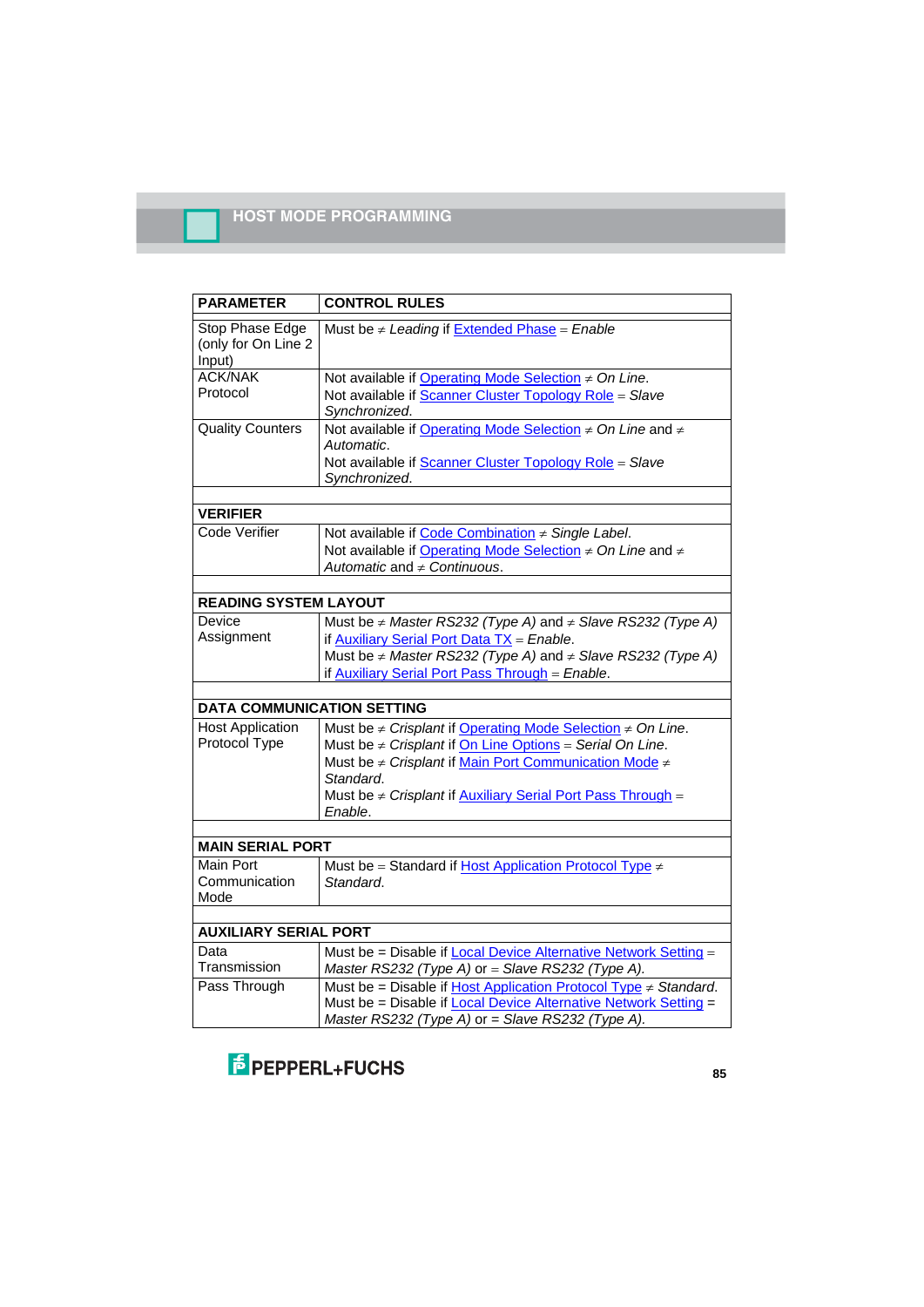| <b>PARAMETER</b>                                                                                                                   | <b>CONTROL RULES</b>                                                                                                                                                                                                             |  |  |  |
|------------------------------------------------------------------------------------------------------------------------------------|----------------------------------------------------------------------------------------------------------------------------------------------------------------------------------------------------------------------------------|--|--|--|
| <b>DIGITAL OUTPUT LINES SETTING</b>                                                                                                |                                                                                                                                                                                                                                  |  |  |  |
| <b>Activation Event,</b><br>Alternative<br><b>Activation Event.</b><br>Deactivation<br>Event, Alternative<br>Deactivation<br>Event | Not available if Activate On Any Diagnostics Error = Enabled.                                                                                                                                                                    |  |  |  |
|                                                                                                                                    |                                                                                                                                                                                                                                  |  |  |  |
| <b>STATISTICS</b>                                                                                                                  |                                                                                                                                                                                                                                  |  |  |  |
| Enable                                                                                                                             | Not available if Local Device Alternative Network Setting = Slave<br>$RS232$ (Type A).<br>Not available if Scanner Cluster Topology Role = $Slave$<br>Synchronized.<br>Not available if Operating Mode Selection $\neq$ On Line. |  |  |  |

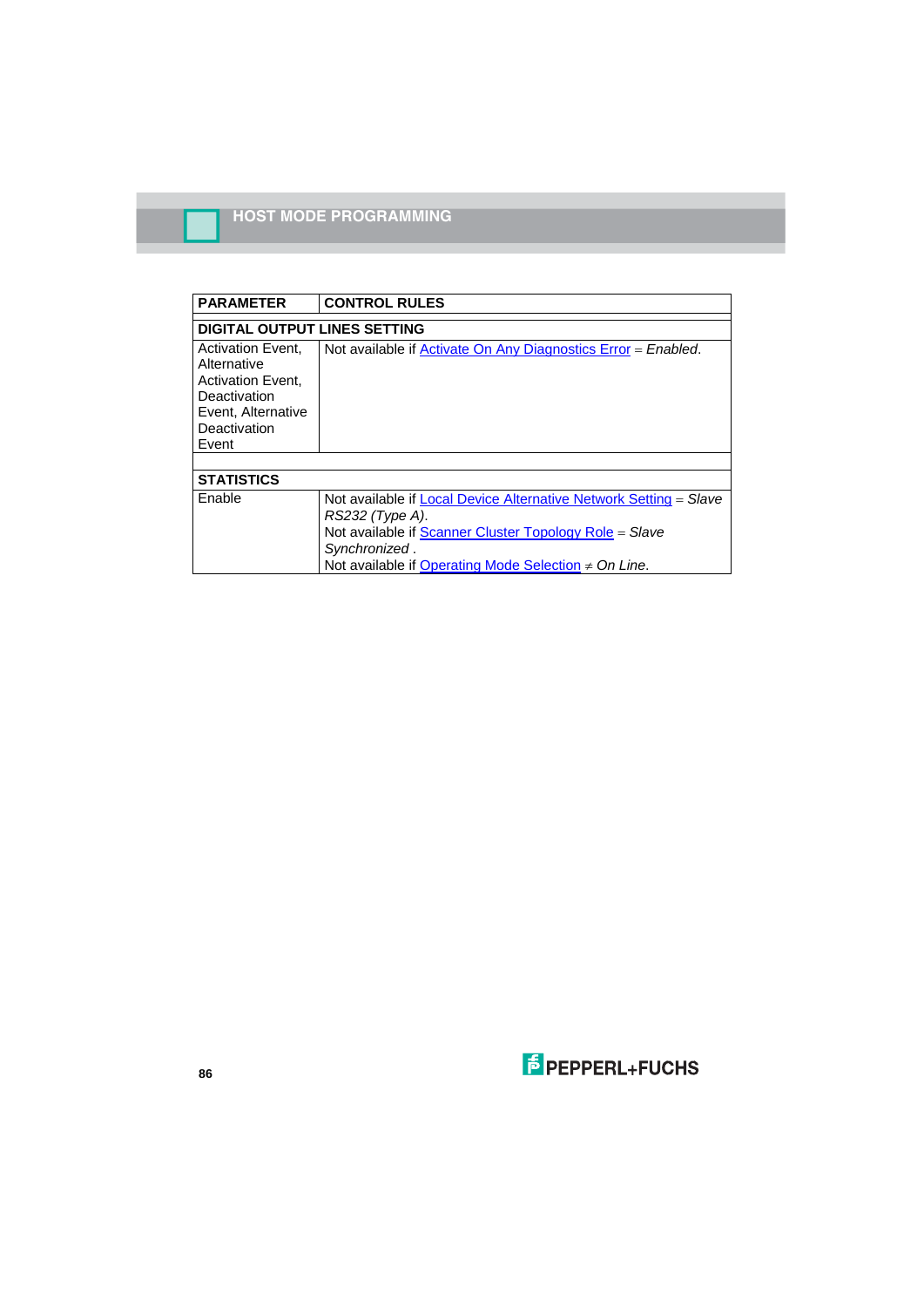### **5.3 ERROR CODES TABLE**

This chapter provides a list of the most important error codes.

| <b>CODE</b> | <b>INTERPRETATION</b>                                 |
|-------------|-------------------------------------------------------|
|             |                                                       |
|             | <b>COMMAND PARSING</b>                                |
| -3          | Parameter does not exist.                             |
| $-4$        | Invalid range.                                        |
| -8          | Wrong syntax error.                                   |
| -9          | Wrong shortcut error.                                 |
| $-12$       | Path not found.                                       |
| $-13$       | Unknown command.                                      |
| $-14$       | Too many parameters in the programming string.        |
| $-15$       | No command is present in the programming string.      |
| -16         | Wrong number of parameters in the programming string. |
| $-17$       | Unexpected error.                                     |
| $-19$       | One or more parameters are not applicable.            |
|             |                                                       |
|             | <b>PARAMETERS PROGRAMMING</b>                         |
| 3           | The current Path is not valid.                        |
| 7           | The current Path is a Folder                          |
| 8           | Parameter Type is not correct.                        |
| 9           | Parameter Value is not correct.                       |
| 12          | One or more Control Rules are not satisfied.          |
| 13          | Access denied.                                        |

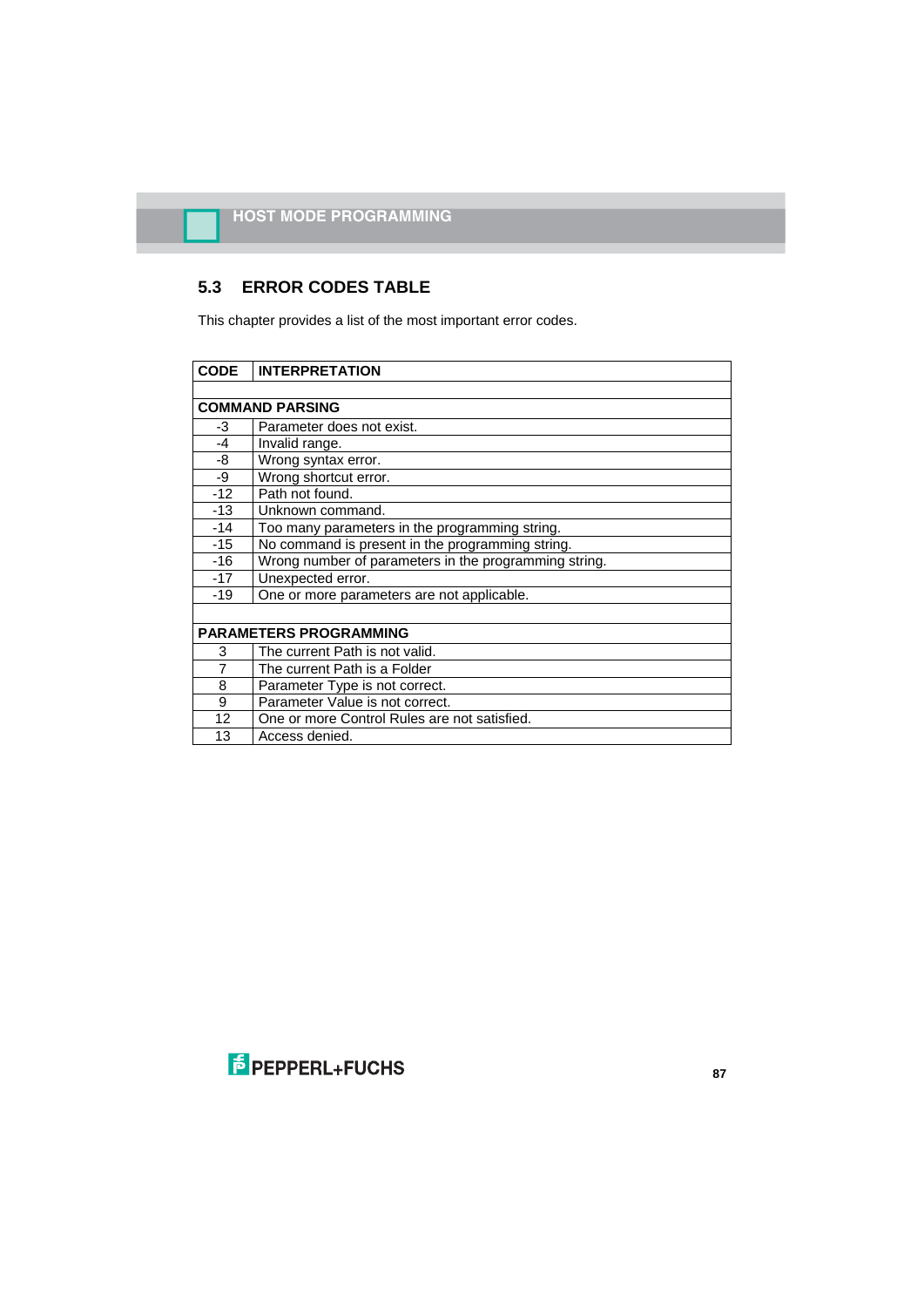### **5.4 ASCII TABLE**

| <b>CHARACTER TO HEX CONVERSION TABLE</b> |            |                          |            |                    |            |
|------------------------------------------|------------|--------------------------|------------|--------------------|------------|
| <b>CHAR</b>                              | <b>HEX</b> | <b>CHAR</b>              | <b>HEX</b> | <b>CHAR</b>        | <b>HEX</b> |
| <b>NUL</b>                               | 00         | $\star$                  | 2A         | U                  | 55         |
| SOH                                      | 01         | $\ddot{}$                | 2B         | $\vee$             | 56         |
| <b>STX</b>                               | 02         | ,                        | 2C         | W                  | 57         |
| <b>ETX</b>                               | 03         |                          | 2D         | Χ                  | 58         |
| <b>EOT</b>                               | 04         |                          | 2E         | Y                  | 59         |
| <b>ENQ</b>                               | 05         | $\prime$                 | 2F         | Z                  | 5A         |
| <b>ACK</b>                               | 06         | 0                        | 30         | ſ                  | 5B         |
| <b>BEL</b>                               | 07         | 1                        | 31         | $\prime$           | 5C         |
| BS                                       | 08         | $\overline{c}$           | 32         | 1                  | 5D         |
| HT                                       | 09         | 3                        | 33         | ν                  | 5E         |
| LF                                       | 0A         | $\overline{\mathbf{4}}$  | 34         | $\overline{\cdot}$ | 5F         |
| VT                                       | 0B         | 5                        | 35         |                    | 60         |
| FF                                       | 0C         | 6                        | 36         | a                  | 61         |
| <b>CR</b>                                | 0D         | $\overline{7}$           | 37         | b                  | 62         |
| SO                                       | 0E         | 8                        | 38         | C                  | 63         |
| SI                                       | 0F         | 9                        | 39         | d                  | 64         |
| <b>DLE</b>                               | 10         |                          | 3A         | е                  | 65         |
| DC <sub>1</sub>                          | 11         | $\vdots$                 | 3B         | f                  | 66         |
| DC <sub>2</sub><br>DC <sub>3</sub>       | 12<br>13   | $\prec$<br>$=$           | 3C<br>3D   | g                  | 67<br>68   |
| DC4                                      | 14         |                          | 3E         | h                  | 69         |
| <b>NAK</b>                               | 15         | $\geq$<br>$\overline{?}$ | 3F         | j.                 | 6A         |
| <b>SYN</b>                               | 16         | @                        | 40         | j<br>k             | 6B         |
| <b>ETB</b>                               | 17         | Α                        | 41         | $\overline{1}$     | 6C         |
| CAN                                      | 18         | B                        | 42         | m                  | 6D         |
| EM                                       | 19         | C                        | 43         | n                  | 6E         |
| <b>SUB</b>                               | 1A         | D                        | 44         | $\circ$            | 6F         |
| <b>ESC</b>                               | 1B         | E                        | 45         | p                  | 70         |
| FS                                       | 1C         | F                        | 46         | q                  | 71         |
| GS                                       | 1D         | G                        | 47         | r                  | 72         |
| <b>RS</b>                                | 1E         | H                        | 48         | s                  | 73         |
| US                                       | 1F         | $\mathsf{I}$             | 49         | t                  | 74         |
| <b>SPACE</b>                             | 20         | J                        | 4A         | u                  | 75         |
| ļ                                        | 21         | Κ                        | 4B         | v                  | 76         |
| H                                        | 22         | L                        | 4C         | W                  | 77         |
| $\#$                                     | 23         | M                        | 4D         | x                  | 78         |
| \$                                       | 24         | N                        | 4E         | У                  | 79         |
| $\%$                                     | 25         | O                        | 4F         | Z                  | <b>7A</b>  |
| &                                        | 26         | P                        | 50         | $\{$               | 7В         |
|                                          | 27         | Q                        | 51         |                    | 7C         |
|                                          | 28         | $\mathsf R$              | 52         | }                  | 7D         |
| $\lambda$                                | 29         | S                        | 53         |                    | <b>7E</b>  |
|                                          |            | T                        | 54         | <b>DEL</b>         | 7F         |

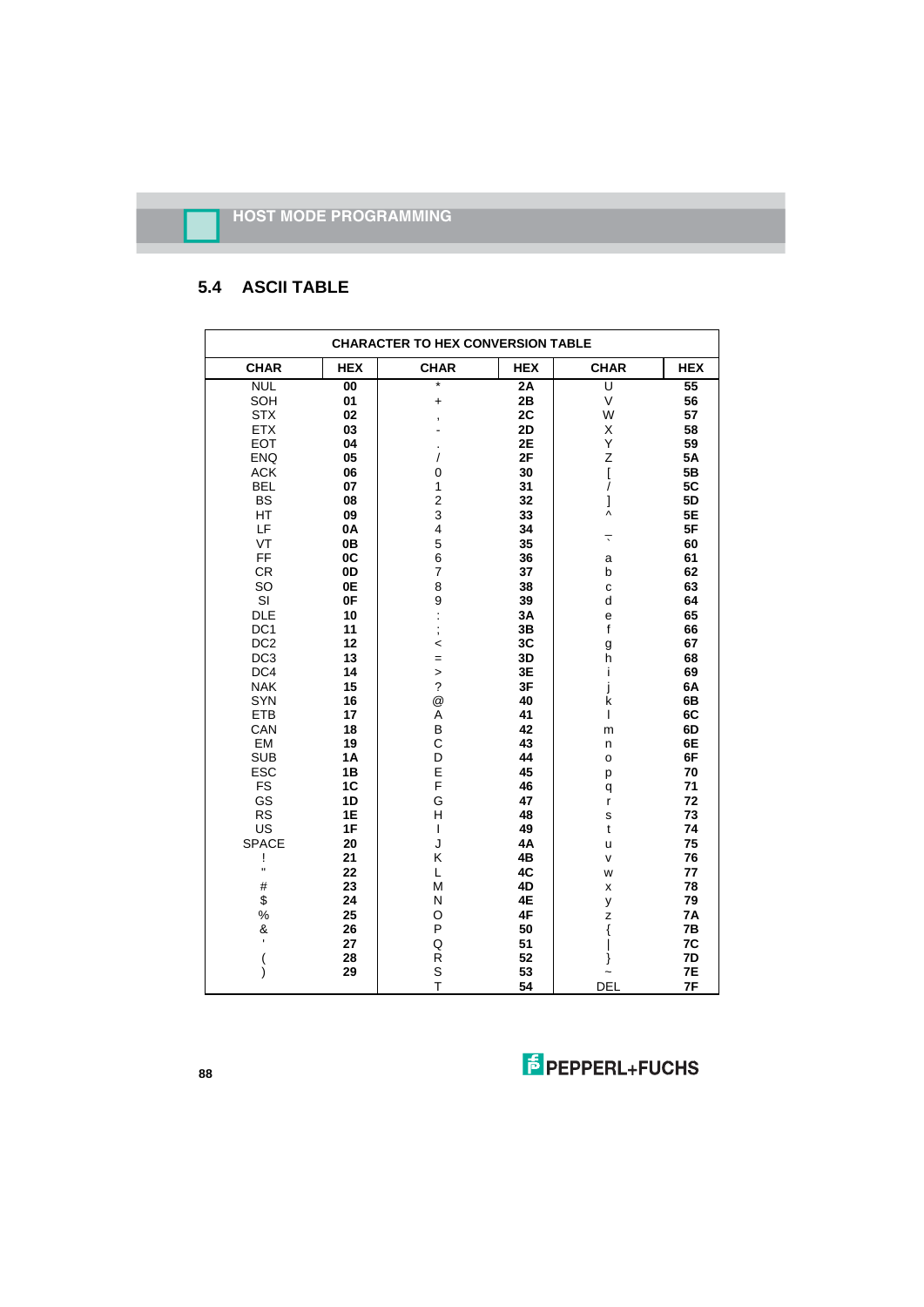